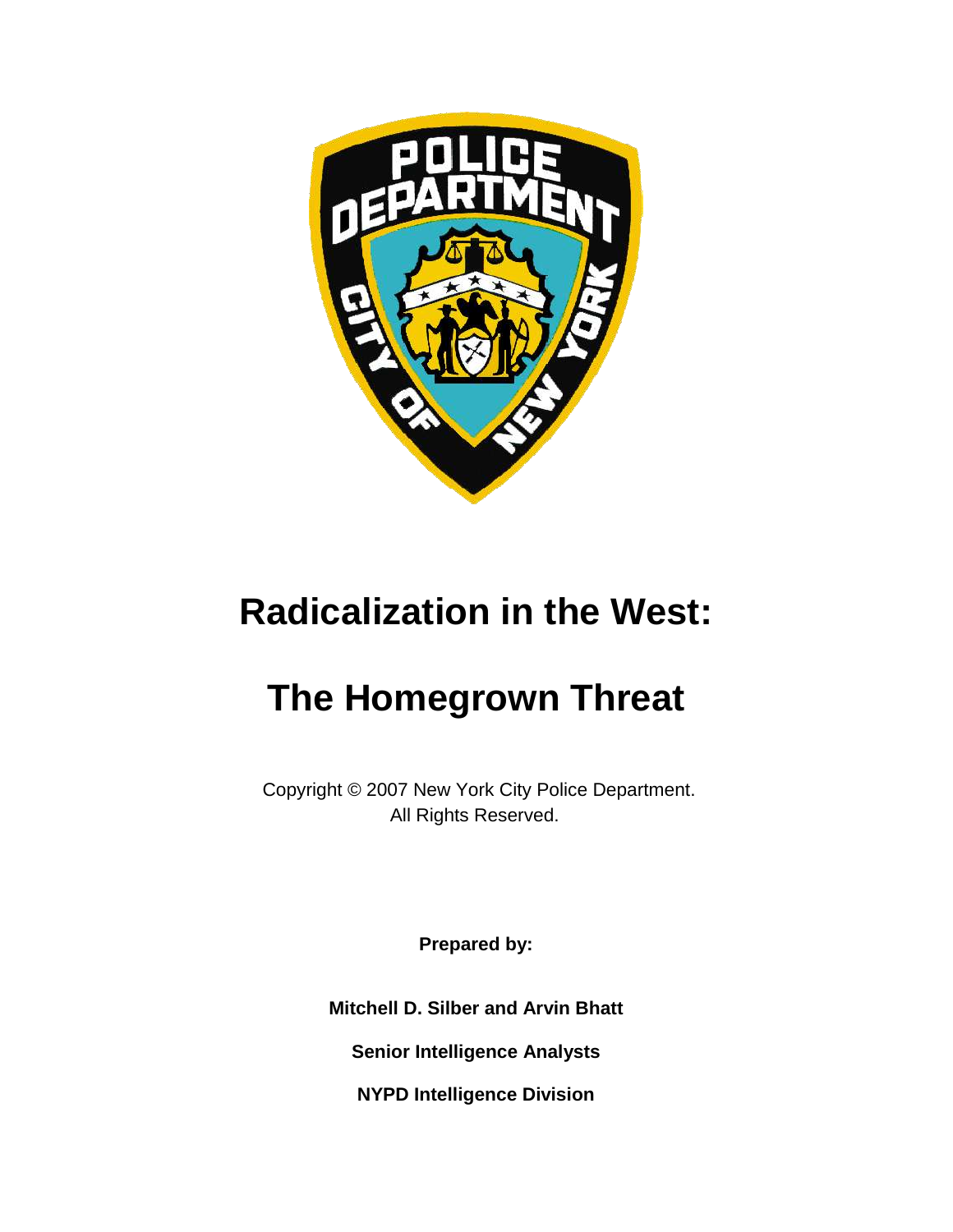## **PREFACE**

While terrorism has been with us for centuries, the destructive power and global reach of modern terrorism is unprecedented. The entire world witnessed the attacks of September 11, 2001, but most of the attacks and attempted attacks since then have shown 9/11 to be an anomaly rather than the standard pattern for terrorism in the homeland.

If the post-September  $11<sup>th</sup>$  world has taught us anything, it is that the tools for conducting serious terrorist attacks are becoming easier to acquire. Therefore intention becomes an increasingly important factor in the formation of terrorist cells. This study is an attempt to look at how that intention forms, hardens and leads to an attack or attempted attack using real world case studies.

While the threat from overseas remains, many of the terrorist attacks or thwarted plots against cities in Europe, Canada, Australia and the United States have been conceptualized and planned by local residents/citizens who sought to attack their country of residence. The majority of these individuals began as "unremarkable" - they had "unremarkable" jobs, had lived "unremarkable" lives and had little, if any criminal history. The recently thwarted plot by homegrown jihadists, in May 2007, against Fort Dix in New Jersey, only underscores the seriousness of this emerging threat.

Understanding this trend and the radicalization process in the West that drives "unremarkable" people to become terrorists is vital for developing effective counterstrategies. This realization has special importance for the NYPD and the City of New York. As one of the country's iconic symbols and the target of numerous terrorist plots since the 1990's, New York City continues to be the one of the top targets of terrorists worldwide. Consequently, the NYPD places a priority on understanding what drives and defines the radicalization process.

The aim of this report is to assist policymakers and law enforcement officials, both in Washington and throughout the country, by providing a thorough understanding of the kind of threat we face domestically. It also seeks to contribute to the debate among intelligence and law enforcement agencies on how best to counter this emerging threat by better understanding what constitutes the radicalization process.

Kaynond W Kelly

Police Commissioner of the City of New York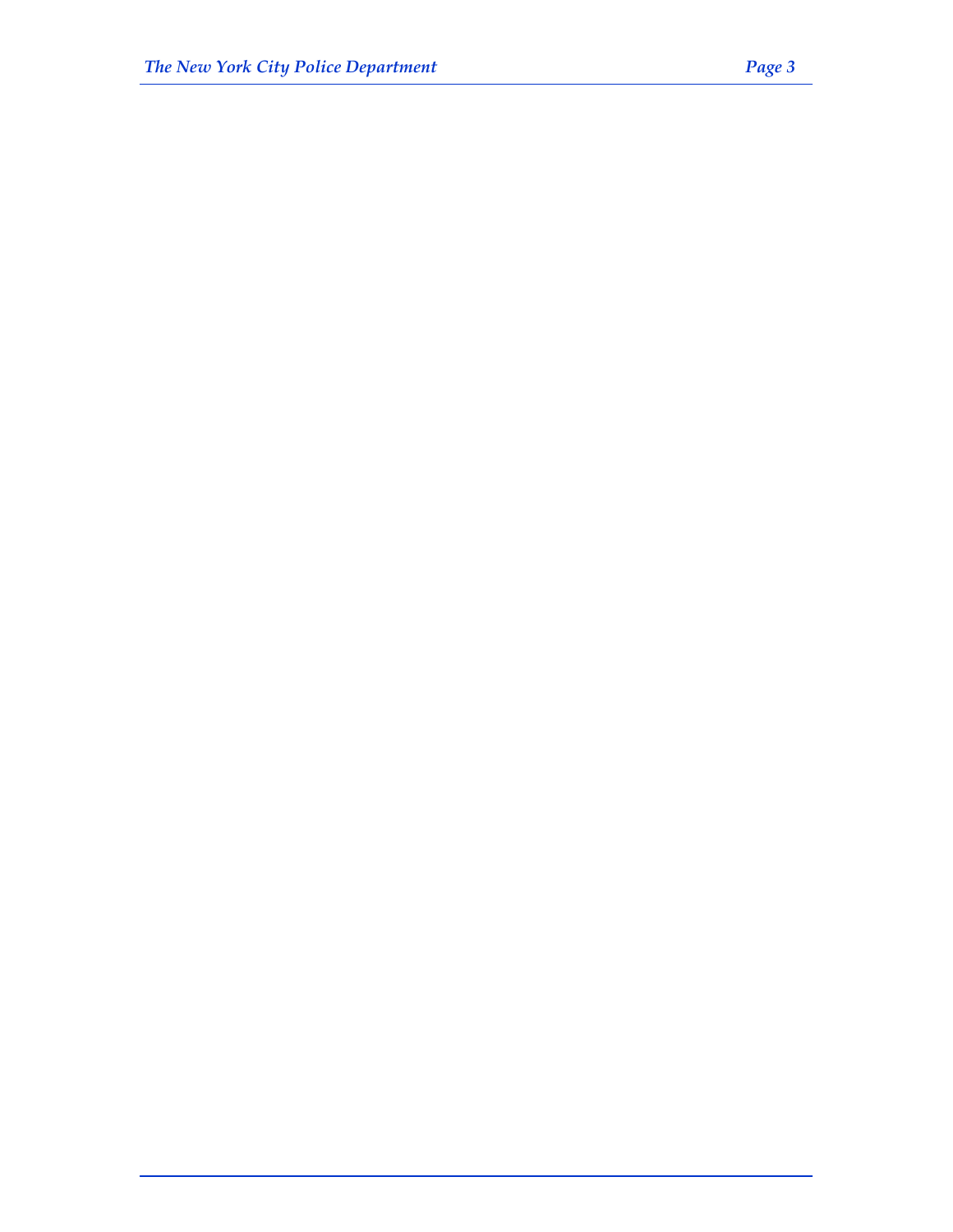## Table of Contents

| The Threat……………………………………………………………………………………Page 16 |  |
|---------------------------------------------------|--|
|                                                   |  |
|                                                   |  |
|                                                   |  |
|                                                   |  |
|                                                   |  |
|                                                   |  |
|                                                   |  |
|                                                   |  |
|                                                   |  |
|                                                   |  |
|                                                   |  |
|                                                   |  |
|                                                   |  |

Copyright © 2007 New York City Police Department. All Rights Reserved.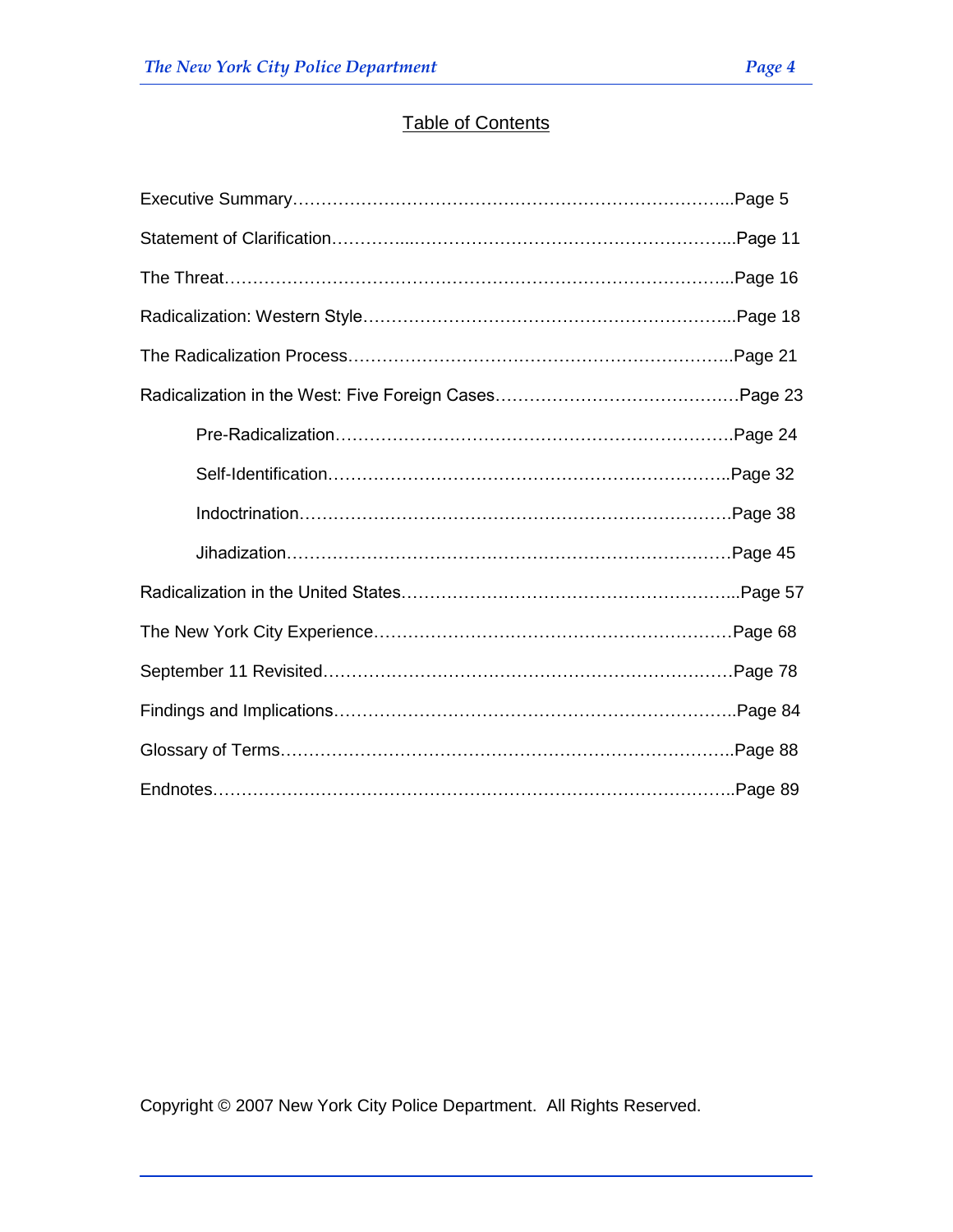## **EXECUTIVE SUMMARY**

The NYPD's understanding of the threat from Islamic-based terrorism to New York City has evolved since September 11, 2001. While the threat from overseas remains, terrorist attacks or thwarted plots against cities in Europe, Australia and Canada since 2001 fit a different paradigm. Rather than being directed from al-Qaeda abroad, these plots have been conceptualized and planned by "unremarkable" local residents/citizens who sought to attack their country of residence, utilizing al-Qaeda as their inspiration and ideological reference point.

Some of these cases include:

- Madrid's March 2004 attack
- Amsterdam's Hofstad Group
- London's July 2005 attack
- Australia's Operation Pendennis (which thwarted an attack(s) in November 2005)
- The Toronto 18 Case (which thwarted an attack in June 2006)

Where once we would have defined the initial indicator of the threat at the point where a terrorist or group of terrorists would actually plan an attack, we have now shifted our focus to a much earlier point—a point where we believe the potential terrorist or group of terrorists begin and progress through a process of radicalization. The culmination of this process is a terrorist attack.

Understanding this trend and the radicalization process in the West that drives ―unremarkable‖ people to become terrorists is vital for developing effective counterstrategies and has special importance for the NYPD and the City of New York. As one of the country's iconic symbols and the target of numerous terrorist plots since the 1990's, New York City continues to be among the top targets of terrorists worldwide.

In order to test whether the same framework for understanding radicalization abroad applied within the United States, we analyzed three U.S. homegrown terrorism cases and two New York City based cases:

- Lackawana, New York
- Portland, Oregon
- Northern Virginia
- New York City Herald Square Subway
- New York City The Al Muhajiroun Two

The same radicalization framework was applied to a study of the origins of the Hamburg cluster of individuals, who led the September 11 hijackers. This assessment, almost six years after 2001, provides some new insights, previously not fully-grasped by the law enforcement and intelligence community, into the origins of this devastating attack.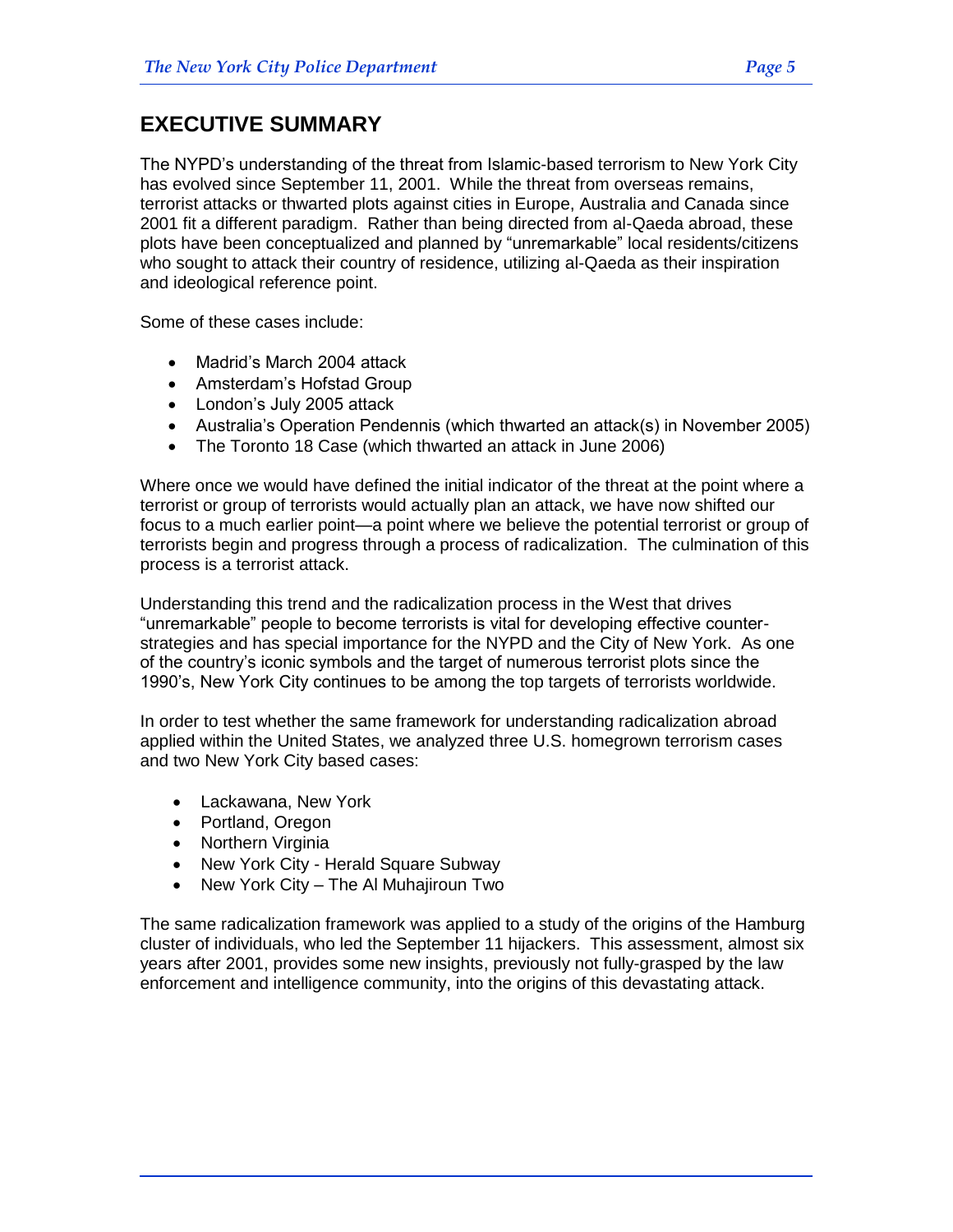## **RADICALIZATION**

#### *Ideology*

Jihadist or jihadi-Salafi ideology is the driver that motivates young men and women, born or living in the West, to carry out "autonomous jihad" via acts of terrorism against their host countries. It guides movements, identifies the issues, drives recruitment and is the basis for action.

 This ideology has served as the inspiration for numerous homegrown groups including the Madrid March 2004 bombers, Amsterdam's Hofstad Group, London's July 2005 bombers, the Australians arrested as part of Operation Pendennis in late 2005 and the Toronto 18 arrested in June 2006.

#### *Process*

An assessment of the various reported models of radicalization leads to the conclusion that the radicalization process is composed of four distinct phases:

- Stage 1: Pre-Radicalization
- Stage 2: Self-Identification
- Stage 3: Indoctrination
- Stage 4: Jihadization
	- o Each of these phases is unique and has specific signatures
	- $\circ$  All individuals who begin this process do not necessarily pass through all the stages
	- o Many stop or abandon this process at different points
	- $\circ$  Although this model is sequential, individuals do not always follow a perfectly linear progression
	- $\circ$  Individuals who do pass through this entire process are quite likely to be involved in the planning or implementation of a terrorist act

## **PHASES OF RADICALIZATION**

PRE-RADICALIZATION.Pre-Radicalization is the point of origin for individuals before they begin this progression. It is their life situation before they were exposed to and adopted jihadi-Salafi Islam as their own ideology.

• The majority of the individuals involved in these plots began as "unremarkable" they had "ordinary" jobs, had lived "ordinary" lives and had little, if any criminal history.

SELF-IDENTIFICATION.Self-Identification is the phase where individuals, influenced by both internal and external factors, begin to explore Salafi Islam, gradually gravitate away from their old identity and begin to associate themselves with like-minded individuals and adopt this ideology as their own. The catalyst for this "religious seeking" is a cognitive opening, or crisis, which shakes one's certitude in previously held beliefs and opens an individual to be receptive to new worldviews.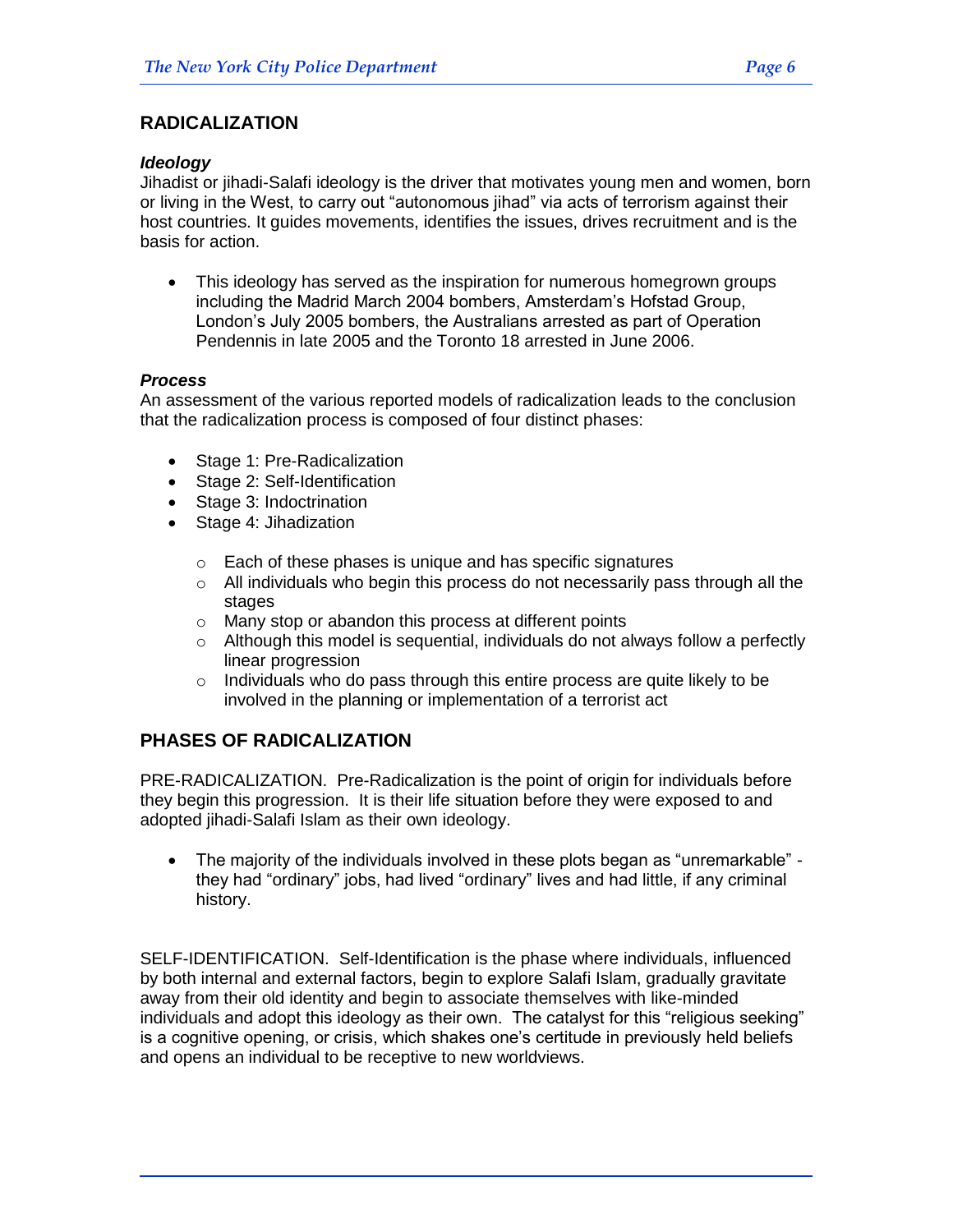There can be many types of triggers that can serve as the catalyst including:

- Economic (losing a job, blocked mobility)
- Social (alienation, discrimination, racism real or perceived)
- Political (international conflicts involving Muslims)
- Personal (death in the close family)

INDOCTRINATION.Indoctrination is the phase in which an individual progressively intensifies his beliefs, wholly adopts jihadi-Salafi ideology and concludes, without question, that the conditions and circumstances exist where action is required to support and further the cause. That action is militant jihad. This phase is typically facilitated and driven by a "spiritual sanctioner".

 While the initial self-identification process may be an individual act, as noted above, association with like-minded people is an important factor as the process deepens. By the indoctrination phase this self-selecting group becomes increasingly important as radical views are encouraged and reinforced.

JIHADIZATION.Jihadization is the phase in which members of the cluster accept their individual duty to participate in jihad and self-designate themselves as holy warriors or mujahedeen. Ultimately, the group will begin operational planning for the jihad or a terrorist attack. These "acts in furtherance" will include planning, preparation and execution*.*

 While the other phases of radicalization may take place gradually, over two to three years, this jihadization component can be a very rapid process, taking only a few months, or even weeks to run its course.

## **FINDINGS**

- Al-Qaeda has provided the inspiration for homegrown radicalization and terrorism; direct command and control by al-Qaeda has been the exception, rather than the rule among the case studies reviewed in this study.
- The four stages of the radicalization process, each with its distinct set of indicators and signatures, are clearly evident in each of the nearly one dozen terrorist-related case studies reviewed in this report.
	- $\circ$  In spite of the differences in both circumstances and environment in each of the cases, there is a remarkable consistency in the behaviors and trajectory of each of the plots across all the stages.
	- o This consistency provides a tool for predictability.
- The transnational phenomenon of radicalization in the West is largely a function of the people and the environment in which they live. Much different from the Israeli-Palestinian equation, the transformation of a Western-based individual to a terrorist is not triggered by oppression, suffering, revenge, or desperation.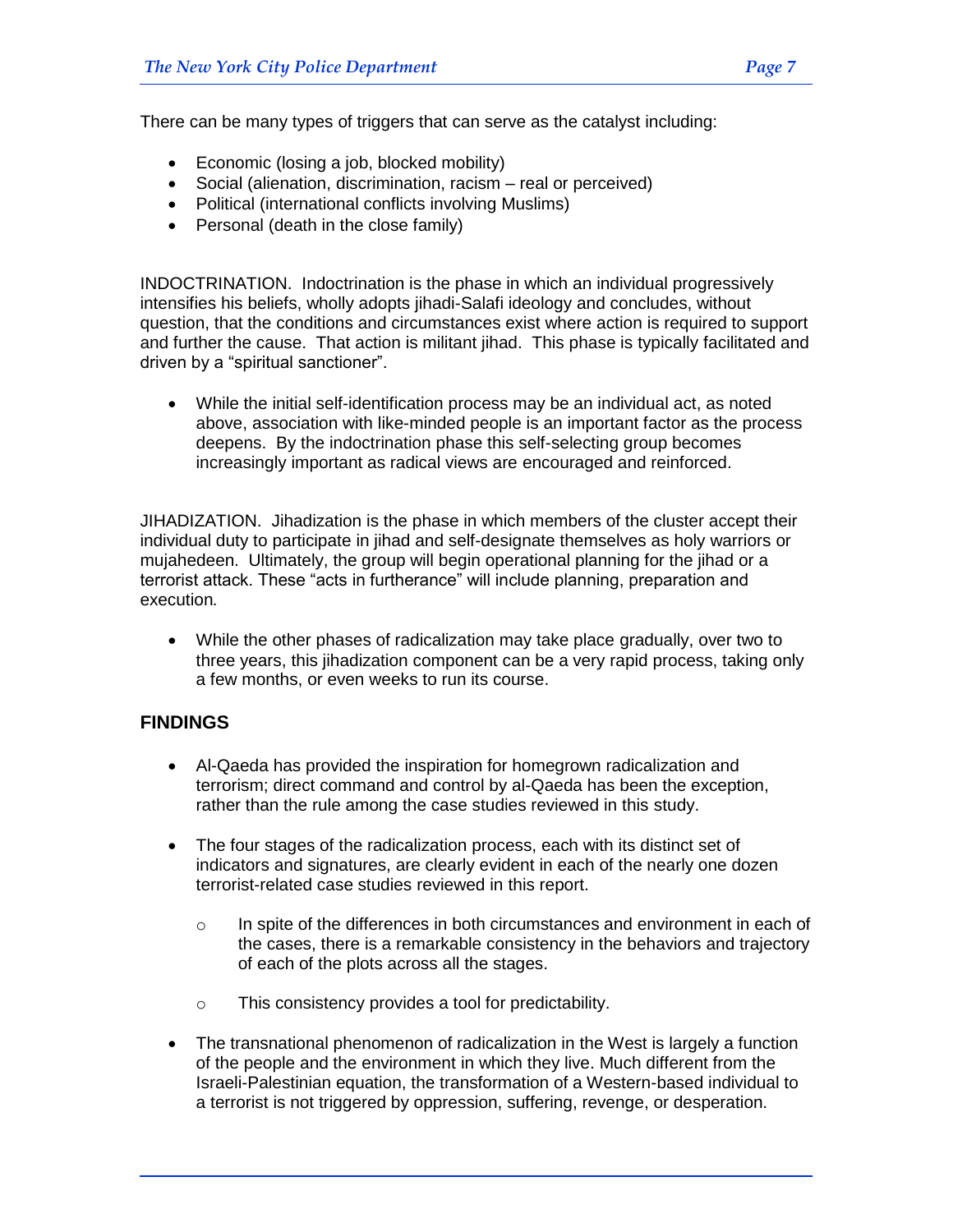- Rather, it is a phenomenon that occurs because the individual is looking for an identity and a cause and unfortunately, often finds them in the extremist Islam.
- There is no useful profile to assist law enforcement or intelligence to predict who will follow this trajectory of radicalization. Rather, the individuals who take this course begin as "unremarkable" from various walks of life.
- Europe's failure to integrate the  $2^{nd}$  and  $3^{rd}$  generation of its immigrants into society, both economically and socially, has left many young Muslims torn between the secular West and their religious heritage. This inner conflict makes them especially vulnerable to extremism—the radical views, philosophy, and rhetoric that is highly advertised and becoming more and more fashionable among young Muslims in the West.
- Muslims in the U.S. are more resistant, but not immune to the radical message.
	- o Despite the economic opportunities in the United States, the powerful gravitational pull of individuals' religious roots and identity sometimes supersedes the assimilating nature of American society which includes pursuit of a professional career, financial stability and material comforts.
- The jihadist ideology combines the extreme and minority interpretation [jihadi-Salafi] of Islam with an activist-like commitment or responsibility to solve global political grievances through violence. Ultimately, the jihadist envisions a world in which jihadi-Salafi Islam is dominant and is the basis of government.
	- o This ideology is proliferating in Western democracies at a logarithmic rate. The Internet, certain Salafi-based NGO's (non-governmental organizations), extremist sermons /study groups, Salafi literature, jihadi videotapes, extremist - sponsored trips to radical madrassas and militant training camps abroad have served as "extremist incubators" for young, susceptible Muslims -- especially ones living in diaspora communities in the West.
- The Internet is a driver and enabler for the process of radicalization
	- $\circ$  In the Self-Identification phase, the Internet provides the wandering mind of the conflicted young Muslim or potential convert with direct access to unfiltered radical and extremist ideology.
	- $\circ$  It also serves as an anonymous virtual meeting place—a place where virtual groups of like-minded and conflicted individuals can meet, form virtual relationships and discuss and share the jihadi-Salafi message they have encountered.
	- $\circ$  During the Indoctrination phase, when individuals adopt this virulent ideology, they begin interpreting the world from this newly-formed context. Cloaked with a veil of objectivity, the Internet allows the aspiring jihadist to view the world and global conflicts through this extremist lens, further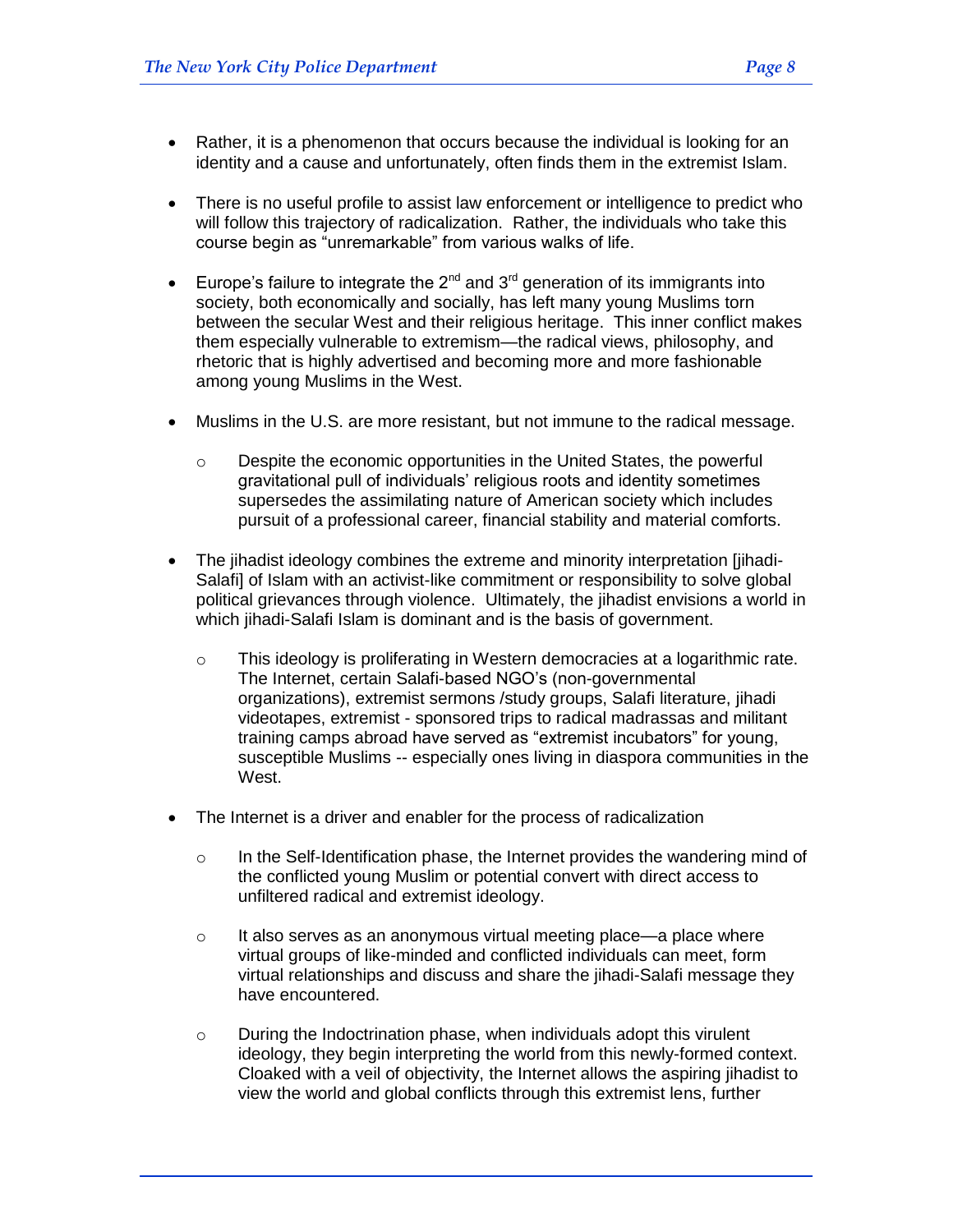reinforcing the objectives and political arguments of the jihadi-Salafi agenda.

- $\circ$  In the Jihadization phase, when an individual commits to jihad, the Internet serves as an enabler—providing broad access to an array of information on targets, their vulnerabilities and the design of weapons.
- Individuals generally appear to begin the radicalization process on their own. Invariably, as they progress through the stages of radicalization they seek likeminded individuals. This leads to the creation of groups or clusters. These clusters appear almost essential to progressing to the Jihadization stage—the critical stage that leads to a terrorist act.
	- $\circ$  "Group think" is one of the most powerful catalysts for leading a group to actually committing a terrorist act. It acts as a force-multiplier for radical thought while creating a competitive environment amongst the group members for being the most radical.
- Although there are many groups or clusters of individuals that are on the path of radicalization, each group needs certain archetypes to evolve from just being a "bunch of guys" to an operational terrorist cell. All eleven case studies had:
	- $\circ$  A "spiritual sanctioner" who provides the justification for jihad—a justification that is especially essential for the suicide terrorist. In some cases the sanctioner was the nucleus around which the cluster formed.
	- o An "operational leader" who is essential as the group decides to conduct a terrorist act--organizing, controlling and keeping the group focused and its motivation high.
- The full radicalization of a Western individual, or groups of individuals, does not always result in the committing of a terrorist act in the West. Many fullyradicalized individuals have first looked to conduct jihad by becoming mujahedeen and fighting in conflicts overseas.
	- $\circ$  The image of the heroic, holy warrior or "mujahedeen" has been widely marketed on the Internet as well as in jihadi tapes and videos. This image continues to resonate among young, especially Muslim, men 15-35 yearsold—men who are most vulnerable to visions of honor, bravery and sacrifice for what is perceived as a noble cause.
	- o Among those individuals who travel abroad in search of jihad, some end up as mujahedeen and fight in foreign lands; some are re-directed to commit acts in the West, often in their country of origin, while others give up and return home because they can't endure the training or have a change of heart.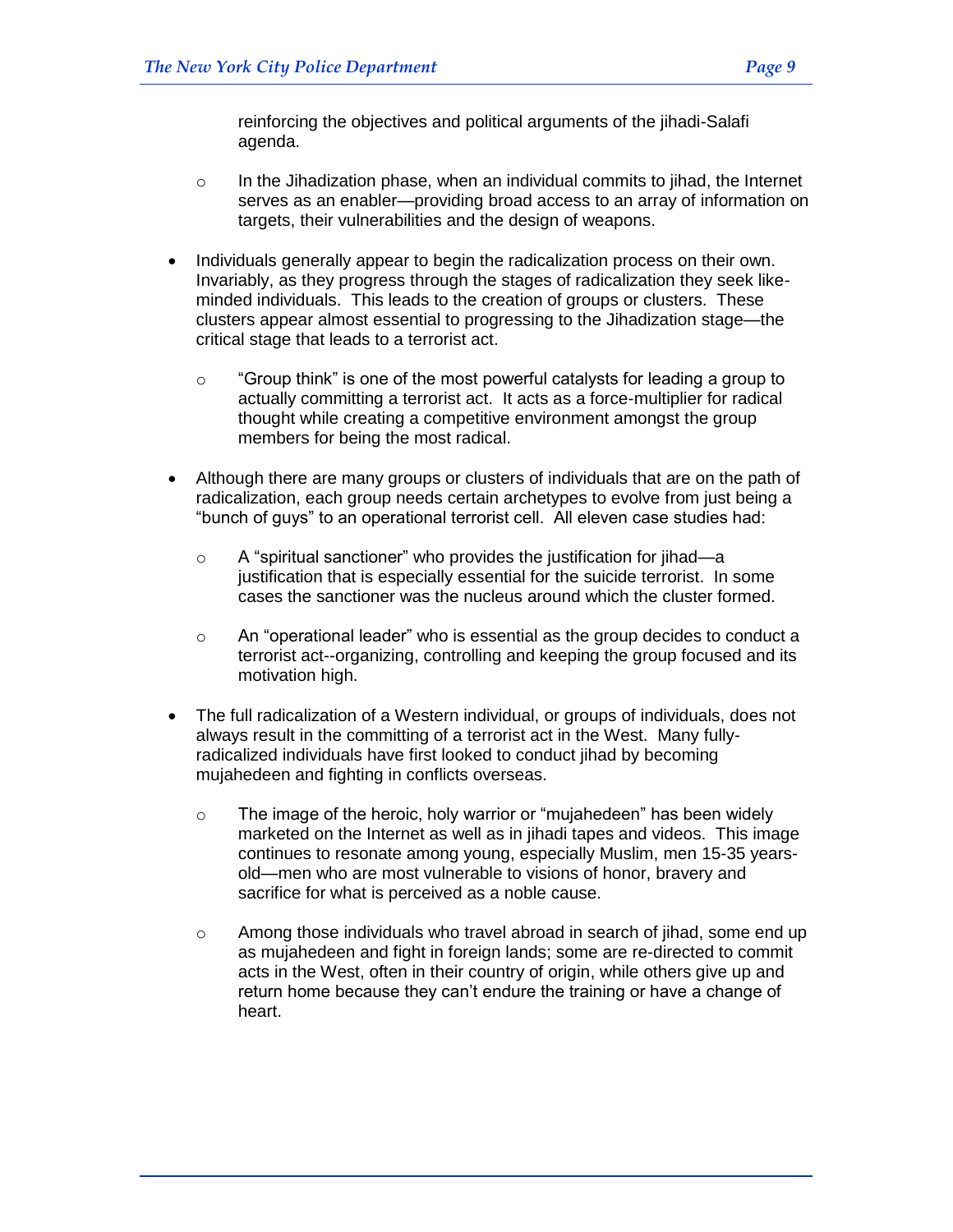- $\circ$  For those groups of homegrown radicalized individuals who do not seek jihad abroad, the dedication and commitment of their leader to jihad is often the main factor in determining whether the group will commit a terrorist act or not.
- Although the 9/11 attack, with its overseas origins, is more of an exception in terms of how terrorist plots have been launched since the destruction of the Twin Towers, it has probably been the most important factor in proliferating the process of radicalization, especially in the West. More importantly, 9/11 established the current trend of committing an act in the name of global jihad as a natural culmination of full radicalization and the ultimate responsibility for the fully radicalized jihadist.
	- $\circ$  Prior to 9/11, the entire radicalization process moved at a much slower rate. There was no direct link to jihad, other than to become a mujahedeen. Aspiring jihadists would travel to Afghanistan without any idea that they could become actual terrorists. Now, there is no longer any illusion as to what the adoption of jihadi-Salafi ideology means.
	- $\circ$  The radicalization process is accelerating in terms of how long it takes and the individuals are continuing to get younger. Moreover, with the higher risks associated with heading down this pathway, individuals will seek to conceal their actions earlier, making intelligence and law enforcement's job even more difficult.
- It is useful to think of the radicalization process in terms of a funnel. Entering the process does not mean one will progress through all four stages and become a terrorist. However, it also does not mean that if one doesn't become a terrorist, he or she is no longer a threat. Individuals who have been radicalized but are not jihadists may serve as mentors and agents of influence to those who might become the terrorists of tomorrow.
- The subtle and non-criminal nature of the behaviors involved in the process of radicalization makes it difficult to identify or even monitor from a law enforcement standpoint. Taken in isolation, individual behaviors can be seen as innocuous; however, when seen as part of the continuum of the radicalization process, their significance becomes more important. Considering the sequencing of these behaviors and the need to identify those entering this process at the earliest possible stage makes intelligence the critical tool in helping to thwart an attack or even prevent the planning of future plots.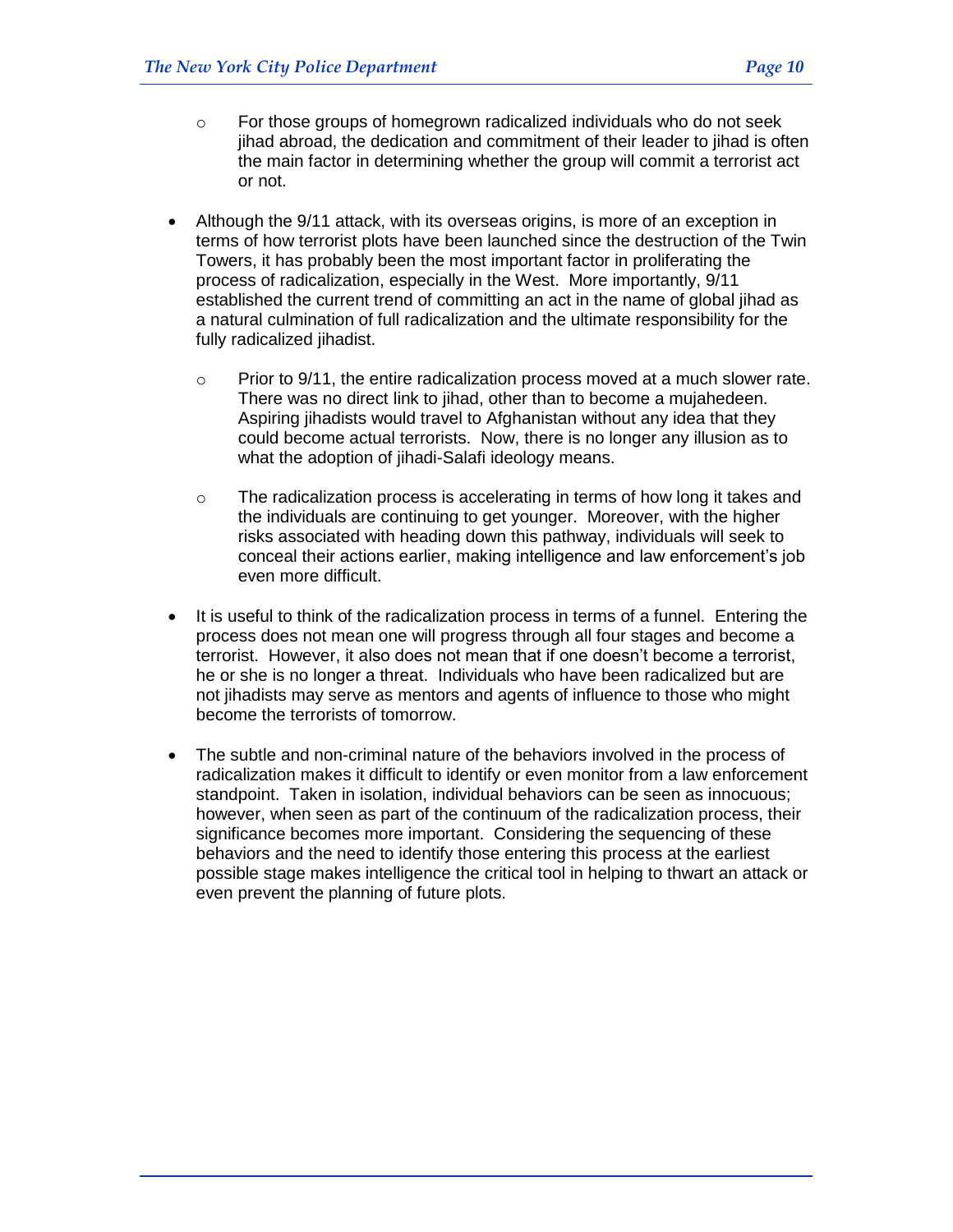## **STATEMENT OF CLARIFICATION**

This statement should serve as a means of clarification for some issues that have arisen in the wake of this report's publication.

1) New York City Muslim Community as NYPD Ally: The NYPD Report, "Radicalization in the West: The Homegrown Threat" is exclusively focused on al Qaeda inspired and linked terrorism in the West. The twisted ideology that underpins this specific type of terrorism claims its legitimacy from an extremist misinterpretation of Islam. As a consequence, this particular type of terrorist ideology has historically found most of its supporters to be Muslim.

Nevertheless, NYPD understands that it is a tiny minority of Muslims who subscribe to al Qaeda's ideology of war and terror and that the NYPD's focus on al Qaeda inspired terrorism should not be mistaken for any implicit or explicit justification for racial, religious or ethnic profiling. Rather, the Muslim community in New York City is our ally and has as much to lose, if not more, than other New Yorkers if individuals commit acts of violence (falsely) in the name of their religion. As such, the NYPD report should not be read to characterize Muslims as intrinsically dangerous or intrinsically linked to terrorism, and that it cannot be a license for racial, religious, or ethnic profiling.

2) Permeating the community: On Page 69 of the report, it says, "Unfortunately, the City's Muslim communities have been permeated by extremists who have and continue to sow the seeds of radicalization." There has been some confusion about the precise intended meaning of this statement.

NYPD sought to use the word as Webster's defines it  $-$  "to diffuse through or penetrate something" to explain that extremists have, as a foreign element, penetrated the community and attempted to proliferate their ideology and thus "sow the seeds of radicalization". The intention was never to suggest that the NYC Muslim community has been saturated by extremism.

The Internet serves as an excellent example of how extremists permeate the community online, as it provides a venue for more than 500 extremist websites -- anyone in the community can access it.

3) Coupling Religion and Terror: Al Qaeda inspired terrorism is not the only type of terrorism that New York City has faced. In fact, before 9/11, other religious and ethnic groups were responsible for more terrorist related deaths of New Yorkers than any Islamic group. These included the Italian anarchists of the early  $20<sup>th</sup>$  century and the Puerto Rican FALN in the 1980's, among others. However, given the almost 3,000 deaths in New York City as a result of al Qaeda terrorism, al Qaeda was chosen as the topic of this study.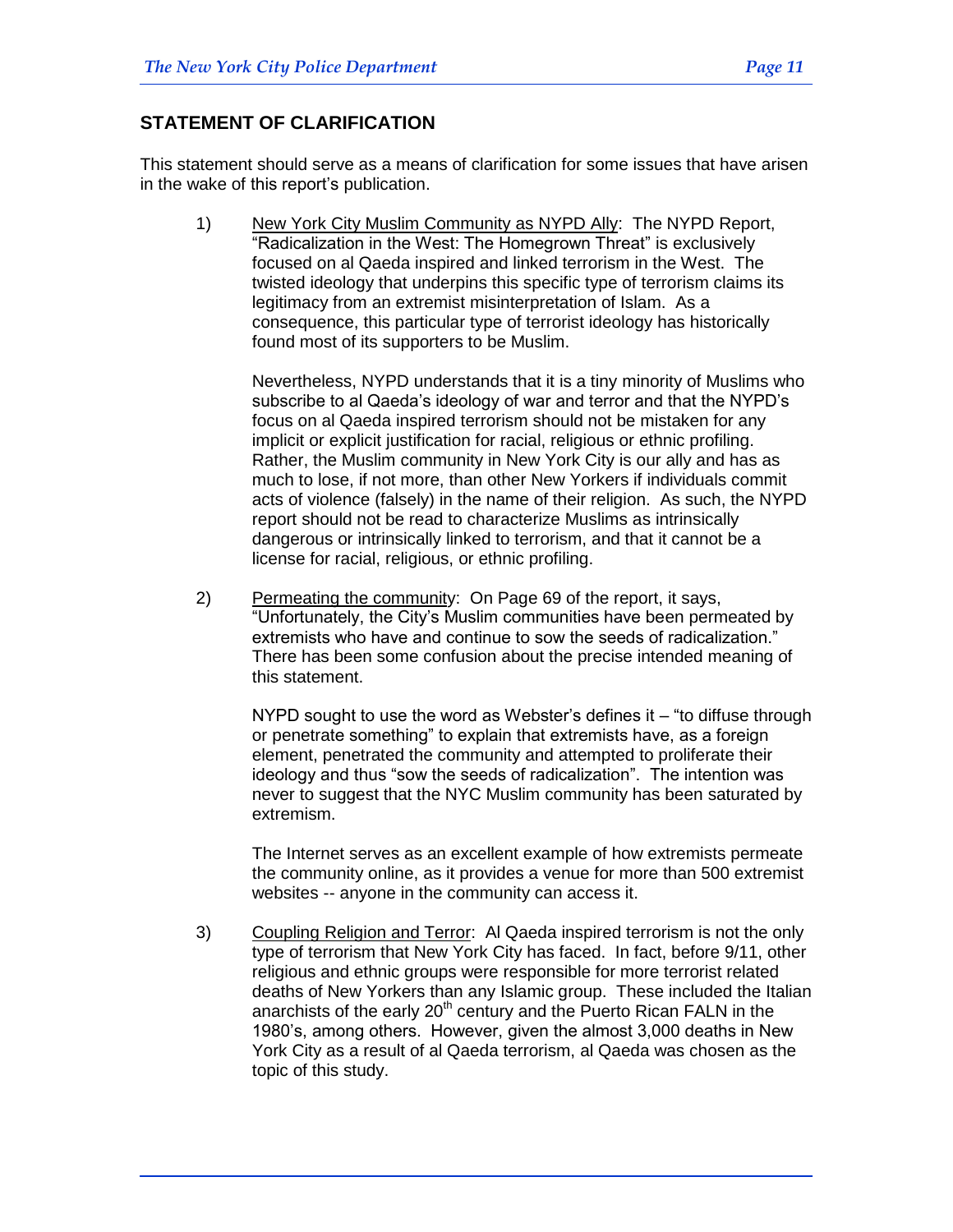4) False positives and behaviors: Because of the NYPD's focus on al Qaeda inspired and linked terrorism in this report, it inevitably would focus on those who are most attracted to the ideology and those who have made up the majority of recruits to this specific movement.

This study analyzes the pathway by which these individuals got radicalized. In all of the case studies, early steps in this process happened in parallel with individuals' greater devotion to their religion and greater observance of rituals. However, during the early stages of radicalization, the behaviors associated with a greater degree of religiosity, in and of themselves, cannot be used as a signature of someone potentially becoming a terrorist.

The individuals, at this point, do not know what trajectory they themselves will follow, so law enforcement would be doing itself a disservice and wasting significant resources on tracking individuals who simply exhibit behaviors that at this stage are perfectly benign and in the vast majority of cases not associated with terrorism.

5) Not policy prescriptive: The NYPD reiterates that this report was not intended to be policy prescriptive for law enforcement. In all of its dealings with Federal, State and Local authorities, the NYPD continues to underscore this important point.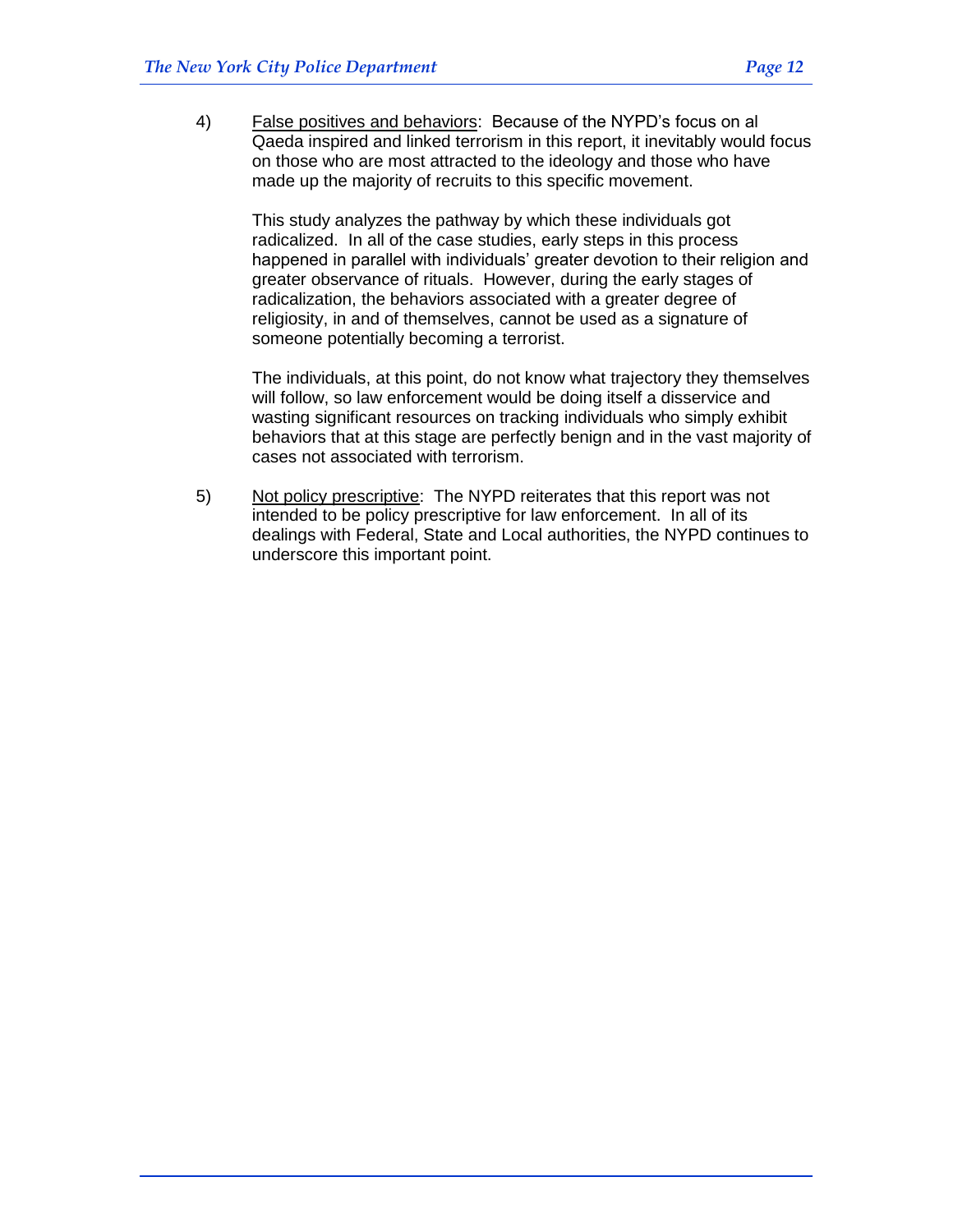## **OUTSIDE EXPERT'S VIEW: Brian Michael Jenkins,**

S*enior Advisor to the President of the Rand Corporation*

The United States and its allies have achieved undeniable success in degrading the operational capabilities of the jihadist terrorist enterprise responsible for the September 11, 2001 attacks, and numerous subsequent terrorist operations since then. However, we have not dented their determination, prevented their communications, or blunted their message. We have not diminished their capacity to incite, halted the process of radicalization, or impeded the recruitment that supports the jihadist enterprise. Indeed, recent intelligence estimates concede that "activists" identifying themselves as jihadists are increasing in both number and geographic dispersion." As a consequence, "the operational threat from self-radicalized cells will grow in importance to U.S. counterterrorism efforts, particularly abroad, but also in the Homeland. As the Department of Homeland Security's Chief Intelligence Officer testified in March 2007, "radicalization will continue to expand within the United States over the long term."

This study examines the trajectories of radicalization that produced operational terrorist cells in Madrid, Amsterdam, London, Sydney and Toronto to construct an analytical framework that tracks jihadist recruits from pre-radicalization to self-identification to indoctrination to jihadization- a cycle that ends with capture or death. It then compares this model with the trajectories of radicalization observed in conspiracies within the United States including the jihadist clusters in Lackawanna, Northern Virginia, Portland, Oregon, New York City, and lastly with the Hamburg cell responsible for the attack on 9/11.

Although there have been informative analyses of the paths to violent jihad in individual countries, this is the most comprehensive review across national boundaries, including the terrorist conspiracies uncovered in the United States. The resulting model will undoubtedly become the basis for comparison with additional cases as they are revealed in future attacks or arrests.

The utility of the NYPD model, however, goes beyond analysis. It will inform the training of intelligence analysts and law enforcement personnel engaged in counterterrorist missions. It will allow us to identify similarities and differences, and changes in patterns over time. It will assist prosecutors and courts in the very difficult task of deciding when the boundary between a bunch of guys sharing violent fantasies and a terrorist cell determined to go operational has been crossed. Above all, by identifying key junctions in the journey to terrorist jihad, it should help in the formulation of effective and appropriate strategies aimed at peeling potential recruits away from a dangerous and destructive course.

As the NYPD point outs, becoming a jihadist is a gradual, multi-step process that can take months, even years, although since 9/11 the pace has accelerated. The journey may begin in a mosque where a radical Imam preaches, in informal congregations and prayer groups—some of which are clandestine—in schools, in prisons, on the Internet.

Self-radicalization may begin the day that an individual seeks out jihadist websites. In the physical world when would-be jihadists seek support among local jihadist mentors and likeminded fanatics. This is the group that currently poses the biggest danger to the West. It is the focus of the present monograph.

As the NYPD shows, self-radicalization was often the norm, even before the worldwide crackdown on al Qaeda and its jihadist allies forced them to decentralize and disperse. Those who arrived at jihadist training camps, like members of the Hamburg cell, were already radicalized. At the camps, they bonded through shared beliefs and hardships, underwent advanced training, and gained combat experience; some were selected by al Qaeda's planners for specific terrorist operations.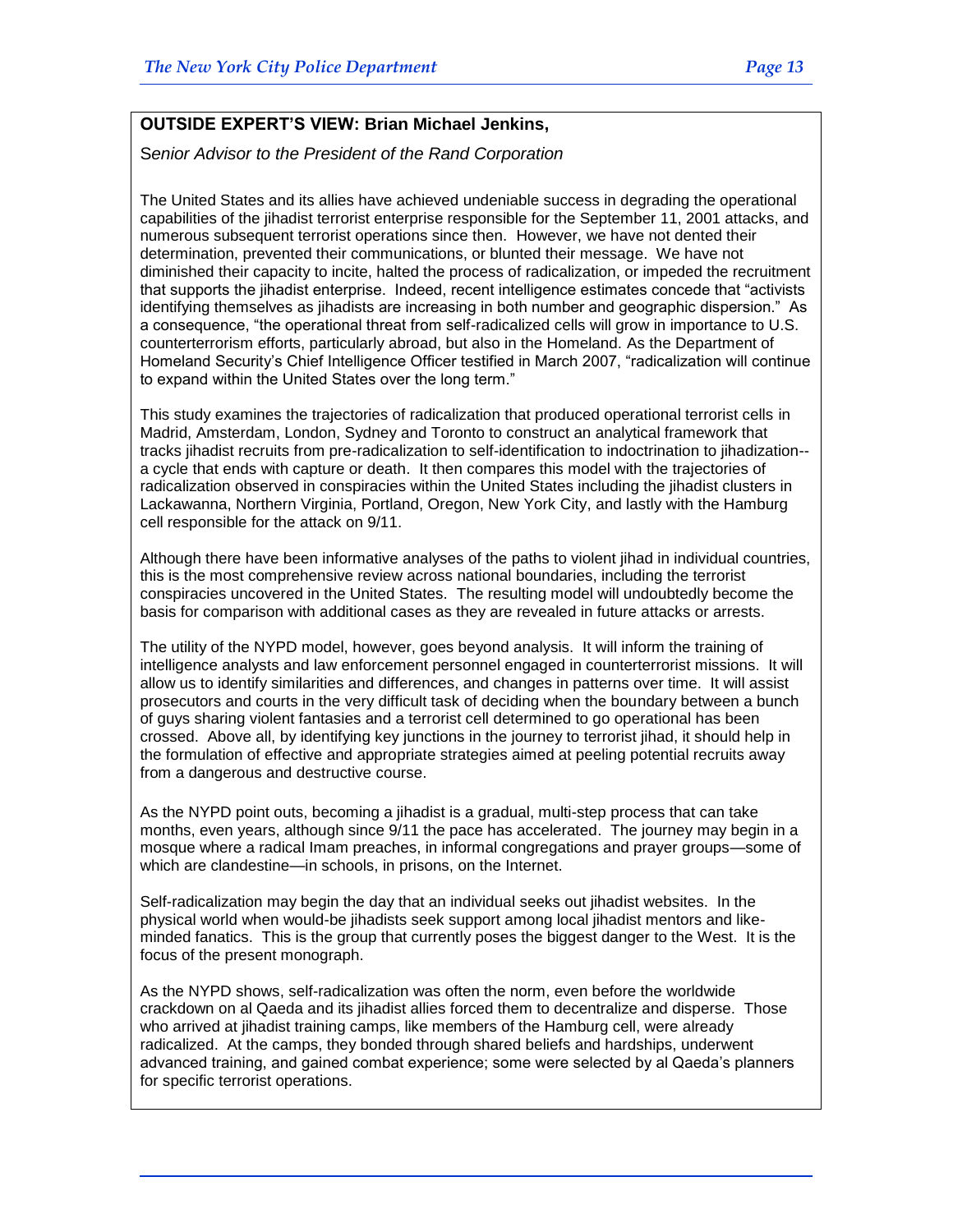Short of preparing for a specific attack, it is hard to define the exact point at which one becomes a jihadist: Internalization of jihadist ideology? Bonding with brothers at a jihadist retreat? Downloading jihadist literature or bomb-making instructions from the Internet? Fantasizing about terrorist operations? Reconnoitering potential targets? Going to Pakistan? Signing a contract to pray for the jihadists, collect money on their behalf, or support terrorist operations? Taking an oath of loyalty to Osama bin Laden? The legal definition is broad.

Neither imported nor homegrown terrorism is new in the United States. A homegrown conspiracy (albeit with foreign assistance) was responsible for the 1993 bombing of the World Trade Center. Another homegrown conspiracy carried out the devastating 1995 bombing in Oklahoma City. The United States, over the years, has successfully suppressed these groups through domestic intelligence collection and law enforcement.

Since 9/11, U.S. authorities have uncovered a number of alleged individual terrorists and terrorist rings, including clusters in Lackawanna, Northern Virginia, New Jersey, Portland, New York City, and Lodi and Torrance, California. These arrests, along with intelligence operations, indicate that radicalization and recruiting are taking place in the United States, but there is no evidence of a significant cohort of terrorist operatives. We therefore worry most about terrorist attacks by very small conspiracies or individuals, which nonetheless could be equivalent to the London subway bombings or a jihadist version of the 1995 Oklahoma City bombing.

This suggests that efforts should be made to enhance the intelligence capabilities of local police, who through community policing, routine criminal investigations, or dedicated intelligence operations may be best positioned to uncover future terrorist plots. Of these, continued intelligence operations are the most important. Radicalization makes little noise. It borders on areas protected by the First and Fourth Amendments. It takes place over a long period of time. It therefore does not lend itself to a traditional criminal investigations approach.

The absence of significant terrorist attacks or even advanced terrorist plots in the United States since 9/11 is good news that cannot entirely be explained by increased intelligence and heightened security. It suggests America's Muslim population may be less susceptible than Europe's Muslim population, if not entirely immune to jihadist ideology; indeed, countervailing voices may exist within the American Muslim community. A recent survey of Muslim Americans by the Pew Research Center supports this thesis. The vast majority of American Muslims reject al Qaeda's violent extremism, although younger Muslims are more accepting of violence in the defense of Islam. Conversely, it may merely indicate that the American Muslim population has not yet been exposed to the degree or variety of radicalization that its European counterparts have been exposed to, and it requires not majorities, but only handfuls to carry out terrorist attacks.

There is understandable pressure on law enforcement to intervene before terrorist attacks occur. Protecting society against destruction, and if possible, diverting vulnerable young men from destructive and self-destructive paths are vital and legitimate tasks. Doing so, without trampling our freedoms, requires greater understanding of the process that leads to terrorism. NYPD has drawn the map.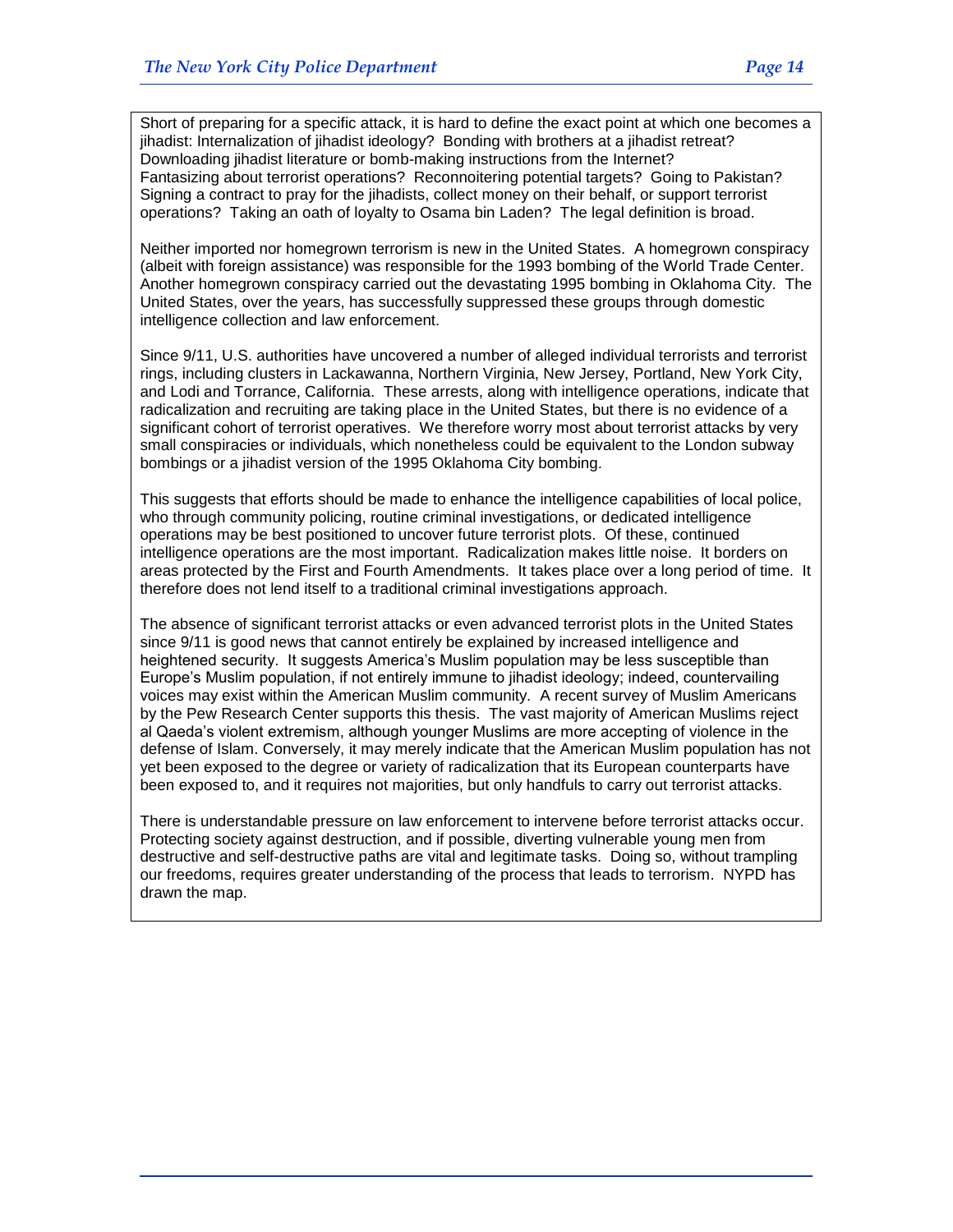#### **OUTSIDE EXPERT'S VIEW: Alain Bauer,**

*Criminologist at the Sorbonne University* 

Criminologists do not arrest nor do they judge criminals. They try to understand how they work, how their goals are evolving, how their modus operandi changes. It is rare to see a police force able to adapt to the threat, to move from defense to pre-emption, to try to avoid the attack rather than just arresting the perpetrators afterwards. This is what the NYPD has done, after healing from the 9/11 shock.

The NYPD is not only fighting crime and terrorism. It examines clues and evidence worldwide to understand what is going on and to detect, as early as possible, what is going to be a threat for New York City, the citizens of the United States of America and democracies all over the world.

The NYPD has learned how to detect imported terrorists, new converts and homegrown operators. Based on NYPD knowledge and my own findings, we may highlight some discoveries:

- Since September 11th, 2001, jihadists comprising around 70 nationalities have been captured in some one hundred countries around the world and jihadi money has been frozen in 130 countries worldwide. As a result of this global war, the "battlefield" has stretched across more than two-dozen countries, including Afghanistan, Egypt, Indonesia, Iraq, Kenya, Pakistan, Saudi Arabia, Spain, Tanzania, Tunisia, Turkey, the UK, the United States and Yemen;

- Terrorism is now the central security concern for our governments. It may even be said that terrorism has become war. However, this all-pervasive terrorism has itself undergone a significant mutation. The state terrorism of the Cold War, whether political or ideological, has almost disappeared;

- Civilians, cities, corporations and the population at large– will be increasingly affected, as they were by the attacks of 9/11 and by the anthrax scares that same year;

New terrorists have emerged. Today, the real menace is hybrid groups that are opportunistic and capable of rapid transformation – and are not really organizations at all, as the West generally uses the term. They do not have solid, rigid structures. On the contrary, they are fluid, liquid, or even volatile. Al-Qaeda is not an organization like the IRA or the Basque ETA. We must look at and think about the terrorism as a continuum. There is a real phenomenon of communicating vessels between the different players.

When it comes to threats, can the "information society" produce serious diagnoses, or is it condemned to bluster? This is a crucial question.

Experts in the threats and dangers of today's world, on either side of the Atlantic, are not working in a vacuum. We live in a society whose major characteristics are not particularly conducive to the tasks of defense and security. Driving while looking in the rear-view mirror only, preparing war while only checking the last one with no idea on what's going on, is a sure way for disaster. We call it the "Maginot Line Syndrome". The concrete one failed during the last World War when Adolph Hitler's army simply went around it. The Electronic one collapsed on September 11th.

We need to be able to move out of the culture of reaction, retrospect, and compilation. Only in this way can we arrive at the stage of forward thinking and enable early detection of the threats and dangers of the modern world, our modern world.

This study is the NYPD's contribution to this essential process.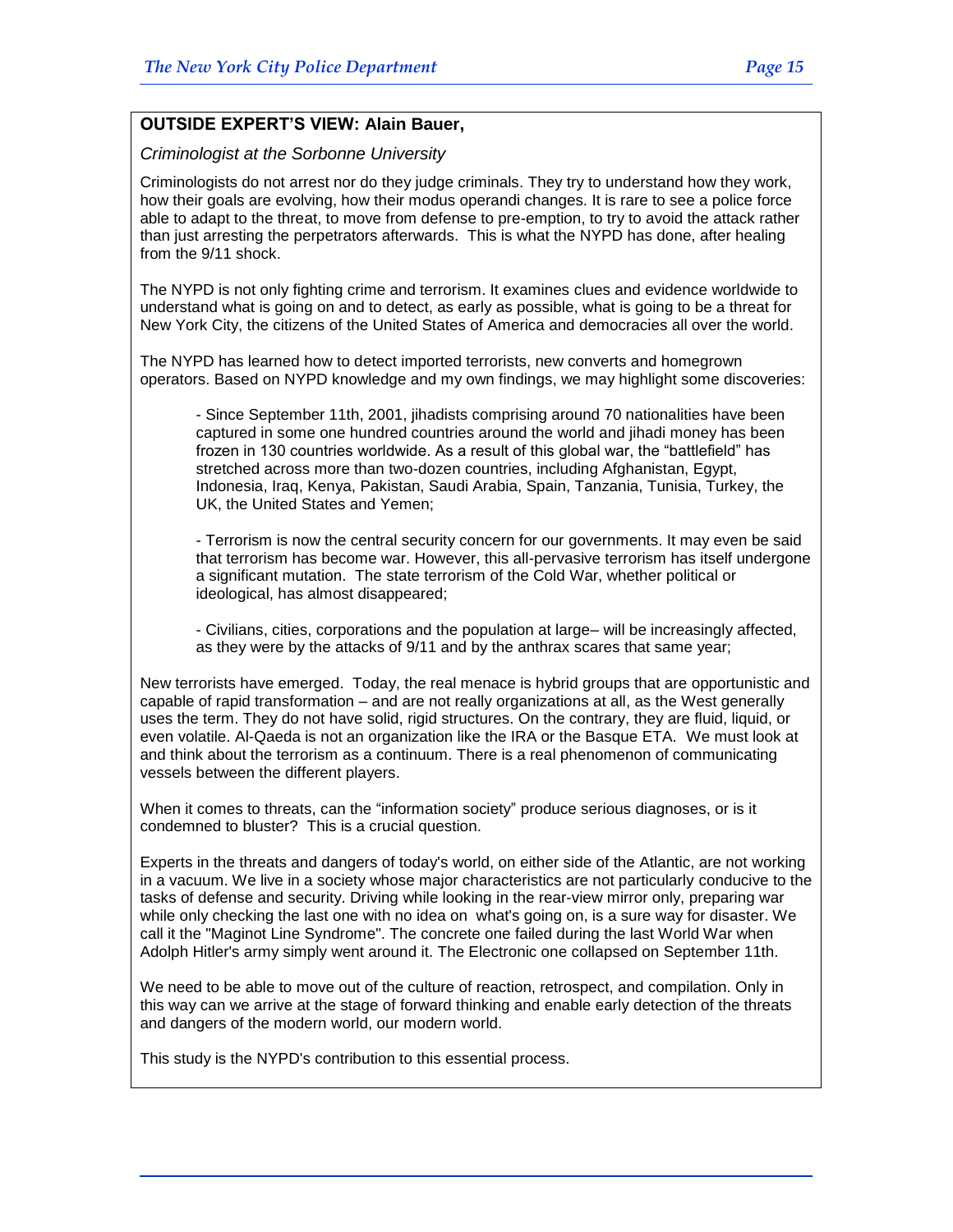## **THE THREAT**

The NYPD's understanding of the threat from Islamic-based terrorism to New York City has evolved since September 11, 2001. Where once we would have defined the initial indicator of the threat at the point where a terrorist or group of terrorists would actually plan an attack, we have now shifted our focus to a much earlier point—a point where we believe the potential terrorist or group of terrorists begin and progress through a process of radicalization. The culmination of this process is a terrorist attack.

The September 11 plot was conceptualized, manned, and funded by al-Qaeda's leadership in Afghanistan. Because the attack originated abroad, it fit and furthered the pre-existing understanding of Islamist terrorism as being a threat from outside our borders.

In the immediate aftermath of September 11, the United States military and law enforcement captured, killed, or scattered much of al-Qaeda's core leadership eliminating its sanctuary and training camps in Afghanistan. As a result, the threat from the central core of al-Qaeda was significantly diminished.

However, as al-Qaeda's central core of leaders, operatives, and foot soldiers shrunk, its philosophy of global jihad spread worldwide at an exponential rate via radical Internet websites and chat rooms, extremist videotapes and literature, radical speeches by extremist imams—often creating a radical subculture within the more vulnerable Muslim diaspora communities. This post-September 11 wave of militant ideological influences underpins radicalization in the West and is what we define as the homegrown threat.

Moreover, in the years since 2001, the attacks of September 11 stand out as both the hallmark al-Qaeda attack as well as the singular exception. Bali [2002], Casablanca [2003], Madrid [2004], and London [2005] all fit a different paradigm. The individuals who conducted the attacks were for the most part all citizens or residents of the states in which the attacks occurred. Although a few may have received training in al-Qaeda camps, the great majority did not. While al-Qaeda claimed responsibility for each attack after the fact, these attacks were not under the command and control of al-Qaeda central, nor were they specifically funded by al-Qaeda central. Rather, they were conducted by local al-Qaeda inspired affiliate organizations or by local residents/citizens, who utilized al-Qaeda as their ideological inspiration.

We now believe that it is critical to identify the al-Qaeda inspired threat at the point where radicalization begins. This radicalization may or may not take place in the same town, city, or country as their terrorist target. For example, the pilots who led the September 11 hijackers were radicalized in Germany, but attacked targets in the United States. Conversely, London's July 7 bombers were radicalized in the U.K. and attacked targets in the U.K. Consequently, the point of origin of the development of a terrorist is really the location where the radicalization takes place.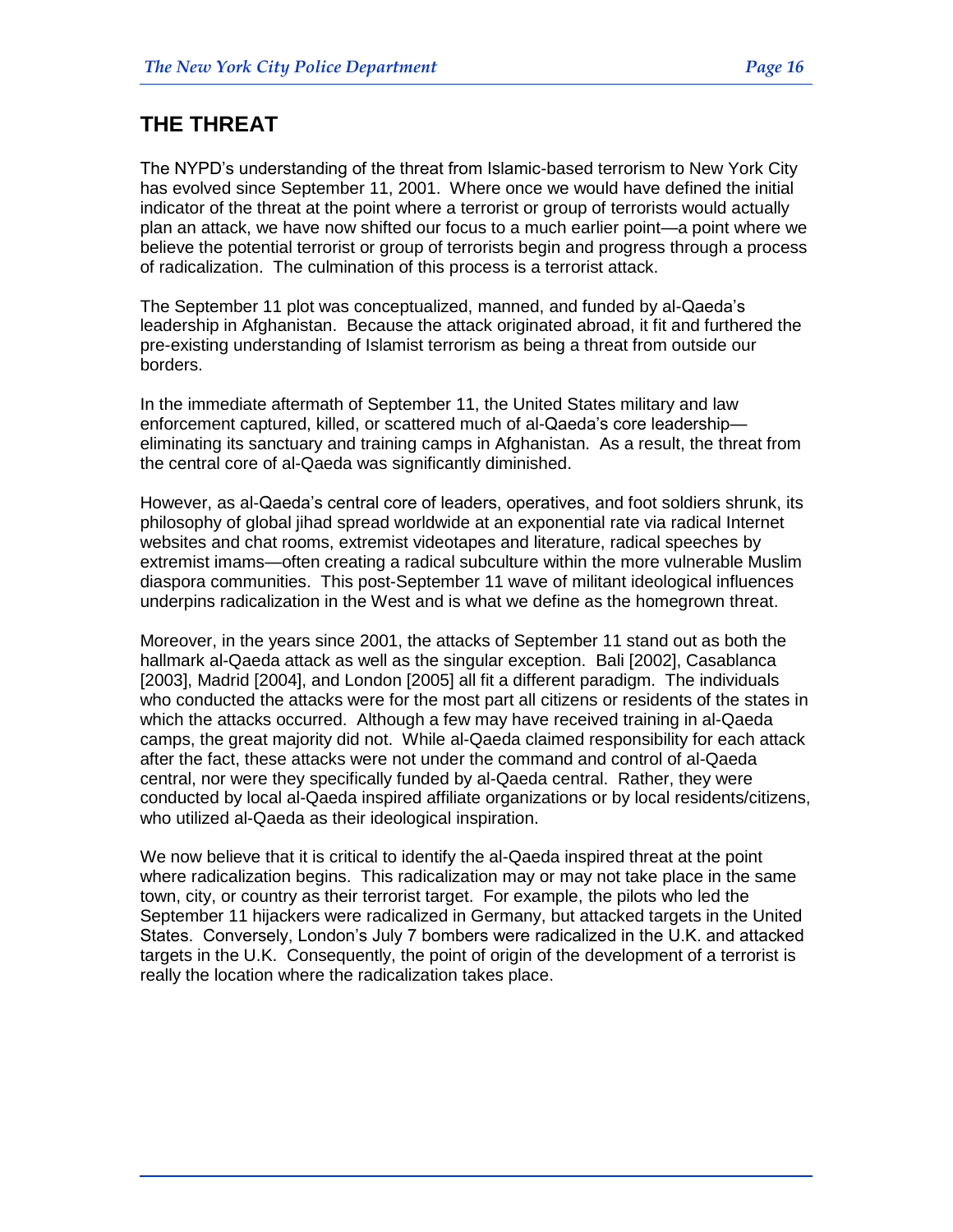## **METHODOLOGY**

This study provides a conceptual framework for understanding the process of radicalization in the West. This framework is derived from a comparative case study of five prominent homegrown groups/plots around the world which resulted in either terrorist attacks or thwarted plots. The cases include Madrid's 3/11/04 attack, Amsterdam's Hofstad Group, the London-Leeds 7/7/05 attack, Australia's Operation Pendennis which thwarted an attack(s) in November 2005 and Canada's Toronto 18 Case, which thwarted an attack in June 2006.

In researching these case studies, the NYPD dispatched detectives and analysts to meet with law enforcement, intelligence officials and academics at each of these locations to enhance our understanding the specifics of these events as well as the phenomenon of homegrown radicalization.

Based on this effort, we have been able to identify common pathways and characteristics among these otherwise different groups and plots.

To test whether the framework that we derived from this effort applied within the United States, we analyzed three post-September 11 U.S. homegrown terrorism cases (Lackawana, New York, Portland, Oregon and Northern Virginia) as well as two New York City cases (34<sup>th</sup> Street/Herald Square and the radicalization of two al-Muhajiroun members).

Lastly, we applied the framework to the Hamburg cluster of individuals who led the September 11 hijackers. This assessment, almost six years after the attacks, provides some new insights into the origins of this devastating attack that were not previously fully-grasped by the law enforcement and intelligence community.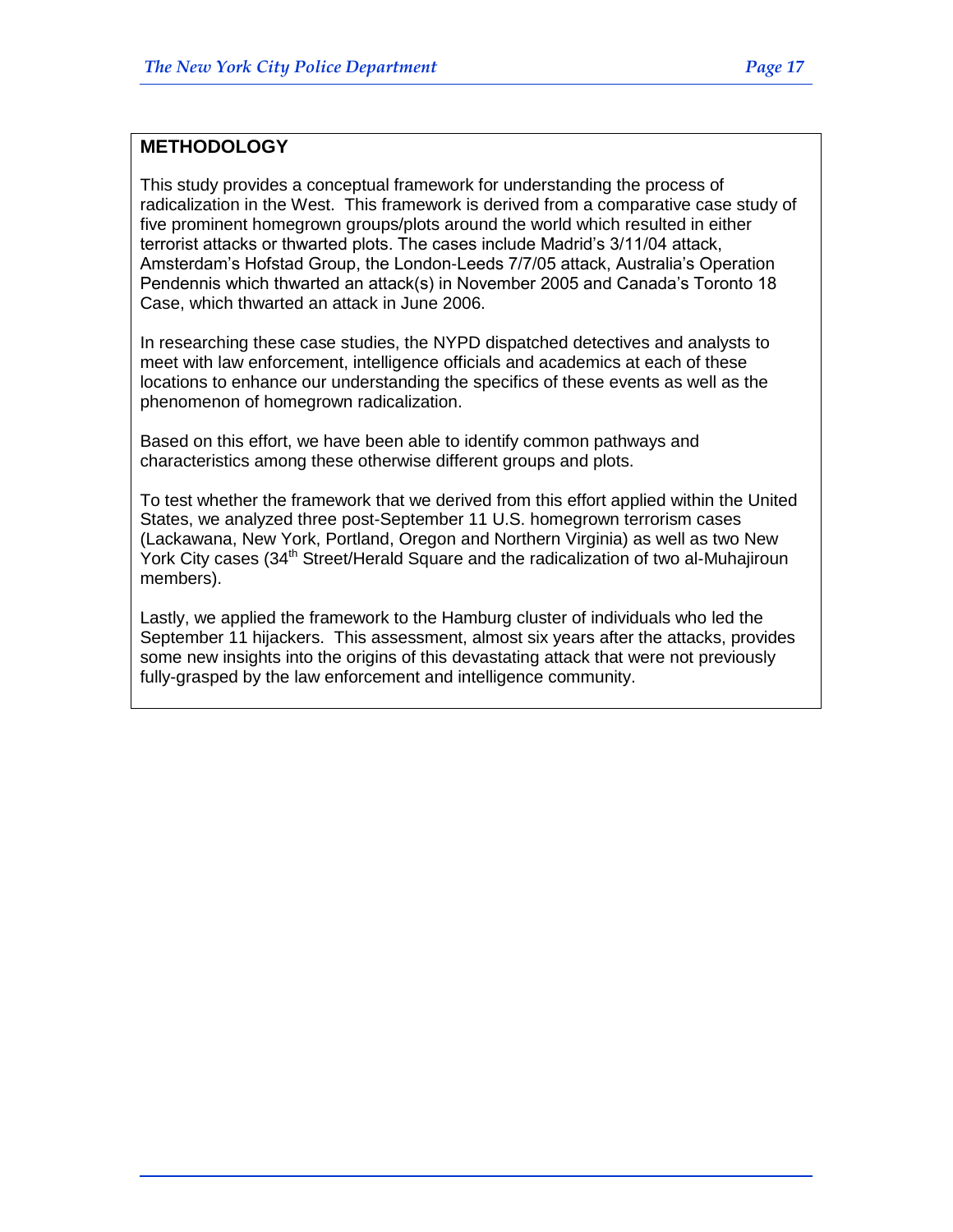## **RADICALIZATION: WESTERN STYLE**

Terrorism is the ultimate consequence of the radicalization process. In the example of the homegrown threat, local residents or citizens gradually adopt an extremist religious/political ideology hostile to the West, which legitimizes terrorism as a tool to affect societal change. This ideology is fed and nurtured with a variety of extremist influences. Internalizing this extreme belief system as one's own is radicalization.

The progression of searching, finding, adopting, nurturing, and developing this extreme belief system to the point where it acts as a catalyst for a terrorist act defines the process of radicalization. Only through an in-depth understanding and appreciation of the societal and behavioral indicators that define the various stages of this process can intelligence and law enforcement agencies array themselves properly against this threat.

Although the process of radicalization is not unique to the West, the scope of this study will be limited to the Western paradigm—focused on highlighting the indicators and signatures that define how populations, many who are more vulnerable to the militant Islamic message become radicalized while living under the influence of Western culture and values.

Radicalization in the West often starts with individuals who are frustrated with their lives or with the politics of their home governments. These individuals ultimately seek other like-minded individuals and form a loose-knit group or social network. Together, they progress through a series of events, realizations, and experiences that often culminate in the decision to commit a terrorist act. That said, not all individuals or groups who begin this progression end up as terrorists. Different pathways, catalysts and exposure to extremist nodes affect their progress. Individuals may drop out or stop moving along this pathway for a variety of reasons.

Some key factors in determining how this process advances are determined by social and behavioral dynamics of small groups as well as the amount of time that the group or group member is exposed to the various nodes or incubators of extremism. These incubators are often embedded in legitimate institutions, businesses, clubs, and of course, in the virtual world of the Internet (see Text Box p.22).

Radicalization in the West is, first and foremost, driven by:

 *Jihadi-Salafi Ideology.* What motivates young men and women, born or living in the West, to carry out "autonomous jihad" via acts of terrorism against their host countries? The answer is ideology. Ideology is the bedrock and catalyst for radicalization. It defines the conflict, guides movements, identifies the issues, drives recruitment, and is the basis for action. In many cases, ideology also determines target selection and informs what will be done and how it will be carried out.

The religious/political ideology responsible for driving this radicalization process is called jihadist or jihadi-Salafi ideology and it has served as the inspiration for all or nearly all of the homegrown groups including the Madrid 2004 bombers, the Hofstad Group, London's 7/7 bombers, the Australians arrested as part of Operation Pendennis in 2005 and the Toronto 18, arrested in June 2006.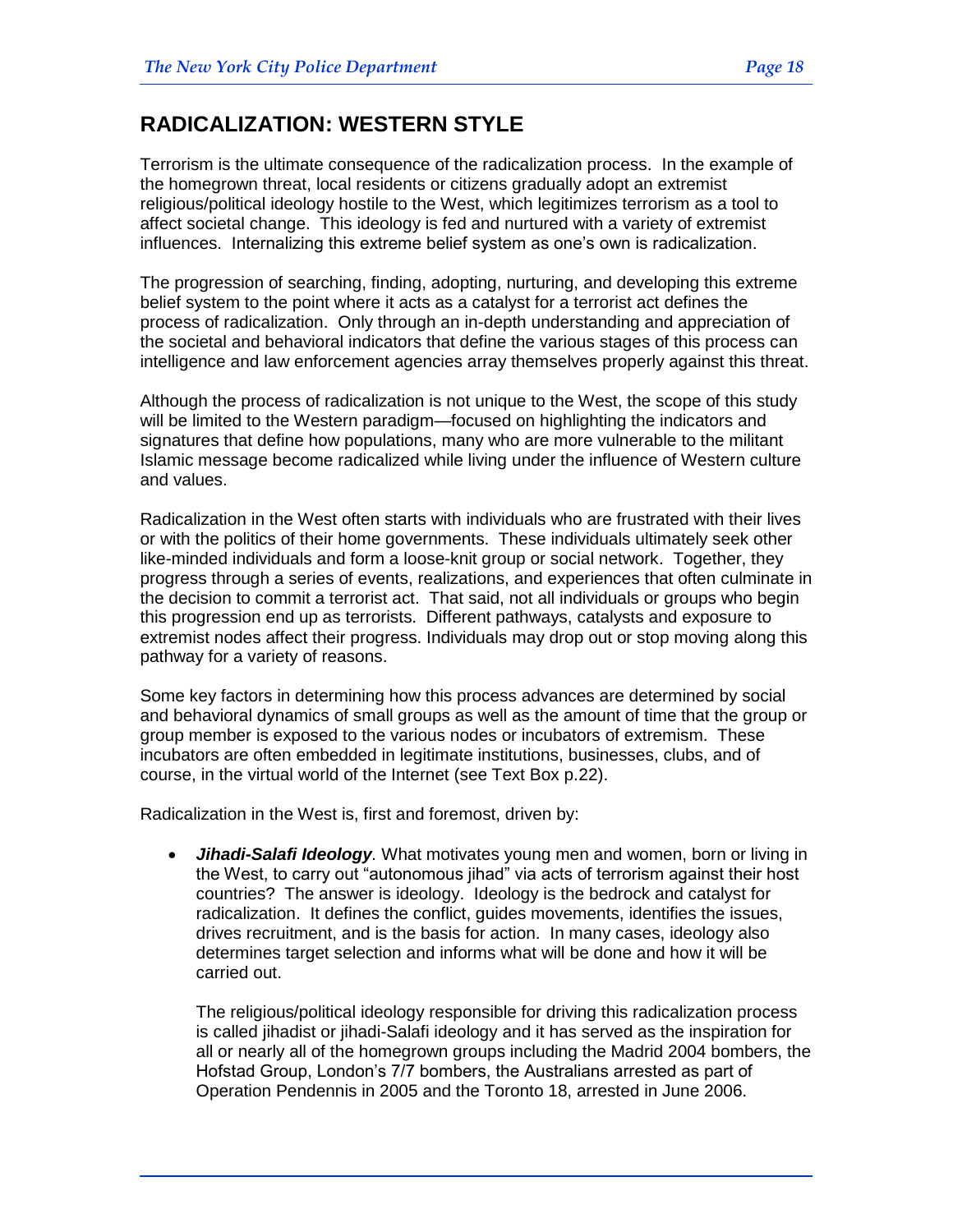o *The Religious Dimension.* Jihadi-Salafi ideology is but one stream of the broader Salafi movement. The general goal of this Sunni revivalist interpretation of Islam, is to create a "pure" society that applies a literal reading of the Quran and adheres to the social practices that prevailed at the time of  $7<sup>th</sup>$  century Arabia.

Implementation of sharia law and replacement of the system of nation states with a worldwide Caliphate are the ultimate political aims. While other Salafi currents encourage non-violent missionary or political activities to achieve these religious/political goals, jihadi-Salafis utilize endorsements of respected scholars of Islam to show that their aims and violent means are religiously justified.

- Contemporary Saudi (Wahhabi) scholars have provided the religious legitimacy for many of the arguments promoted by the jihadists. 1
- Extreme intolerance and hostility towards unbelievers, including Jews, Christians, Hindus and Shiites, is a core doctrine provided by Wahhabi religious thought. It provides the primary theological foundation for jihadi-Salafi causes and reduces the barriers to violence.
- o *The Political Dimension*. The political aspect of jihadi-Salafi ideology is heavily underpinned by the work of Sayyid Qutb, an [Egyptian](http://en.wikipedia.org/wiki/Egyptians) author, Islamist, and the leading intellectual of the [Muslim Brotherhood](http://en.wikipedia.org/wiki/Muslim_Brotherhood) in the 1950's and 1960's. He believed that Islam was under attack from the West and divided the world into the Muslim and the non-Muslim. To Qutb, democracy challenged the sovereignty of God's divine law and should be resisted. Moreover, he also contended that militant jihad had to be used to attack institutions and societies in order to overthrow non-Islamic governments and to bring about a "pure" Islamic society.
- o *The Appeal.* For many Muslims in the West, especially those of the second and third generation who are seeking to learn about their Muslim heritage, the Salafi interpretation is the version of Islam they are most widely exposed to. It has become more mainstream and is proliferated within diaspora communities. This interpretation of Islam is not the cultural Islam of their parents or their home countries.

The personal search for one's own Muslim identity often dovetails with the desire to find an appropriate Islamic response to the political crises involving Muslims worldwide. Complex disputes like the Arab-Israeli conflict and Kashmir are diluted into one large conflict between "believers" and "non-believers". This powerful and simple "one-size fits all" philosophy resonates with the younger diaspora Muslim populations in the West who are often politically naïve. This powerful narrative provides evidence of an across-the-board plan to undermine and humiliate Islam worldwide.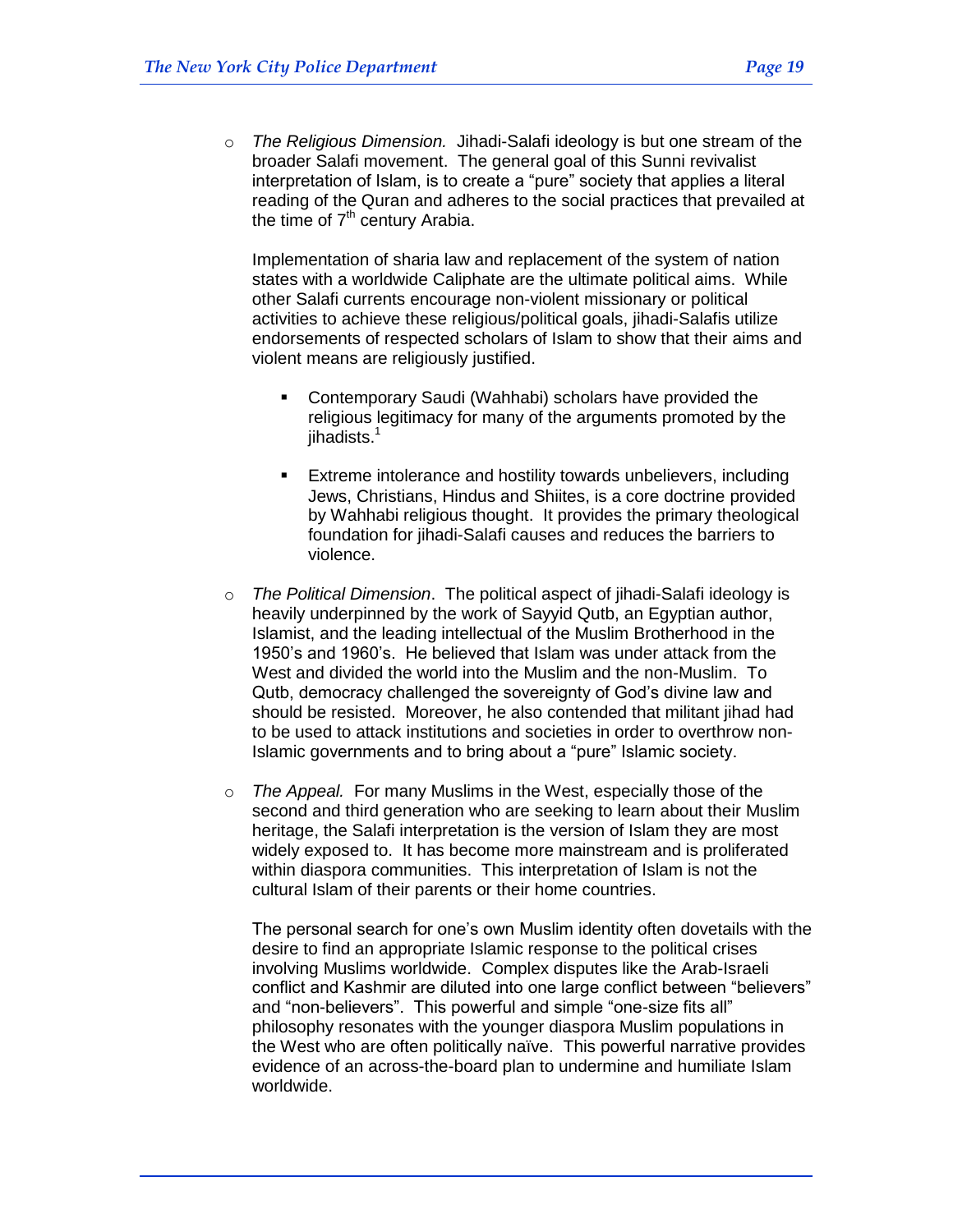As Muslims in the West seek to determine their appropriate response to this perceived "war on Islam" many look for guidance for action from their religion. The jihadi-Salafi interpretation paves a path to terrorism by its doctrines, which suggest that violence is a viable and legitimate means to defend Islam from perceived enemies, even if means attacking one's own government and/or sacrificing your own life.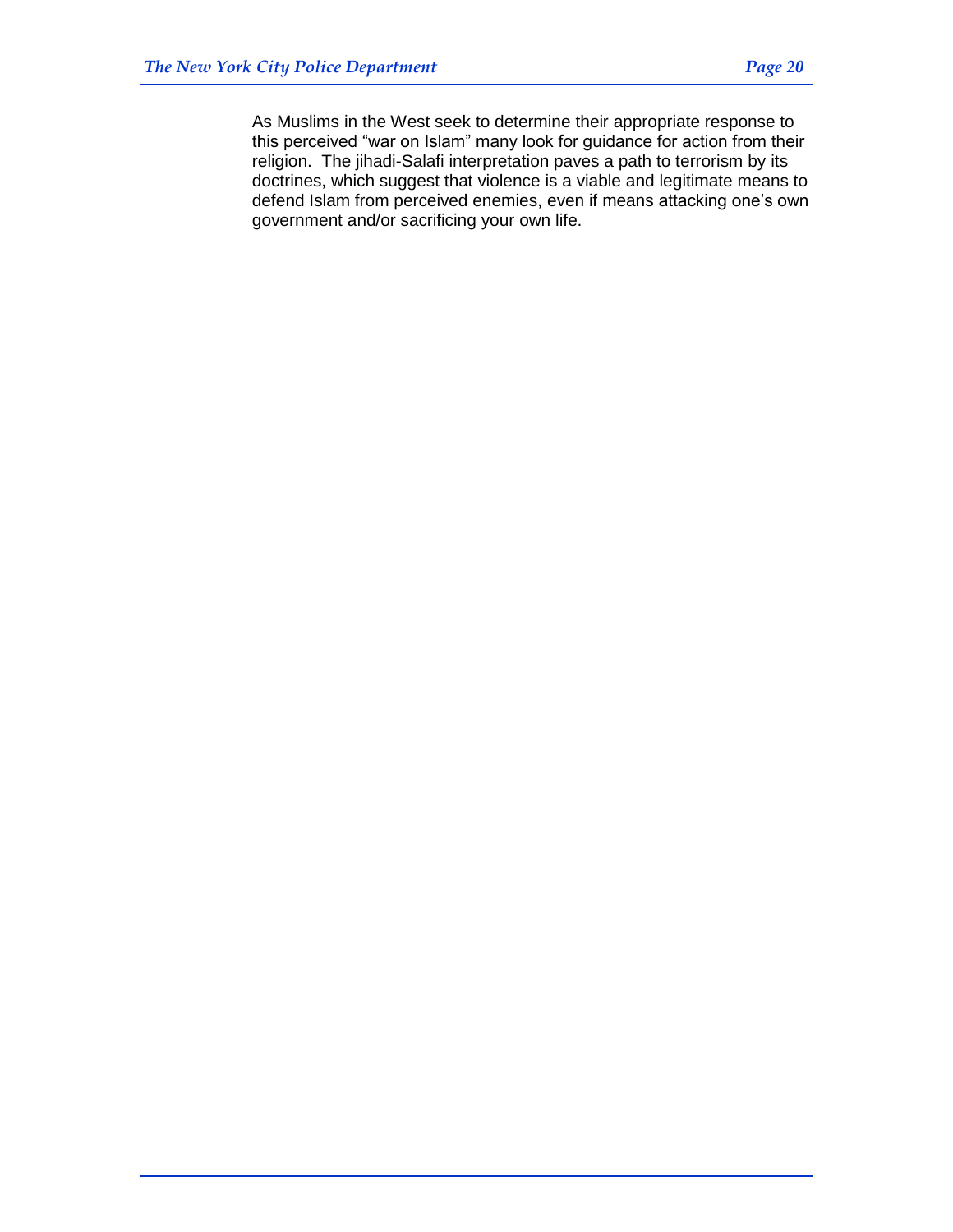## **THE RADICALIZATION PROCESS**

The radicalization process is composed of four distinct phases:

- Stage 1: Pre-Radicalization
- Stage 2: Self-Identification
- Stage 3: Indoctrination
- Stage 4: Jihadization

Each of these phases is unique and has specific signatures associated with it. All individuals who begin this process do not necessarily pass through all the stages and many, in fact, stop or abandon this process at different points. Moreover, although this model is sequential, individuals do not always follow a perfectly linear progression. However, individuals who do pass through this entire process are quite likely to be involved in a terrorist act.

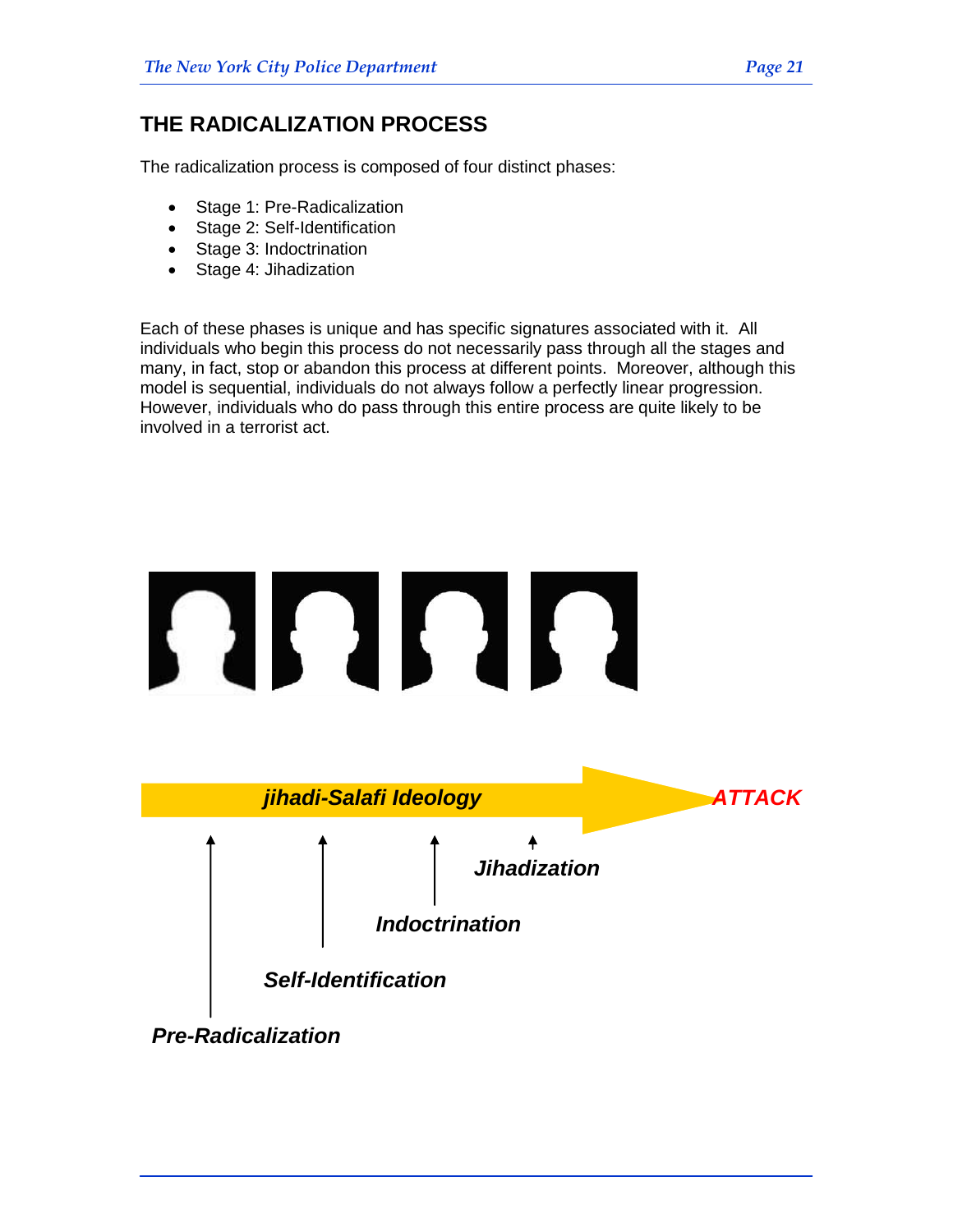## **Radicalization Incubators**

Critically important to the process of radicalization are the different venues that provide the extremist fodder or fuel for radicalizing—venues, to which we refer to as "radicalization incubators."

These incubators serve as radicalizing agents for those who have chosen to pursue radicalization. They become their pit stops, "hangouts," and meeting places. Generally these locations, which together comprise the radical subculture of a community, are rife with extremist rhetoric. Though the locations can be mosques, more likely incubators include cafes, cab driver hangouts, flophouses, prisons, student associations, nongovernmental organizations, hookah (water pipe) bars, butcher shops and book stores. While it is difficult to predict who will radicalize, these nodes are likely places where likeminded individuals will congregate as they move through the radicalization process.

The Internet, with its thousands of extremist websites and chat-rooms, is a virtual incubator of its own. In fact, many of the extremists began their radical conversion while researching or just surfing in the cyber world. (For further discussion of the role of the Internet --See Text Box on p. 39.)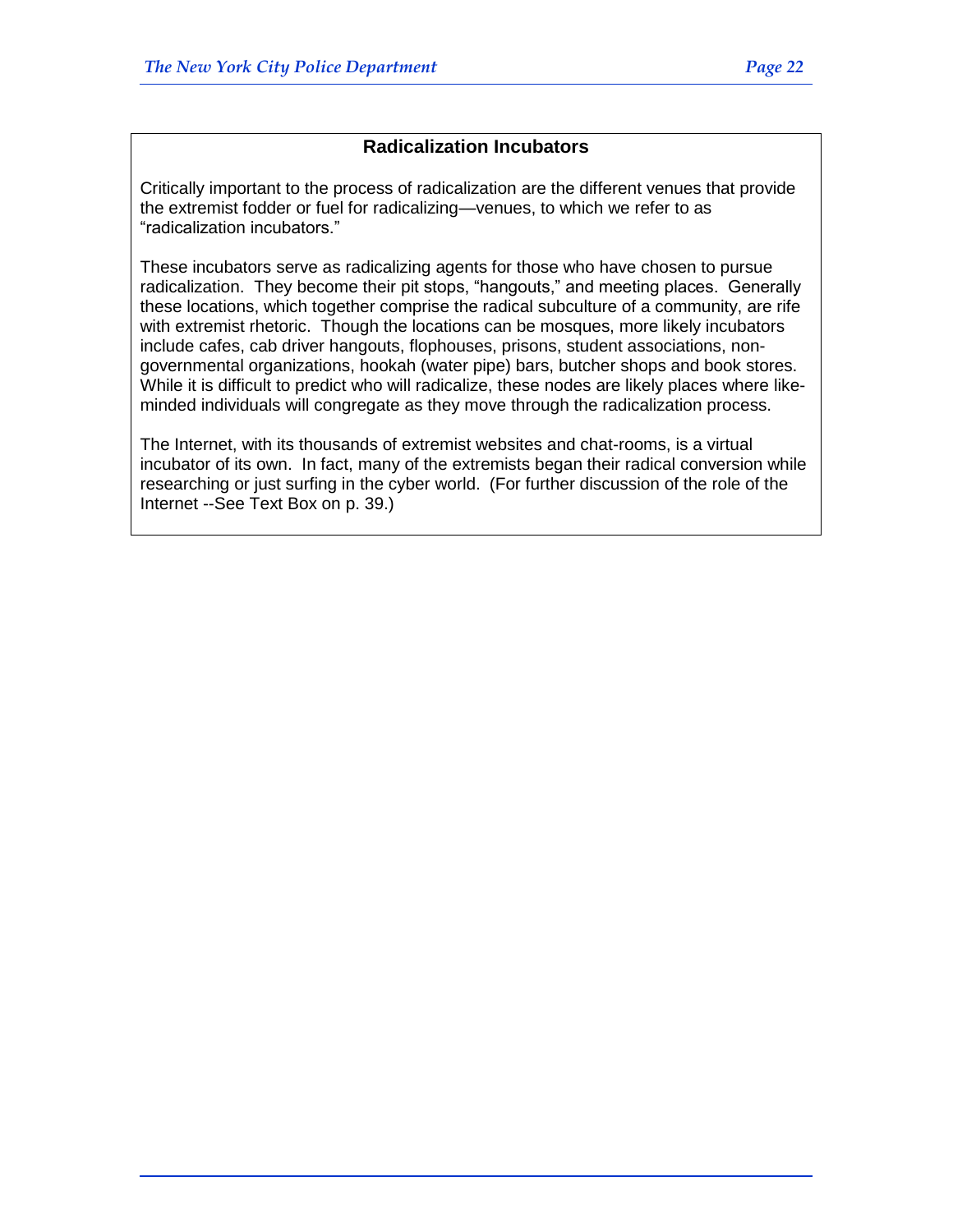## **RADICALIZATION IN THE WEST: FIVE FOREIGN CASES**





MADRID: MARCH 2004 | AMSTERDAM: NOVEMBER 2004



LONDON: JULY 2005



SYDNEY/MELBOURNE: NOVEMBER 2005 | | TORONTO: JUNE 2006

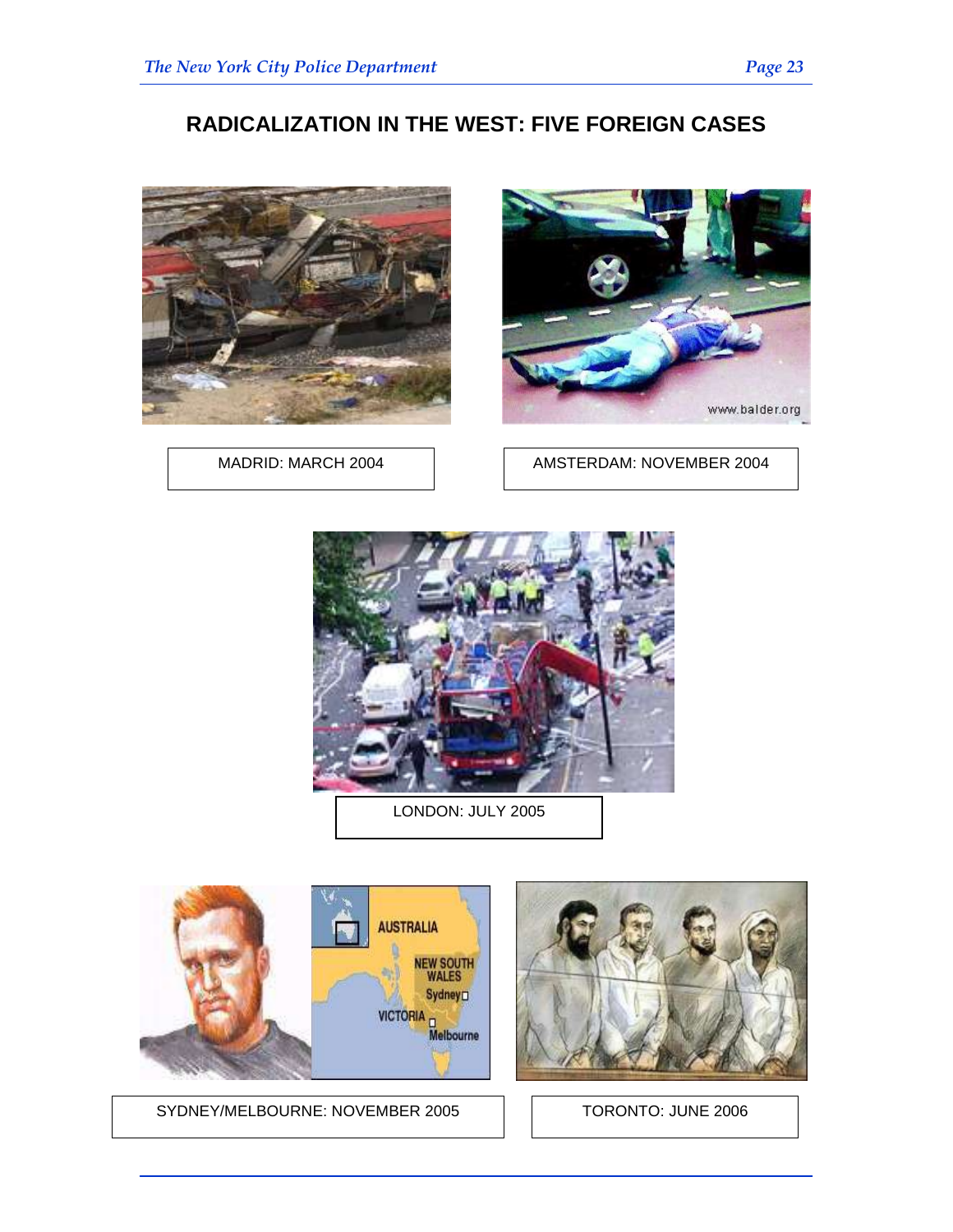**STAGE 1: PRE-RADICALIZATION.**Pre-Radicalization describes an individual's world—his or her pedigree, lifestyle, religion, social status, neighborhood, and education—just prior to the start of their journey down the path of radicalization.

Despite the absence of a psychological profile of a likely candidate for radicalization, there is commonality among a variety of demographic, social, and psychological factors that make individuals more vulnerable to the radical message. For example:

- *The Environment.* The demographic make-up of a country, state, city, or town plays a significant role in providing the fertile ground for the introduction and growth of the radicalization process. Enclaves of ethnic populations that are largely Muslim often serve as "ideological sanctuaries" for the seeds of radical thought. Moreover, the greater the purity and isolation of these ethnic communities, the more vulnerable they are to be penetrated by extremism--under the guise that it represents a purer, more devout form of Islam.
	- o Living within and as part of a diaspora provides an increased sense of isolation and a desire to bond with others of the same culture and religion. Within diaspora Muslim communities in the West, there is a certain tolerance for the existence of the extremist subculture that enables radicalization. For the individual, radicalization generally takes place in an atmosphere where others are being radicalized as well.
- *The Candidates.* Individuals, who are attracted to radical thought, usually live, work, play, and pray within these enclaves of ethnic, Muslim communities communities that are dominated by Middle Eastern, North African, and South Asian cultures. Their gender, age, family's social status, stage in life as well as psychological factors all affect vulnerability for radicalization.
	- o Fifteen to thirty-five year-old male Muslims who live in male-dominated societies are particularly vulnerable. These individuals are at an age where they often are seeking to identify who they really are while trying to find the "meaning of life". This age group is usually very action-oriented.
	- $\circ$  Middle class families and students appear to provide the most fertile ground for the seeds of radicalization. A range of socioeconomic and psychological factors have been associated with those who have chosen to radicalize to include the bored and/or frustrated, successful college students, the unemployed, the second and third generation, new immigrants, petty criminals, and prison parolees.

Invariably, these individuals seek other like-minded individuals and often form a loose- knit group, cluster, or network. Commonalities among these individuals' age, residence, school, interests, personality, and ethnicity are critical in determining who becomes a member of a particular group or cluster. As Dr. Marc Sageman, a former CIA case officer and author of *Understanding Terrorist Networks*, noted,

"There's really no profile, just similar trajectories to joining the jihad and that most of these men were upwardly and geographically mobile. They came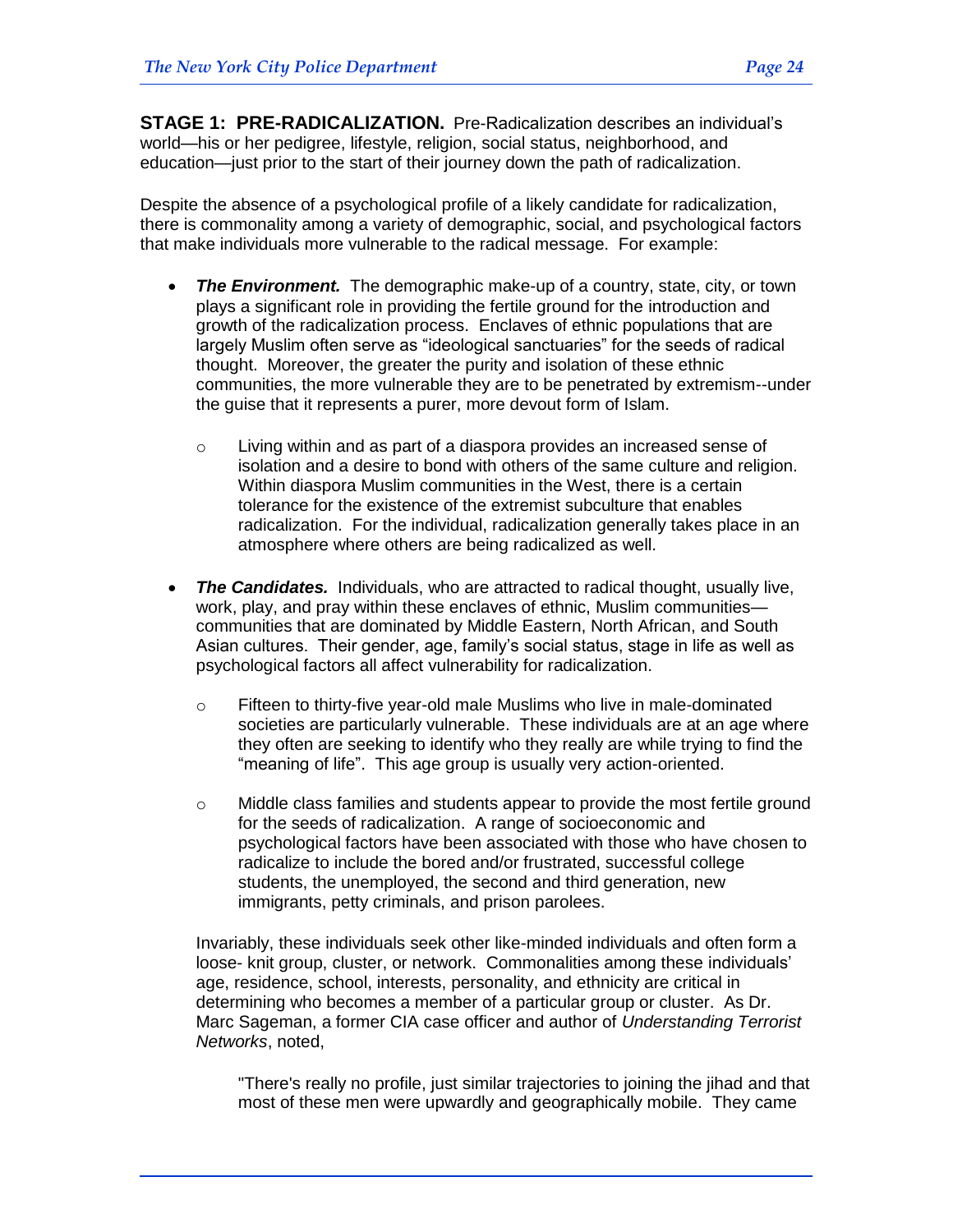from moderately religious, caring, middle-class families. They're skilled in computer technology. They spoke three, four, five, six languages including three predominant Western languages: German, French and English." (Al Qaeda Today: The New Face of Global Jihad, PBS.org)

The various local residents and citizens of each of the five Western-based plots, which we have used as case studies, shared many of the commonalities which define the preradicalization stage such as:

- Male Muslims
	- o While women are increasingly becoming involved with jihadi groups; to date, Western-based radicalized women have primarily acted in a support role
- Under the age of 35
- Local residents and citizens of Western liberal democracies
- Varied ethnic backgrounds but often are second or third generation of their home country.
- Middle class backgrounds; not economically destitute
- Educated; at least high school graduates, if not university students
- Recent converts to Islam are particularly vulnerable
- Do not begin as radical or even devout Muslims
- $\bullet$  "Unremarkable" having "ordinary" lives and jobs
- Little, if any, criminal history

In particular, a review of the each of these five cases we examined reveals common details and instances of these pre-radicalization signatures—signatures depicted in either the people involved in the actual plots or in their surrounding environment. For example,

**MADRID (2004 Attack)** On March 11<sup>th</sup>, 2004, a group of young Islamic extremists conducted a series of coordinated bombings against the Cercanias (commuter train) system of Madrid, Spain, killing 191 people and wounding 2,050. Although more than 100 people have been investigated in connection to the bombings, 29 have been charged with participating in the terrorist attack and of the 29, six have been charged with 191 counts of murder and 1,755 counts of attempted murder.

 *The Environment.* Close to 600,000 Muslims live in Spain, with the majority originating from northern Africa's Maghreb countries, mostly Morocco, located just 15 kilometers across the Straight of Gibraltar. Most of those living there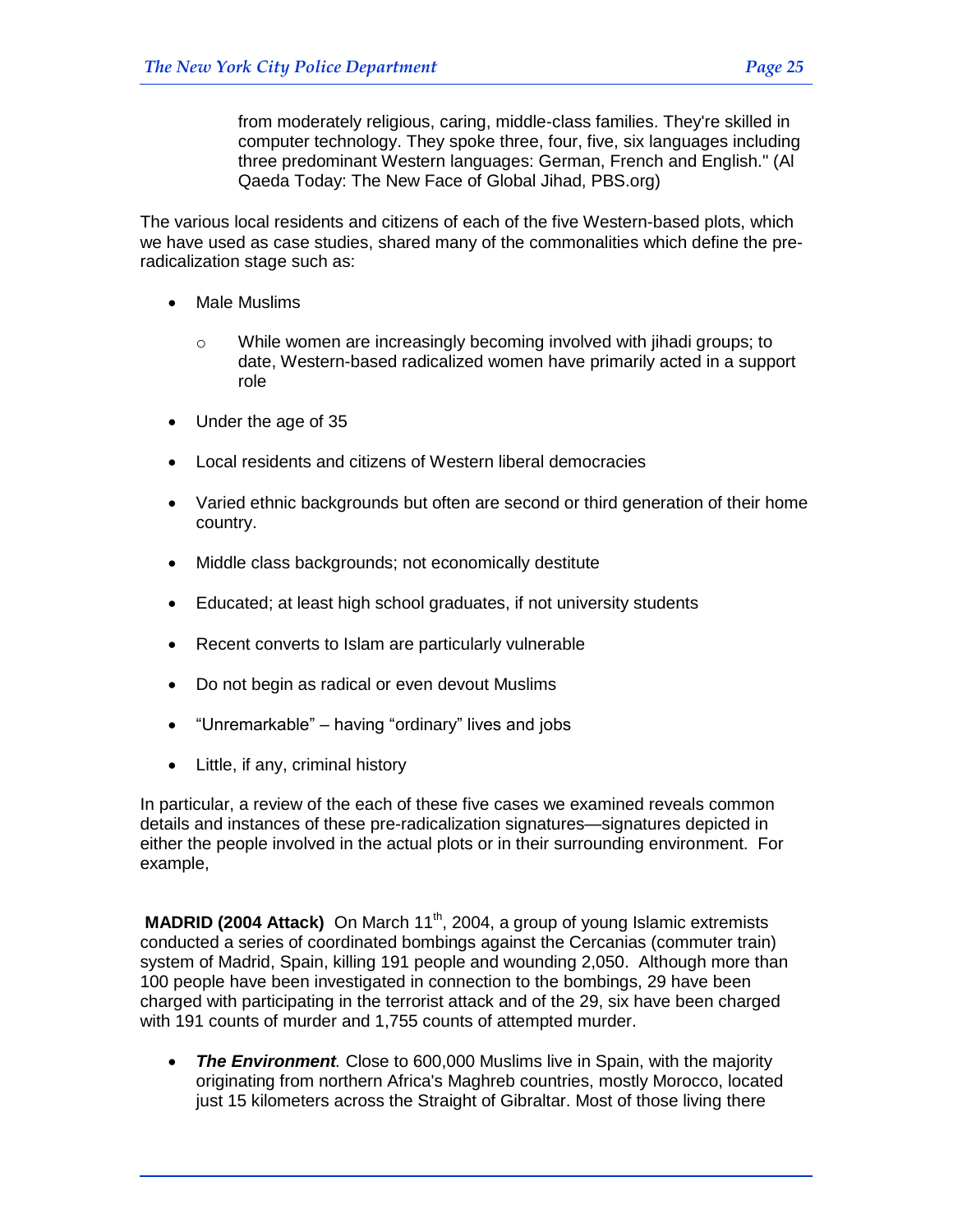today came during the 1980s. Their numbers grew in the 1990s as they took jobs in Spain's growing agricultural, construction, hospitality and service industry. Currently, there is a growing second generation of teenagers of North African origins who are now 16-17 years old.

The majority of the Madrid terrorists lived in the same or in adjacent neighborhoods within the city limits of Madrid. The areas in which Madrid's Muslims live are quite diverse, with Castilians and other nationalities, such as the Dominicans, co-habiting within a Moroccan diaspora population. This multiethnic environment, in general, has facilitated the assimilation of these nationalities into Spanish culture. Yet, it was from this milieu that the Madrid bombers emerged.

- The Candidates. The Madrid terrorists were primarily composed of 1<sup>st</sup> generation North African Muslim men, approximately 30 years old and younger, who fell on both ends of the spectrum of life-success. Some were drug dealers, part-time workers and drifting students. Many of them had criminal records in Spain for drug trafficking and other petty crimes. Others were students, who were doing well in school and appeared to have promising futures. The Spanish authorities never imagined that a group of petty drug traffickers and university students were capable of planning such a massive attack.
	- o Jamal Ahmidan, a Moroccan considered the operational planner, was said to have been happily integrated in Spanish society. His Spanish friends included women who sported crop tops, tattoos and piercings.<sup>2</sup> Ahmidan had immigrated to Spain in the 1990's and became the head of an ecstasy and hashish network that was run by close family members based in both Morocco and Spain.
	- $\circ$  Mohamed and Rachid Ouland Akcha, were also part of this drug network.
	- $\circ$  Jamal Zougam was born in Tangier, Morocco and had lived in Spain since 1983. He and his half-brother Mohammed Chaoui had opened up their own mobile phone shop. Jamal Zougam was described as handsome, likable and one of the more popular youths among the Moroccan community living in Madrid. He enjoyed alcohol, women, and discos and seemed to be perfectly integrated into Spanish society.<sup>3</sup>
	- o Sarhane ben Abdelmajid Fakhet was a promising Tunisian scholarship recipient, who had come to Spain to study economics at Autonomous University of Madrid and who ultimately was considered an ideological leader of the cell.<sup>4</sup>
	- o Roommates Basel Ghayoun (Syria) and Anghar Fouad el Morabit (Algeria), were also foreign university students living in Spain.<sup>5</sup>

**AMSTERDAM (Hofstad Group)** The Hofstad Group was a group of young men who were intent on conducting an attack in the Netherlands and considered a variety of targets and plots including terrorist attacks on the Dutch Parliament and against several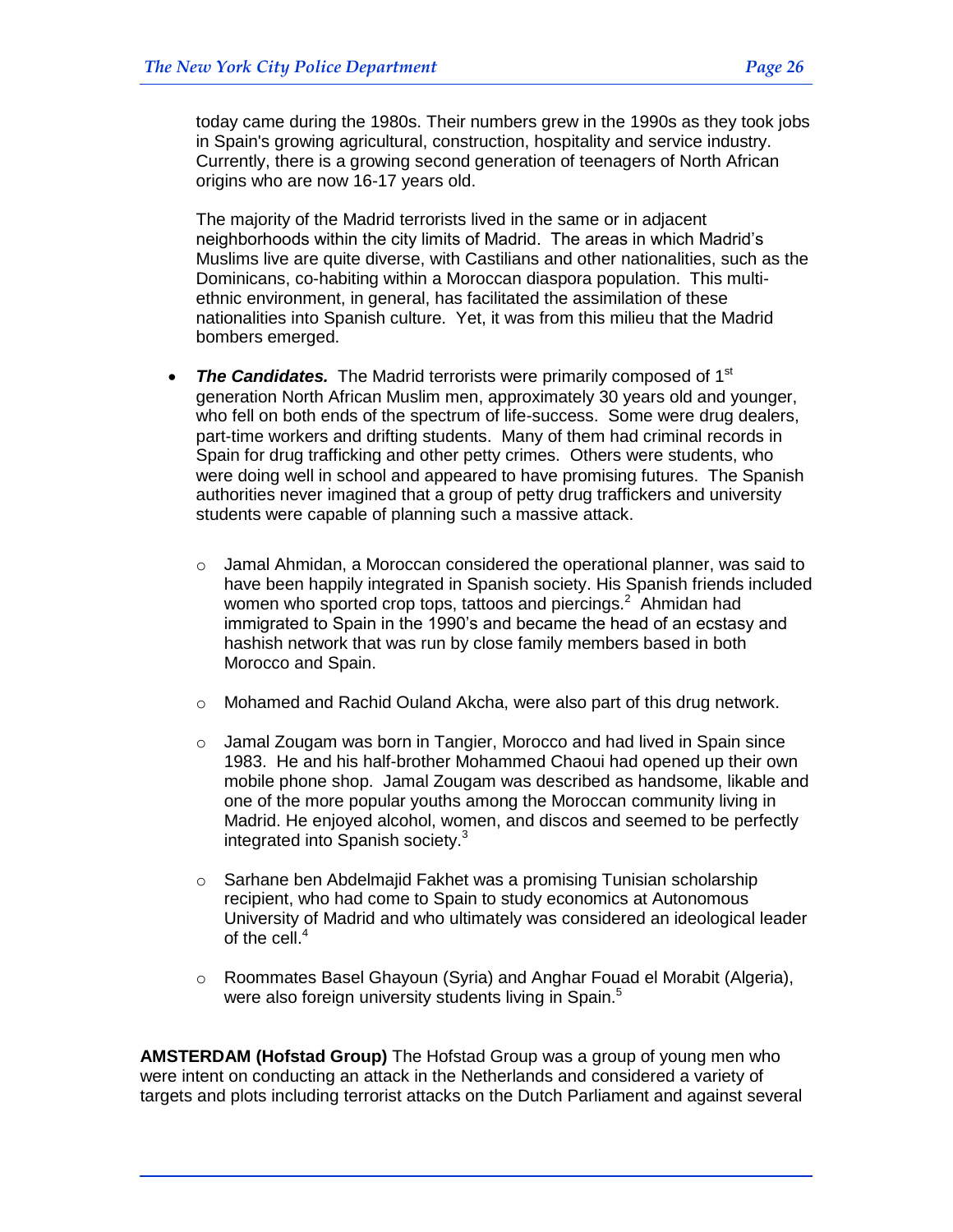strategic targets such as the national airport and a nuclear reactor. The group also had the intention to assassinate several members of government and parliament. In November 2004, Mohammad Bouyeri, a member of the Hofstad Group, murdered Theo Van Gogh, nearly decapitating him, execution style. This triggered a series of arrests of most members of the group.

- *The Environment.* The Dutch Muslim community is primarily comprised of two major nationalities – approximately 350,000 individuals of Turkish origin and 300,000 individuals of Moroccan descent. The Moroccan community resides primarily in Dutch cities and has had more difficulty integrating into Dutch society and culture.
	- $\circ$  This community traces its roots in the Netherlands back to the 1960's when many immigrated for economic reasons, arriving as temporary guest workers.
	- o More than 90% of the Moroccan population came from Berber heritage and were not well educated. According to the Dutch, 2<sup>nd</sup> generation Moroccans are five to six times more likely to be involved in crime than other Dutch citizens.
- *The Candidates.* The Hofstad Group was a cluster of mostly young Dutch Muslims from North African ancestry. The group was made up of young Muslim males, between the ages of 18 and 28; typically but not necessarily of the second generation as well as a small group of converts.
	- o Mohammed Bouyeri was born in West Amsterdam, the son of Moroccan immigrants. He was described as a cooperative and promising second generation immigrant in Holland by some people knew him in at this stage.<sup>6</sup>
		- He attended a local polytechnic to study accounting and information technology, but reportedly spent a lot of his time "on the streets". He had a reputation for a quick temper and he was arrested for assaulting a police officer with a knife.<sup>7</sup>
	- $\circ$  Jason Walters, born in 1985, was the son of an American soldier based in the Netherlands and a Dutch woman. He converted to Islam as a teenager.
	- $\circ$  Ismail Akhnikh, 21, born in Amsterdam to a Moroccan family, who was unruly as a teenage student, was sent to Syria by his family for religious education before he found employment in the Netherlands in the hi-tech industry.<sup>8</sup>
	- $\circ$  Nouredine El Fatmi, of Berber descent, was born in a poor Moroccan village and immigrated to Spain at age 15 before coming to the Netherlands.

**LONDON (July 2005 Attack)** The July 7, 2005 London transit bombings were a series of coordinated bomb blasts that hit London's public transport system during the morning rush hour. At 8:50 AM, three bombs exploded within fifty seconds of each other on three London Underground trains. A fourth bomb exploded on a bus nearly an hour later in Tavistock Square. The bombings killed 52 commuters and the four suicide bombers,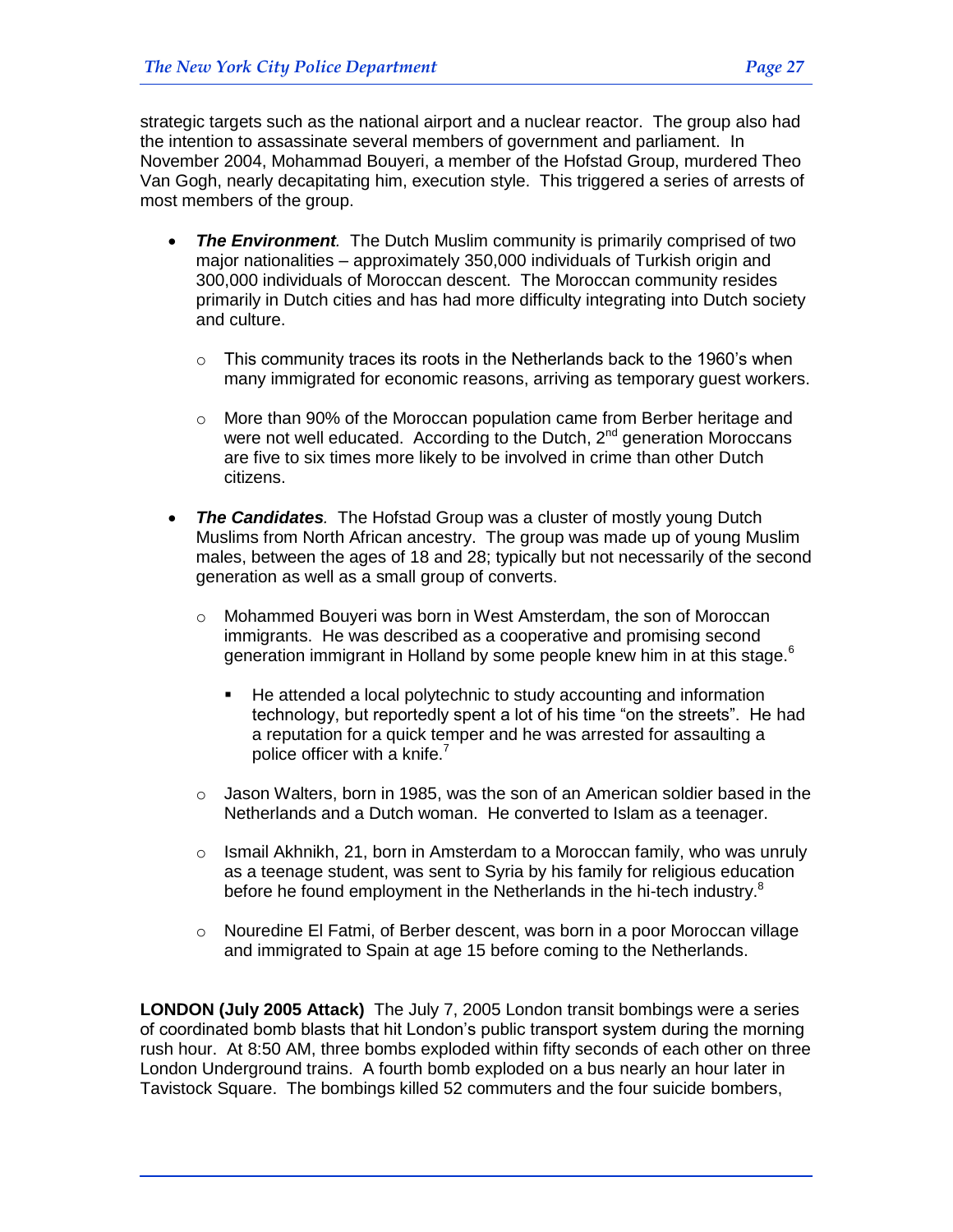injured 700 and caused a severe day-long disruption of the city's transport infrastructure countrywide.

- *The Environment.* The United Kingdom has a Muslim population of close to two million, of which half live in London. Approximately 66% of this population is South Asian (Pakistan, India, and Bangladesh). More specifically, in the Bradford/Leeds area, more than 10% of this population is of Kashmiri descent. Much of the population in northern England immigrated to the U.K. in the 1960's and 1970's to work in the textile industry, which has now fallen on hard times.
- *The Candidates*. Three of the four bombers--Mohammed Siddique Khan, Shehzad Tanweer, and Hasib Hussain--were second generation British citizens of Pakistani descent from the towns of Beeston and Dewsbury, in northern England. All three grew up near Leeds, about 180 miles north of London. Germaine Lindsey, a fourth bomber, was 1<sup>st</sup> generation Jamaican from Buckinghamshire, UK—a county adjacent to the city of Leeds.

To many who knew them, all four were described as being well integrated into British society. All four had a Westernized, and unremarkable backgrounds with secular upbringings. None were educated in Islamic-based schools like madrasas; rather, they attended state schools and pursued modern studies. Three of the bombers came from well-to-do families.

- $\circ$  Mohammad Siddique Khan was a family man. He was married, a father, and worked as a teaching assistant with young children—a job he held since 2002. He studied business at Leeds Metropolitan University, from 1998- 2001. Following graduation, he worked for the Benefits Agency and the Department of Trade and Industry.
	- As a teenager, Mohammad Siddique Khan shook off his Pakistani-Muslim identity and presented himself as a Westernized young man going by the nickname "Sid".<sup>9</sup>
- o Shehzad Tanweer graduated from Leeds Metropolitan University, majored in sports science, specializing in cricket and ju-jitsu. Having come from a hard working and prosperous family, Tanweer had an estate worth \$200,000 and drove a Mercedes.
- $\circ$  Hasib Hussain, an introvert, was the youngest of four children. Despite a good attendance record, he dropped out of secondary school in 2003. Hussain was involved with sports, playing both soccer and cricket for local teams.
- o One bomber was a convert to Islam. Germaine Lindsay, 19, was a Jamaican-born British resident who converted to Islam in 2000, and married a white convert. He was described as a bright child, successful academically at school, artistic, musically inclined, and good at sports. Lindsay spent his teenage years close to Leeds, in Huddersfield, West Yorkshire. <sup>10</sup>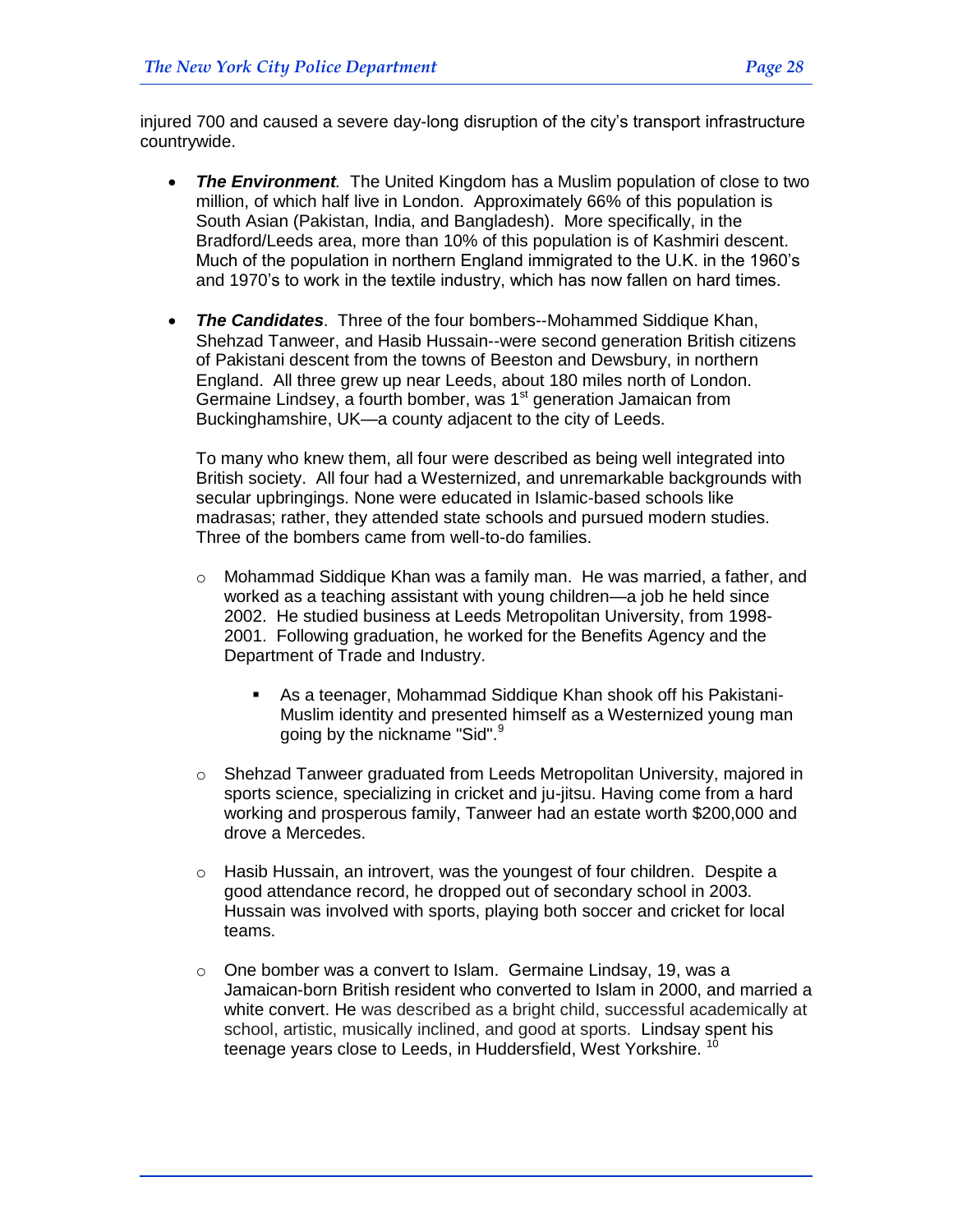**MELBOURNE/SYDNEY (Operation Pendennis)** On November 9, 2005 Australian police raided properties in Melbourne and Sydney, arresting 17 men and seizing bombmaking materials as well as maps of Casselden Place, the Melbourne headquarters of the Departments of Foreign Affairs and Trade and Immigration.

Although the target set for this group was never definitively determined, the Melbourne suspects had filmed the Australian Stock Exchange and Flinders Street Station, Melbourne's landmark central train exchange. In addition, members of the Sydney cluster were arrested in 2004 surveiling the Lucas Heights nuclear power plant and were reported to have targeted the Sydney Opera House and the Sydney Harbor Bridge.<sup>11</sup>

- *The Environment.* Australia has approximately 340,000 Muslims and they comprise 1.6 percent of its population of 21 million. This Muslim community is relatively new in Australia as Australia's policy of absorbing significant numbers of refugees from war torn regions of the world played a role in the establishment of this community. Significant numbers of Lebanese refugees, escaping the civil war that ravaged Lebanon during the 1970's and 1980's, settled in Australia. Many second generation Australian citizens from this Lebanese diaspora population work as tradesman and live in the larger cities of Sydney and Melbourne.
- *The Candidates*. There were two clusters of men, one in Melbourne and one in Sydney. Virtually all were male Muslims between the ages of 18 and 28, who were either citizens or long time residents of Australia. At least seven of the Melbourne suspects were second generation Australians, the children of Lebanese immigrants who had grown up somewhat secular and had only began practicing Islam 18 months before their arrest.<sup>12</sup>

Though a few were students, most were tradesmen and laborers, including plumbers and painters. Several had minor criminal records.

- $\circ$  Aiman Joud, was born in Australia to Lebanese parents. One of eight children, he lived with his parents and worked as a site project manager for the family business, Joud Investments. Previously, he had been convicted of firearms and theft charges.
- $\circ$  Abdulla Merhi, 20, a Lebanese from Melbourne, worked as an apprentice electrician.
- $\circ$  Hany Taha, 31, and Izzydeen Atik, 25 had previous police records for minor crimes.
- o Fadal Sayadi, 25, a Lebanese from Melbourne, was newly married and reportedly worked as a plumber or concrete worker. He had recently been convicted on minor charges relating to an attempted theft.
- $\circ$  Omar Baladiam, 28, was a former child actor from a popular television show who had starred in Australia Broadcasting Company's *Wildside* and *Home and Away* on TV and ran a painting business.
- o Shane Kent, 28 was a convert to Islam.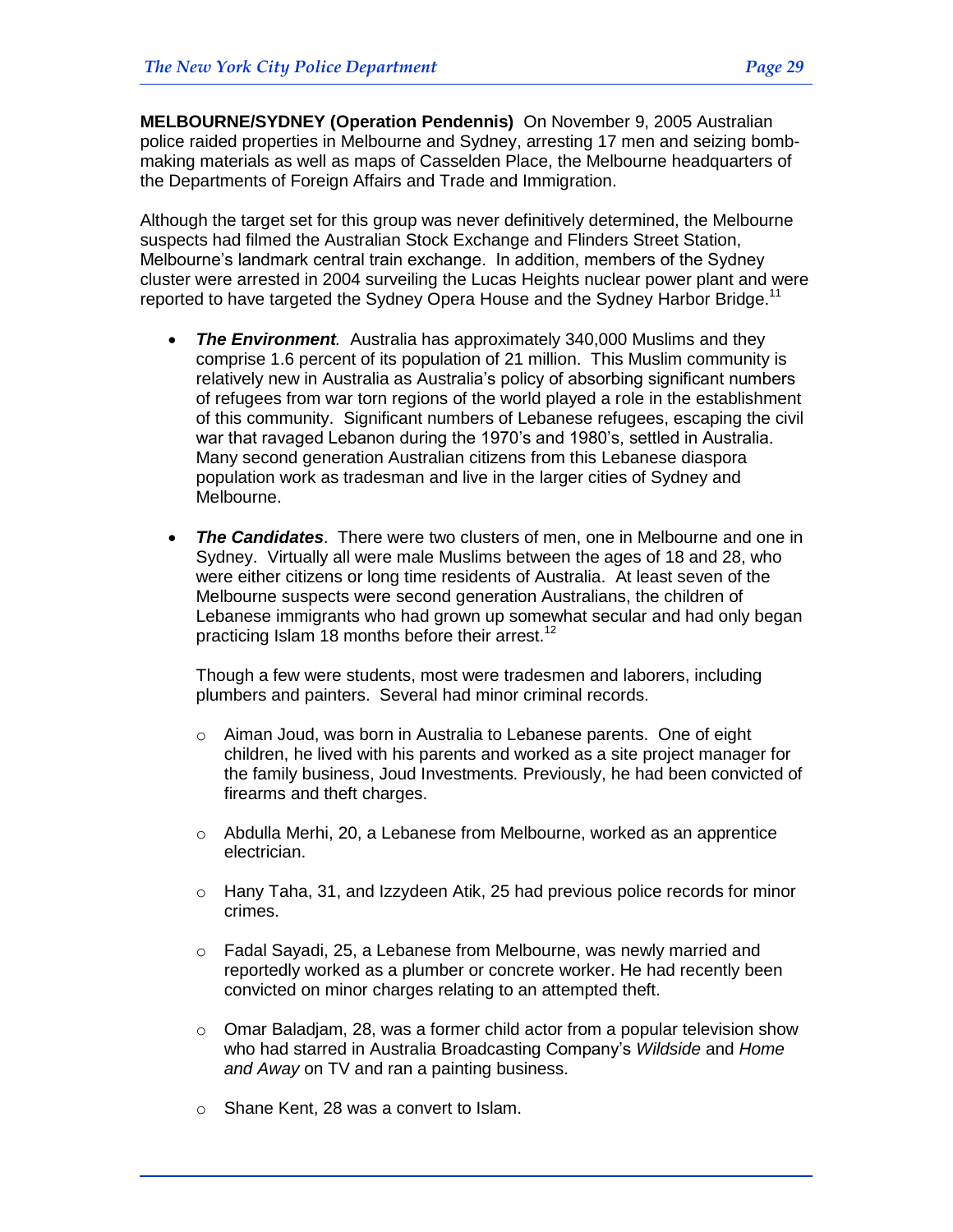o Amer Haddara, 26, another of the Lebanese from Melbourne, had earned a computer science degree at university and was working in a personnel recruitment firm.<sup>13</sup>

**TORONTO (Toronto 18 Plot)** On June 2-3, 2006, police and security agencies in Ontario, Canada carried out a series of counter-terrorism raids in the Greater Toronto Area that resulted in the arrest of 17 individuals. Canadian authorities believe that the men had been planning large-scale terrorist attacks, which included detonating truck bombs in at least two locations in Toronto, opening gunfire in a crowded public area, and beheading Canadian Prime Minister Stephen Harper. It is alleged that the group also had plans to storm/attack various buildings such as the Canadian Broadcasting Center, the Canadian Parliament, the Canadian Secret Intelligence Headquarters, and the CN Tower.

- *The Environment.* The Muslim community of 250,000 in Toronto represents approximately 5% of the overall population. It has a significant proportion of doctors, accountants, businessmen and other professionals among this population. 37% percent of this community has South Asian (e.g. India, Pakistan and Bangladesh) origins and twenty-four percent are Middle Eastern.<sup>14</sup>
- *The Candidates*. The Toronto plotters consisted of 18 people, almost all of them in their teens or early 20s. The group originated from two separate clusters— Mississauga, a suburb of Toronto and Scarborough, a neighborhood in Toronto. Accounts from family and friends of the plotters suggest that most, if not all, were ―well-integrated‖ into Canadian society.
	- o Fahim Ahmad, Zakaira Amara and Saad Khalid, core members of the group, were friends in Meadowvale Secondary School in Mississauga. They were known to have become more strident in their faith as they grew older.<sup>15</sup>
	- o Steven Vikash Chand was a Canadian Army Reservist. Prior to converting to Islam from Hinduism, in approximately 2002, he was known to have enjoyed music, dancing and basketball.<sup>16</sup>
	- $\circ$  Most of the other plotters were not known to be particularly pious. Two of the plotters, Jahmaal James and Amin Mohammad Durrani, had not practiced Islam until they started the radicalization process. $17$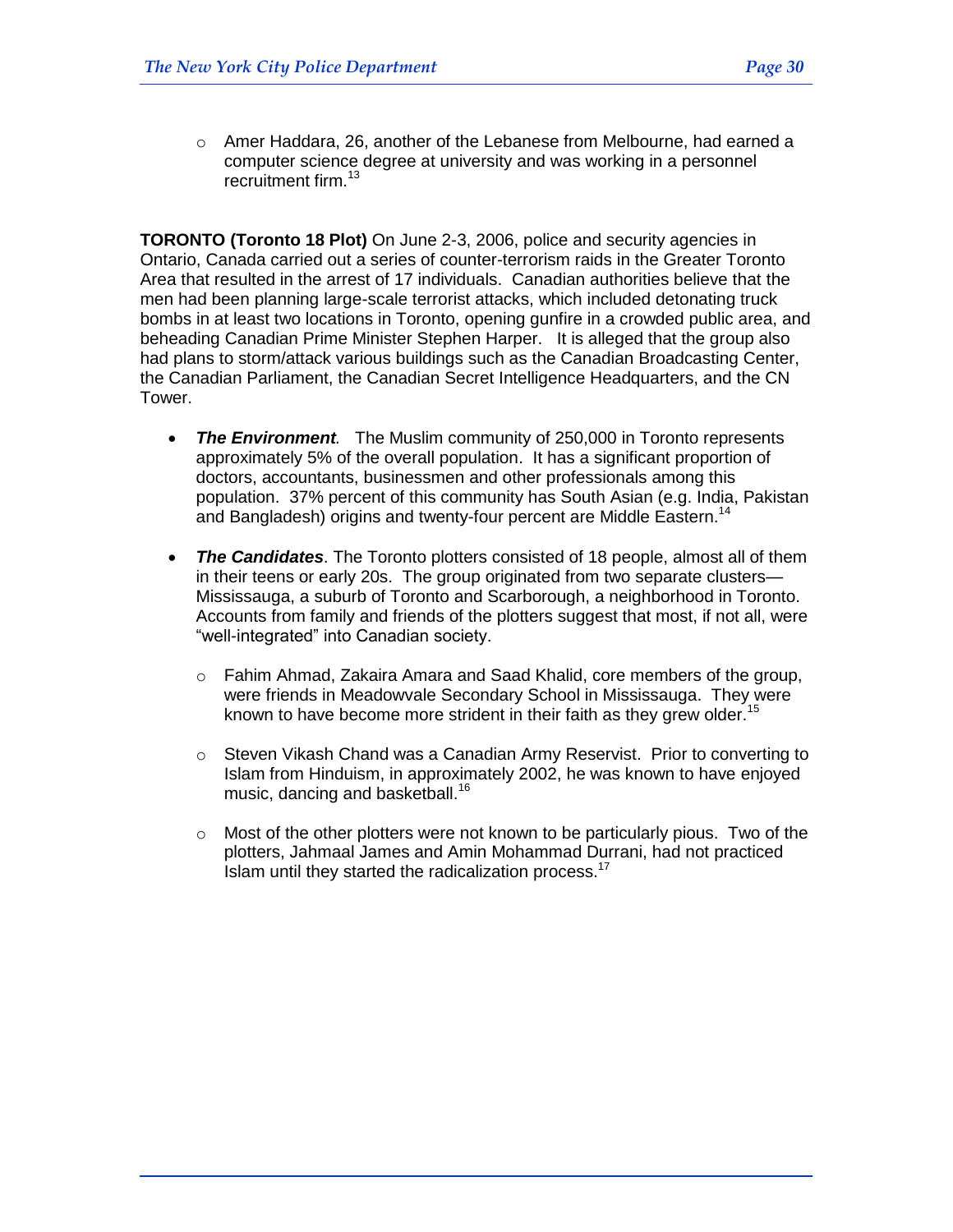## *ARCHETYPES:* ―**The Convert"**

Steven Vikash Chand AKA Abdul Shakur

*Converts have played a prominent role in the majority of terrorist case studies and tend to be the most zealous members of groups. Their need to prove their religious convictions to their companions often makes them the most aggressive. Conversion also tends to drive a wedge between the convert and his family, making the radicalizing group his "surrogate family."*

Steven Chand, age 25, was born in Canada to Hindu parents from Fiji. In some ways, Chand was considered relatively well-integrated, serving in the Canadian military from June 2000 and until April



2004. It was at some point during this period that he converted to Islam.

Chand was described as mild-mannered and easily influenced. Some speculate that his alienation from mainstream Canadian society and conversion to Islam was related to his parents' divorce—an event that further distanced him from his family.

Chand began attending the Salaheddin Islamic Center, a known radical mosque led by fundamentalist imam Aly Hindy. He soon went from seeking answers to providing them. Chand began spending two or three days a week outside public schools handing out extremist literature and seeking converts among school-age children.

As the plot progressed it was Chand who suggested the most unlikely of the group's plans – beheading the Prime Minister Stephen Harper.

Other prominent converts among the case studies in this report include: the Walters brothers (Netherlands), Shane Kent (Australia), Germaine Lindsey (UK) and Randall Todd Royer, Yong Ki Kwon, Seifullah Chapman, Hammad Abdur-Raheem and Donald Surratt (Northern Virginia).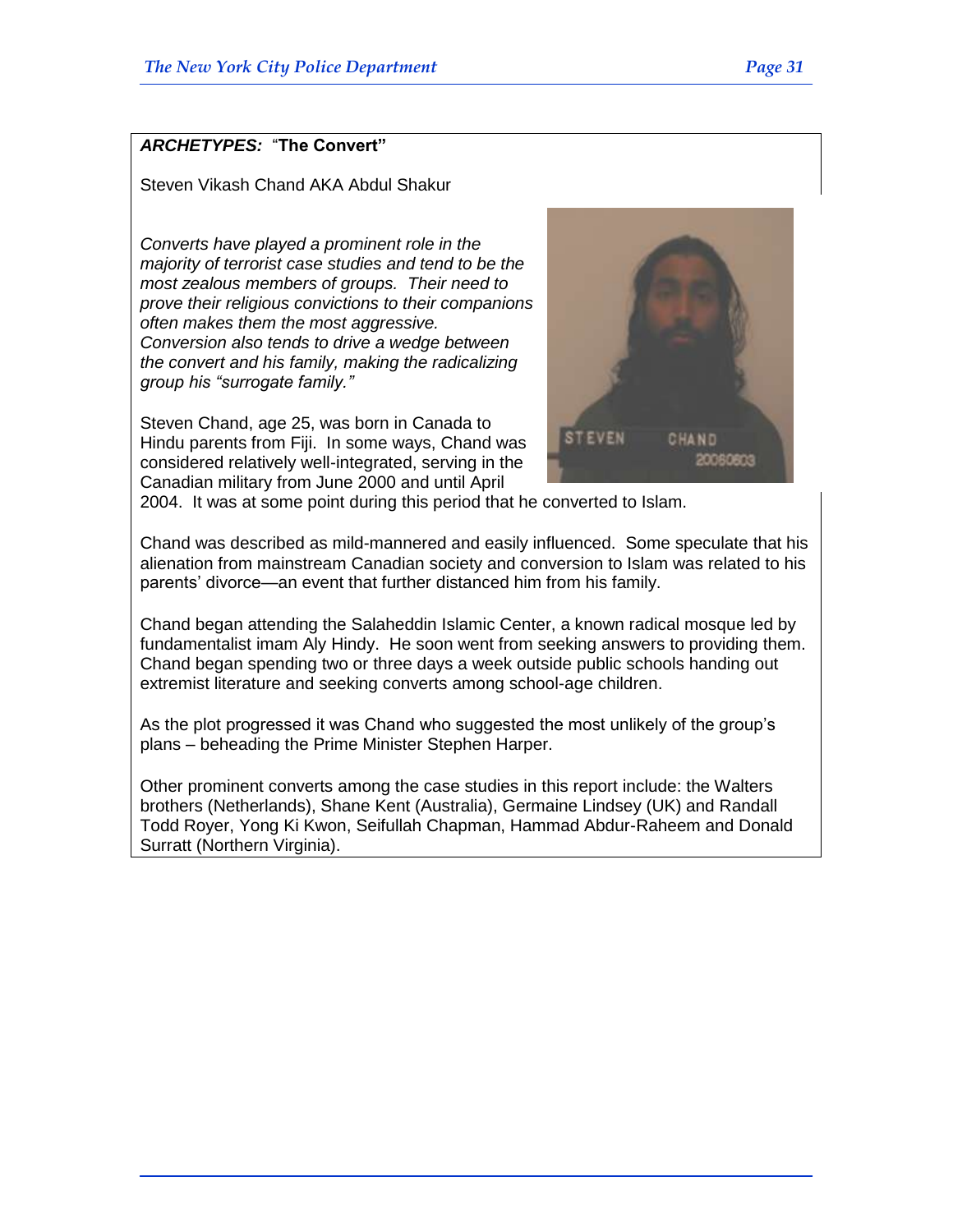**STAGE 2: SELF**-**IDENTIFICATION.** This stage, which is largely influenced by both internal and external factors, marks the point where the individual begins to explore Salafi Islam, while slowly migrating away from their former identity—an identity that now is re-defined by Salafi philosophy, ideology, and values. The catalyst for this "religious" seeking" is often a cognitive event, or crisis, which challenges one's certitude in previously held beliefs, opening the individual's mind to a new perception or view of the world. $18$ 

Individuals most vulnerable to experiencing this phase are often those who are at a crossroad in life—those who are trying to establish an identity, or a direction, while seeking approval and validation for the path taken. Some of the crises that can jumpstart this phase include:

- Economic (losing a job, blocked mobility)
- Social (alienation, discrimination, racism real or perceived)
- Political (international conflicts involving Muslims)
- Personal (death in the close family)

Political and personal conflicts are often the cause of this identity crisis. A political crisis is sometimes brought about by some of the "moral shock" tactics used by extremists in spewing out political messages, arguments, and associated atrocities that highlight some particular political grievance that Islam has with the West, or with one's own government. These messages are usually proliferated via literature, speeches, TV, websites, chatrooms, videotapes, or other media.

Chronic exposure to these extremist political campaigns (e.g. conflicts of Muslims in Afghanistan, Bosnia, Chechnya, Kashmir, Israel/Palestinians and Iraq) may initiate feelings of moral outrage. This outrage, which usually resonates louder with Muslims who are already experiencing an identity crisis, leads them in a sense to become "bornagain" —a "religious" renewal that all too often is shaped by a radical interpretation of what it means to be a Muslim in a non-Muslim society.<sup>19</sup>

A personal crisis such as the death of a family member, a parolee's search for a new direction in life, a turn to religion as a means to dealing with life crises and disappointment or for atoning for past transgressions, and loneliness are all examples of personal conflicts with which many of these Western-based terrorists struggled.<sup>20</sup>

The key influences during this phase of conflict and "religious seeking" includes trusted social networks made up of friends and family, religious leaders, literature and the Internet.

Given the high volume, popularity, and almost "faddish" nature of the extremist agenda, an individual who goes searching for answers will invariably be exposed to a plethora of Salafi/Wahhabi interpretations of Islam. Most often the vehicles for these exposures include family ties or old friendships, social networks, religious movements like the Tablighi Jamaat, political movements like the Muslim Brotherhood, or extremist-like discussions in halal butcher shops, cafes, gyms, student associations, study groups, non-governmental organizations and, most importantly, the Internet.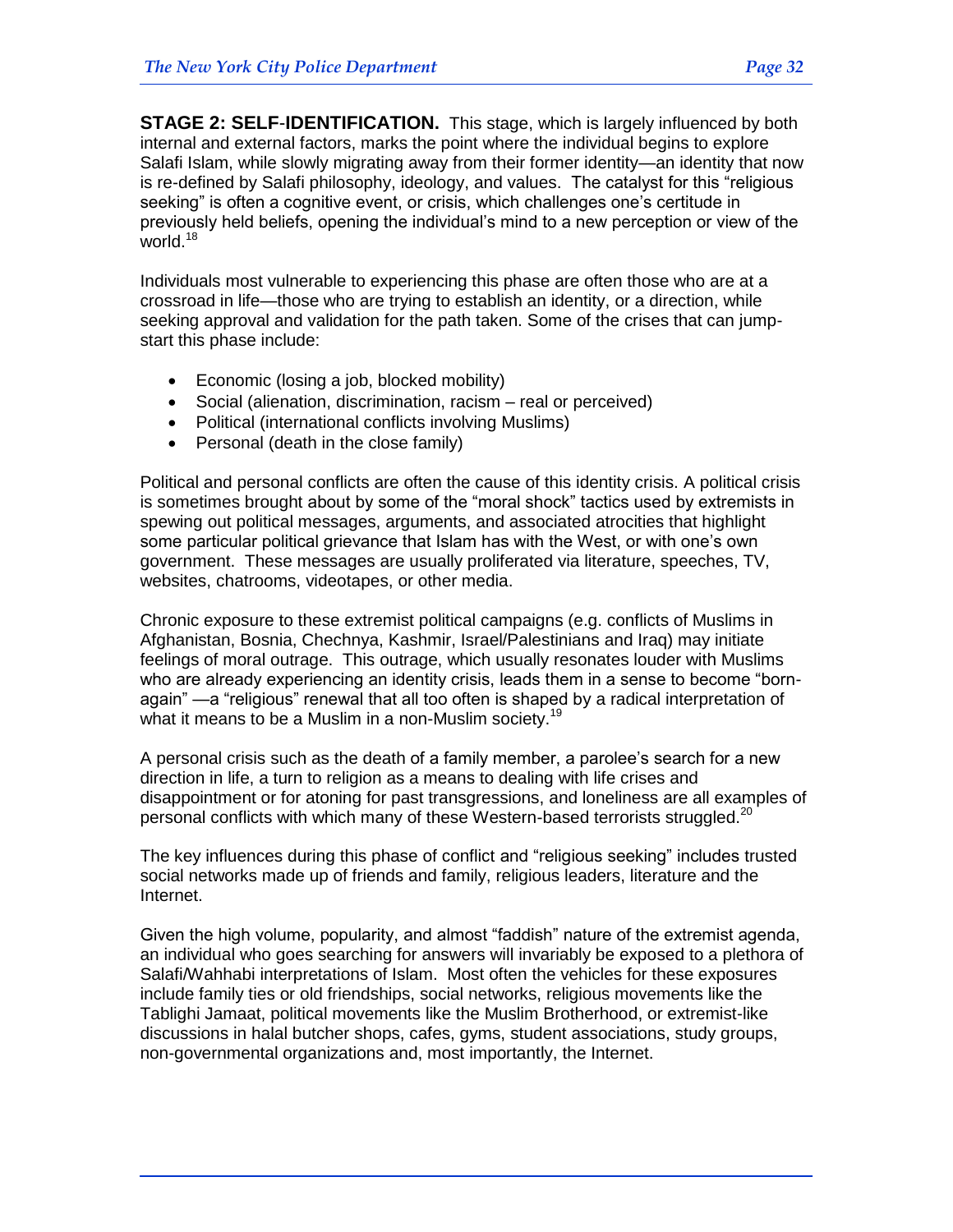Ultimately the individual is alienated from his former life and affiliates with like-minded individuals, who, via small group dynamics, strengthen his dedication to Salafi Islam. Importantly, this phase is characterized by a self-selection process by which individuals first join a group that then becomes radicalized.

These crises often compel these individuals to seek out other like-minded individuals, who may be experiencing the same inner conflict. Subsequently, clusters of like-minded individuals begin to form, usually around social circles that germinate within the extremist incubators. Sometimes these clusters develop into actual jihadist cell—a cell that has committed to conducting a terrorist act.

Two key indicators within this self-identification stage that suggests progression along the radicalization continuum are:

*Progression or Gravitation Towards Salafi Islam*

## *Regular Attendance at a Salafi mosque*

As these individuals adopt Salafism, typical signatures include:

- o Becoming alienated from one's former life; affiliating with like-minded individuals
- o Joining or forming a group of like-minded individuals in a quest to strengthen one's dedication to Salafi Islam
- $\circ$  Giving up cigarettes, drinking, gambling and urban hip-hop gangster clothes.
- o Wearing traditional Islamic clothing, growing a beard
- o Becoming involved in social activism and community issues

## **MADRID (2004 Attack)**

- *Gravitating Towards Salafi Islam*. A variety of political and personal crises contributed to Madrid bombers' attraction to the Salafi/Wahhabi interpretation of Islam during their inner battle in defining who they were. For example:
	- o For Tunisian scholarship recipient, Sarhane ben Abdelmajid Fakhet, it was a personal crisis. After growing up in a middle-class family in Tunis, Fakhet moved to Madrid in 1994, armed with €29,500 in Spanish-government scholarships to study economics.

*"At first he was gracious and engaging," says Miguel Pérez Martín, a professor at the Autonomous University of Madrid, where he met Fakhet as a fellow student in 1996."*

However, over the next few years Fakhet withdrew from school and the world in general. He was described as having become "incommunicative."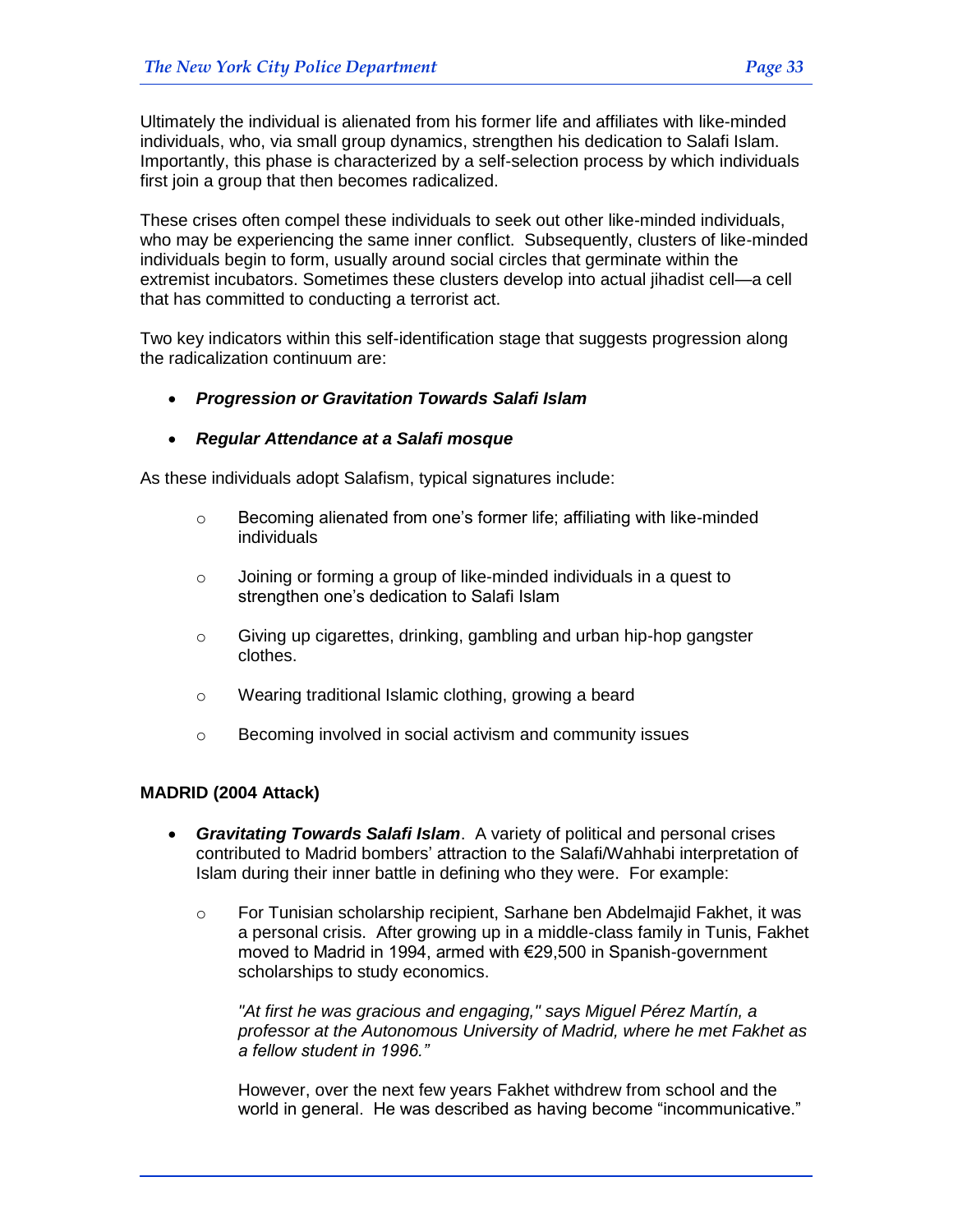(The exact nature of this personal crisis has not been disclosed.) As a consequence, Fakhet spent more and more time in the Salafi mosques and was only interested in talking about Islam and the misery of the world. $^{21}$ 

As these individuals adopted Salafi ideology, they sought out like-minded individuals by joining groups that provided them a validation of their new found beliefs. Members of these groups had ties to other militant groups; some even had specialized skills that could be used for terrorist purposes.

- o Basel Ghayon, a Syrian, and Moroccan Anghar Foud el Morabit joined a Salafi/Wahhabi circle led by Rabei Osman el Sayed Ahmed, a 32-year-old Egyptian known as "Mohamed the Egyptian."
- $\circ$  Sayed Ahmed, who claimed to be a veteran jihadi who had fought in both Bosnia and Afghanistan, was a member of Egyptian Islamic Jihad. A former member of the Egyptian army, Sayed Ahmed was an explosives expert. He began attending Friday prayers at the M-30 mosque in 2001, where he came in contact with many of the Madrid bombers. $^{22}$
- *The Salafi Mosque.* As these individuals continued moving towards Salafism, they began attending Centro Cultural Islámico (Islamic Cultural Center), popularly known as the "M-30 mosque." ("M-30" was a name that was coined for this mosque's due to its proximity to Madrid's M-30 motorway). M-30 had a history of being the mosque of choice for radical-thinking Muslims and as an extremist incubator, became a hub for the formation of the Madrid bomber cell.
	- o Some of the Madrid bombers met with remnants of an extremist group which had formed around Imam Eddin Barakat Yarkas in the 1990's. These extremists played a critical role in the further radicalization of the Madrid bombers.
		- Yarkas had organized a militant Salafi support network for jihadi fighters in Bosnia in Spain in the 1990's and prayed at the M-30 mosque in Madrid.
		- Before Yarkas was arrested after 9/11, his group proselytized their views and eventually challenged the imam of the mosque for its leadership. $23$

#### **AMSTERDAM (Hofstad Group)**

- *Gravitating Towards Salafi Islam.* Mohammed Bouyeri's journey to radicalism appears to have begun during his seven month stay in prison—a sentence based on an assault charge. He became more religious and extreme in his views. $^{24}$ 
	- o After being released from prison, Bouyeri switched his academic pursuits from accounting to social work and began volunteering at his local community center. His friends say he began to wear "traditional" clothing and grew a beard. He was also more sensitive to political issues such as the Arab-Israeli conflict.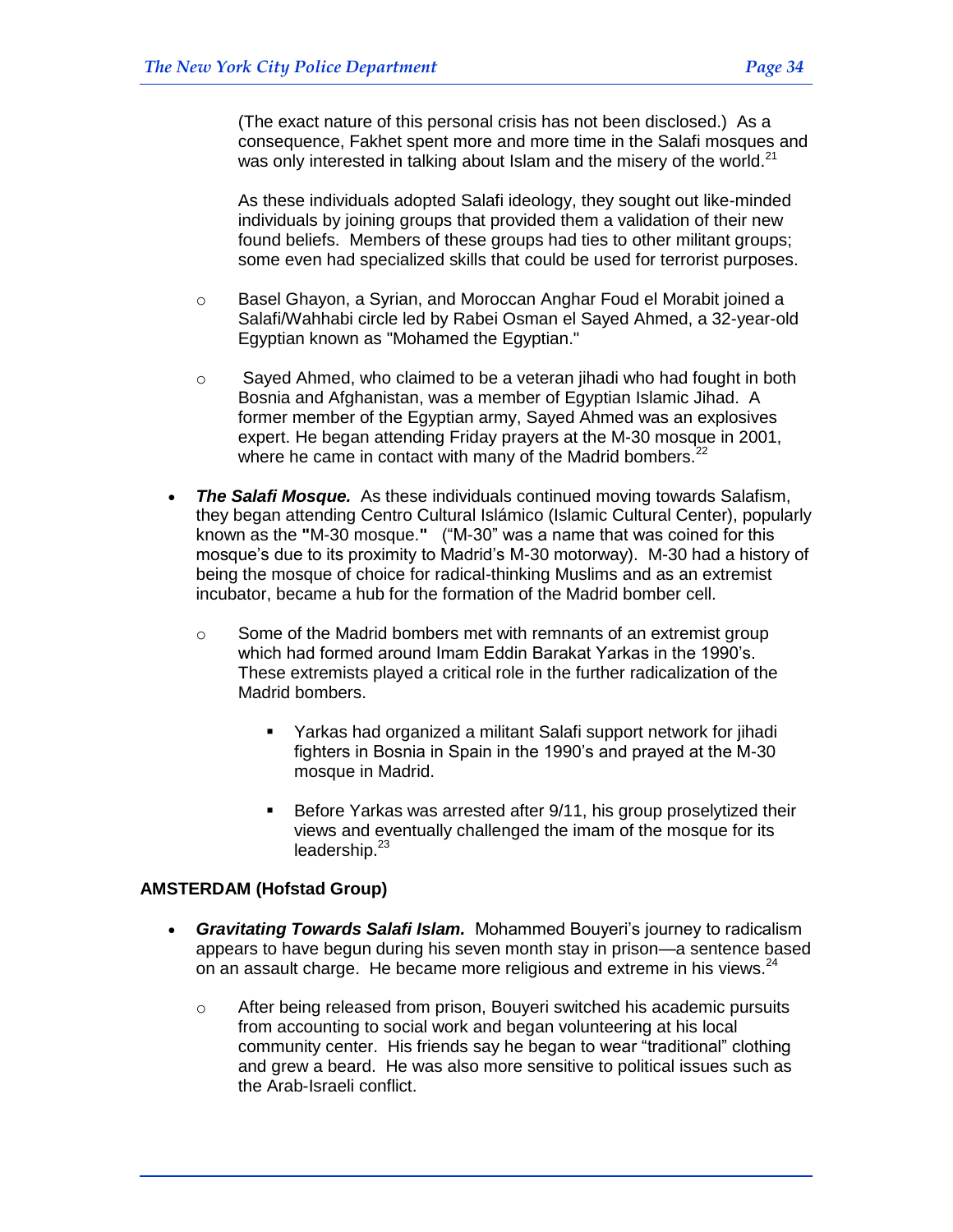Bouyeri's transformation continued with a deepening of his religious convictions while his views on social issues became more conservative.

- $\circ$  As Bouyeri became more of an activist he began organizing Salafi-related events at the community center. He discouraged women from attending and sought to ban of alcohol. Eventually, Bouyeri was asked to leave. $^{25}$
- *The Salafi Mosque*. Bouyeri began frequenting the Al-Tawheed mosque—a mosque that was well known to Dutch authorities as being Salafi and very extreme. The imam at the mosque praised suicide bombers and sold literature that advocated the killing of homosexuals. $^{26}$

## **LONDON (July 2005 Attack)**

- *Gravitating Towards Salafi Islam*. Beeston's extremist mosque and surrounding community, including youth clubs, gyms, and Islamic bookshop served as the "extremist incubators" for Mohammed Siddique Khan, Shezhad Tanweer and Hasib Husain's adoption of Salafi Islam.
	- $\circ$  In 2001, members of the 7/7 London group began to spend time at a youth club in Beeston, playing pool, boxing, and "hanging out." Extremists often used the club as a venue to proliferate their radical messages to the more susceptible youth. Jihad was a frequent topic of discussion at the club.
	- $\circ$  One of the gyms was known as "the al-Qaeda gym" due to its significant extremist membership.<sup>27</sup>

All three of the 2<sup>nd</sup> generation Pakistani London bombers appeared to experience this Salafi-based religious transformation; while Germaine Lindsay converted.

- $\circ$  Mohammed Siddique Khan's transformation began when he first entered Leeds Metropolitan University between 1998 and 2000.<sup>28</sup>
	- Khan, somewhat new to Salafi Islam himself, began to pray regularly at school, attend mosque on Fridays. He gave up fighting, bouts of drinking and using drugs. He began volunteering as a teaching assistant at an elementary school. $^{29}$
- $\circ$  Shezhad Tanweer changed as well, giving casinos a rest and growing a beard. $30$
- $\circ$  Hasib Husain appeared to become more religious wearing traditional clothing and a prayer cap after a trip on hajj to Saudi Arabia in 2002. $31$
- $\circ$  Germaine Lindsay's mother had converted to Islam in 2000 and, shortly after, he converted—taking the name "Jamal". Lindsay's behavior became somewhat erratic and he began associating with troublemakers.
	- At his local mosque and within his Islamic circles in Huddersfield and Dewsbury, Lindsay was admired for the speed with which he achieved fluency in Arabic. According to those who knew him, he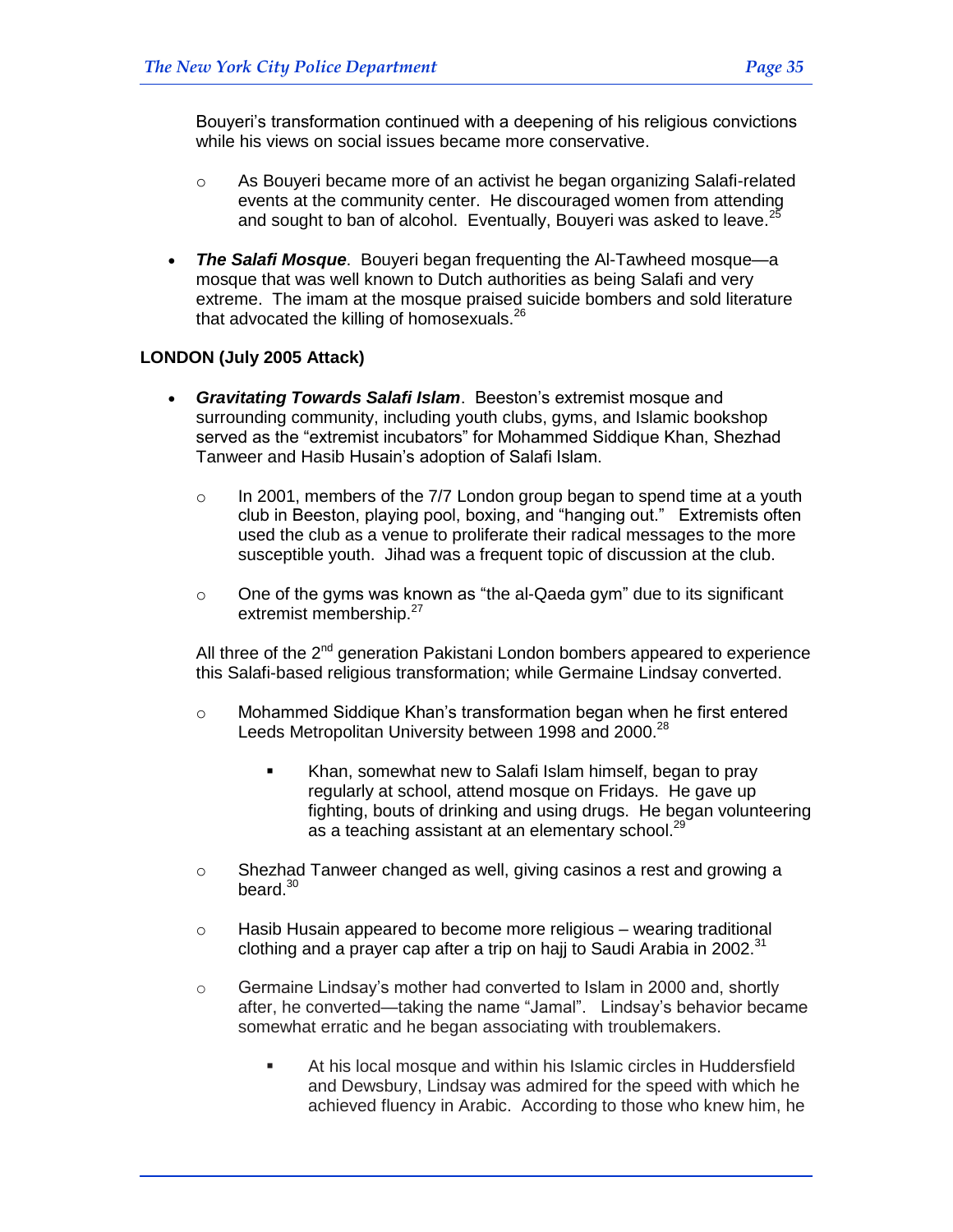memorized long passages of the Quran, showing unusual maturity and seriousness. He also began wearing the traditional white thobe $32$ 

- If lim 2002, Germaine Lindsay's mother moved to the US to live with another man, leaving Lindsay alone at the family home in Huddersfield. This has been described as a traumatic experience for Lindsay, for which he was ill equipped and may have pushed him towards seeking solace and support in the Salafist mosque.  $33$
- *The Salafi Mosque***.** Mohammed Siddique Khan attended all three mosques in Beeston, at least two of which had a strong extremist influence.
	- o The Hardy Street mosque was run by Kashmiri Muslims; The Stratford Street by Pakistani Tablighi Jamaat; and the Bengali mosque on Tunstall Road by Bangladeshis, primarily. Finally, Khan chose to belong to the Stratford Street mosque—a mosque which followed the more rigid, orthodox, Deobandi school of Islam, with a heavy Tablighi Jamaat presence.<sup>34</sup>

## **MELBOURNE/SYDNEY (Operation Pendennis)**

Though the details of what characterized this self-identification process among the members of the Sydney and Melbourne clusters are not yet available, it appears these plotters also experienced that same pattern of struggling for identity, dissatisfaction with mainstream Islam, and looking to Salafism as an answer.

- *Gravitating Towards Salafi Islam.* Forty-five year-old cleric Abdul Nacer Benbrika, a native Algerian and leader of both the Sydney and Melbourne clusters, appears to have begun his radicalization journey once he arrived in Australia in 1989. For Benbrika, Sheikh Mohamed Omran, was the extremist incubator, who paved the way for his radicalization. Omran was a follower of the infamous jihadi-Salafi cleric, Abu Qatada, whom Omran brought to Australia on a speaking tour in 1994.<sup>35</sup>
- *The Salafi Mosque*. Benbrika began preaching at Omran's Brunswick mosque, attracting a small following. He called Osama bin Laden a "great man" and endorsed the goals and actions of Algeria's Salafist Group for Call and Combat (GSPC). Later, Abdul Nacer Benbrika was able to extend his influence into New South Wales, creating a second cell in the Sydney area.
	- o A number of those arrested in Melbourne as part of Operation Pendennis frequented the Brunswick mosque. This location served as a hub where many of the Melbourne suspects began to self-identify with the jihadi-Salafi ideology propagated by Benbrika.<sup>36</sup>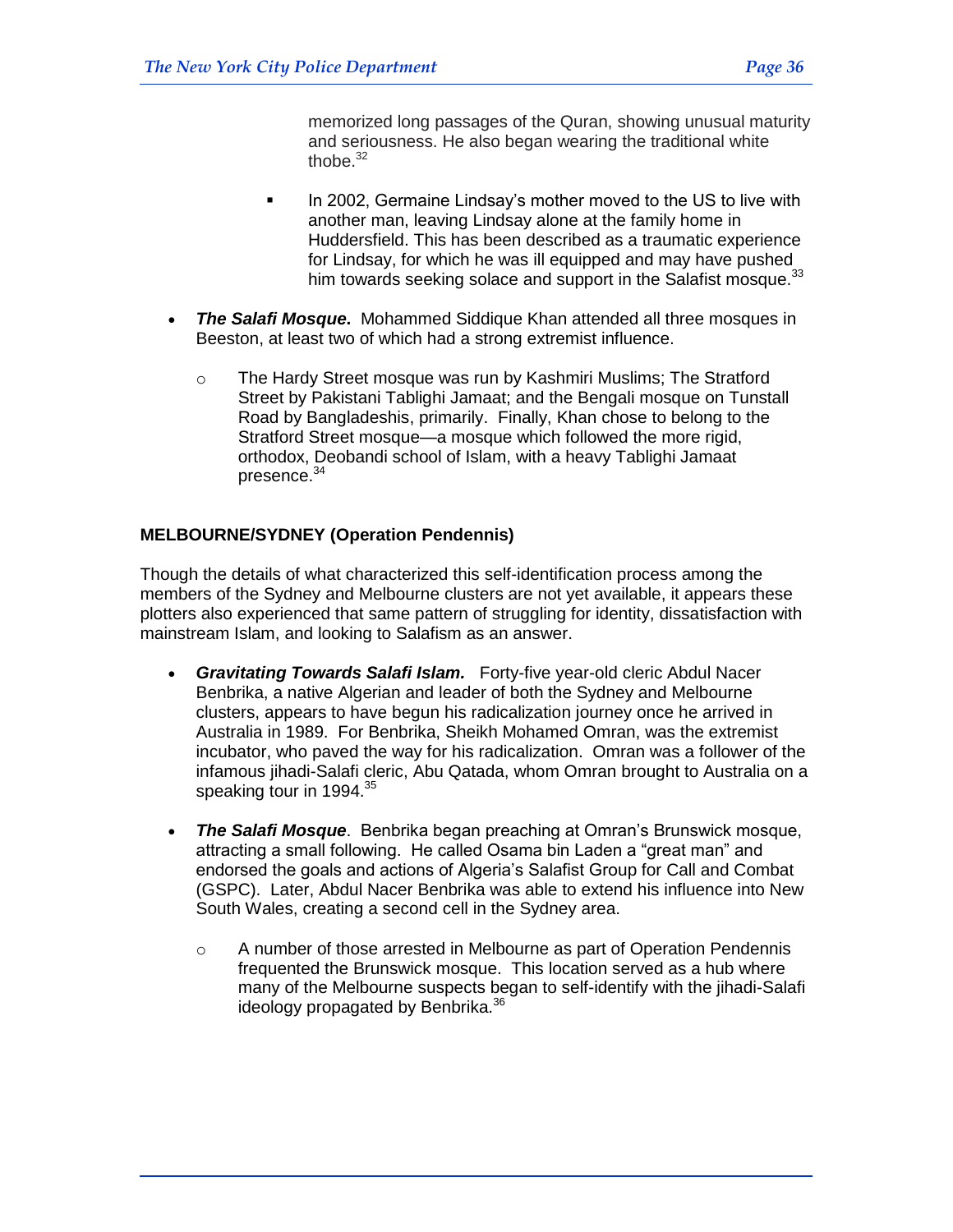*Gravitating Towards Salafi Islam*. Similar to the many of those involved in the other plots and attacks, the Toronto plotters also struggled with their identity as evidenced by this excerpt from a poem that was posted on the Internet by Zakaria Amara in 2001.

> *"Please someone find me I want to find the light but no one is there to guide me Open the door someone give me it's key"*

Saad Khalid, a high school student at Meadowvale Secondary School, formed the "Religious Awareness Club". During lunch time, he would preach Islam to other students and spent a good part of his time with Fahad Ahmad and Zakaria Amara. The trio even created a chat group called the "Meadowvale Brothers". Schoolmates stated that the three began to dress more traditionally and became more withdrawn.

- *The Salafi Mosque.* The trio from Meadowvale began attending the Al Rahman mosque in Mississauga, where they met Qayyum Abdul Jamaal, the "spiritual sanctioner" who would help them progress to the next stage of radicalization. $37$ While some of the other plotters attended different mosques, all were progressively being radicalized.
	- o Steven Vikash Chand attended the Salaheddin Islamic Center, a known radical mosque. Imam Aly Hindy, an Islamic fundamentalist, was his mentor.
	- $\circ$  In April 2004, Chand, who had been enrolled in the reservist corps since June 2000, renounced his Hindu faith, declared himself Muslim, and left the reserves.
		- As recounted by those in his unit, before Chand left the reserves, he had reported for duty with the beginnings of a beard, telling his sergeant that it was required by his religion.<sup>38</sup>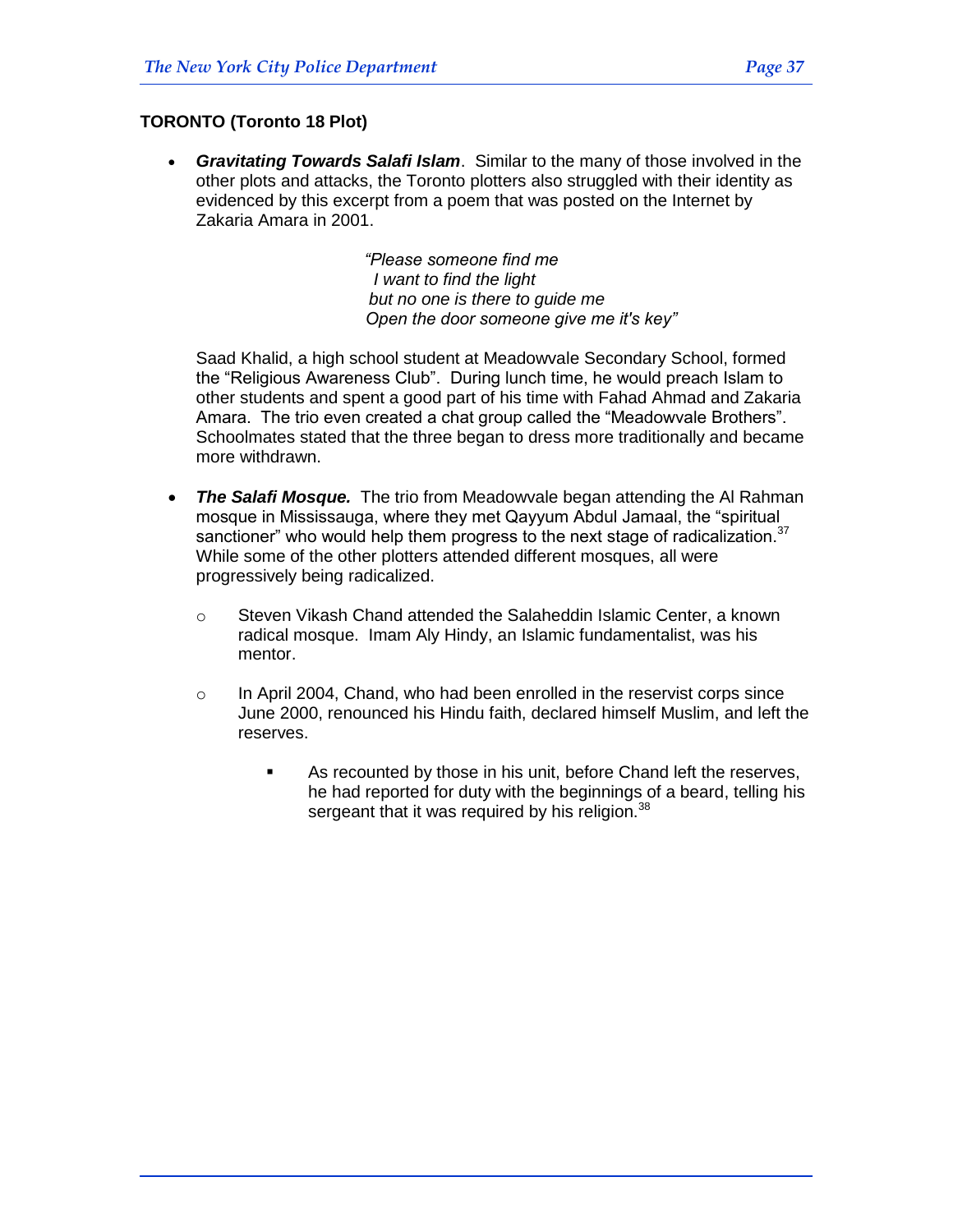**STAGE 3: INDOCTRINATION.** Indoctrination is the stage in which an individual progressively intensifies his beliefs, wholly adopts jihadi-Salafi ideology and concludes, without question, that the conditions and circumstances exist where action is required to support and further the Salafist cause. That action is militant jihad. A "spiritual sanctioner" plays a leading role in this phase of radicalization (see Text Box p. 40).

The key aspect of this stage is the acceptance of a religious-political worldview that justifies, legitimizes, encourages, or supports violence against anything *kufr*, or un-Islamic, including the West, its citizens, its allies, or other Muslims whose opinions are contrary to the extremist agenda. In effect, as the individuals become indoctrinated, they re-define their direction in life. That is, rather than seeking and striving for the more mainstream goals of getting a good job, earning money, and raising a family, the indoctrinated radical's goals are non-personal and focused on achieving "the greater good." The individual's sole objective centers around the Salafi aim of creating a pure fundamentalist Muslim community worldwide.

Two key indicators that an individual is progressing to or is experiencing this stage of radicalization are:

- *Withdrawal from the Mosque.* As individuals begin to conceive militant jihad as an objective, they retreat from the mosque—the mosque that not only served as an extremist incubator for their formative years in becoming radicalized but also and often as the place where these individuals met their like-minded cohorts.
	- $\circ$  This withdrawal is sometimes provoked by the fact that the mosque no longer serves the individual's radicalization needs. In other words, the individual's level of extremism surpasses that of the mosque. Many of these withdrawals are preceded by some type of quarrel between the individual and mosque officials and/or other worshippers. Other times, the mosque is perceived as a potential liability.
	- $\circ$  An individual who begins to contemplate action now perceives the mosque as a threat to exposing his or her intentions. Given the series of terroristrelated arrests over the past few years, mosques are now perceived as being monitored by law enforcement and intelligence.
- *Politicization of New Beliefs.* As these individuals mold new identities based on Salafi ideology, they now begin to transfer this radical vision and mindset to the real world. Global events are now perceived through this newly found extremist ideological lens. From the conflict in Kashmir to the U.S. invasion of Iraq, all are blamed on a conspiratorial attack by unbelievers on Islam and the Muslim world.

What was merely an ideology transforms into a personal cause. The world for these individuals becomes divided into two sides: the enlightened believers (themselves) and the unbelievers (everybody else). The unbelievers become their arch enemy. Signatures associated with this phase include:

o Joining a group of like-minded extremists that help facilitate the individual's continued departure from the secular world and all the things it represents. The group becomes the individual's new world. The group members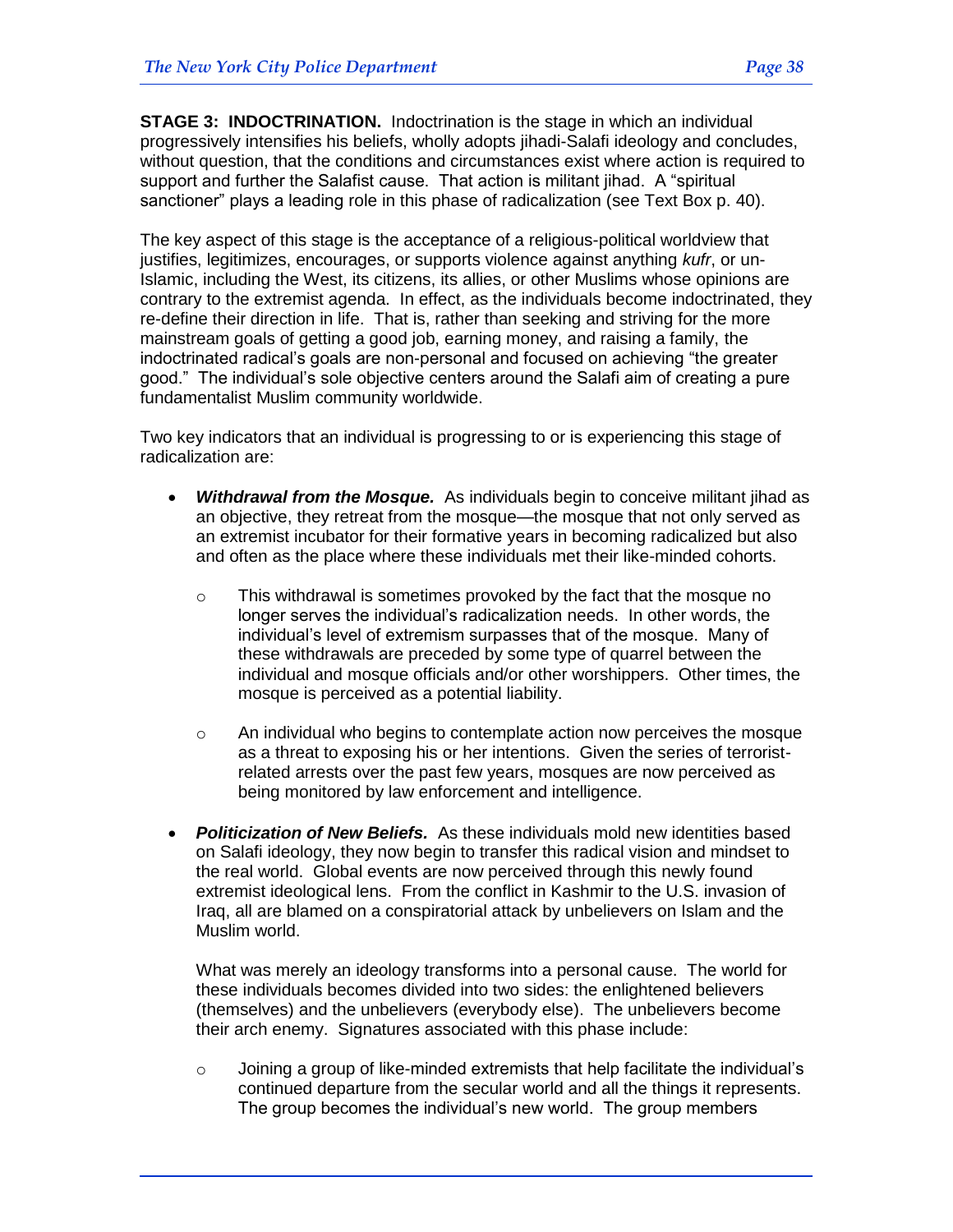become their new family—substituting the need for any interaction with the outside world.

 $\circ$  Holding meetings and discussions with an increasing radical agenda in more private settings—such as in the private residences of the group members, back rooms of book stores, or in isolated corners of prayer rooms.

Consequently, as individuals progress through the indoctrination phase, they most likely have already sought, found and bonded with other like-minded individuals. This looselyknit but cohesive group of people forms a cluster—an alliance based on social, psychological, ideological, and ethnic commonalities.

# **The Internet—An Evolving Resource**

The Internet plays an important role during the radicalization process. As individuals progress through the various stages, their use of the internet evolves as well. In the Self-Identification phase, the internet serves chiefly as the person's source of information about Islam and a venue to meet other seekers online. With the aggressive proliferation of the jihadi-Salafi ideology online, it is nearly impossible for someone to avoid this extreme interpretation of Islam.

During the Indoctrination phase those undergoing this self-imposed brainwashing devote their time in the cyber world to the extremist sites and chat rooms—tapping into virtual networks of like-minded individuals around the world who reinforce the individual's beliefs and commitment and further legitimize them. At this stage, individuals or the groups they are in are likely to begin proliferating jihadi-Salafist ideology online along with consuming it. The Internet becomes a virtual "echo chamber" –acting as a radicalization accelerant while creating the path for the ultimate stage of Jihadization.

In the Jihadization phase, people challenge and encourage each others move to action. The internet is now a tactical resource for obtaining instructions on constructing weapons, gathering information on potential targets, and providing spiritual justification for an attack.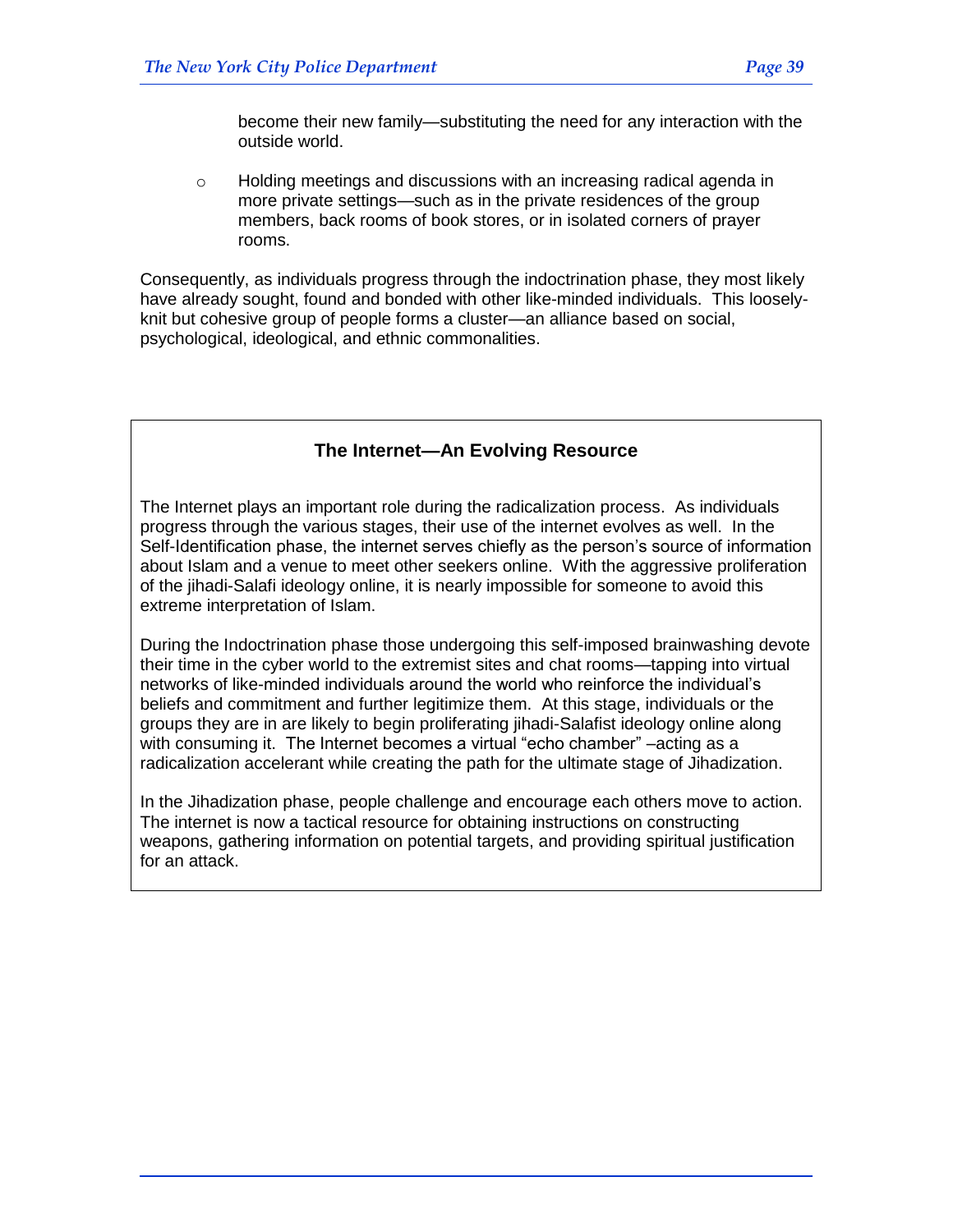#### *ARCHETYPES:* ―**The Spiritual Sanctioner"**

#### Ridwan Al-Issar

*A dramatic change in lifestyle and ensuing isolation creates a vacuum requiring even more guidance on how to build a new life that supports his newfound ideology. Individuals seen as being able to provide crucial guidance on how to live every detail of the religion have a critical role during this phase.*

*Consequently, a critical element in pushing a group further along the radicalization path is the "spiritual sanctioner". This person generally appears during the Self-Identification phase and is the major influence during the Indoctrination phase.* 



*The sanctioner is responsible for developing the "Us-versus-Them/War on Islam" worldview among the group that provides the moral justification for jihad. The sanctioner is often a "self-taught" Islamic scholar and will spend countless hours providing a "cutand-paste" version of Islam which radicalizes his followers. In many cases, the sanctioner is not involved in any operational planning but is vital in creating the jihadi mindset.*

*The role of this "spiritual sanctioner" cannot be underestimated because "if an individual respects an Islamic scholar and that scholar tells him that fighting in the jihad is a religious duty and the only way to please God, the advice can have an enormous effect on choices." <sup>39</sup>*

According to press reports, Al-Issar first applied for asylum in Germany in 1995 and was not religious. He used multiple alias and asylum applications to keep him in Germany and the Netherlands. When his asylum application was rejected in Germany, he tried again in the Netherlands in 1998. During his stay in Dutch asylum hostels, it appears he underwent a spiritual awakening.

Al-Issar began studying jihadist literature and learning about Islam on the Internet. There is no evidence that he ever formally studied Islam and the evidence suggests he went from non-religious to Islamic "expert" within about two years.

Armed with his Internet derived "scholarship", Al-Issar soon began giving lectures and gravitated towards the radical Al-Tawheed mosque in Amsterdam. At Al-Tawheed, Al-Issar came in contact with the young men who formed the Hofstad Group and began serving as their spiritual guide.

Al-Issar eventually withdrew from the mosque and he began preaching in private apartments to his followers. It is unclear exactly how much Al-Issar was involved in the operational planning of the group. He vanished on the day Theo van Gogh was murdered and Dutch authorities believe he may be in Syria.

Other spiritual sanctioners among the case studies of this report include: Rabei Osman el Sayed Ahmed (Madrid), Abdul Nacer Benbrika (Sydney/Melbourne), Qayyum Abdul Jamal (Toronto) and Ali al Timimi (Virginia).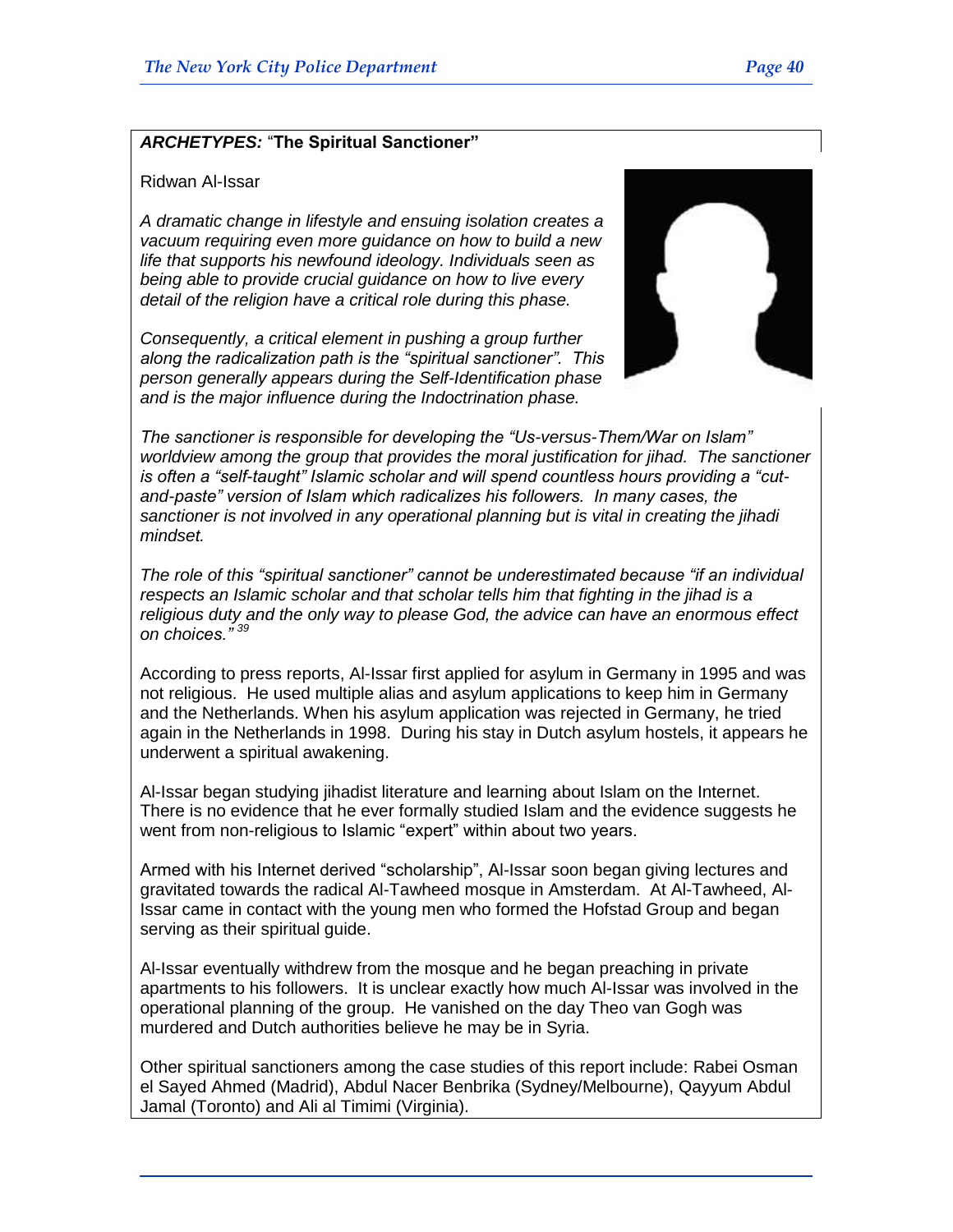# **MADRID (2004 Attack)**

- *Withdrawal from the Mosque.* During the indoctrination phase, members of the Madrid group began to separate themselves from secular society. They left the M-30 mosque because it was not sufficiently extreme and was potentially too conspicuous (monitored by the authorities). In mid-2002, some of the main cocoordinators of the attacks began holding their radical discussions in the living room of Faisal Allouch's nearby private house, where they discussed jihad.  $40$
- *Politicization of New Beliefs.* According to Spanish court documents, Tunisian student Sarhane ben Abdelmajid Fakhet's activities became more radical following Spain's participation in the 2003 Iraq War Coalition.
	- o During 2003, Fakhet spent considerable time cruising jihadi websites for ideas on terrorist attacks. Based on analysis of his computer's hard drive, Fakhet was specifically interested in the explosives used in both the Bali and Casablanca.  $41$

# **Prison—A Radicalizing Cauldron**

Prisons can play a critical role in both triggering and reinforcing the radicalization process. The prison's isolated environment, ability to create a "captive audience" atmosphere, its absence of day-to-day distractions, and its large population of disaffected young men, makes it an excellent breeding ground for radicalization.

Two of the Madrid bombers--Moroccan Jamal Ahmidan and Algerian Alleka Lamari were either radicalized or more deeply indoctrinated in prison.

- Ahmidan, a non-observant Muslim incarcerated for petty crimes, was indoctrinated into radical Islam while in a Moroccan jail over the course of about 2 ½ years. Ahmidan was fascinated by some of the inmates who were veterans of the Afghan jihad. As these jihadists used the prisons--a haven of disaffected men who are ripe for radicalization-- for attracting future recruits, Ahmidan also became fascinated with their radical views.
- Ahmidan was released in 2003—a man now wholly transformed into a Salafi, ideologically and politically. Upon his return to Spain, Ahmidan not only prayed the required five times a day, but spoke incessantly about jihad and his desire to fight the Americans in Iraq. Although Ahmidan stopped drinking and using drugs following his transformation, he continued to sell drugs to non Muslims. <sup>42</sup>
- Allekema Lamari, who had been arrested in 1997 for belonging to an Algerian extremist group, had already been radicalized. However, according to open source, his five year stint in prison nurtured his extremist views and actually intensified his radical mindset. During his incarceration, Lamari joined an Algerian Islamist prison group.<sup>43</sup>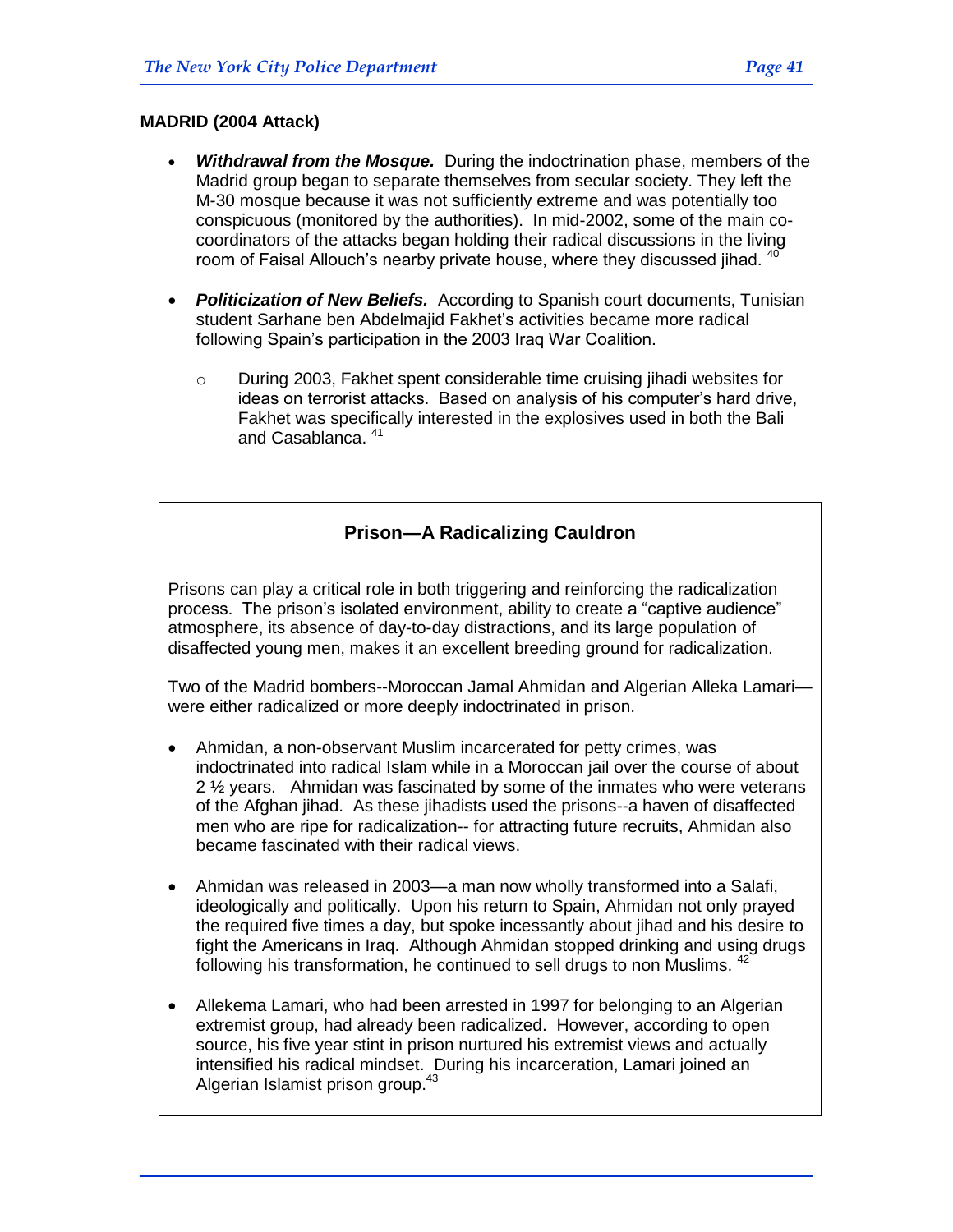#### **AMSTERDAM (Hofstad Group)**

- *Withdrawal from the Mosque.* Mohammed Bouyeri's withdrawal from the Al-Tawheed mosque was influenced by the decision of the entire radical group, to which he belonged—to leave. The group, which included several members of the Hofstad Group, was mentored by Redouan Al Issar, a Syrian who belonged to the Muslim Brotherhood. Al Issar was the group's "spiritual sanctioner". The group began holding both prayer and political discussion sessions in Bouyeri's apartment. During these private sessions, the group also watched jihadi videos and was active online promoting and debating jihad.
- *Politicization of New Beliefs.* Mohammed Bouyeri's progression from the selfidentification stage to indoctrination was swift. The articles that Bouyeri would write for the community center, where he volunteered, became increasingly more radical—as Bouyeri's religious and political views became intertwined.
	- $\circ$  While in early 2002, Bouyeri was writing about tolerance and mutual respect, by April 2003, he was comparing the Dutch police to Nazis and calling for American soldiers in Iraq to be beheaded.<sup>44</sup> By mid 2003, his writings became even more strident:

―…the Netherlands is now our enemy, because they participate in the occupation of Iraq. We shall not attack our neighbors but we will those who are apostates and those who are behaving like our enemy." 45

 $\circ$  As the group's "communication coordinator", Bouyeri further nurtured his political agenda by hosting a chat room for like-minded individuals, and translating/posting essays by prominent jihadist thinkers, including Abu Ala Maududi and Sayid Qutb, on websites. <sup>46</sup>

#### **LONDON (July 2005 Attack)**

- *Withdrawal from the Mosque*. By 2001, the two leading members of the 7/7 group, Mohammed Siddique Khan and Shezhad Tanweer left the local Deobandi mosque in Beeston, saying its approach to outreach was too narrow, its focus too apolitical. The young zealots felt contempt for the mosques' imams, who were from the subcontinent, spoke minimal English and knew little of the challenges British Muslims faced. Moreover, the Deobandi mosques did not address the issues of concern to the members of the 7/7 group and instead abided by an injunction by mosque elders that politics or current events involving Muslims should stay outside the mosque.  $4^4$
- *Politicization of New Beliefs.* After they left the mosques, they gravitated to the Iqra Learning Center in Beeston, just blocks away from the youth center. This was part of the process of gradually separating themselves from secular society and self-radicalizing. They were soon joined by Hasib Husain. Here they were free from their parents' Islam as well as from scrutiny. They had political discussions about Iraq, Kashmir, Chechnya and organized study groups and produced jihad videos depicting crimes by the West on the Muslim world and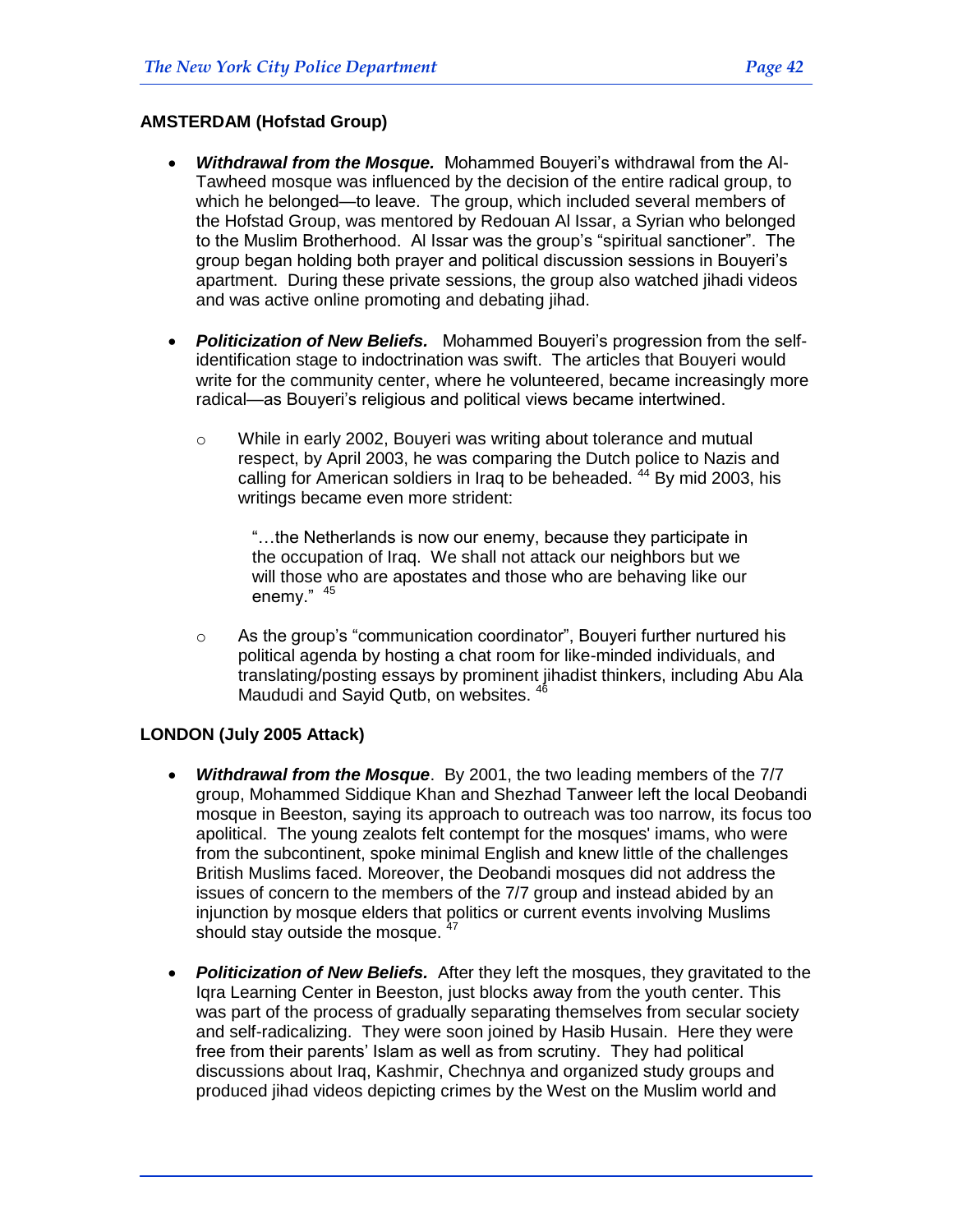accessed the internet. This local bookshop was a central node in the community for radical Islam - not only did it sell Islamic books, tapes and DVD's, but it also hosted lectures and discussion groups on Islam. <sup>48</sup>

- $\circ$  By 2002, Khan was leading and participating in paintball outings with youth groups from the Leeds area. These events served as bonding and vetting opportunities and were often preceded by Islamist themed lectures. It is believed that through one of these outings, Khan met Germaine Lindsay. <sup>49</sup>
- o Lindsay had been strongly influenced by the extremist preacher Abdallah al Faisal (also of Jamaican origin) who served a prison sentence in the U.K. for soliciting murder, incitement to murder, incitement to racial hatred and distributing material of a racial hatred nature. Lindsay is believed to have attended at least one lecture and to have listened to tapes of other lectures by him.  $50$

# **MELBOURNE/SYDNEY (Operation Pendennis)**

- *Withdrawal from the Mosque*. Ultimately, Imam Abdul Nacer Benbrika broke away from Omran's Brunswick mosque, taking the most violent, radical elements of the congregation with him. In addition, rather than studying jurisprudence at a recognized Islamic university, Benbrika taught himself Islam, largely cut off from the wider community.<sup>51</sup> This absence of a classical background contributed to Benbrika's adoption of the jihadi-Salafi interpretation of Islam and only enabled him to teach the younger group members a "cut and paste" version Islam.
- *Politicization of New Beliefs.* Based on information that came to light at the trial for the Melbourne cell in the summer of 2006, Benbrika's indoctrination of the group was based on his belief that the Islamic community was under attack from the non-Islamic community of infidels. He said that Muslims were committed to engage in violent jihad, to persuade the government to withdraw Australian troops from Afghanistan and Iraq and frequently discussed the Islamic duty to fight the kufr (unbelievers or infidels). Benbrika preached that there was no difference between the government and the people who elected the government officials.<sup>52</sup>

Benbrika served as "spiritual sanctioner" for both Australian clusters.

## **TORONTO (Toronto 18 Plot)**

- *Withdrawal from the Mosque.* By 2005, some of the group members from Meadowvale Secondary School began to skip classes to visit Musalla-e-Namira, a private, informal prayer room on top floor of two-story building near a high school in Scarborough.
- *Politicization of New Beliefs.* By this stage, the young men of Toronto were ready to hear a more strident Islamic message. In Mississauga, the 43 year-old Qayyum Abdul Jamaal was delivering that message. Abdul Jamaal was known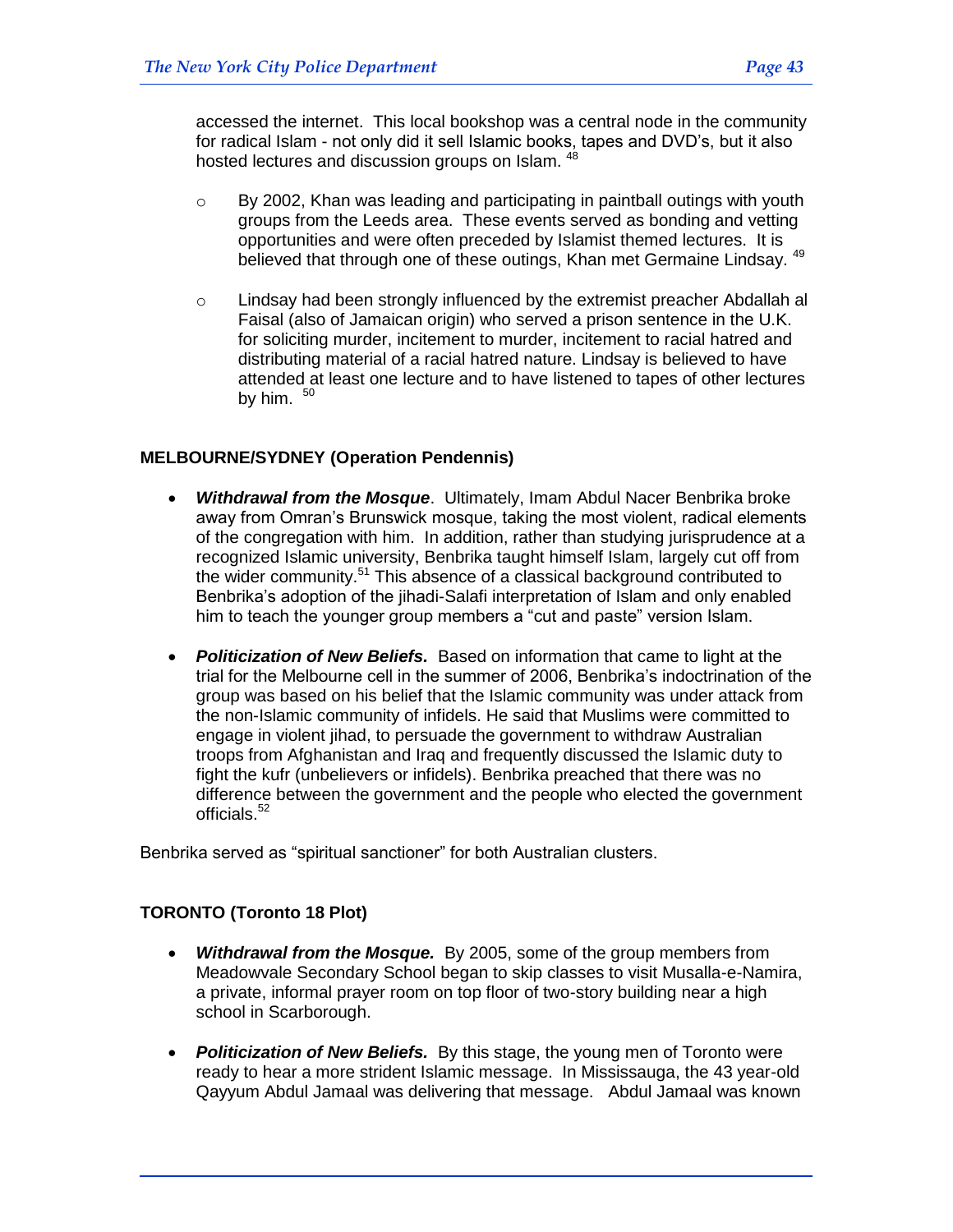by the other congregants to have an "us-versus-them" view of the world in which Muslims were being oppressed by the West. He had no formal religious role in the mosque but his radical views were tolerated by the leadership because he cleaned the mosque for free. $53$  Abdul Jamaal also had a reputation for reaching out to young people, taking them camping, playing basketball, etc. The suspects soon began to be influenced by his views and adopted them as their own.

- $\circ$  Online, the suspects began discussing political issues and the permissibility of jihad. They watched jihadi videos online and communicated with likeminded individuals from around the world ranging from the U.K .to Bosnia. Communication in chat rooms with like-minded individuals around the world served as an "echo chamber" for their jihadists views, serving to only reinforce them. The Mississauga group went as far as wearing combat fatigues to the mosque - a fact that was noted as unusual by the other congregants, but not reported to authorities.
- o As they got deeper into this insular world, their ideas began to harden. An extract from one of Zakaria Amara's online poems written in 2003 stands in stark contrast from a "searching" poem he wrote just two years prior. See the comparison of the two below:

#### 2001

*"Please someone find me I want to find the light but no one is there to guide me Open the door someone give me it's key"<sup>54</sup>*

## 2003

*"I am filled with peace when at the masjid I hear the Iqama But when I show more interest they call me Osama Just trying to practice my deen so they call me extreme They tell me I am too young, I am only sixteen"<sup>55</sup>*

In Scarborough, convert Steven Vikash Chand and another suspect, Mohamed Durrani took their new found fervor to recruit more young people. Both spent time at the campus of a local high school where they were able to convince the youngest members of the group to join.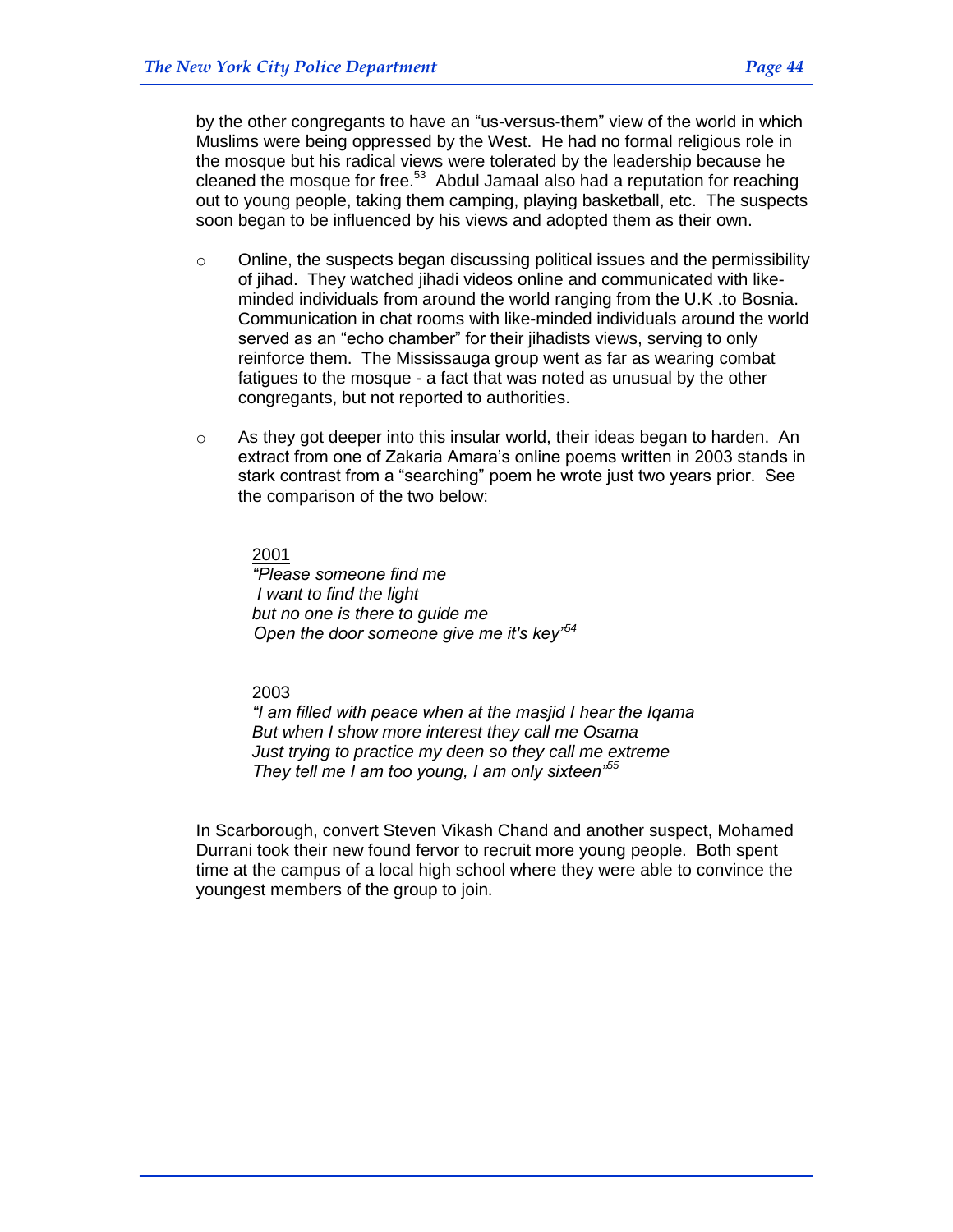**STAGE 4: JIHADIZATION.** This is the phase in which members of the cluster accept their individual duty to participate in jihad and self-designate themselves as holy warriors or mujahedeen. Ultimately, the group will begin operational planning for jihad or a terrorist attack. These "acts in furtherance" will include planning, preparation and execution*.*

By the jihadization phase, small group dynamics play a much more prominent role. While during the earlier stages, the group members may have been only acquaintances, meeting each other in Salafi chat rooms, at university or simply by being friends, by the jihadization phase the group has solidified and hardened. Individuals see themselves as part a movement and group loyalty becomes paramount above all other relationships.

―Group-think‖ now becomes a force multiplier for radicalization and invariably paves the way for action. As action becomes a group objective, each member of the cluster is challenged to accept jihad as an individual obligation—anointing themselves as holy warriors or mujahedeen. This act of accepting a personal duty to participate in jihad is by its very nature an internal decision and one with very subtle, if not invisible, signatures. In fact, the only way to know if someone has passed this marker is by observing their subsequent actions or by gaining a window into their personal feelings.

While some individuals independently seek opportunities to fulfill this jihadi obligation; others achieve it by being part of a group that decides, collectively, to conduct a terrorist act.

If an attack is a group objective, the next step will include target selection and operational planning. Although the commitment to accept jihad is an individual choice, the decision to attack is made as a group and the actual attack is conducted by the group. The type of targets a group or cluster chooses and the modus operandi it employs might vary considerably between individual clusters. However, the ultimate objective for any attack is always the same--to punish the West, overthrow the democratic order, re-establish the Caliphate, and institute sharia.

It is critical to note that while the other stages of radicalization may take place, gradually, over two to three years, the jihadization stage—the stage which defines the actual attack--can occur quickly, and with very little warning. In some cases, this stage runs its course in as little as a couple of weeks. The jihadization stage contains many substages, all of which usually occur, but not necessarily sequentially. Each of these substages is characterized by a unique set of indicator(s).

- **Accepting Jihad/Decision to Commit Jihad.** As each group member accepts jihad, they often look abroad--seeking that one trigger that will lead to their final acceptance of jihad or for others an opportunity to actually conduct jihad.
	- o *Traveling Abroad***.** Frequently, but not always, one or more members of a particular Western-based cluster travels abroad. This travel often follows or contributes to a member's decision to commit jihad. The travel is more often than not to a militant training camp—a camp usually in a country or region that is regarded as a field of jihad. Pakistan, in particular, as well as Iraq, Afghanistan, Kashmir, and Somalia are popular destinations. The ―leaders‖ of these clusters are usually the ones who pursue this travel—an experience that appears to be the final catalyst for group action.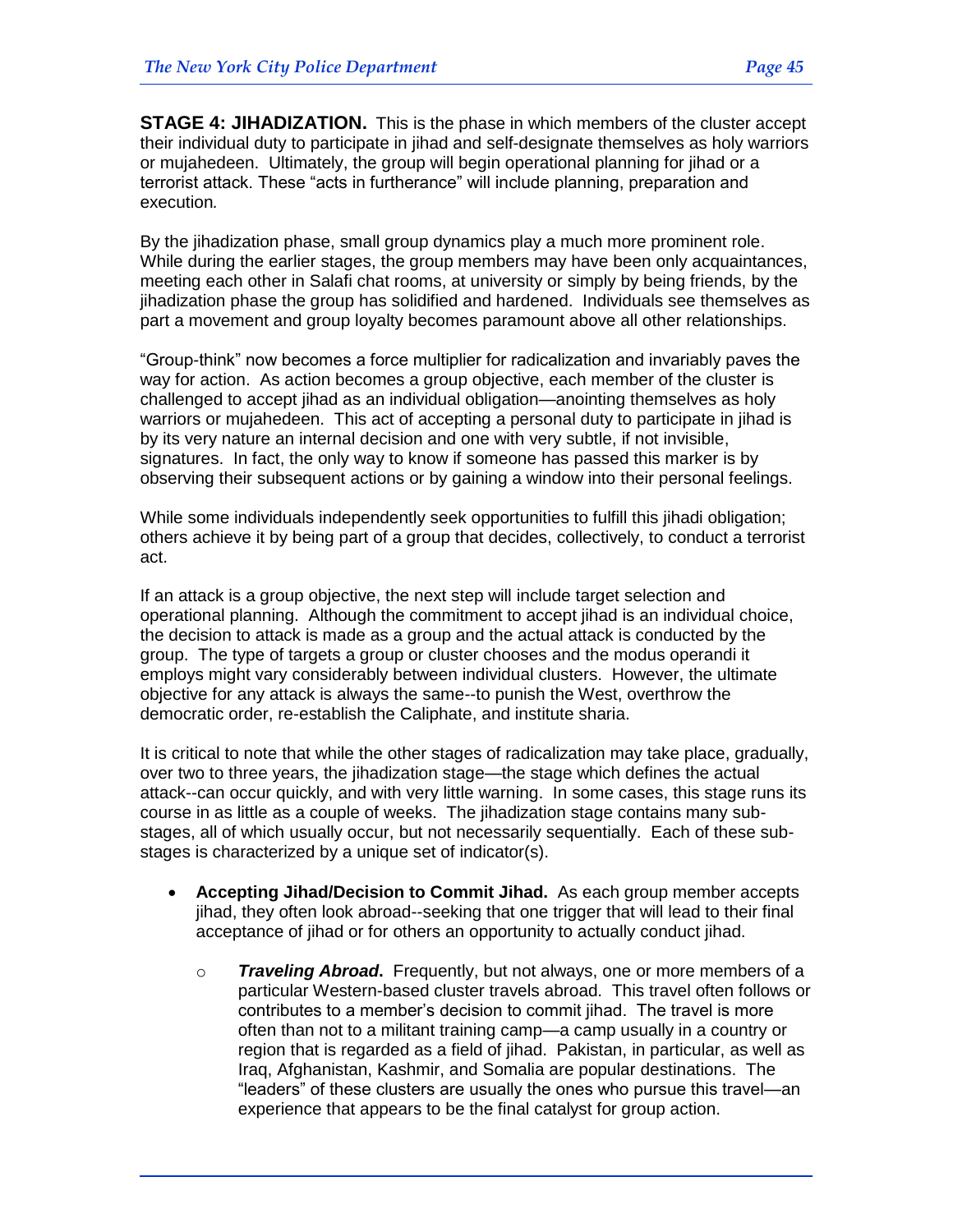Many of those who embark on such trips either are seeking further religious justification for their newly adopted jihadi mindset or have already committed to jihad and now are looking for opportunities to put thought into action.

- **For those seeking religious justification, attending a religious** retreat steeped with extremist thought and apart from the distractions inherent in a Western civilization often acts as a "suicidal trigger" in providing the attendee the justification and conviction for suicidal jihad.
- For those seeking action, their initial intention is most often to become a mujahedeen and fight for a particular cause. However, many are regarded as battlefield liabilities and rejected. Some are re-directed to return home and to fulfill their jihadist objectives by conducting a terrorist act in their Western homeland.
	- $\triangleright$  Individuals reared in a Western urban setting and culture usually lack the physical and mental fortitude and endurance to survive, much less, fight in underdeveloped and severe environments such as Afghanistan, Kashmir, Iraq and Somalia. Moreover, the lack of native language capability also can limit their value and acceptance as fighters.
- *Training/Preparation.* As members of a cluster decide to conduct jihad, they become more and more isolated from their "secular" or "outside the group" life. They reach a point where the only people they truly trust are members of their group. They become very attached to each other and often seek opportunities to bond, train, and do things together.

These activities help define the roles and capabilities of each individual while solidifying the group's cohesiveness, and esprit-de-corps that is vital for a successful coordinated attack. Prior to launching the attack, many of these clusters have participated in some form of group training and preparation to include:

o *"Outward Bound"-like Activities.* Activities such as camping, white-water rafting, paintball games, target shooting, and even outdoor simulations of military-like maneuvers have been popular among these groups once they reach this stage of radicalization.

Once would-be terrorists commit to jihad, some require continual reinforcement for committing the act—an act that will require people to die. For plots involving suicide, one of the most critical requirements for success is the un-wavering conviction of each individual member of the group to die by taking his/her own life. This conviction is especially difficult to maintain in a Western environment—a predominantly secular environment that values life, does not condone suicide, and markets wealth, comfort, and prosperity as ultimate life goals. As members of a cluster progress through the jihadization phase of the process, they have committed to jihad but continue to reinforce their commitment via "group think." However, each member often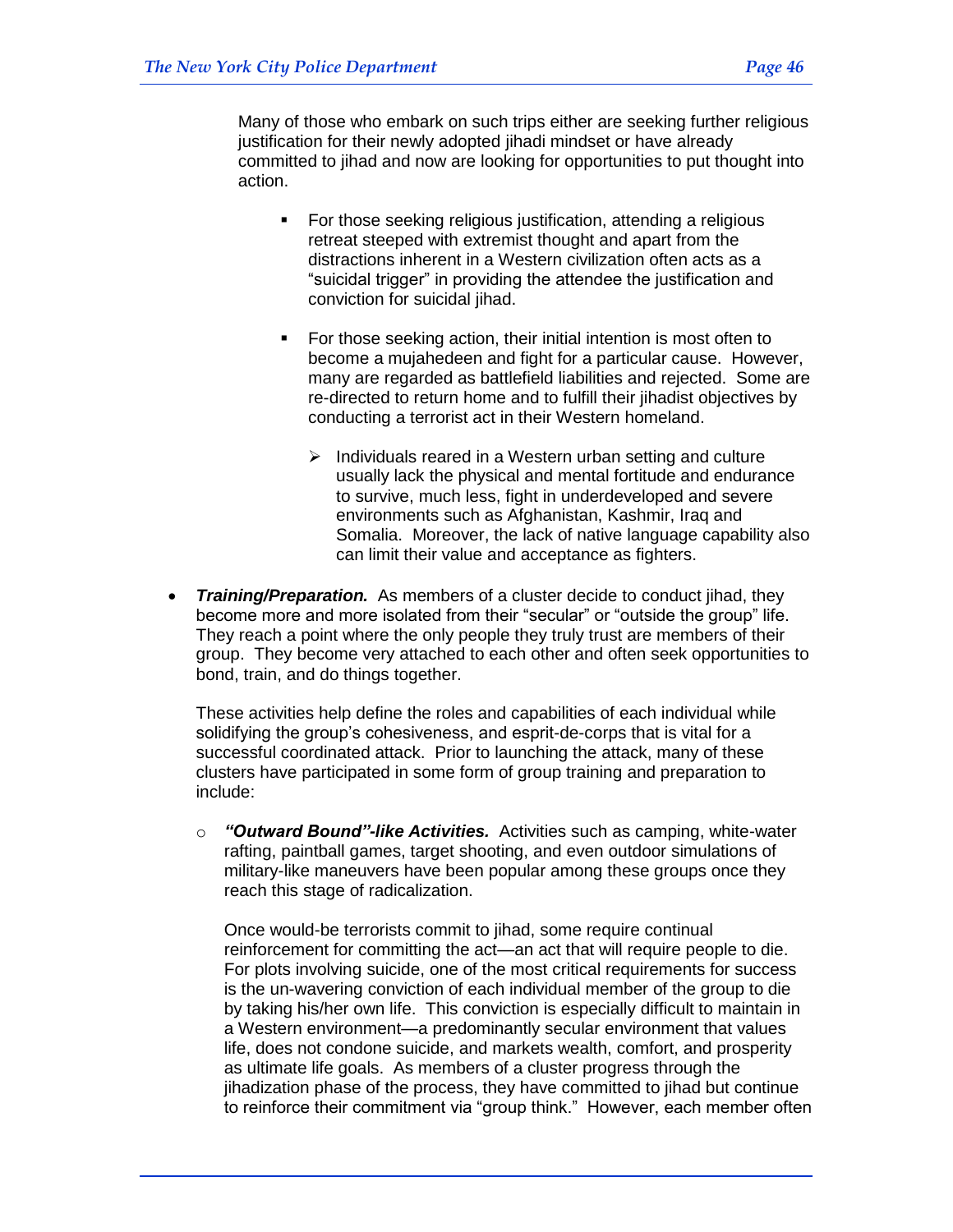requires additional individual reinforcement. For example,

- o *Mental Reinforcement Activities.* Members of a cluster that have committed to murder and, in some cases, suicide often turn to the Internet or other extremist media to fortify their resolve to die.
	- Extremist websites, chatrooms, and blogs provide forums for rallying support, alleviating fears, and obtaining religious sanctions.
	- Jihadist videos and tapes help "psych" the terrorist by glorifying death by jihad as a true hero's inevitable fate.
	- **•** Other means for reinforcement that potential suicide bombers have used include drafting a last will and testament or making a pre-suicide video. Both these mechanisms allow the suicide terrorist to renew his or her extremist vows while ensuring that their death has meaning. It also permits them to bid final farewell to family--hoping to retain their honor and admiration.
- *Attack Planning***.** Once a cluster or group decides to conduct an attack, they begin conducting research while holding secretive tactical group discussions on targets, the mode of attack, the operational scenario (date, time, and hour), and the role of each group member. This sub-stage includes several indicators such as:
	- o *Researching on the Internet.* The Internet has been used extensively by the plotters of terrorist attacks in choosing targets, formulating the mode of attack, and acquiring the technical capability. The Internet's broad and unrestricted access to information has provided attack planners with a variety of options and advice for launching an attack.
	- o *Reconnaissance/Surveillance.* Drawing maps, videotaping targets, and staking out target areas will invariably be conducted in the run-up to any attack.
	- o *Acquiring Materiel/Developing the Device.* The majority of the devices used or that were being planned to be used in the homegrown plots were either commercially available or reasonably obtainable. Fertilizer-based devices, commercial explosives, cell phones and explosive ignition devices have all been acquired with relative ease.

That said, the acquisition of the materiel and the development of the weapon has on occasion been associated with low-end criminal activity and almost always suspicious activity such as: cooking chemicals to form explosives in bathtubs, purchasing large amounts of any one chemical or material, outfitting/modifying backpacks, buying TNT and wiring watches as detonators.

The ultimate stage of jihadization is, of course, the actual attack. By this time, all the potential preemptive indicators have expired. The terrorists have attained both intention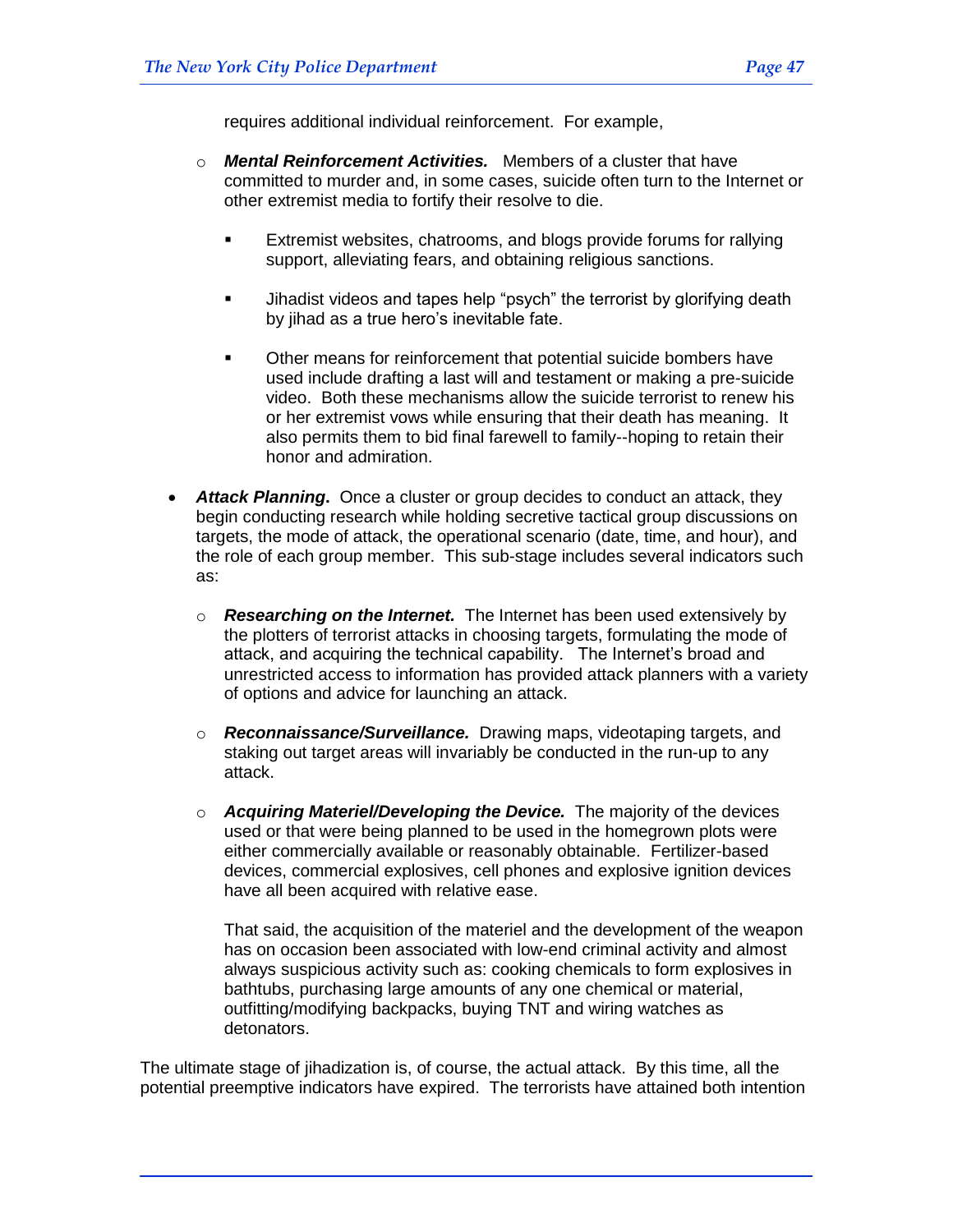and capability and the chances for law enforcement and intelligence thwarting or preventing an attack is extremely low.

#### **MADRID (2004 Attack)**

 *Accepting Jihad/Decision to Commit Jihad.* The catalyst for pushing the Madrid group into the jihadization phase was the anonymous posting on December 10, 2003, of a document called *Jihadi Iraq: Hopes and Dangers: Practical Steps for the Blessed Jihad,* on the Global Islamic Media, one of the more popular iihadi websites.

The 42 page document discussed ways to defeat the U.S. occupation of Iraq. Its strategy was to leave the U.S. with the complete financial burden for the occupation, which eventually would result in its withdrawal. The way to accomplish this goal was to politically force U.S. allies to withdraw from Iraq. <sup>56</sup>

―Therefore we say that in order to force the Spanish government to withdraw from Iraq, the resistance should deal painful blows to its forces. This should be accompanied by an information campaign clarifying the truth of the matter inside Iraq. It is necessary to make utmost use of the upcoming general election in Spain in March next year. We think that the Spanish government could not tolerate more than two, maximum three blows, after which it will have to withdraw as a result of popular pressure."

This document was also found in Sarhane ben Abdelmajid Fakhet's computer and is believed to have influenced the timing of the attack. The document called for a campaign of bombings, shortly before the March 14, 2004 general elections, resulting in a change of government, which would then order the withdrawal of Spanish troops from Iraq. 57

- *Attack Planning*. Once the Madrid group committed to jihad in December 2003, they scrambled to acquire the capability to launch the attack.
	- o Fakhet downloaded tactical information on how to make bombs and how to use cell phones as detonators.
	- o Jamal Ahmidan used his ties to a Moroccan hashish gang to barter drugs for dynamite.
	- $\circ$  The group rented a house in Chinchon for storing the hashish, dynamite and ultimately building the bombs. <sup>58</sup>
	- o On March  $4<sup>th</sup>$ , Jamal Zougam, purchased and supplied 20 stolen Mitsubishi Tritium T110 mobile phones cell phones to serve as detonators.<sup>59</sup>
- *The Result.* On the morning of March 11, 2004, the group bombed the Spanish rail system.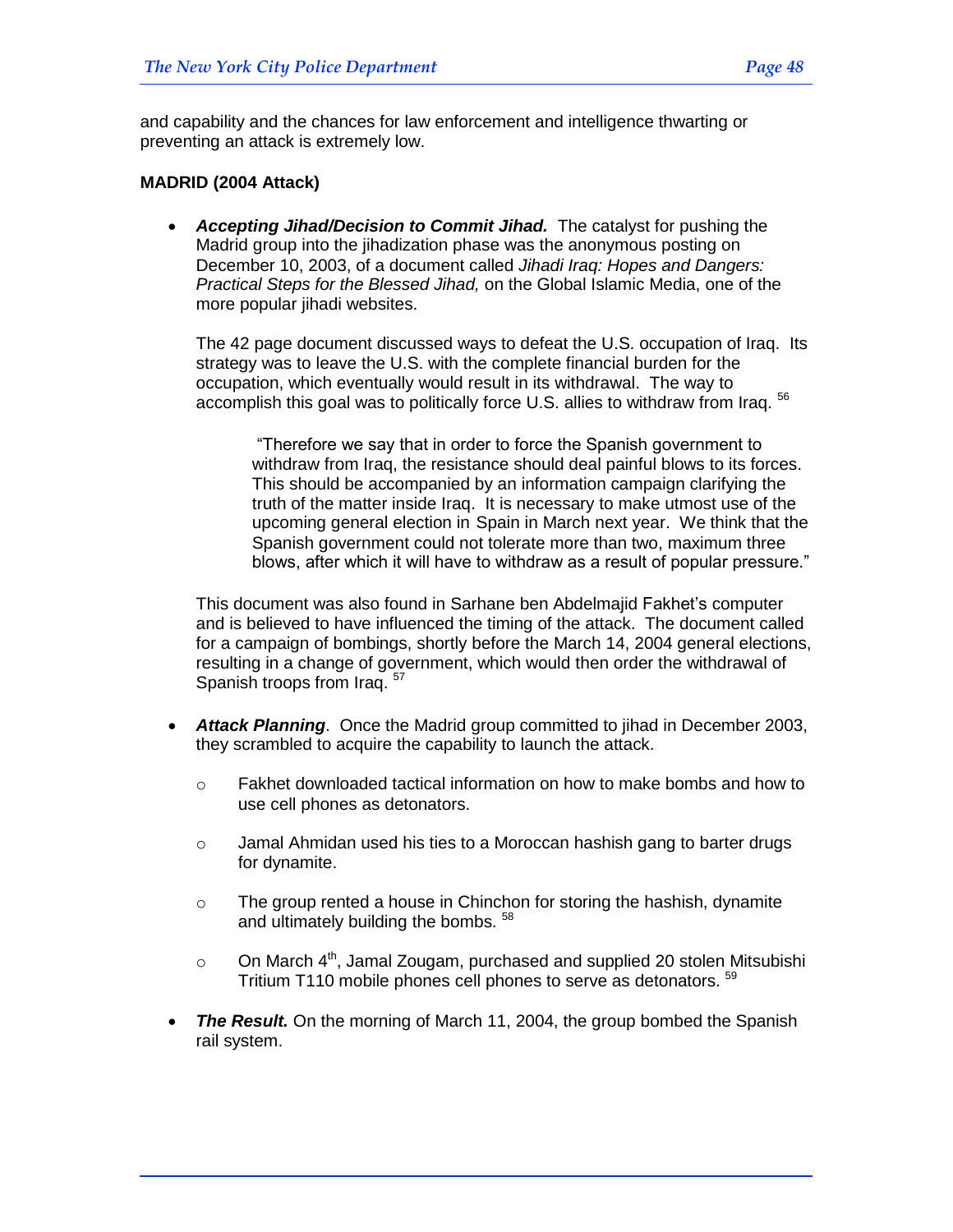#### **AMSTERDAM (Hofstad Group)**

- *Accepting Jihad/Decision to Commit Jihad.* By 2003, various members of the Hofstad cluster had exhibited actions that demonstrated that they had committed to jihad. Jason Walters, the 19-year old Dutch-American convert, was one of the first to commit to jihad. He had already made a hit list including a number of prominent Dutch political figures including Ayaan Hirsi Ali among others.
	- $\circ$  Some time before September 2003, it is believed that Jason Walters had attended a training camp in Pakistan and/or Afghanistan.
	- $\circ$  Samir Azzouz had become well known to Dutch authorities for attempting to join Islamic fighters in Chechnya.
- *Attack Planning*. By October 2003, Samir Azzouz had obtained bomb making equipment and developed a list of targets including the Dutch Parliament, Amsterdam's international airport and a nuclear power plant.

On October 14, 2003, group members, Samir Azzouz, Ismail Akhnikh, Jason Walters and Redouan al-Issar were arrested for planning an attack in the Netherlands. While the others were released for lack of evidence, Azzouz was tried but acquitted because he had assembled the wrong mix of fertilizer for explosives.<sup>6</sup>

 *Training/Preparation*. Although Jason Walters was also subsequently released, the authorities had confiscated his computer and found chat logs where he had specifically sought out religious sanction for attacks, clearly demonstrating his intentions.<sup>61</sup>

During a chat on September 19, 2003, Walters sought sanction (via a friend: Galas03) from Imam Abdul-Jabbar van de Ven for jihad. Abdul-Jabbar was a Dutch convert who was a traveling imam. Walters' screen-name was "Mujaheed":

**Mujaheed**: *"you have to go to jabbar"*

*Galas03: "I will see him today InshaAllah at the lesson"*

**Mujaheed**: *"Go and ask him if it is here allowed to slaughter the unbelievers and/or to steal their possessions"*

**Galas03**: *"He has said about it, see it this way: the government, ministries, police etc., their blood and possessions is halal [we can take], because they openly declared war to the islam, but before you do something you have to think twice about what will happen with the islamic community."*

**Mujaheed**: *"OK djazaak Allah. This is the fatwa needed. Now I can slaughter every police, minister, soldier, officer etc. And robe* [sic] *them"* <sup>62</sup>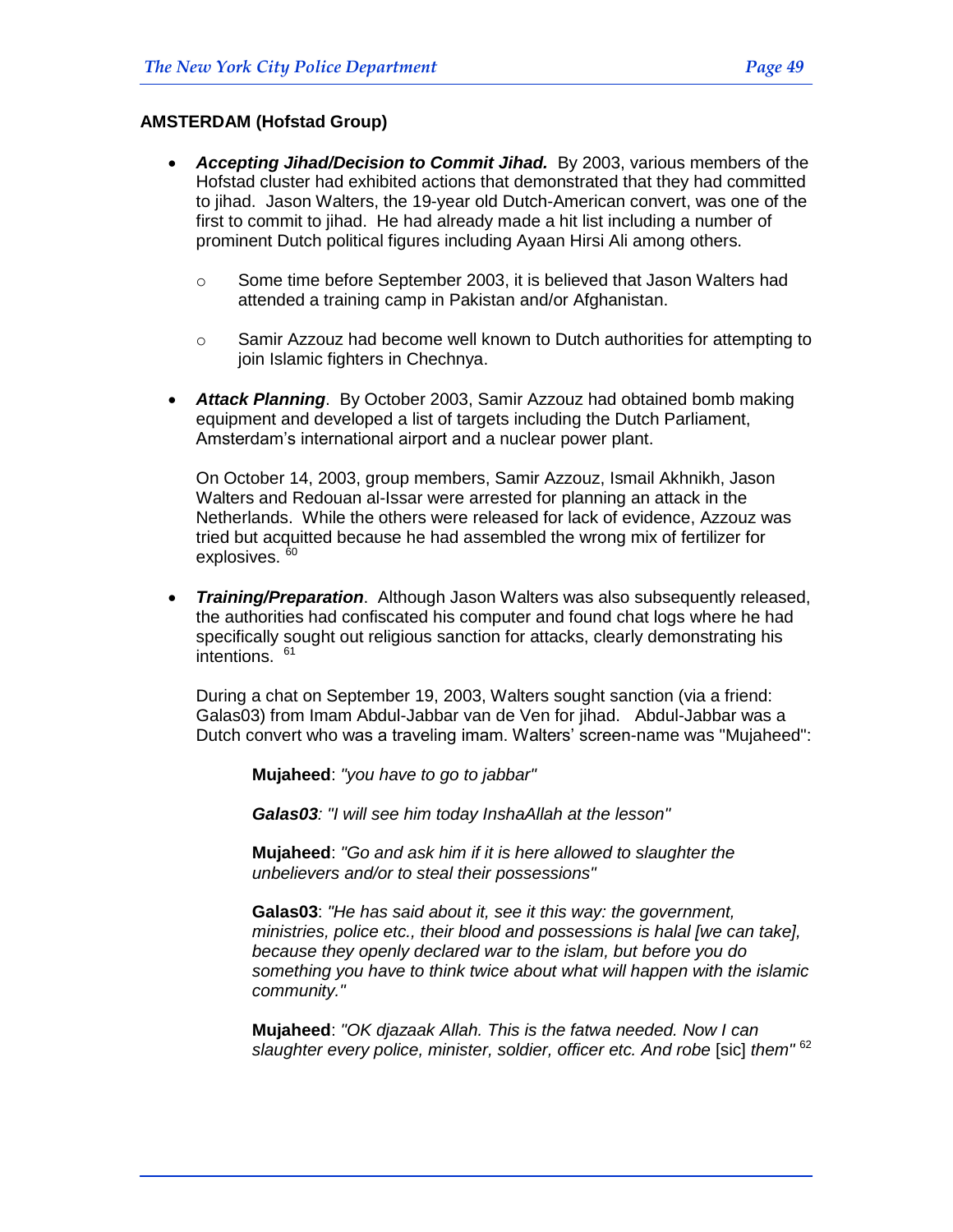• The Result. By October 2004, Mohammed Bouyeri had become convinced of his personal obligation to do jihad himself, acquired his own gun and he began to practice shooting. As the group began to make plans for carrying out some of their grander operations, without warning, on the morning of November 2, 2004, before these plans could be realized, Bouyeri brutally shot and killed Theo Van Gogh in the streets of Amsterdam. This led to the arrests of the other members of the group within days and effectively rolled up the leaders of the Hofstad Group.

## **LONDON (July 2005 Attack)**

- *Accepting Jihad/Decision to Commit Jihad.* For some of the 7/7 bombers, the acceptance of their obligation for jihad began in July 2003. Travel abroad played prominently in directing them to conduct an attack in the U.K., solidifying the group's commitment to jihad, and providing them the advice and experience for acquiring the capability.
	- o In July 2003, Mohammed Siddique Khan traveled to Pakistan and received military and explosives training at a camp in Malakand, in the North-West Frontier Province in Pakistan. The original purpose of the trip was for Khan to deliver funds raised in the U.K. for jihadi groups, such as Kashmiri fighters or the Taliban. However, following his arrival at the Islamabad airport, Khan decided to stay and attend a jihadi training camp.<sup>63</sup>
		- During his training, Khan met Mohammed Junaid Babar, a New Yorker of Pakistani origin who later confessed after being arrested to being a key al-Qaeda operative who was involved in an attempt to assassinate Pakistani President Pervez Musharraf in 2003.
		- He also met Momin Khawaja, an Ottawa-based software technician who later designed and built electronic detonators to be used to trigger a huge fertilizer-and-fuel bomb along with four British conspirators (Operation Crevice). <sup>64</sup>
	- o In late November 2004, Mohammed Siddique Khan and Shezhad Tanweer traveled to Karachi, Pakistan and met Abd al-Hadi al-Iraqi, a former major in Saddam Hussein's army, who was regarded as one of al-Qaeda's most experienced, intelligent and ruthless commanders.
		- Recognizing the potential for re-directing already radicalized British Muslims, who traveled to the region with the desire to become mujahedeen in Afghanistan or Iraq, Abd al-Hadi was responsible for re-tasking both Khan and Tanweer to attack the U.K.. <sup>65</sup>
		- Pakistani records show the pair departed Pakistan on the same flight in early February 2005. Upon their return to the U.K. in February 2005, Khan and Tanweer immediately began planning an attack to punish Britain.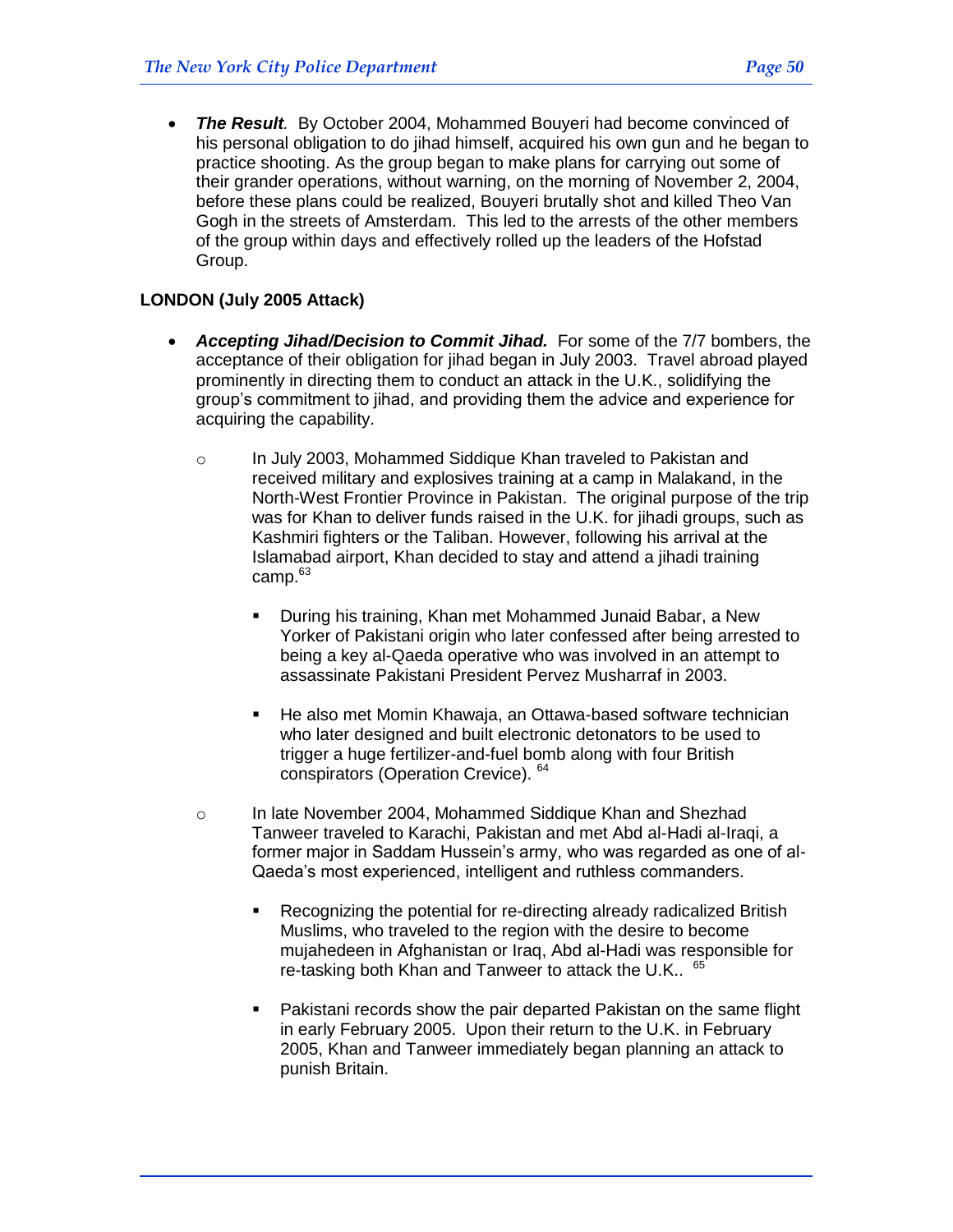- *Training/Preparation.* As Mohammad Siddique Khan and Shezhad Tanweer moved closer to the launch date, they continued looking for opportunities to bond with other like-minded individuals.
	- $\circ$  Khan and Tanweer rode the whitewater rapids at Canolfan Tryweryn, the National Whitewater Centre, on June 4, 2005—approximately a month before the attack. There is reporting that two members of the unsuccessful July 21, 2005 London bomb plot in London, may have attended this very same whitewater rafting trip. 66
	- $\circ$  It is important to note that at some point during their travels to Pakistan, both Mohammad Siddique Khan and Shezad Tanweer filmed the video tape justifying their actions for the 7/7 bombings.
- *Attack Planning*. The bombs used in the 7/7 attacks were homemade using relatively inexpensive, commercially available ingredients. Although these explosive devices could be manufactured using information solely available in the open sources, it is likely that the group obtained specific instruction, tips, or advice from bomb experts during their travel to Pakistan.
	- $\circ$  The first purchase of material to build 2-5 kg of homemade peroxidebased explosive was on March 31, 2005. Materials consistent with these processes were discovered at the apartment in Leeds, which was believed to be the "bomb factory." <sup>67</sup>
	- o In retrospect, wilted plants, along with constantly open windows shielded by window treatments, were indicators that noxious explosives were being prepared at the apartment.

There appears to have been at least one reconnaissance/dry run visit to London on June 28, 2005 by Khan, Tanweer and Lindsay.

- o The three journeyed from Beeston to Luton and then to King's Cross station before traveling on the underground. They were picked up on CCTV near Baker Street tube station later in the morning and returned to Luton at lunch time.
- $\circ$  Train tickets found at the Leeds bomb factory after the attack suggest there had been additional visits to London in mid-March. 68
- *The Result.* In the early hours of July 7, 2005, Mohammed Siddique Khan, Shezhad Tanweer, Hasib Hussain and Germaine Lindsay left their homes to complete the final piece of the jihadization phase – the attack.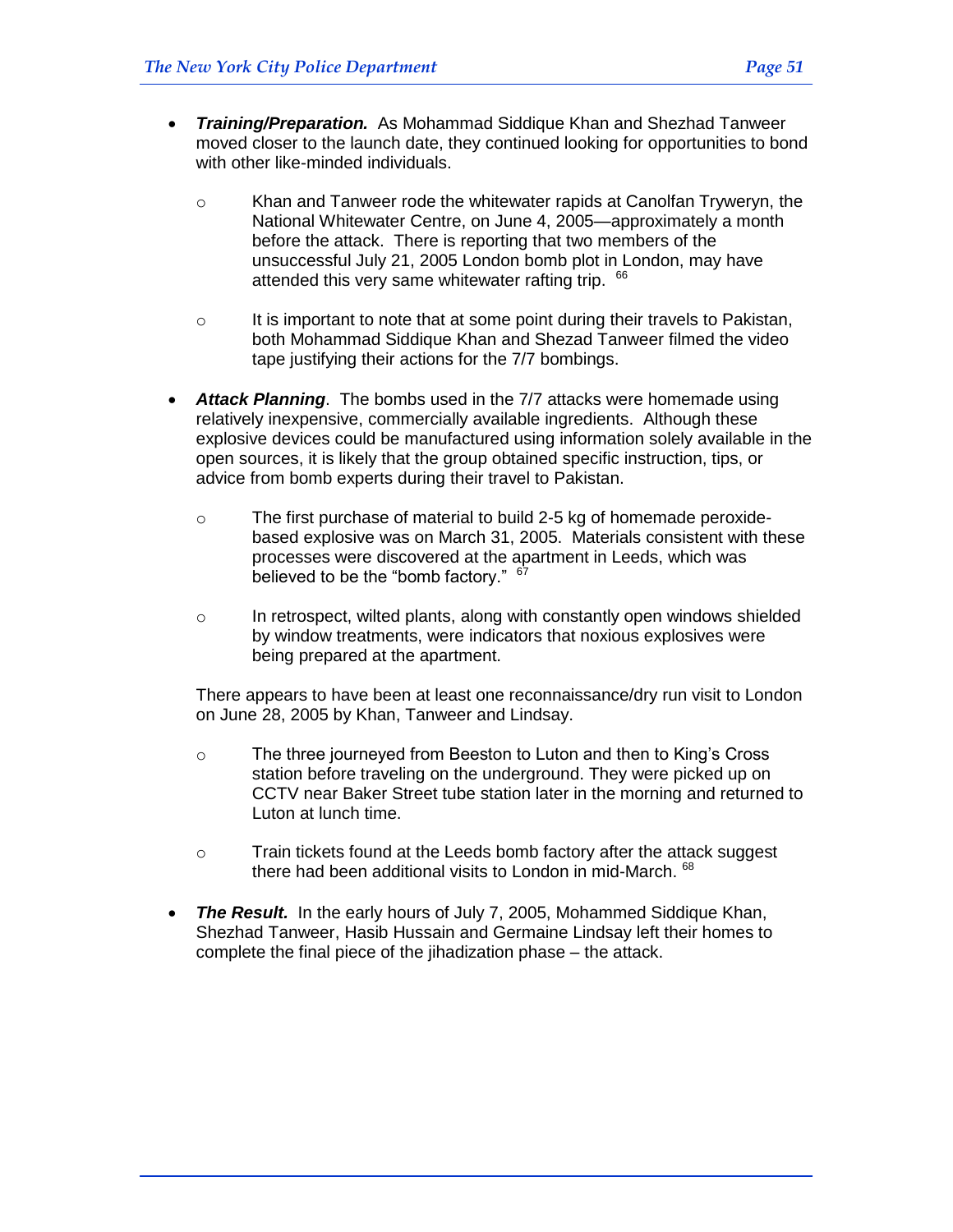# *ARCHETYPES:* ―**The Operational Leader"**

#### Mohammed Siddique Khan

*In order for a group of people with a grievance to turn into a terrorist cell, they need an effective leader. This leadership comes in two forms: Operational and Charismatic. These two qualities are sometimes found in separate people in a group and sometimes in one person. Operational and charismatic leadership are vital in providing training, motivation, discipline and group cohesiveness. Leadership within the group is the key determinant in terrorist "success".*



Mohammed Siddique Khan was born in 1974 in Leeds,

U.K. to Pakistani parents. At the 30, he was the oldest of the four men involved in the July  $7<sup>th</sup>$  attacks in London was designated by authorities as the leader. Khan's early life was unremarkable. Khan was not particularly observant as a youth but came to the religion as a young man.

He worked administrative jobs in the public sector before attending Leeds Metropolitan University. During this time he got a part-time job helping at-risk youth and discovered he had a knack for dealing with young people.

Khan's skill with young people led to a job at a local school working with special needs children and youngsters with behavioral problems. He was praised for his dedication, ability to gain the trust of young people and was seen as a role model by many. Khan began mentoring youths through the local mosques, community centers and gyms. As his religious views became more extreme, his charisma and his volunteer work brought the other members of the cell into his orbit.

After Khan's return from Pakistan in February 2005, planning for the 7/7 attacks accelerated. From March until the attacks, the group displayed great discipline, detailed planning and operational security – all indicative of Khan's leadership ability.

Other operational leaders among the case studies in this report include: Fahim Ahmed (Canada), Jamal Ahmidan (Spain) and Mohammed Atta (Hamburg) and Randall Todd Royer (Northern Virginia).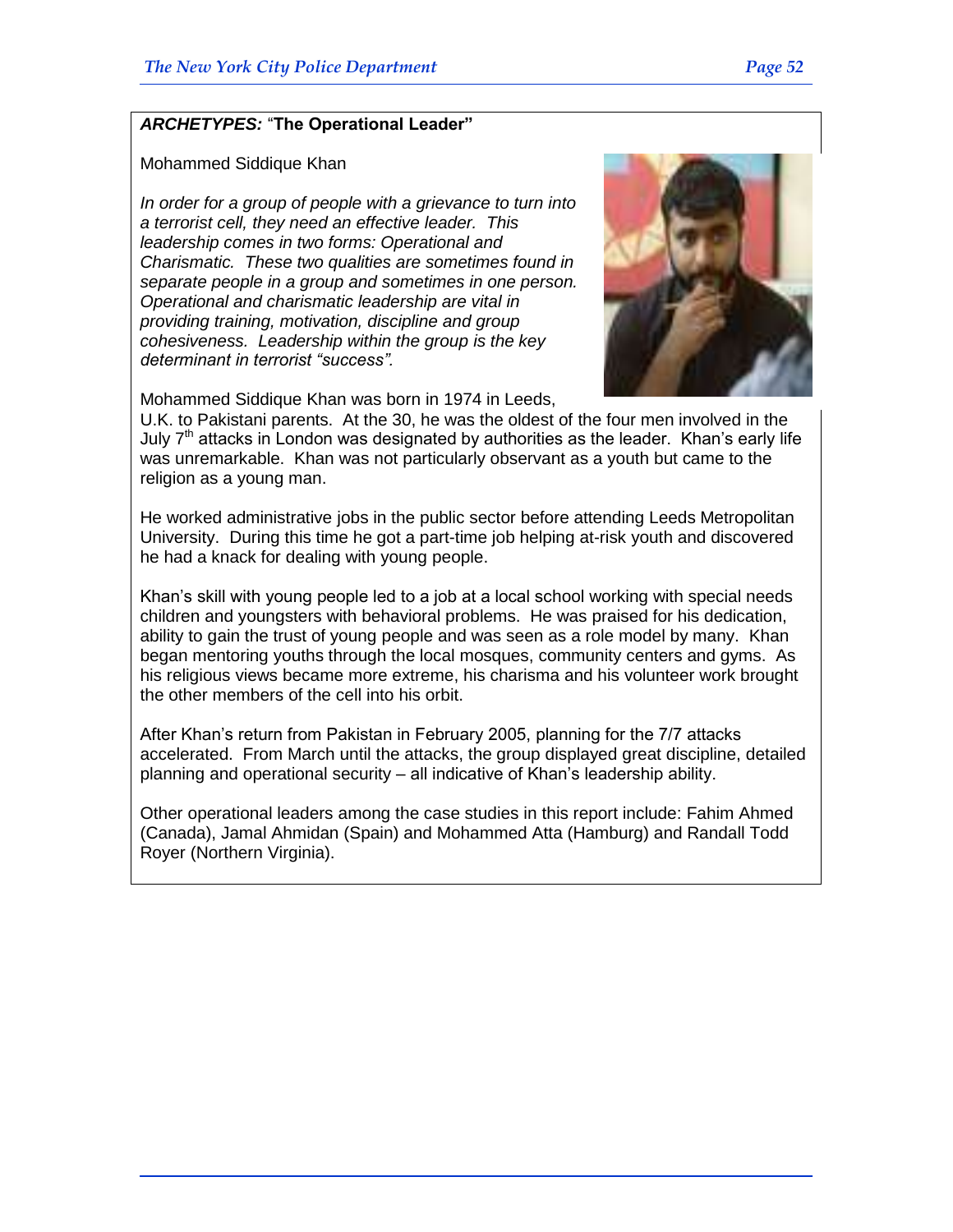#### **MELBOURNE/SYDNEY (Operation Pendennis)**

• Accepting Jihad/Decision to Commit Jihad. By the time of the arrests in November 2005, the two Australian groups had moved quite deep into the jihadization phase, having already accepted their duty to jihad and having begun planning violent acts to coerce the Australian government into withdrawing troops from Afghanistan.

They had held training camps in remote areas and were speaking in codes. They also had amassed extremist Islamic material, conducted surveillance on potential targets and were in the process of creating weapons with readily available materials.

- $\circ$  Previous travel abroad appears to have contributed to the group's entry into the jihadization phase.
	- Among the Melbourne cluster, only convert Shane Kent is thought to have trained abroad. In mid-2001, allegedly he had trained at a Jaish-e-Mohamed camp in Pakistan before proceeding to al-Qaeda's al-Farouq camp.
	- Among the Sydney cluster, at least three of the individuals had already been in Lashkar-e-Toiba (LeT) training camps in Pakistan including Khaled Chaiko, Mustafa Chaiko, and Mohamed Ali Elomar. 69
- *Training/Preparation.* Members of both the Sydney and Melbourne clusters traveled to the Australian outback for an outdoor group venture and also began preparing themselves mentally for conducting an attack.
	- o The Melbourne suspects participated in outdoor bonding activities, including paramilitary-like training at a rural Kinglake property and at various commercial hunting properties.
	- o Similarly, two western New South Wales properties were used as jihad training camps by the Sydney cluster, whose members posed as recreational hunters.<sup>70</sup>
	- $\circ$  Six of the eight Sydney men attended "training camps" held in March and April of 2005, leaving behind ammunition shell casings, and unidentifiable burned and melted material.<sup>71</sup>
	- $\circ$  Members of this group watched graphic video footage of executions and decapitations in Chechnya as part of their mental preparation for jihad.  $72$
	- o Abdulla Merhi asked Benbrika for sanction to become a suicide bomber.
	- $\circ$  Reportedly, Mazen Touma told his mother that "iihad was an obligation for every Muslim" and that if his mother didn't agree, "he did not need her permission." 73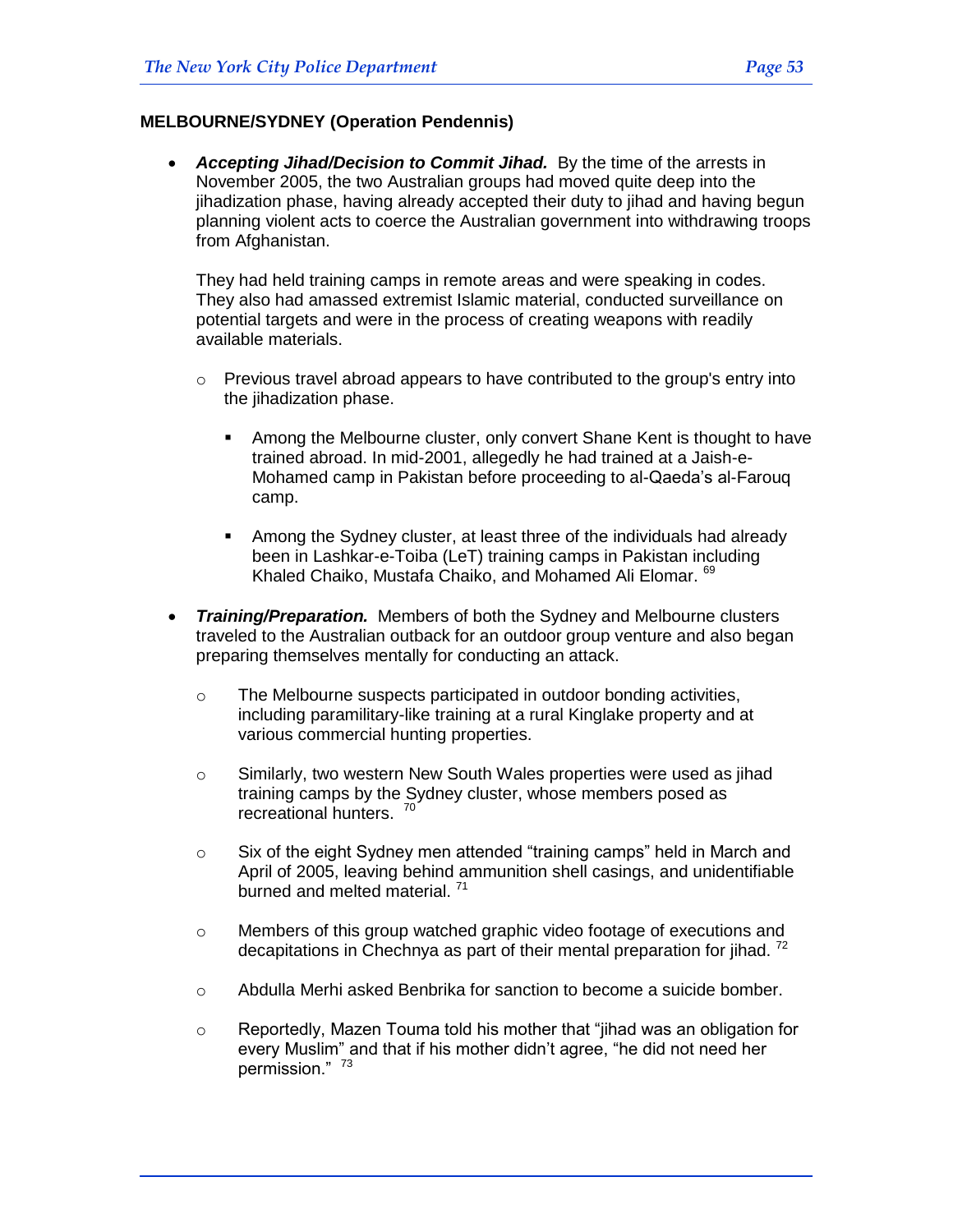- *Attack Planning*. Both the Sydney and Melbourne clusters conducted reconnaissance and target preparation.
	- o The Melbourne suspects filmed the Australian Stock Exchange and Flinders Street Station, Melbourne's landmark central train station.
	- o During the November raids by Australian authorities, officers reportedly found maps of Casselden Place, the Melbourne headquarters of both the Departments of Foreign Affairs and Trade and Immigration.
	- $\circ$  Members of the Sydney cluster were arrested in 2004 reconnoitering the Lucas Heights nuclear power plant. They were reported to have targeted the Sydney Opera House and the Sydney Harbour Bridge.<sup>74</sup>

Some of the Australian plotters used car theft and credit card scams to finance the purchase of the materiel for conducting the attacks.

- o Following arrests made as part of Operation Pendennis, the Sydney cluster was found to have been in possession of hundreds of quarts of chemicals as well as laboratory equipment, 165 detonators, 132 digital timers, batteries, firearms and ammunition. The suspects' homes also contained bomb-making manuals.
	- Reportedly, Australian chemical suppliers claimed they had tipped off the authorities about several attempts by this cluster to purchase large quantities of hydrogen peroxide, acetone, hydrochloric and/or sulphuric acid and hexamine—all chemicals which can be used in explosives<sup>75</sup>
- The Result. Following a "walk-in" tip, two government paid confidential informants were able to penetrate the group and enabled the intelligence and law enforcement agencies to identify and prevent the group from carrying out its attacks in November 2005.

## **TORONTO (Toronto 18)**

- *Accepting Jihad/Decision to Commit Jihad.* With the influence of radical preachers, the Internet and their own echo chamber of self-radicalization, the Toronto group finally accepted their obligation to jihad and began the jihadization stage in late 2005. Rapidly, they shifted from talking and debating towards action.
	- o In late December 2005, Jahmaal James traveled to Balikot, Pakistan for one month, ostensibly to find a bride, but where authorities believe he received paramilitary training.
- *Training/Preparation.* Members from both Toronto clusters used outdoor activities as venues for both training and bonding.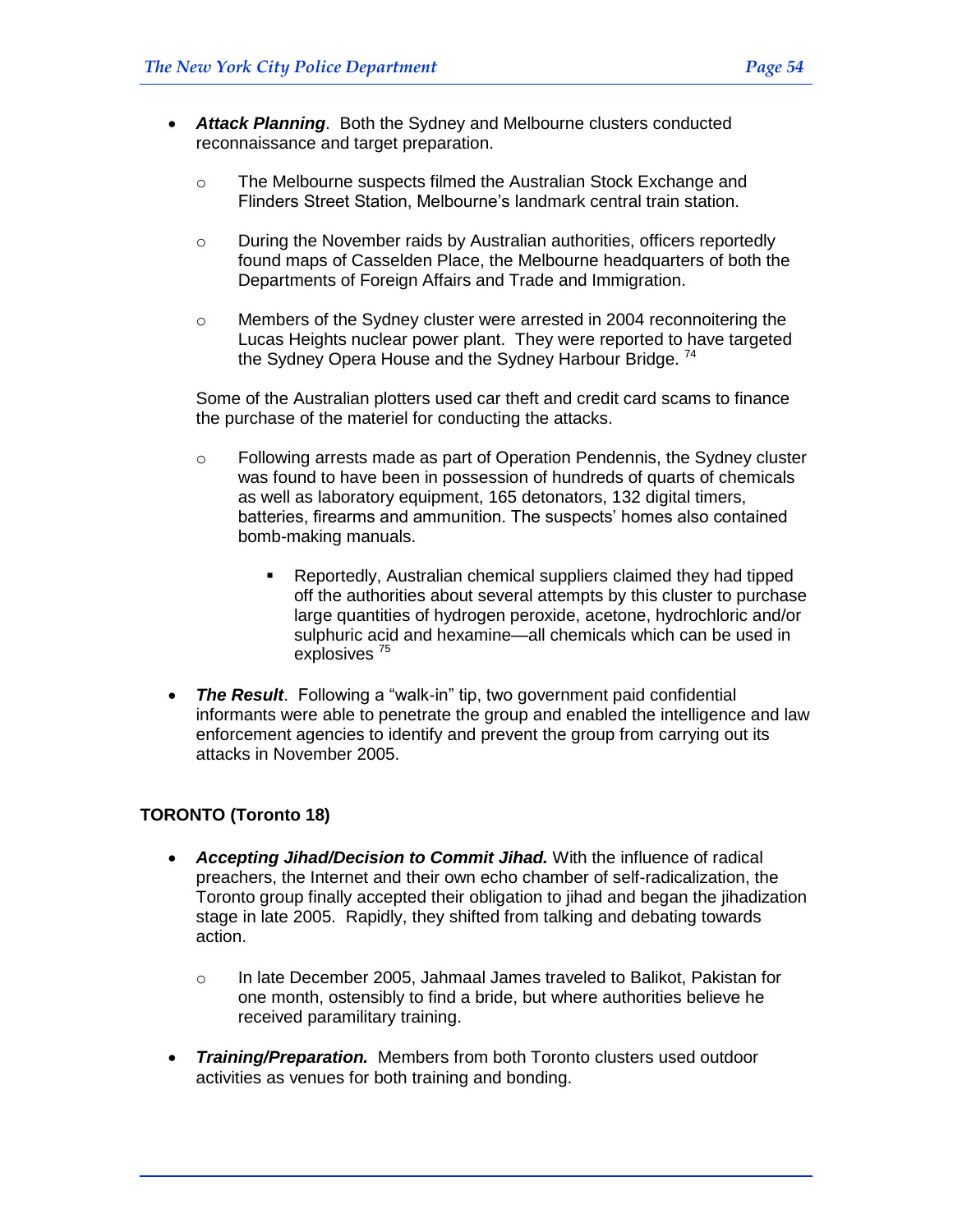- $\circ$  Cluster members traveled to an isolated rural property in a remote part of Ontario to practice shooting and do military exercises in the snow during the Christmas week of 2005. During this outing, they also made a video imitating military warfare and discussed potential targets with two young Muslim men from the U.S. state of Georgia.<sup>76</sup>
	- Neighbors saw them "dressed in camouflage" and heard "automatic gunfire" <sup>77</sup>
- Attack Planning. Targets which they had already identified included the Canadian Security Intelligence Services office, the Toronto Stock Exchange, the CN Tower (all in Toronto) and the Canadian Parliament Building in Ottawa. The group had already begun to acquire the tools they would need to commit their attacks, including guns, detonators and explosives.
	- o When Canadian authorities arrested the group in June 2006, they already had detonators and a handgun and were in the process of seeking to purchase three tons of ammonium nitrate for \$4000.
- *The Result*. As in Australia, two government-paid confidential informants, who were accepted into the group, enabled the Canadian intelligence and law enforcement agencies to identify and prevent the group from carrying out its attacks. Arrests commenced on June 2, 2006.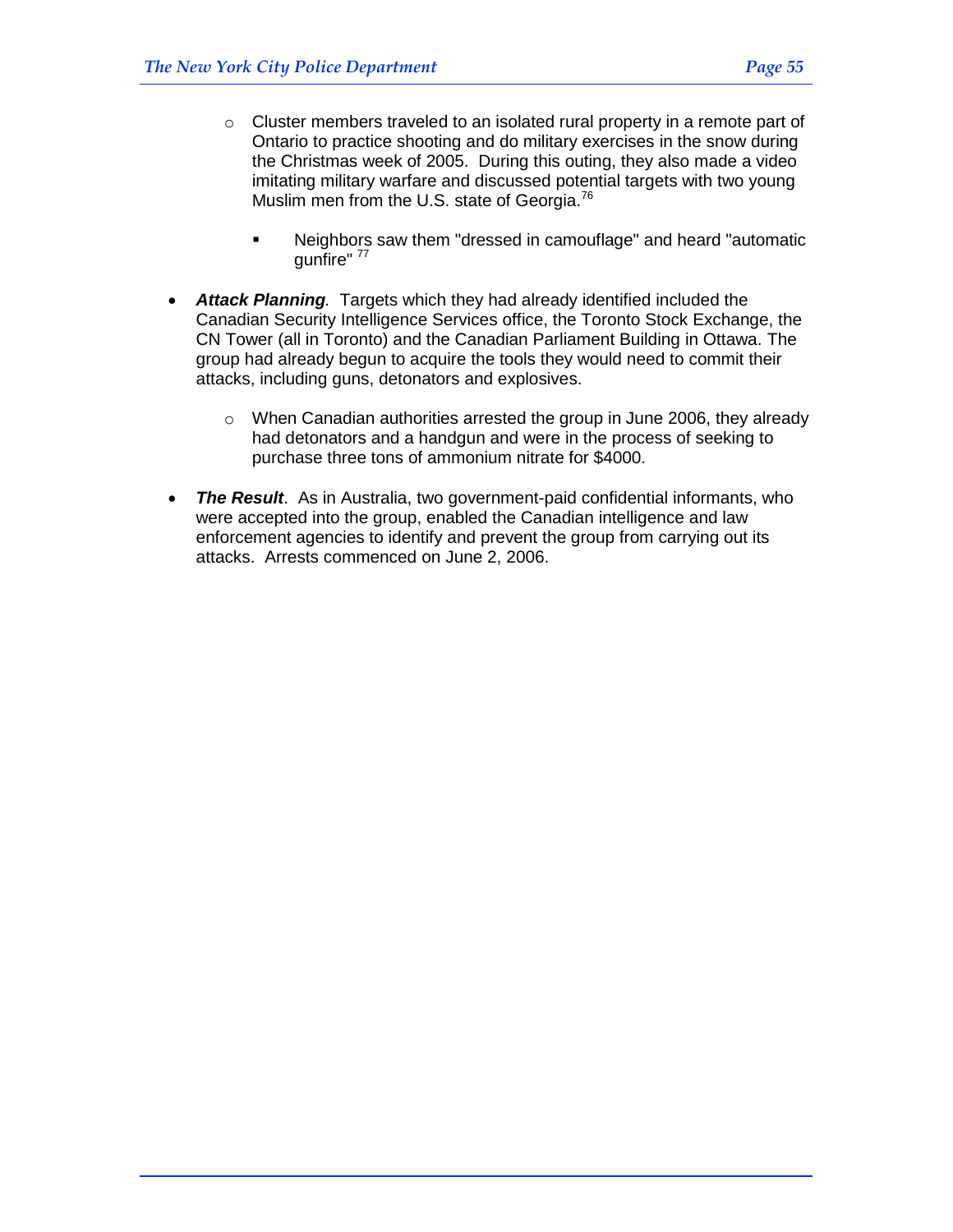| <b>S<br/> S<br/> C</b><br>l                 |
|---------------------------------------------|
|                                             |
|                                             |
|                                             |
|                                             |
|                                             |
|                                             |
| ׅׅ֧֚֚֚֚֚֚֚֚֚֚֚֚֚֚֚֚֚֚֬֡֡֡֡֡֓֡֡֡֓֡֡֬<br>l    |
|                                             |
| - 1<br>- 1<br>- 1                           |
| Í                                           |
|                                             |
| $\frac{1}{2}$                               |
|                                             |
|                                             |
| ۱                                           |
|                                             |
| $\begin{bmatrix} 1 \\ 0 \\ 1 \end{bmatrix}$ |
|                                             |
|                                             |
|                                             |
| $\ddot{\phantom{a}}$<br>ׇ֚֚֬                |
|                                             |
|                                             |
|                                             |
|                                             |
| İ                                           |
| $\overline{\phantom{a}}$                    |
|                                             |
| Seates                                      |
|                                             |
|                                             |
|                                             |

| Saad Khalid<br>Gayyum Jamaal<br>Fahim Ahmad<br>Steven Chand<br>Zakaria Amara<br>TORONTO                                                                                                                       | <b>MELBOURNE</b><br>Hany Taha<br>Khaled Chaiko<br>Abdullah Merhi<br>Shane Kent<br>Abdul Benbrika<br><b>SYDNEY/</b>                                                                                             | Germaine Lindsay<br><b>Hasib Hussain</b><br>Shehzad Tanweer<br>Mohammed Khan<br><b>LEEDS-LONDON</b>                                                          | Samir Azzouz<br>Nouredine El Fatmi<br>Jason Walters<br>Redouan Al Issar<br>Mohammed Bouyeri<br><b>AMSTERDAM</b>                                                                                   | Rabei Ahmed<br>Jamal Zougam<br>Sarhane Fakhet<br>Jamal Ahmidan<br>MADRID                                                                                         | Ziad Jarrah<br>Marwan al-Shehi<br>Ramzi bin al-Shibh<br>Mohammed Atta<br><b>HAMBURG</b>                                                                                             |                     |
|---------------------------------------------------------------------------------------------------------------------------------------------------------------------------------------------------------------|----------------------------------------------------------------------------------------------------------------------------------------------------------------------------------------------------------------|--------------------------------------------------------------------------------------------------------------------------------------------------------------|---------------------------------------------------------------------------------------------------------------------------------------------------------------------------------------------------|------------------------------------------------------------------------------------------------------------------------------------------------------------------|-------------------------------------------------------------------------------------------------------------------------------------------------------------------------------------|---------------------|
| Bright student high school 2002-5<br>Meadowvale High School 2000-3<br>Meadowvale High School 2001-4<br>Serves in Canadian Army<br>Pakistani native; cleans mosque                                             | $2^{\mathsf{nd}}$ generation –Lebanese descent<br>Staunch Salafi<br>Worked as an apprentice electrician<br>Arrives Australia from Algeria 1989<br>Converts to Islam in mid 1990's                              | Shy high school student 1998-2003<br>Converts to Islam in 2000<br>Student at Leeds University 2001-4<br>Student at Leeds University 1998-01                  | Studies accounting/IT at polytechnic<br>Successful high school student 2004<br>Immigrated to Spain (Moroco) 1997<br>Seeks asylum in Germany 1995<br>Converts to Islam as teen 2002                | Arrives in Frankfurt-1999 from Egypt<br>Ran mobile phone shop<br>Arrives as student-Madrid 1994<br>Runs ecstasy drug network 1998-00                             | Arrives as student-Germany 1996<br>Moves to Hamburg 1995; met Atta<br>Arrives as student-Germany 1998<br>Arrives as student-Hamburg 1992                                            | Pre-Radicalization  |
| Forms Religious Club 2003<br>Meadowvale blog, changes<br>Poem-Meadowvale Brothers blog 2001<br>Converts to Islam in 2002<br>Befriends youth at mosque<br>clothing                                             | Attends radical sermons at mosque<br>Starts his own breakaway group 1994<br>Attends LeT training camp 2001<br>Attends AQ training camp in 2001<br>Employed as spray painter                                    | Mother leaves UK for US 2001<br>Friends with Khan and Tanweer 2003<br>Becomes devout, volunteer work 2001<br>Speaks at youth centers w/Khan 2001             | Arrested going to Chechnya 2003<br>Attends El-Tahweed mosque 2001<br>Forms cluster via El-Tawheed mosque<br>7 months in prison; mother dies 2003<br>Travels to Pakistan/Afghanistan 2002          | Begins to attend M-30 mosque 2001<br>Incarcerated in Morocco 2001-3<br>Ran mobile phone shop<br>Personal crisis; Dahdah group 1996                               | Father dies; joins Hamburg group 1998<br>Runs student study groups with Atta<br>Returns from Lebanon; devout 1996<br>Returns from haj more devout 1995                              | Self-Identification |
| Goes on military training exercise 12/05<br>New blog poem - changed attitude 2003<br>Discusses permissibility of jihad on web<br>Promotes anti-Canada view 2003-5<br>Travels to Scarborough; recruit students | Preaches Iraq/Afghanistan War vs Islam<br>Paramilitary training outside Melbourne<br>Car theft committed to fund activities<br>Camping/ training trips outside Sydney<br>Seeks permission to be suicide martyr | Meets Khan and joins cluster 2004<br>Khan/Tanweer at Al-Iqra bookstore<br>Discussions on jihad, Iraq, Palestine With<br>Leave mosques; meetings at bookstore | Arrested; plans against airport 2003<br>Reconnaissance trip to Portugal 2004<br>Arrested; plans political assassinations<br>Rents flat for private meetings 2003<br>-ectures on jihad at meetings | Radicalizes two foreign students 2002-3<br>Attends<br>Emerges from prison as hardcore Salafi<br>-eaves<br>private meetings 2002<br>M-30 mosque; private meetings | Moves <sub>1</sub><br>Moves to Hamburg; girlfriend problems<br>Weekly<br>Radicalizes at bookstore/private flat<br>n with Atta and al-Shibh 1998-9<br>meetings, discuss jihad 1998-9 | doctrination        |
| arrested June 2006<br>nitrate ordered; cluster<br>conducted; ammonium<br>Plan formulated; recon                                                                                                               | cluster arrested 11/05<br>explosives obtained;<br>weapons, maps and<br>Recon conducted;                                                                                                                        | planning<br>return/begin attack<br>to Pakistan 12/04;<br>Khan/Tanweer travel                                                                                 | November 2004<br>cluster arrested<br>van Gogh; Hofstad<br>Bouyeri kills Theo<br>Al Issar disappears;                                                                                              | attack planning<br>document posted;<br><b>begins 12/03</b><br>Jihadi Iraq                                                                                        | training; attend AQ<br>camps 1999-2000<br>Afghanistan for<br>Individuals depart for                                                                                                 | Jihadization        |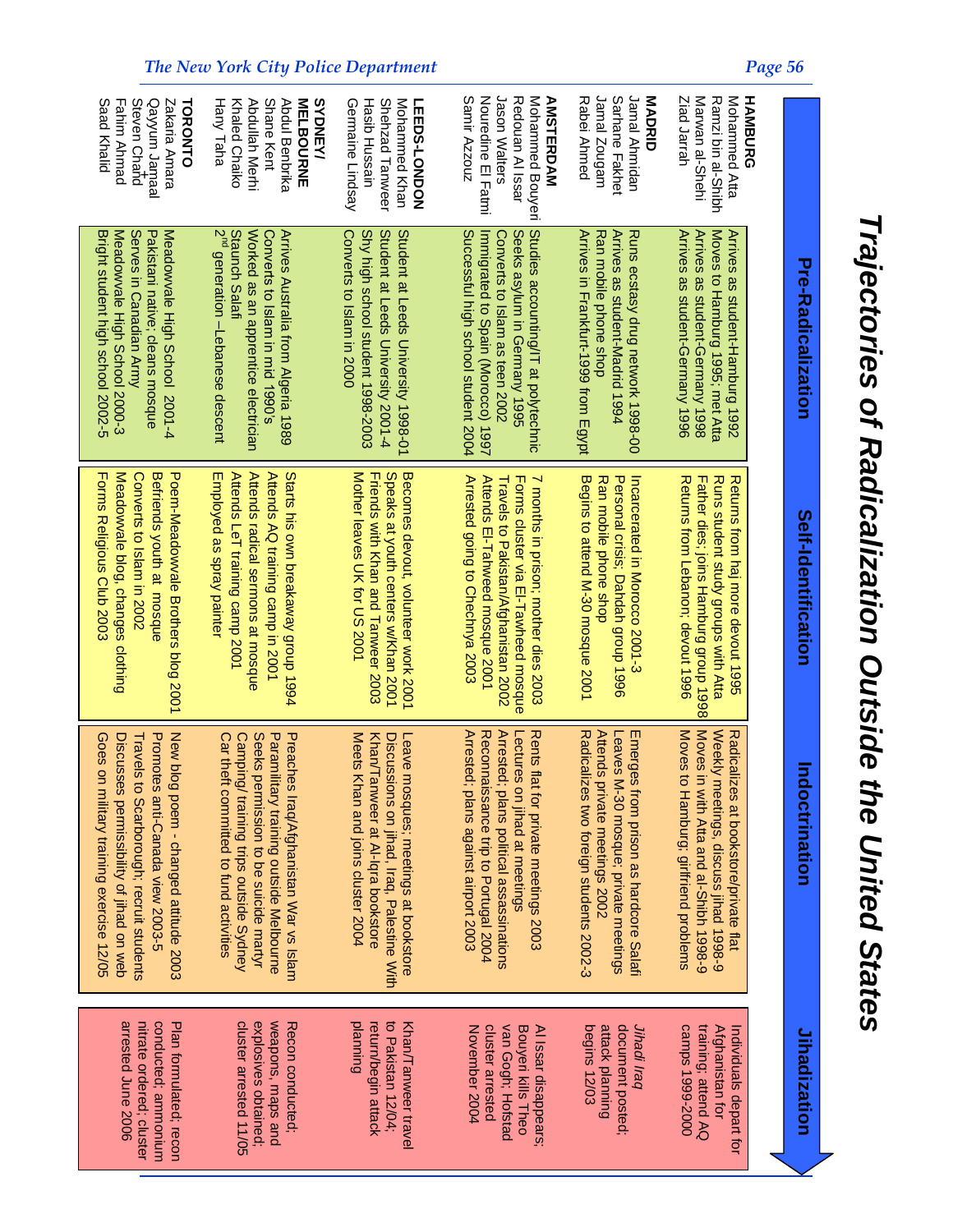# **RADICALIZATION IN THE UNITED STATES**



PORTLAND, OREGON



LACKAWANA, NEW YORK

NORTHERN VIRGINIA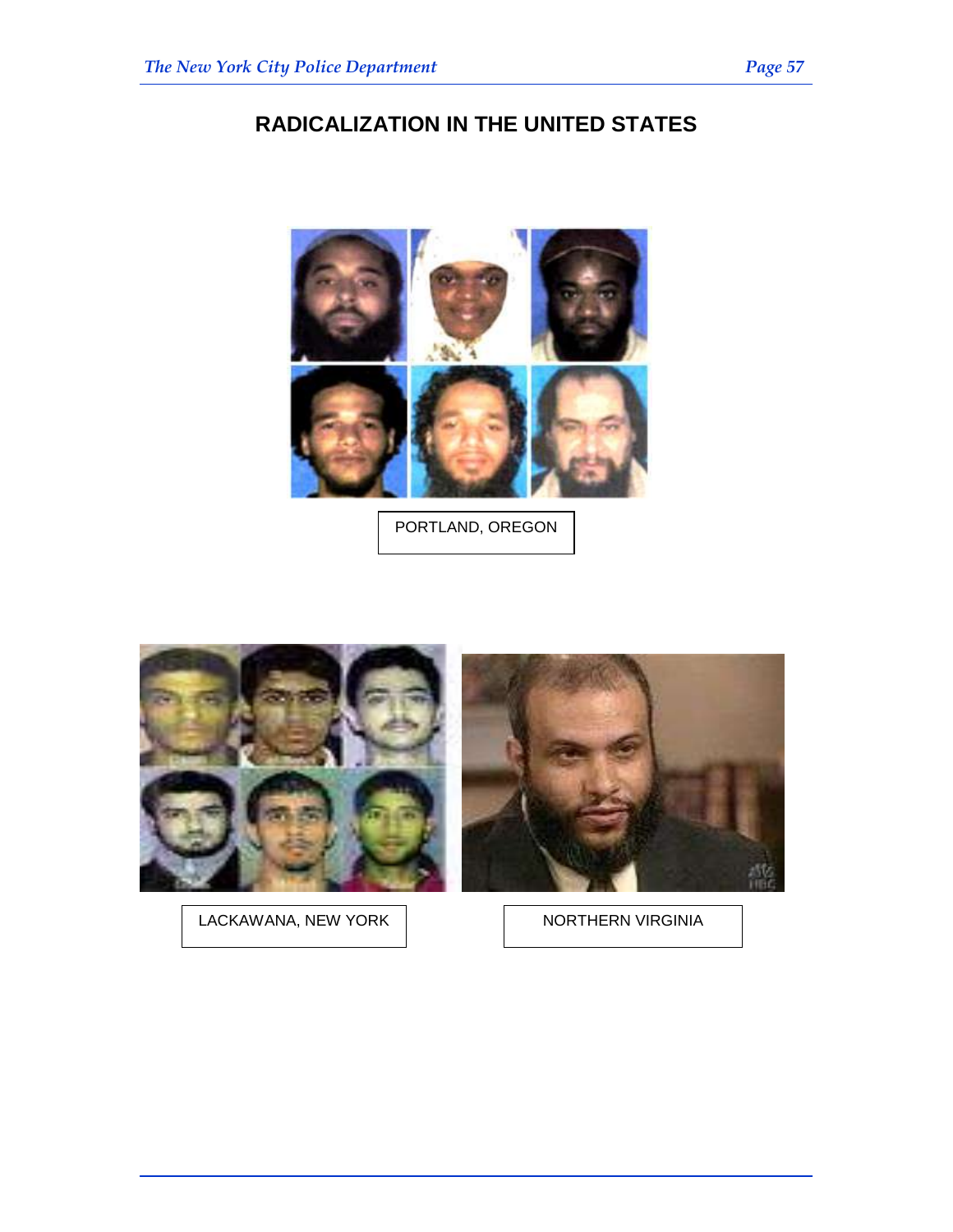# **RADICALIZATION IN THE UNITED STATES**

The five foreign case studies discussed are examples of how Europeans, Australians, and Canadian citizens were radicalized. History, geography, politics, demography, and culture are all factors which affect the ease, speed, and degree of how radicalization occurs.

For example, Europe traditionally has served as an asylum for diaspora communities that have sought political, social, and economic refuge from their oppressed lives in their native lands. Generous welfare systems coupled with immigration laws that do not encourage the assimilation of these largely Muslim communities into European culture and society have exacerbated the speed in which radicalization has spread within the European continent. This non-assimilation has allowed the migrant diaspora communities to become isolated--an isolation that has allowed them to avoid traditional European culture, society, and national spirit. For many of this diaspora, Europe is merely a place of residence and not one of belonging.

The United States has appeared to be somewhat immune from this process. It has not experienced an Islamic-based "homegrown" attack and the magnitude of the plots that have been thwarted has not risen to the level of those in Europe. In fact, in most U.S. cases, the would-be terrorists were still at a stage where they were traveling abroad for the purposes of training or becoming mujahedeen to fight abroad—not because they had decided to attack targets in the homeland. Nevertheless, New York City's 2004 Herald Square and the recent Fort Dix plots—plots that involved the targeting of U.S. citizens in the homeland-- are examples that even the U.S. is at risk for a "homegrown" terrorist attack.

We have examined three U.S.-based "homegrown" cases: The Lackawana Six, The Portland Seven and Northern Virginia Paintball. All three cases had progressed to a level of threat where arrests were made and the perpetrators indicted, although none posed direct threats to U.S. lives or infrastructure. However, all three cases involved people who became radicalized to the point of intending to commit jihad—be it as a terrorist or as fighters killing infidels in the mountains of Afghanistan.

The three U.S.-based cases provided fewer examples of signature activities during the stages and sub-stages of the radicalization process than the five foreign examples. The lack of rich details on these U.S. cases, coupled with the fact that they were disrupted at a relatively early stage, obscured the fact that radicalization had occurred. Nevertheless, the three U.S. cases still provided sufficient evidence to corroborate parts of each of the four stages—from pre-radicalization to jihadization—demonstrating that these plots were also underpinned by the same radicalization process that the members of the five foreign plots underwent.

#### **The Plots:**

- The Lackawana Six.
- The Portland Seven
- The Northern Virginia Paintball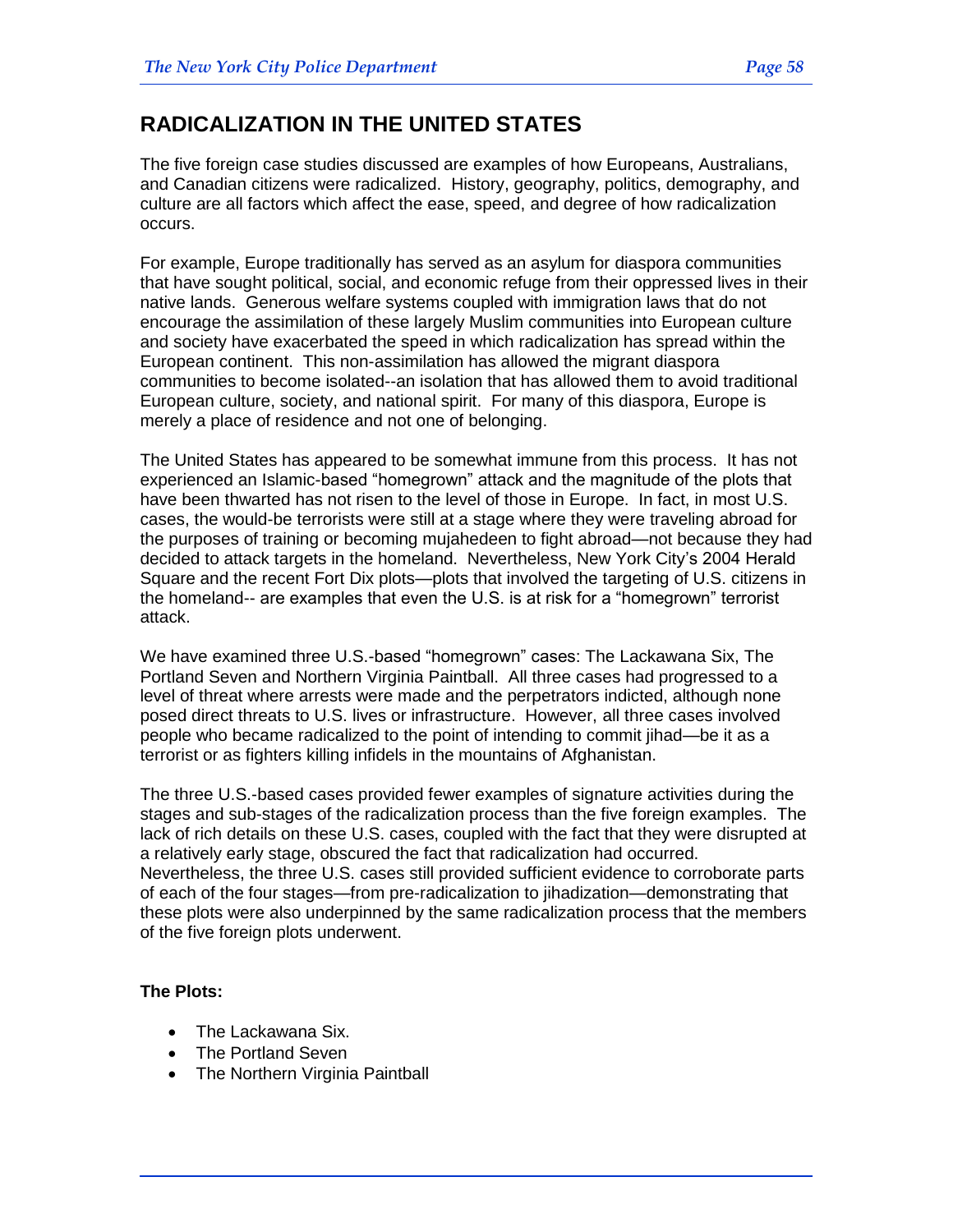# **STAGE 1: PRE-RADICALIZATION**

Most of the same indicators and signatures that were common among the five foreign plots were also common to the three U.S. plots.

Generally, the plot members were:

- Male Muslims, under the age of 35, who were local residents and citizens and came from varied ethnic backgrounds. In fact, all were between the ages of 18 and 37 with the average ages at the time of their training activity being about 27.
- Many, but not all, were the children of immigrants from the Middle East or South Asia; the second generation in the U.S.
- Significant proportions came from middle class backgrounds; none were economically destitute.
- Most had some form of higher education, at least high school graduates, if not university students.

# **LACKAWANA, NEW YORK (The Lackawana Six)**

- *The Candidates*. In Lackawana, the cluster was made up of eight Yemeni-Americans—both  $1<sup>st</sup>$  and  $2<sup>nd</sup>$  generation. All were U.S. citizens and the first known to train at an al-Qaeda camp in Afghanistan, prior to 9/11.
	- o A number of them were second-generation children of immigrants who had come to work at the Bethlehem Steel plant in the 1970's. None were particularly religious.
	- o Six were graduates of Lackawana High School. They were known by their peers and family as being more interested in playing soccer and hockey and partying than conducting jihad. <sup>78</sup>
	- $\circ$  One Lackawana-born Yemeni had been raised in Saudi Arabia, had received advanced weapons training in Afghanistan and fought as a mujahedeen in Bosnia in the 1990's - Kamal Derwish.  $79$

## **PORTLAND, OREGON (The Portland Seven)**

- *The Candidates*. This cluster consisted of eight people, six of whom were born in the United States. Five were arrested following an attempt to join al-Qaeda forces in Afghanistan immediately following 9/11. The group's membership was quite diverse and included:
	- $\circ$  A 38 year-old middle-class father and husband who was a former engineer for the world's largest semiconductor maker - Intel.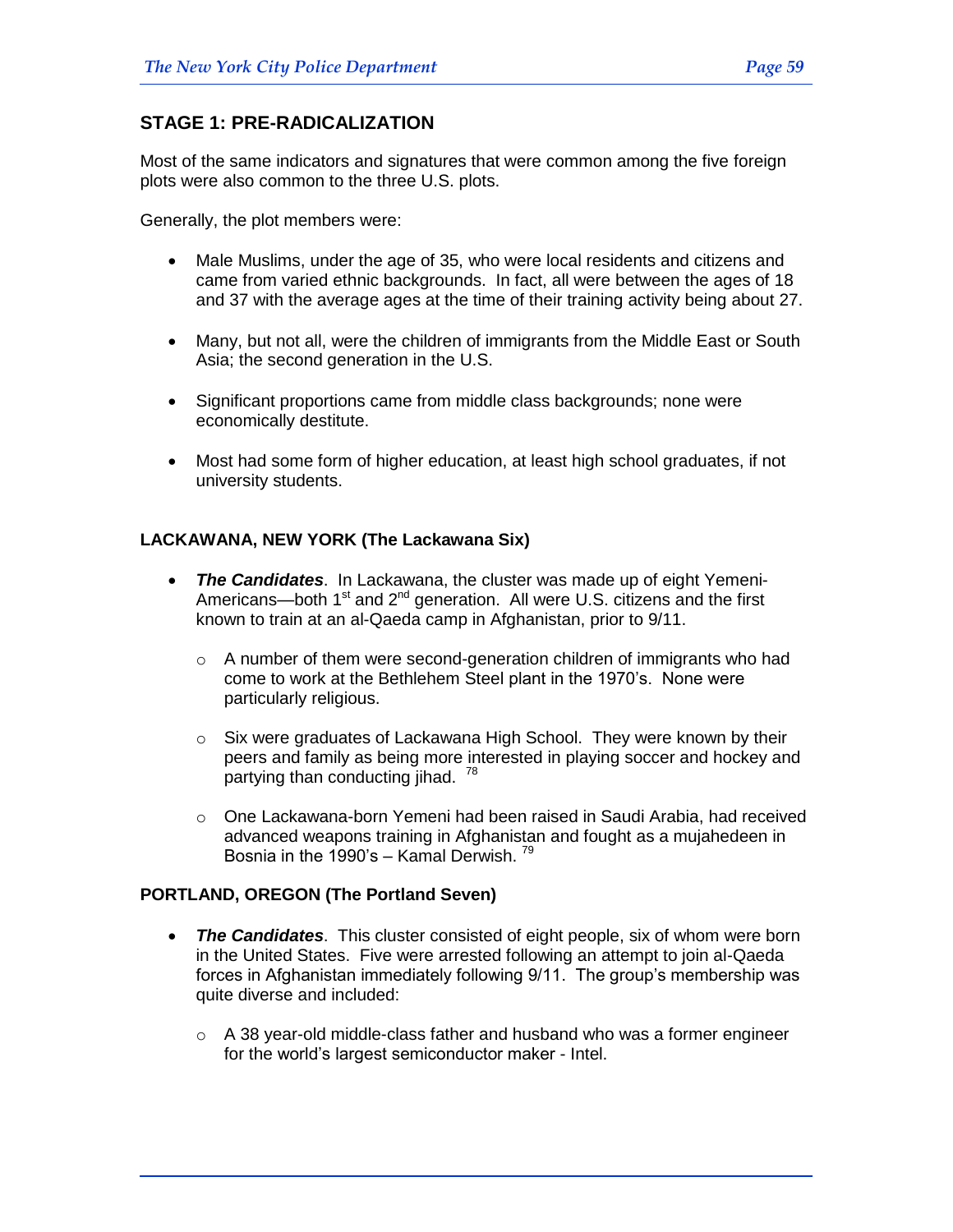- $\circ$  An African-American convert, who had majored in Chinese and International Studies at Portland State. Between the years of 1998 and 1999, he was widely described as a model intern while working at Portland's City Hall.
- $\circ$  A one-time [Mary Kay cosmetics](http://en.wikipedia.org/w/index.php?title=Mark_Kay_cosmetics&action=edit) representative who was trying to get out of his commitment to the U.S. Army reserves after washing out in boot camp.
- $\circ$  The ex-wife of the cosmetic representative, who transferred money abroad to her ex-husband.
- $\circ$  Two brothers of Arab descent who had sought to start a landscaping business.
- $\circ$  A Jordanian national who was a resident of Portland and claims to have been a mujahedeen and fought in the Soviet war in Afghanistan.
- $\circ$  An extremist Lebanese imam who preached in the community.  $^{80}$

## **NORTHERN VIRGINIA (Virginia Paintball)**

- *The Candidates*. The diverse cluster included:
	- $\circ$  Four U.S.-born converts: two former U.S. Marines and two former U.S. Army soldiers, all who had converted to Islam (one was a decorated Gulf War veteran).
	- o A South Korean-born convert who graduated from Virginia Tech with a degree in engineering.
	- o A Yemeni national who was the son of a diplomat.
	- o A computer technology whiz from Pakistan.
	- o A Pakistani-American kitchen designer.
	- $\circ$  A 40 year-old doctoral student in computational biology from George Mason University who served as the spiritual leader of the cluster. <sup>81</sup>

# **STAGE 2: SELF- IDENTIFICATION**

Similar to the foreign cases, certain members of the U.S. groups, influenced by both internal and external factors, began to explore Salafi Islam. In some cases, a crisis personal or external - precipitated this process. While a variety of triggers may have served as the catalyst, ultimately the individual was alienated from his former life and affiliated with like-minded individuals, who via small group dynamics strengthened his dedication to Salafi Islam.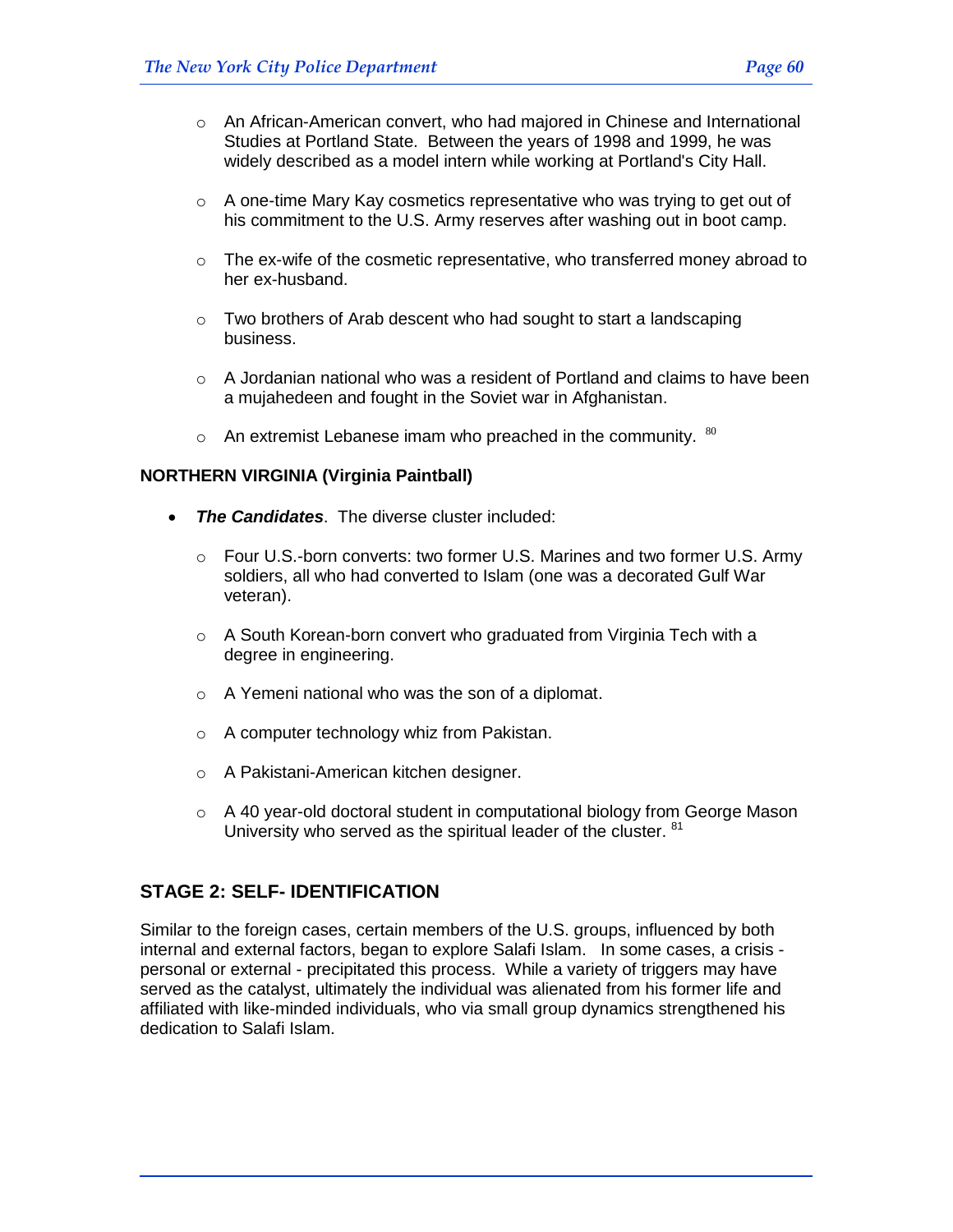#### **LACKAWANA, NEW YORK (The Lackawana Six)**

- *Gravitating Towards Salafi Islam*. Kamal Derwish served as both a catalyst and a spiritual sanctioner for the Lackawana cluster's progression into this stage. Upon his return to Lackawana from Yemen in 1998, Derwish, described as "a card carrying member of al-Qaeda," held private meetings at his apartment for small groups of young men following evening prayers. These meetings, with extremist agendas, became popular—drawing as many as 20 regular attendees of males in their late teens and early 20's.
	- $\circ$  Derwish was a skilled mentor, often mixing religion with leisure. Young men were captivated by Derwish's passionate rhetoric. Since few Yemenis in the Lackawana community practiced Salafi Islam, they were awestruck by Derwish, who one follower called a "music man of religion."
		- According to one member of the cluster, "I really was, you know, starting to learn my religion and I didn't see, I never really saw the mujahedeen part of it."  $82$

#### **PORTLAND, OREGON (The Portland Seven)**

- *Gravitating Towards Salafi Islam*. Palestinian born Mike Hawash was known by friends as an American-trained computer whiz kid, not a disassociated Muslim. By the time Hawash was 30, he was considered a prodigy at Intel, a "goto" guy in the competitive programming and hardware industry. Hawash was not a practicing Muslim. However, he was drawn back to Islam following the death of his father, who lost a long struggle with diabetes in 2000.  $83$ 
	- o According to his friends, it was a difficult year for Hawash and he returned to Islam as a way to cope. In early 2001, Hawash made a pilgrimage to Mecca. Signs of Hawash's spiritual renewal included:
		- Growing a beard and covering his head with a prayer cap
		- **Shedding his secular identity for an Islamic one.** 
			- $\triangleright$  Hawash asked those who had known him for years as "Mike" to call him "Maher."
			- $\triangleright$  Hawash paid off the mortgage on his house because Islam forbids paying interest on loans.
- *The Salafi Mosque*. Hawash stopped worshipping at the Bilal Mosque and started attending the Masjid as-Saber, the Islamic Center of Portland—a mosque recognized as espousing a Salafi message. He began associating with more fundamentalist Muslims, making contact with the men who introduced and orchestrated the travel to Afghanistan for jihad. <sup>84</sup>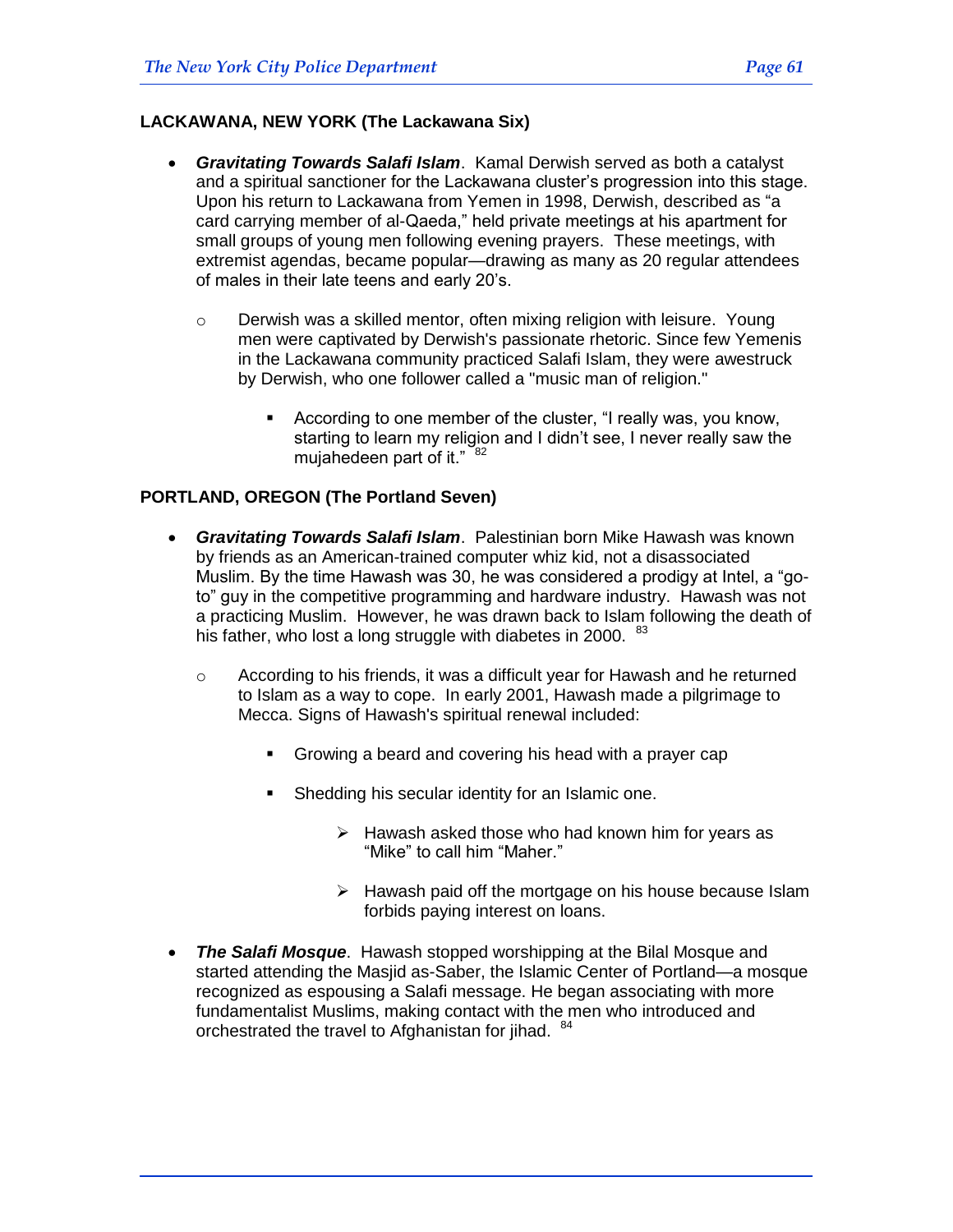# **NORTHERN VIRGINIA (Virginia Paintball)**

- *The Salafi Mosque*. The Dar Al-Arqam, in Falls Church, Virginia served as a Salafi ideological incubator for the Virginia cluster. It was used as a meeting place for extremists and where members of the Virginia cluster were exposed to radical rhetoric and people
	- o Ali Al-Timimi, a Salafi and doctoral student in computational biology, frequently gave lectures at the mosque and became the cluster's spiritual and intellectual leader and mentor to many in the group.
	- $\circ$  Prosecutors alleged that al-Timimi enjoyed "rock star" status. He had enormous charisma, wielding significant influence over this group of young Muslim men in northern Virginia.<sup>85</sup>
	- o Randall Todd Royer, a convert, former U.S. army member and veteran of the jihad in Bosnia in 1994, lectured at the mosque and spent time with members of the cluster.
	- o Lectures at the mosque discussed the righteousness of violent jihad in Kashmir, Chechnya, and other places around the world.<sup>86</sup>
- *Gravitating Towards Salafi Islam*. After meeting Ali Al-Timimi and Randall Todd Royer, some congregants of the group began to interact with them and discuss religious matters outside the mosque.

# **STAGE 3: INDOCTRINATION**

Both the Portland and Virginia clusters, like the European, Canadian and Australian groups, withdrew from the mosque as part of their self-imposed isolation. However, the Salafi mosque never played a significant role in the radicalization of the Lackawana cluster since group had not coalesced in a mosque, but rather at Derwish's apartment. In addition, they made the decision to travel to Afghanistan relatively early in their radicalization process.

## **LACKAWANA, NEW YORK (The Lackawana Six)**

Unlike some of the other radicalizing groups of young men, the Lackawana cluster may have traveled to Afghanistan before they had fully accepted jihadi-Salafi ideology. Consequently, the Lackawana cluster received their indoctrination into jihadi ideology while in al-Qaeda's al-Farouq training camp in Afghanistan. Although, their intention to travel to Afghanistan had been to further their pursuit of Salafism, they ended up in a militant training camp—a place that served both as an ideological and jihadi incubator.

 $\circ$  According to one of the six, in the spring of 2000, Derwish - the cluster's spiritual and operational leader, encouraged several members of the community to travel abroad, as part of a pilgrimage to salvage and rectify their insufficiently devout Islamic lifestyle.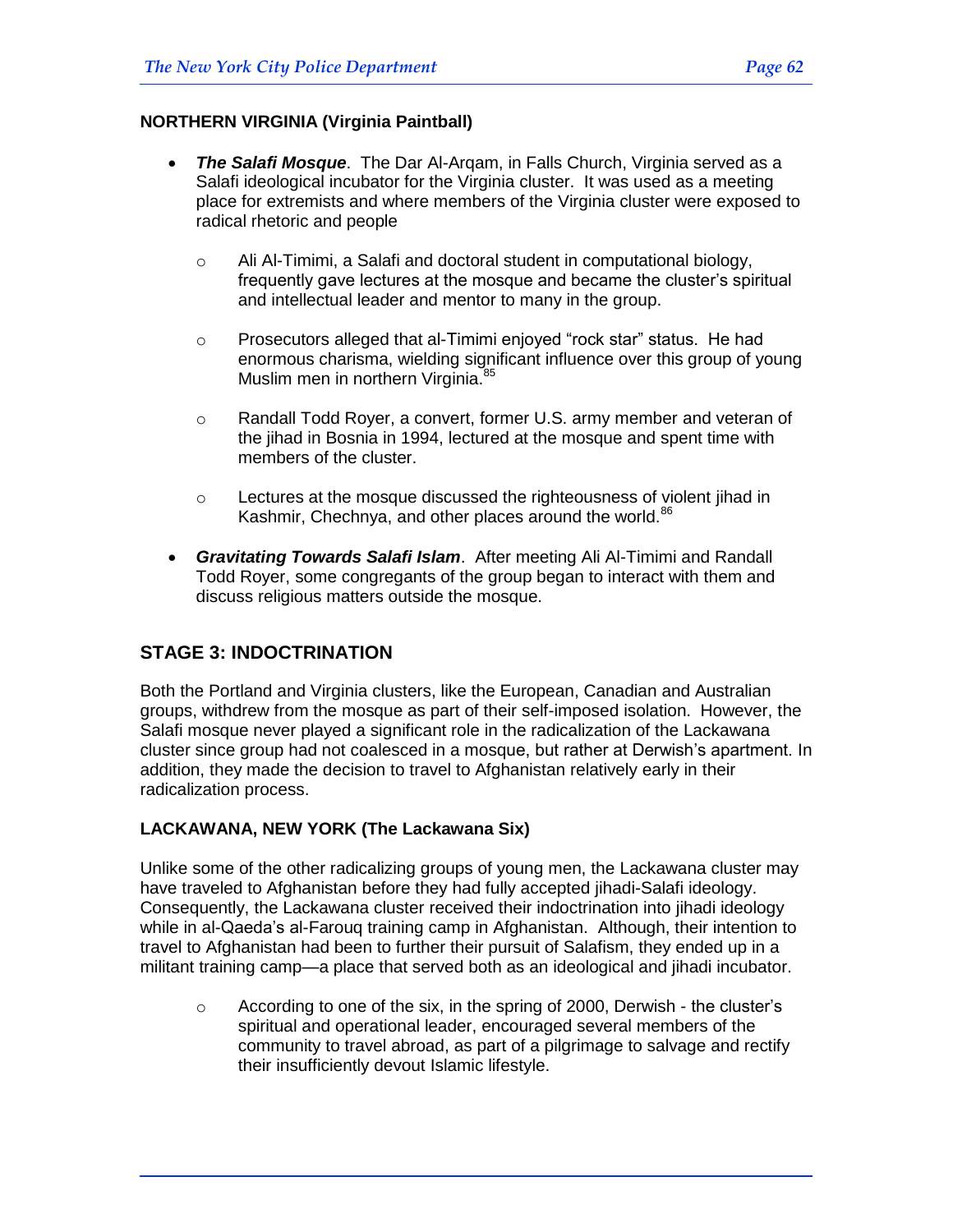- o As one of the members of the cluster recounted, "I was hungry for knowledge of the religion itself," said [Sahim Alwan,](http://www.pbs.org/wgbh/pages/frontline/shows/sleeper/interviews/alwan.html) one of the college educated members of the group, "It was a religious quest, and yes, we didn't know about the camp part."  $87$
- *Withdrawal from the Mosque*. The Lackawana cluster had not coalesced in a mosque and never spent much time in the town's one Yemeni mosque. In fact, their travel was a part of their "withdrawal" from Lackawana's mosque environment and its secular community. Derwish's private residence had been the group's meeting place for radical discussion and further indoctrination.
- *Politicization of New Beliefs.* Part of their indoctrination while attending the training camp in Afghanistan included watching jihadi videos—videos that glorified the bombing of the USS Cole and highlighted atrocities committed against Muslims in Lebanon, Indonesia and Israel.<sup>88</sup>

## **PORTLAND, OREGON (The Portland Seven)**

- *Politicization of New Beliefs.* Al Saoub, a former mujahedeen during the Soviet-Afghanistan conflict, introduced the cluster to a "political agenda"—an agenda that would now allow the cluster to view world events through their newly-acquired extremist lens.
	- $\circ$  According to officials, al Saoub became the de facto leader of the group of six men who would ultimately travel from Portland to China in the weeks following the September 11 attacks. They were planning on traveling to Afghanistan via China.
	- $\circ$  Al Saoub provided the members of this cluster the "political justification" for the group's ultimate objective, which was to travel to Afghanistan and fight U.S. forces as jihadists. 89

#### **NORTHERN VIRGINIA (Virginia Paintball)**

- *Withdrawal from the Mosque*. Beginning in 2000, having progressed to preparing for jihad, the Virginia cluster met frequently in private locations, furthering their radicalization with discussions.
- *Politicization of New Beliefs.* In approximately June 2000, Randall Royer, the convert and former U.S. army member who had fought in Bosnia as a jihadi, held private discussions with members of the cluster on his experiences serving with Lashkar-e-Toiba (LeT) in Pakistan earlier that year. Members of the cluster were told not to discuss further any of what they heard.  $90$

# **STAGE 4: JIHADIZATION**

For the Virginia and Portland groups, the attacks of September 11 served as the trigger for their decision to commit to jihad. Many of these plotters had previously traveled abroad and attended training camps where they had completed their indoctrination.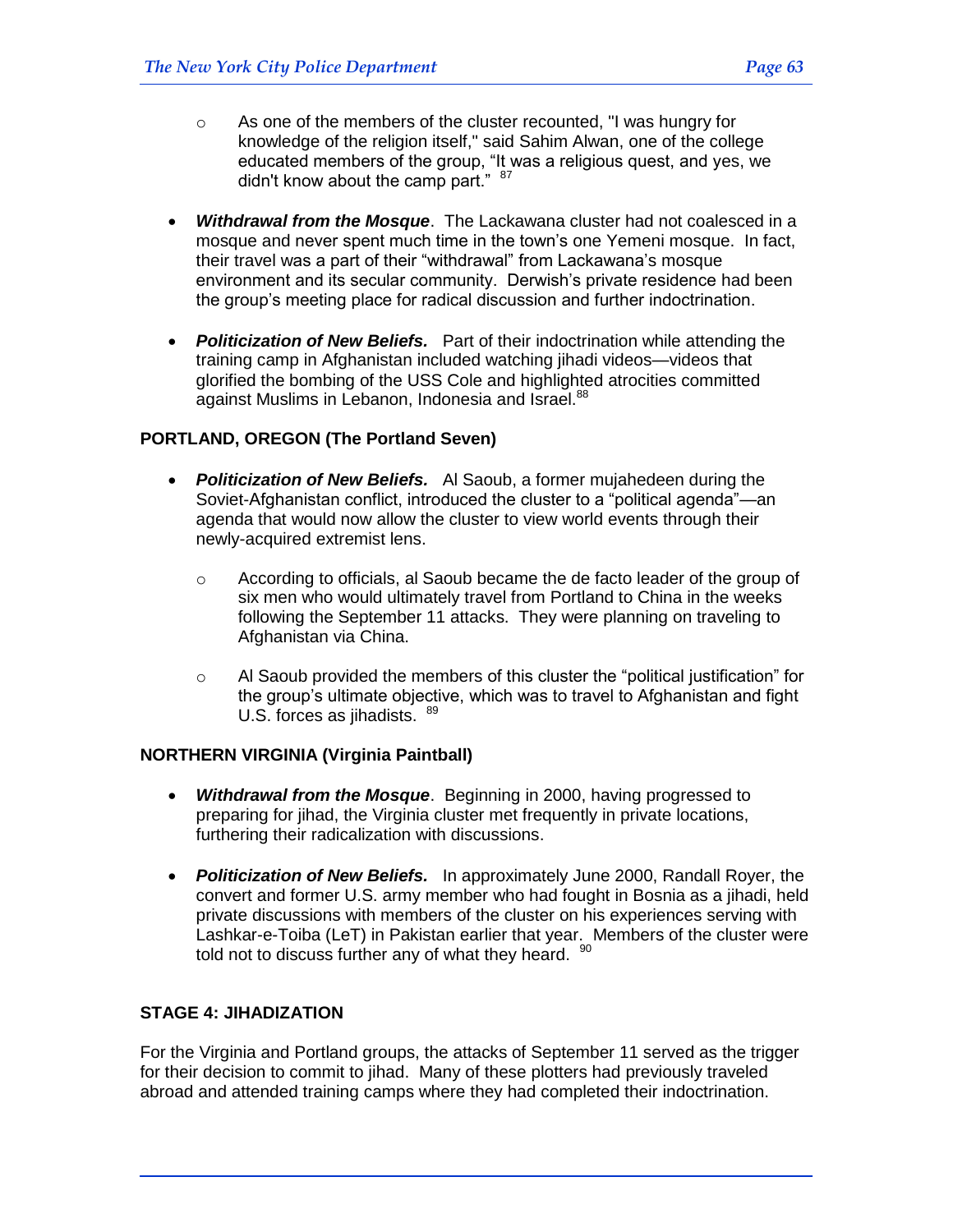Although travel to Afghanistan--early in their radicalization--helped speed up their indoctrination for the Lackawana cluster, it may have actually acted as an impediment to their final acceptance of jihad.

#### **LACKAWANA, NEW YORK (The Lackawana Six)**

- *Accepting Jihad/Decision to Commit Jihad.* Members of the Lackawana cluster attended an al-Qaeda training camp in the spring of 2001, and reportedly met with Osama bin Laden and Ayman al-Zawahiri. However, this exposure to militant jihad at a stage in their radicalization before they had yet to fully be indoctrinated in a holy warrior or mujahedeen mindset may have impeded their progression to the jihadization stage.
	- o Four out of the Lackawana cluster members had left Afghanistan before completing the six-week al-Qaeda training course.
		- According to one individual who had left the camp early, when the six re-united in Lackawana later that summer, they discussed the importance of keeping their experience quiet, as though it almost never happened.
		- After September 11, the members of the cluster lowered their profile in the community and began a process of separating themselves from the entire Afghanistan experience. They even broke contact with Derwish, their leader.<sup>91</sup>
	- $\circ$  Only one of the seven Lackawana Yemenis made the individual commitment to suicidal jihad. As one of them noted,

"He [Jaber Elbaneh] was planning on going to the fighting against the Northern Alliance, and stuff like that. Basically his mindset was "I want to be a martyr. I want to die."

- Following his time at the camp, Elbaneh never returned to the United States, traveling instead to his native Yemen to live with his wife and children.
- In 2006, Elbaneh was among the 23 men who tunneled out of a Yemeni prison after being arrested in 2003.
- *Training/Preparation.* Although all six underwent militant training, including firing assault rifles, launching rocket-propelled grenades, and assembling plastic explosives, Molotov cocktails and land mines, these experiences were never transferred into an operation. Since this cluster never progressed any deeper into the jihadization stage, there was never any evidence of any operational targeting or planning in the U.S.
- The Result. The cluster was ultimately dismantled and arrested following the travel of one member to Bahrain in September 2002 to get married. He had sent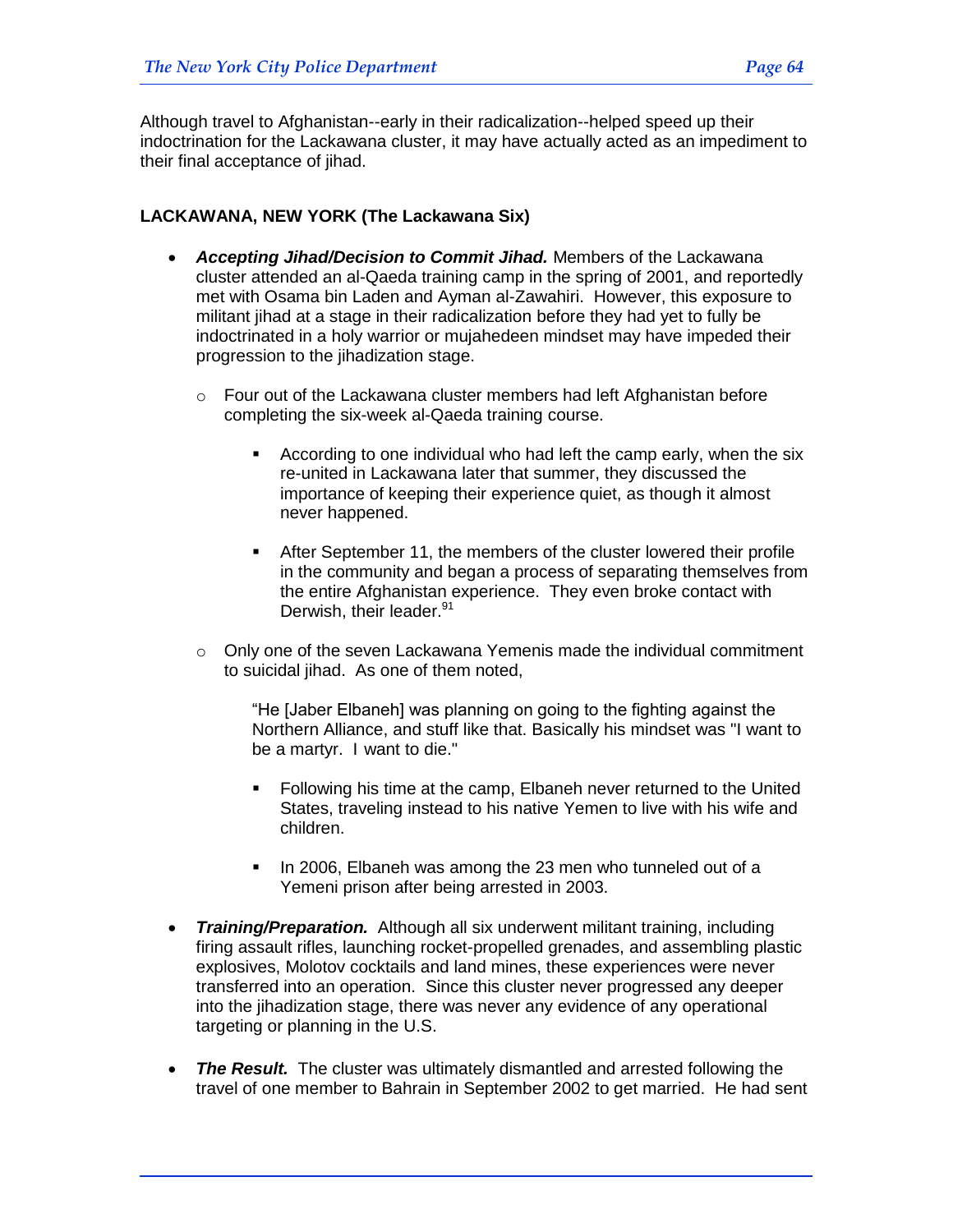suspicious e-mails back to the U.S. discussing what was construed to be coded language for a terrorist act--an "upcoming wedding" and "big meal."  $92$ 

#### **PORTLAND, OREGON (The Portland Seven).**

- *Accepting Jihad/Decision to Commit Jihad.* While some members of the Portland cluster progressed to the jihadization phase by the summer of 2001, it wasn't until 9/11 that the group as a whole began seeking out opportunities to conduct jihad. Ultimately they determined that jihad could be realized as mujahedeen in Afghanistan battling the American invaders.
- *Training/Preparation.* The group engaged in martial arts training and firearms practice, as part of a training regime, specifically to prepare them for their future lives as mujahedeen. In fact some of the members of this cluster conducted practice firing about two weeks after 9/11.
	- o By mid-October 2001 and on the urging of al Saoub, the cluster traveled to Beijing, in an attempt to enter Pakistan with the ultimate aim of joining the Taliban.
- The Result. The group made its way to Beijing and eventually to Kashgar, in western China. However, they were eventually turned back by Chinese troops at the Pakistani border. On their return to the U.S. in 2002, six out of the seven were arrested. Al Saoub was killed by Pakistani forces in 2003.

#### **NORTHERN VIRGINIA (Virginia Paintball)**

- *Training/Preparation.* During the summer of 2000, the members of the Virginia cluster accelerated their purchase and usage of semi-automatic weapons, ammunition and regularly participated in shooting practice in Pennsylvania and Virginia. The individuals in the cluster clearly saw themselves as soldiers and this was part of their training.
	- $\circ$  In March 2001, in rural Virginia, the cluster used paintball weapons and equipment to practice small-unit military tactics, with the intention of simulating the actual combat environment that they would face.
	- $\circ$  By July, another member of the cluster traveled to Pakistan to train in a LeT camp. All in all, three members of the group engaged in military training in Pakistan before September 11, 2001. <sup>93</sup>
- The group also prepared themselves mentally by watching jihadi tapes, prior to launching on their journey to become mujahedeen.
	- o The cluster's favorite video, "Russian Hell," a jihad video that featured bloody clips of a Chechen Muslim rebel leader executing a Russian prisoner of war, served as a key inspirational force in maintaining the group's zeal and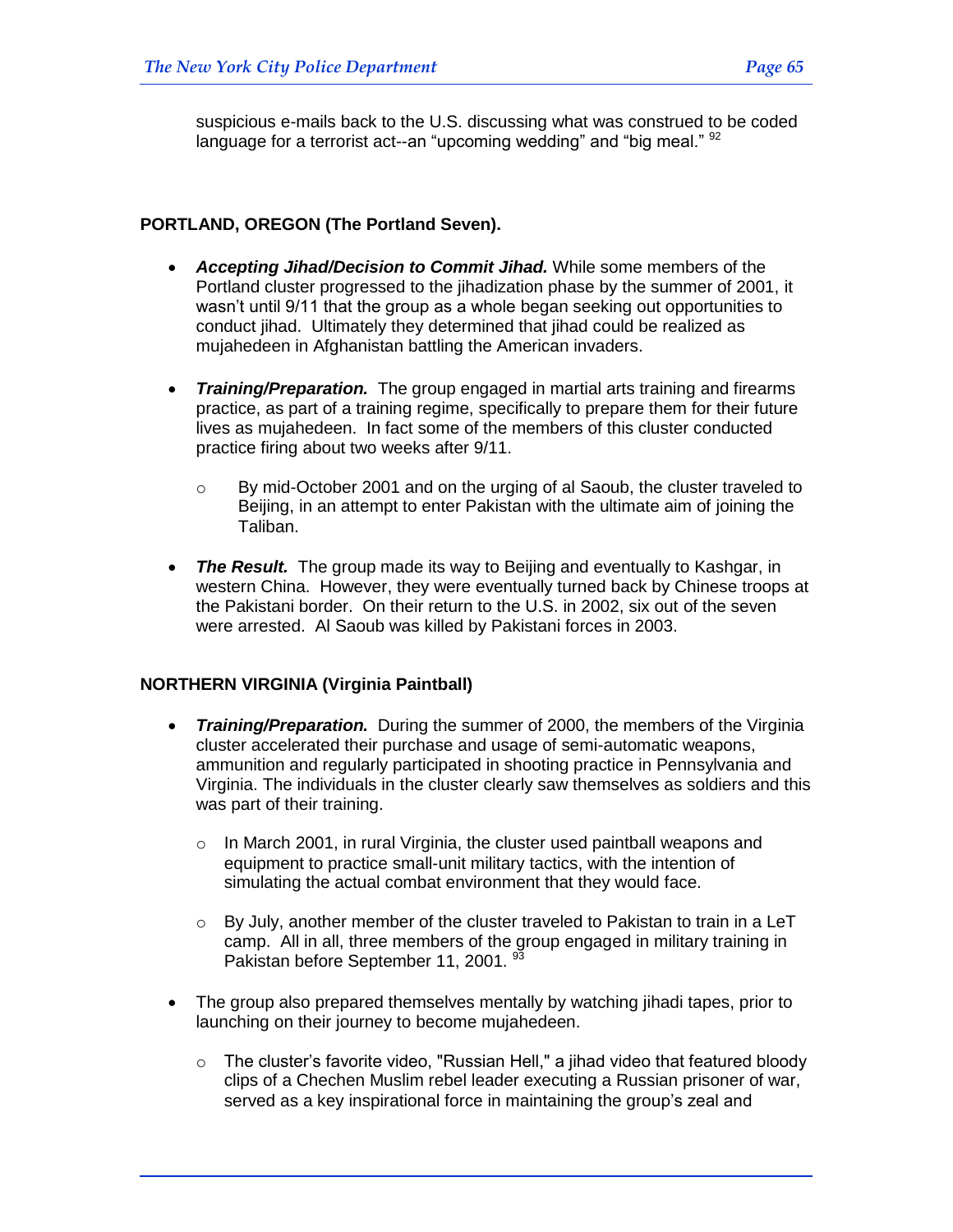courage to continue on their path to become jihadists.

- According to one member of the cluster, "They (the videos) motivated us. It was like they gave us inspiration." <sup>94</sup>
- *Accepting Jihad/Decision to Commit Jihad.* Although some of the individual group members had committed to jihad, the decision to accept jihad as a group occurred five days after the 9/11 attacks at one of the members' house, in Fairfax, Virginia. The spiritual sanctioner, Ali al-Timimi, told his followers that the time had come for them to go abroad to join the mujahedeen engaged in violent jihad in Kashmir, Chechnya, Afghanistan, or Indonesia and that U.S.troops were legitimate targets. He also told the conspirators that they could fulfill their duty to engage in jihad by joining the LeT in Pakistan, because the LeT was on the correct path.
	- o By September 20, 2001 four members of the cluster had departed the U.S. for Pakistan and by October, all four had participated in training at a LeT camp.
- *The Result.* On June 27, 2003, eight of the eleven men were arrested on charges they formed a ``Virginia jihad network'' with ties to the Kashmiri separatist group LeT. <sup>95</sup>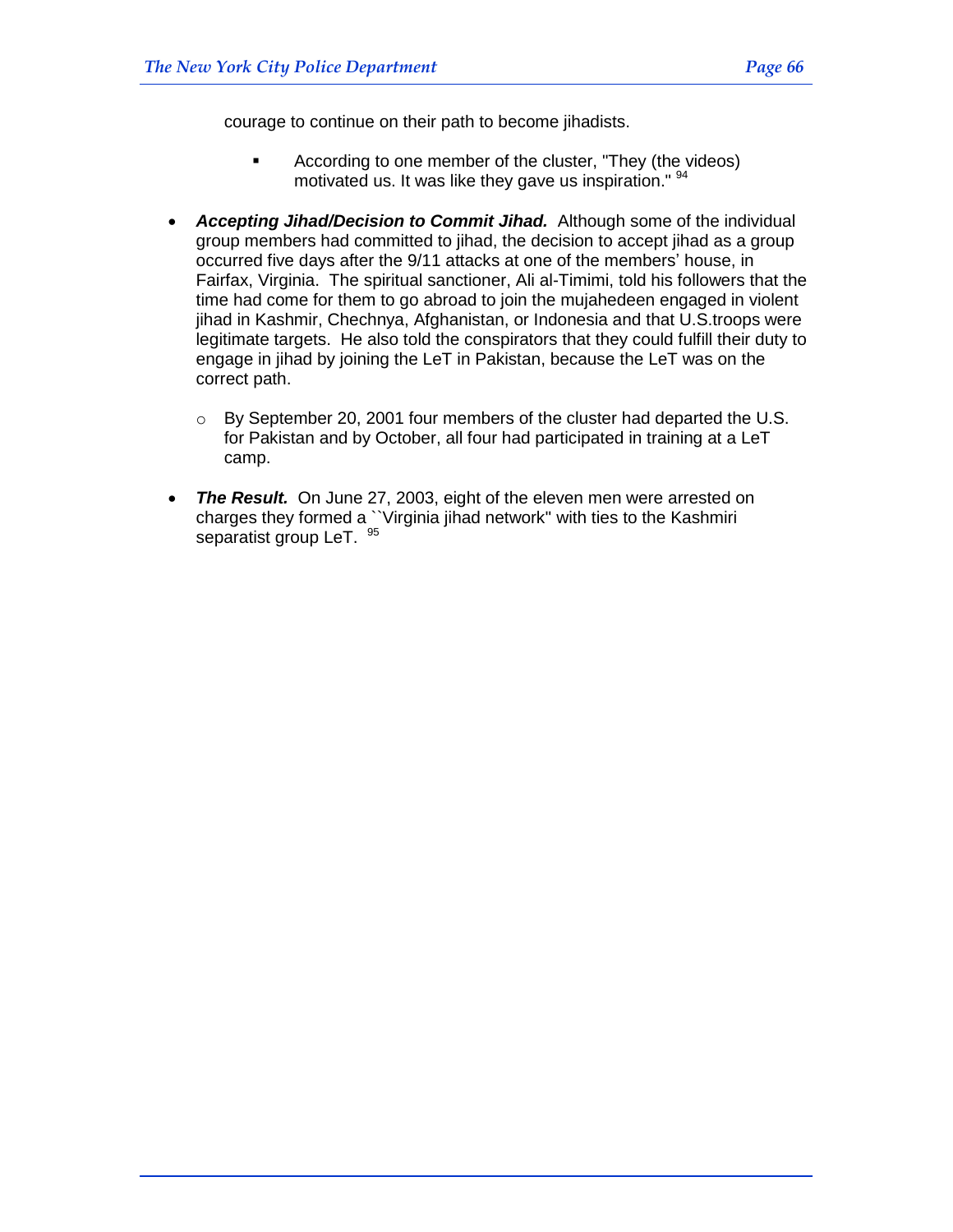# **THE NEW YORK CITY EXPERIENCE**



THE HERALD SQUARE SUBWAY CASE



MOHAMMED JUNAID BABAR | SYED HASHMI

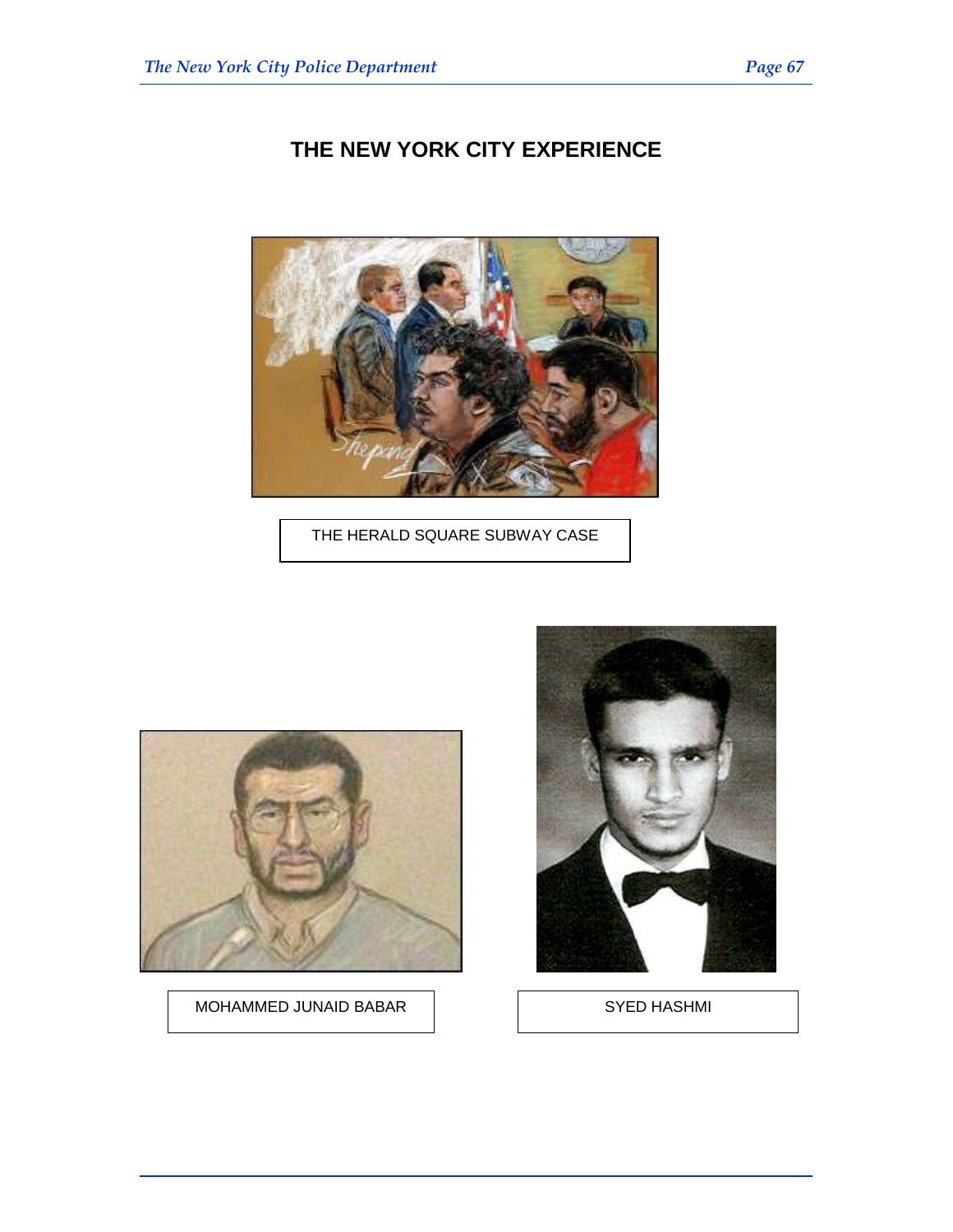# **THE NEW YORK CITY EXPERIENCE**

Since September 11, New York City has been targeted numerous times by Islamic terrorists. To date, the 2004 Herald Square plot is the only known homegrown plot in New York City that reached the jihadization stage. However, radicalization continues permeating New York City, especially its Muslim communities. Two particular examples of how radicalization has transformed residents of this City into terrorists include the 2004 Herald Square Plot and, what we refer to as the "Al-Muhaiiroun Two."

**2004 Herald Square Plot.** On August 27, 2004, shortly before the Republican National Convention (RNC), Shahawar Siraj and James Elshafay were arrested and charged with conspiring to attack one of New York City's busiest subway stations at Herald Square with bomb-filled backpacks. The RNC was to be held in Madison Square Garden, a block away from the Herald Square subway stop, starting August  $30<sup>th</sup>$ . The attackers hoped to collapse the Manhattan Mall, which is immediately above that stop.

- As documented in court records, the plotters had created maps of where they would put explosives and completed a dry run with backpacks to test the police response on August 21, 2004. <sup>96</sup>
- A New York federal court found Siraj guilty of plotting to commit a terrorist act in *United States v. Shahawar Matin Siraj* in 2006. Siraj was sentenced to 30 years. James Elshafay, who pleaded guilty, was sentenced to five years.

**The Al-Muhajiroun Two.** Although this case did not involve any direct threat to New York City or to the U.S. homeland, it clearly involved the radicalization aspect of the homegrown phenomena. Both terrorists were homegrown in New York City. That is, both became radicalized in New York City to the point of being prepared to commit jihad.

New York City residents, Syed Hashmi and Mohammed Junaid Babar, both members of the New York City chapter of the extremist group al-Muhajiroun, traveled to the UK and joined-up with elements of al-Qaeda. Both became involved in terrorist activities overseas.

- Babar was arrested in April 2004 in New York after his return from Pakistan. He pleaded guilty to five counts of providing and conspiring to provide money and supplies to al-Qaeda in Afghanistan.
- Two years later, in June 2006, British authorities arrested the other New Yorker, Syed Hashmi, in London's Heathrow Airport. He was charged with aiding the al-Qaeda plot to attack targets in London and for delivering military equipment and funds to radical Islamists in Pakistan and Afghanistan.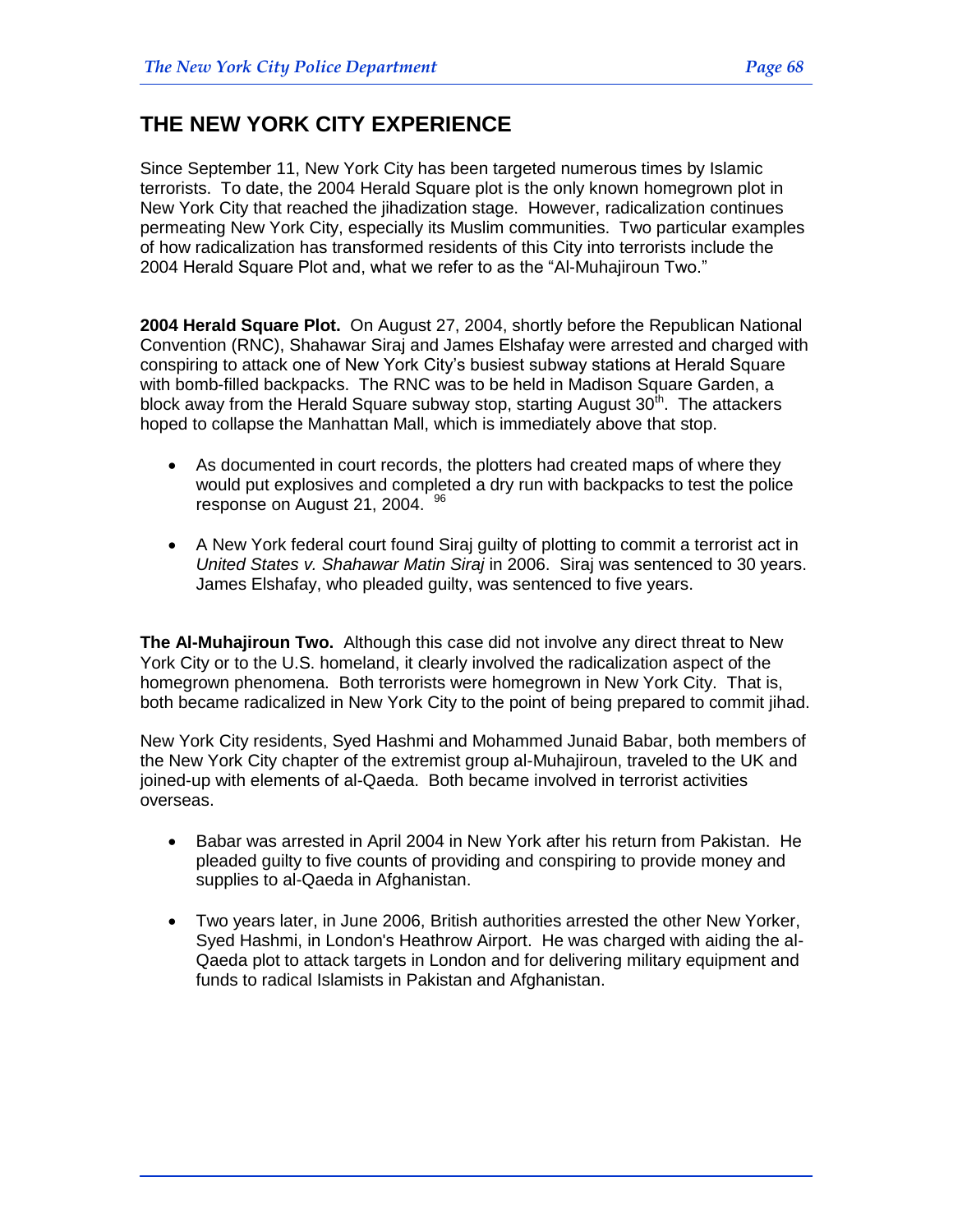# **STAGE 1: PRE-RADICALIZATION**

#### **The Herald Square Plot and The Al-Muhajiroun Two**

- The Environment. New York City has a diverse Muslim population of between 600,000 and 750,000 within a population of about 8 ½ million--about 40% of whom are foreign-born. Unfortunately, the City's Muslim communities have been permeated by extremists who have and continue to sow the seeds of radicalization Muslim communities are often more vulnerable to the radicals' agenda—an agenda that uses Islam as the center stage for spreading and justifying extremist views. Radicalization is indiscriminate and those attracted to it include New York City citizens from all walks of life, ranging from university students, engineers, business owners, teachers, lawyers, cab drivers to construction workers.
- *The Candidates.* Similar to the members of both the overseas and domestic case studies, the New York City extremists were male Muslims approximately between 20-30 years old.
	- o Shahawar Matin Siraj was a 23 year-old Pakistani illegal immigrant at the time of his arrest. He was member of the Ismaili sect of Islam, a persecuted minority in Pakistan, prior to coming to the United States a teenager with his family in 1999.
		- Siraj described himself as having attended Christian schools in Pakistan and having little interest in religion. <sup>97</sup>
	- o James Elshafay was a troubled young man who was looking for direction in life. He was the 19 year-old son of an Egyptian father and Irish Catholic mother. He converted to Islam at around age 12, at his Egyptian father's insistence and dropped out of school after failing three times to complete the ninth grade. Elshafay spent his teen years drinking and taking drugs.
	- o Twenty-six year-old Pakistani-born Syed Hashmi attended Robert Wagner High School in Long Island City and graduated from Brooklyn College in 2003 with a degree in political science. He had been described by those who knew him as a quiet, bright, and caring young man whose devotion to Islam was passionate but not overzealous.
	- o Muhammad Junaid Babar was a 29 year-old, Pakistani-born man, whose family moved to the United States when he was two years-old. Babar spent most of his formative years in Queens.
		- Babar attended [La Salle Military Academy,](http://en.wikipedia.org/wiki/La_Salle_Military_Academy) an all-boy military boarding school in [Oakdale,](http://en.wikipedia.org/wiki/Oakdale) [Long Island](http://en.wikipedia.org/wiki/Long_Island) and graduated with the rank of [Second Lieutenant](http://en.wikipedia.org/wiki/Second_Lieutenant) in 1994.
		- He studied [pharmacy](http://en.wikipedia.org/wiki/Pharmacy) at [St. John's University](http://en.wikipedia.org/wiki/St._John%27s_University%2C_New_York) in [New York](http://en.wikipedia.org/wiki/New_York) but dropped out prior to completing the curriculum.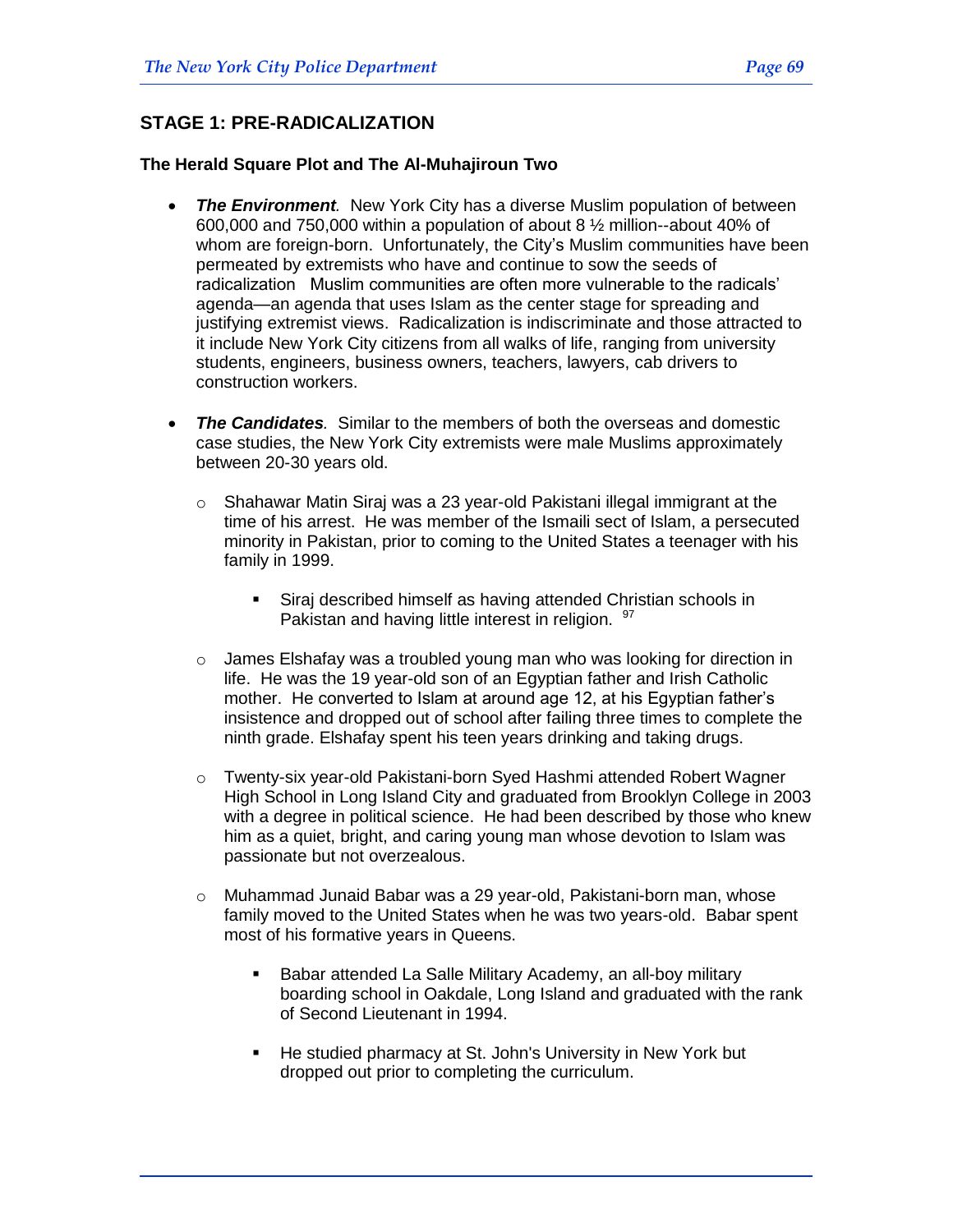# **STAGE 2: SELF-IDENTIFICATION**

Far from being only a European phenomenon, many young Muslims in New York City are also struggling with their identity and often fall prey to the extremist ideology. Dissatisfied with the direction and values that traditional family and religious leaders can offer, they are drawn to alternative leadership and social groups to fill those needs.

# **Salafi Influences and Incubators**

This Salafi ideological influence has engaged the city's Muslim community through a variety of conduits. An individual's first exposure to these more extremist interpretations of Islam is often facilitated by informal groups or clusters of young men. These informal social networks themselves are usually associated with a particular venue – community center, non-governmental organization, university group, housing project, café or even a particular mosque and provide an environment conducive to radicalization.

*Non-Governmental Organizations (NGO's).* Increasingly, Salafi NGO's are proliferating this militant ideology by distributing literature from Salafi ideologues such as Sayyid Qutb, Sayyid Mawdudi, and Hassan al-Banna. Moreover, these entities are seeking to widen their appeal among students by sponsoring joint Salafi-based events with local MSA's, subsidizing Salafi oriented adult learning classes and by providing forums for young, dynamic imams who espouse a more politicized form of Islam.

*Bookstores, Cafes, Hookah Bars, and Internet Cafes.* Other seemingly benign venues among diaspora communities can often serve as locations for indoctrination and comprise a radical subculture within the city. The presence of radical literature, extremist tapes and access to jihadi-Salafi websites make these locations incubators that can nurture extremist thoughts and rhetoric and can further the radicalization process (as evidenced by court records of the Herald Square case).

*Muslim Student Associations.* Among the social networks of the local university population, there appears to be a growing trend of Salafi-based radicalization that has permeated some Muslim student associations (MSA's). Extremists have used these university-based organizations as forums for the development and recruitment of likeminded individuals – providing a receptive platform for younger, American-born imams, to present a radical message in a way that resonates with the students. For example, one book increasingly being cited for discussion by many of these associations is Muhammad Ibn Abdul Wahhab's *Kitab At-Tawheed*, the foundational book for Wahhabi Islam.

**Extremist Literature from Saudi Arabia.** The "Noble Quran," published by the Saudibased al Haramain Foundation, is a Wahhabi/Salafi version of the Quran, which found its way into the New York State Correctional system. Although the Quran is in Arabic, it is supplemented by footnotes and appendices that are written in English. These, written by Saudi religious authorities, are non-traditional, militant interpretations of the Quran.

A recent review in *The Middle East Quarterly* characterized this version as reading more "...like a supremacist Muslim, anti-Semite, anti-Christian polemic than a rendition of the Islamic scripture.<sup>98</sup>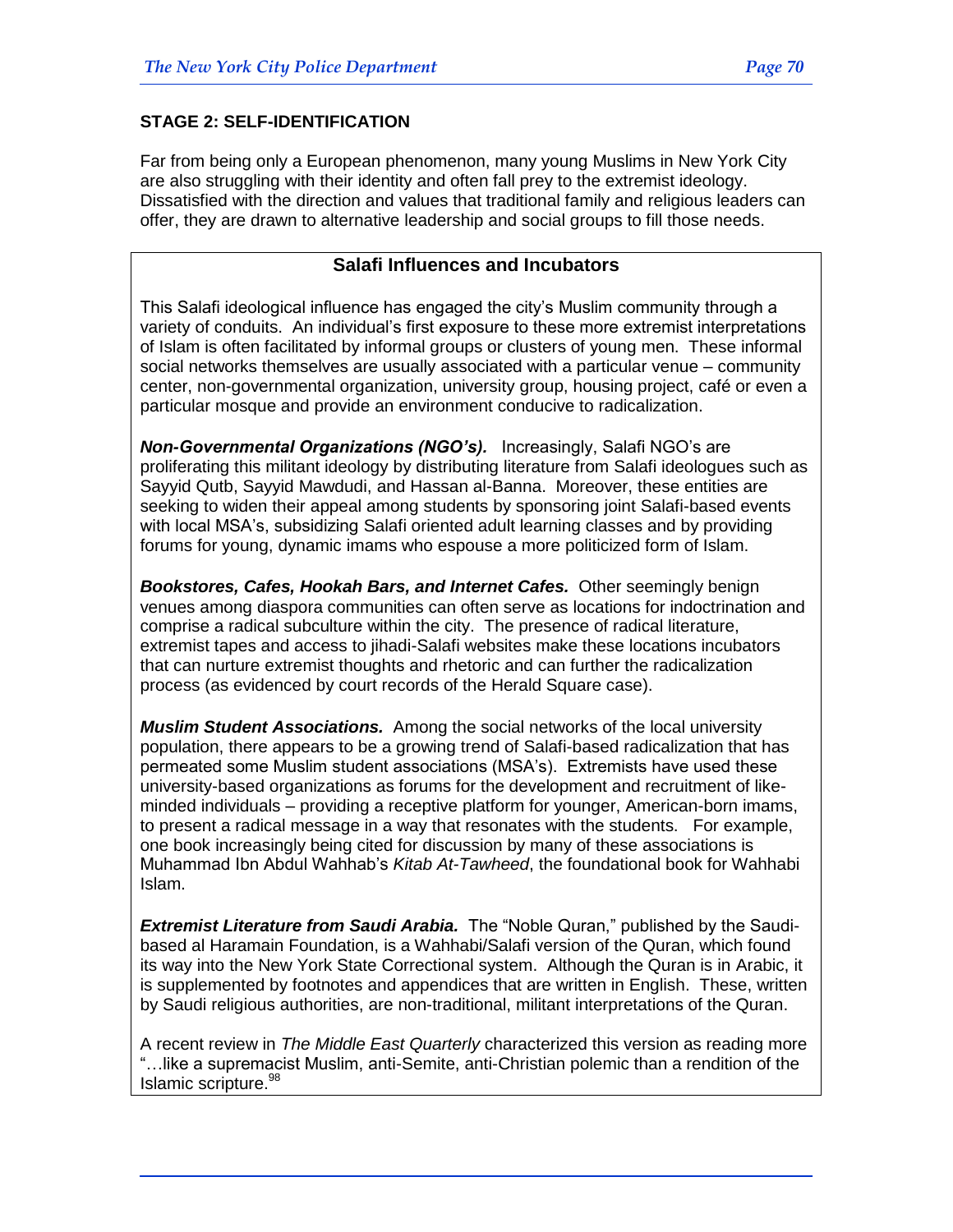As these young Muslims explore their Islamic identity, their activist spirit causes them to gravitate to the more militant message of jihadi-Salafi Islam—a message that calls for aggressive action rather than steadfastness and patience. As Shamsi Ali, Deputy Imam of the Islamic Cultural Center of New York and director of the Jamaica Muslim Center in Queens notes,

―There are local preachers who distort our faith to foment hatred of America. There are people who, rather than encouraging young people to build better lives for themselves, irresponsibly egg them on toward an angry and narrow view of the future. I see this danger every day. As a scholar of the Koran and community leader in New York, I work closely with hundreds of Muslim teenagers. To a person, they have typical American dreams of becoming doctors, business people, baseball players, you name it. But I know Muslim young people well enough to understand that some who are susceptible to dangerous ideologies could turn in the wrong direction." 99

 *Gravitating Towards Salafi Islam*. Imam Ali's comments accurately reflect what appears to be a growing jihadi-Salafi subculture within the City. In New York City, Salafism comes in many forms to include sermons given by visiting radical imams, the sale of jihadi tapes, extremist websites, lectures and other activities sponsored by extremist student associations, as well as traveling jamaatis or pilgrimages to and from extremist madrassas and mosques, and radical literature from Saudi Arabia.

As the members of both the Herald Square Plot and The al-Muhajiroun Two searched for their identity they encountered a variety of extremist incubators, which resulted in their introduction to Salafi and ultimately jihadi ideology. (See Text Box: p. 70)

- $\circ$  In the late 1990's Syed Hashmi joined the Islamic Circle of North America (ICNA), a Jamaica, Queens-based Muslim NGO sponsored youth group as a means to explore Islam. Subsequently, ICNA's message was too passive for Hashmi and he moved from ICNA to attend meetings of al-Muhajiroun where his extremist transformation took root.
	- Although ICNA does not espouse a blatantly radical message, its curriculum is filled with Salafi doctrine and its recommended literature includes the writing and beliefs of such Salafi ideologues as Sayyid Qutb, Sayyid Mawdudi, and Hassan al-Banna. 100
	- At Brooklyn College, in 2002, Hashmi was introduced to the views of al-Muhahiiroun, an extremist organization.<sup>101</sup> There he became a different person and by the time he graduated in 2003 with a degree in political science, Hashmi had become something of a magnet and powerhouse recruiter for al-Muhajiroun.<sup>102</sup>
- o The Internet appears to have had the most significant effect on Mohammed Junaid Babar. Once he began his journey exploring Salafi ideology, Babar dropped out of St. John's University pharmacology program and took on odd jobs, such as valet parking, with no specific career goals. The Internet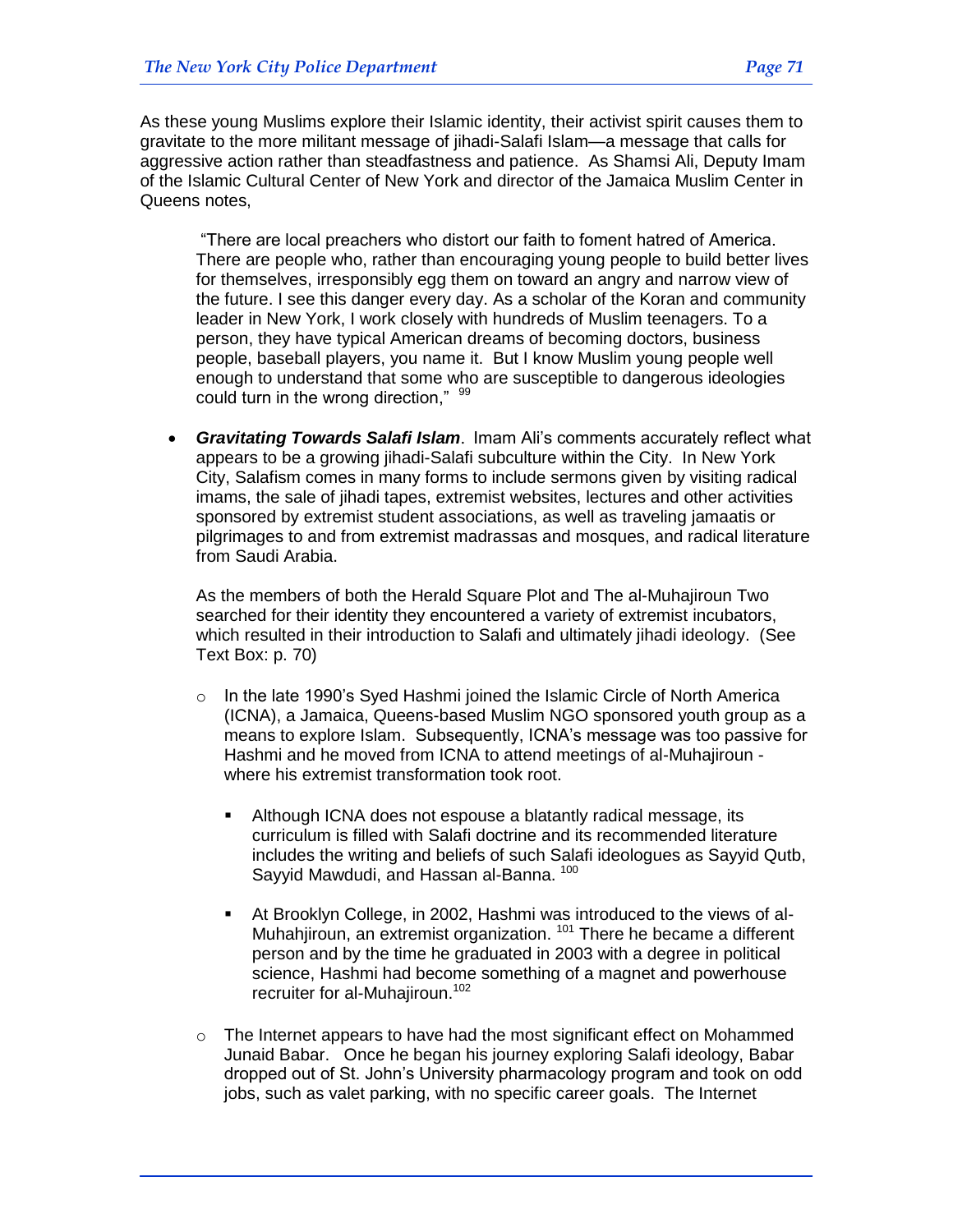introduced him to al-Muhajiroun, which, just like Hashmi, became his ideological incubator.

 According to Babar, during the 1990's "they (al-Muhajiroun) had representatives in New York. I was able to meet them on the internet. We spoke numerous times over the phone and there was also a lot of literature available on the internet I was able to see." As a result of this interaction, he became increasingly politicized and began seeking unity for the Muslim world. 103

Shahawar Matin Siraj and James Elshafay's paths to radicalization traversed a bookstore—an Islamic bookstore which became an extremist incubator for both as they progressed through the stages of radicalization.

- o Soon after September 11, Siraj began working in his uncle's Islamic bookstore, which was located next to a Sunni mosque. He started to read the books in the store and attend prayers at the mosque and took an interest in learning more about Islam. <sup>104</sup>
- $\circ$  In August 2002, at age 17, Elshafay traveled to Egypt to visit relatives—a visit that is believed to have led to his newly-found interest in Islam. <sup>105</sup>
	- When he returned to New York City, he sought out more information about Islam, which led him to the Islamic bookstore where Siraj worked.<sup>106</sup>

# **STAGE 3: INDOCTRINATION**

The Islamic bookstore and al-Muhajiroun continued serving as the extremist incubators for both the Herald Square plotters and the al-Muhajiroun Two, respectively. Because each of these extremists established early roots in these incubators, the mosque never played a major role in their radicalization journey. In retrospect, both the bookstore and al-Muhajiroun served as sanctuaries from their withdrawal from mainstream society.

- *Politicization of New Beliefs.* As Shahawar Siraj's commitment to fundamentalist Islam deepened, the Islamic bookstore in Bay Ridge, Brooklyn became his venue for transferring his Salafi-like mindset to his perception of global issues.
	- o Political discussions coupled with the constant exposure to extremist literature sold in the bookstore hardened the Herald Square plotters' political views and they began forming their political agenda.
		- As early as November 2002, Siraj said that suicide bombings in Israel were not suicide, but revenge in response to Israeli atrocities and that he would do the same thing. He also stated that the mission of 9/11 was not complete, calling for more attacks on the United States.<sup>107</sup>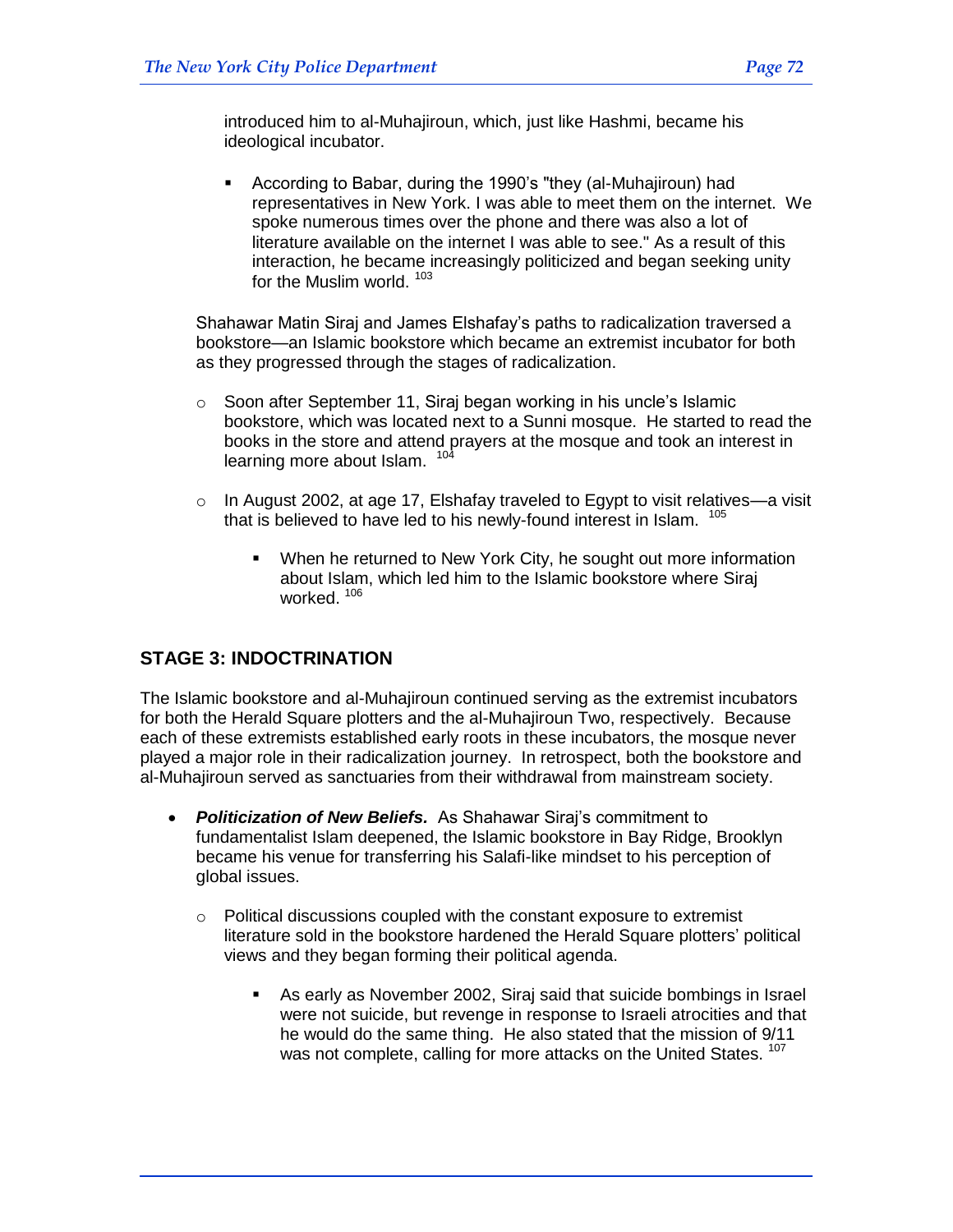Elshafay regularly visited Siraj at the bookstore, looking to him for religious guidance. They would watch jihadi videos. Also, Siraj would give Elshafay books that claimed Jews were conspiring to take over the world economically. <sup>108</sup>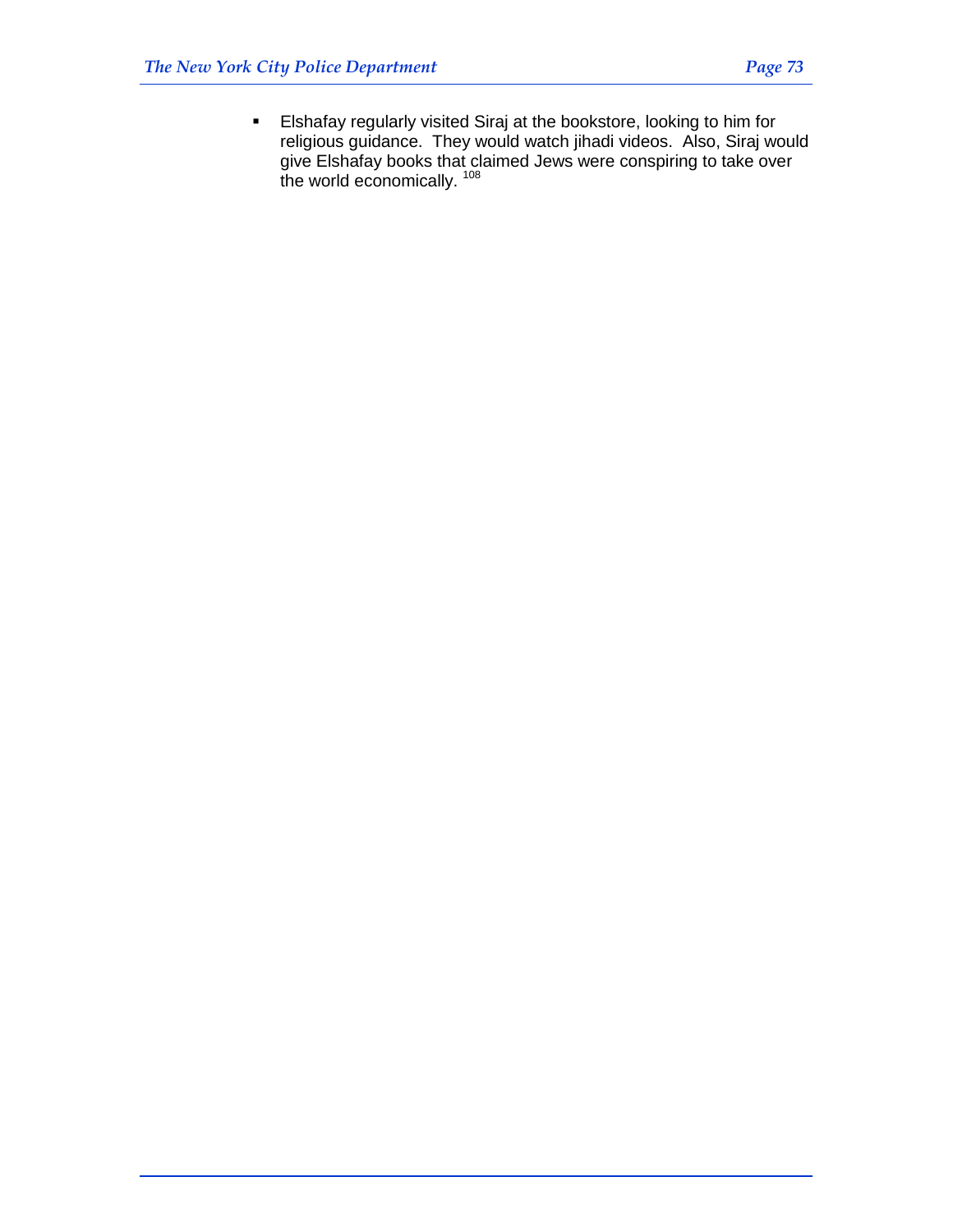Details of Babar and Hashmi's experiences as part of al-Muhajiroun during the indoctrination phase in New York City are scant. Moreover, al-Muhajiroun has since disbanded in New York City. However, a splinter organization from al-Muhajiroun -- the Islamic Thinker's Society still exits and is worth analyzing as a "stand in" for al-Muhajiroun, as it provides a similar ideological stepping stone to hardened and politicized Islamic extremist ideology. (See Text Box Below)

## **Al-Muhajiroun and Islamic Thinkers Society**

Al-Muhajiroun was founded by Syrian militant Omar Bakri as an affiliate of the local branch of the transnational Hizb-ut-Tahrir movement. Although al-Muhajiroun has since disbanded in the U.K., a number of offshoot organizations have emerged.

- The Islamic Thinkers Society (ITS) is an organization primarily composed of 2nd and 3rd generation college-age Americans of South Asian and Middle Eastern descent and espouses the same extremist worldview as al-Muhajiroun. Their ideology is underpinned by a politicized Salafi outlook that describes the United States as a nation of *kuffars*, or unbelievers. They do not respect U.S. "manmade laws" but rather seek to implement sharia and restore the Caliphate. <sup>109</sup>
- Islamic Thinkers Society claims that the worldwide Muslim community is under attack by a hostile West. It alleges that the West's strategy to undermine Islam combines social, cultural, political, economic, and military aspects. In an effort to support its arguments, ITS posts regular statements on its website about the wars in Iraq and Afghanistan, the Palestinian-Israeli conflict, Kashmir, and other global issues typically important to Muslims worldwide. In this regard, the group's call to jihad represents a justified resistance in defense of the worldwide Muslim community. However, ITS is careful not to explicitly call for violence. <sup>110</sup>
- The group has a Wahhabi orientation and is quick to impart "takfir" upon other Muslims who they consider apostates. ITS looks to the writings of influential Muslim ideologue Sheikh Ibn Taymiyyah, who inspired leading Islamist thinkers such as Muhammad Ibn Abdul Wahhab and Sayyid Qutb, among others. <sup>111</sup>

Imam Shamsi Ali, Deputy Imam of the Islamic Cultural Center of New York and director of the Jamaica Muslim Center in Queens, cited the Islamic Thinkers Society as a "small organization based in Queens which routinely chooses anger over constructive action.‖ In March 2006 their intolerance was on full display as they disrupted an annual religious Shi'a Ashura procession on Park Avenue in Manhattan. ―The mischief mongers manhandled a religious scholar, calling him an infidel, and spread materials mocking Islamic jurists they consider too moderate." <sup>112</sup> Moreover, the small knot of angry young men waved placards which read. "Shia are NOT Muslims!" and "Shia is made of superstitious elements of Judaism." <sup>113</sup>

ITS and other similar organizations serve as indoctrination accelerants due to their ability to act as both incubators and proliferators of radicalization. Their use of the English language as well as the internet amplifies their message and specifically resonates with 2nd and 3rd generation Muslims in the West, many of whom speak or read little, if any Arabic. Thus, even in the virtual world, this organization successfully recruits, indoctrinates, and trains aspiring extremists.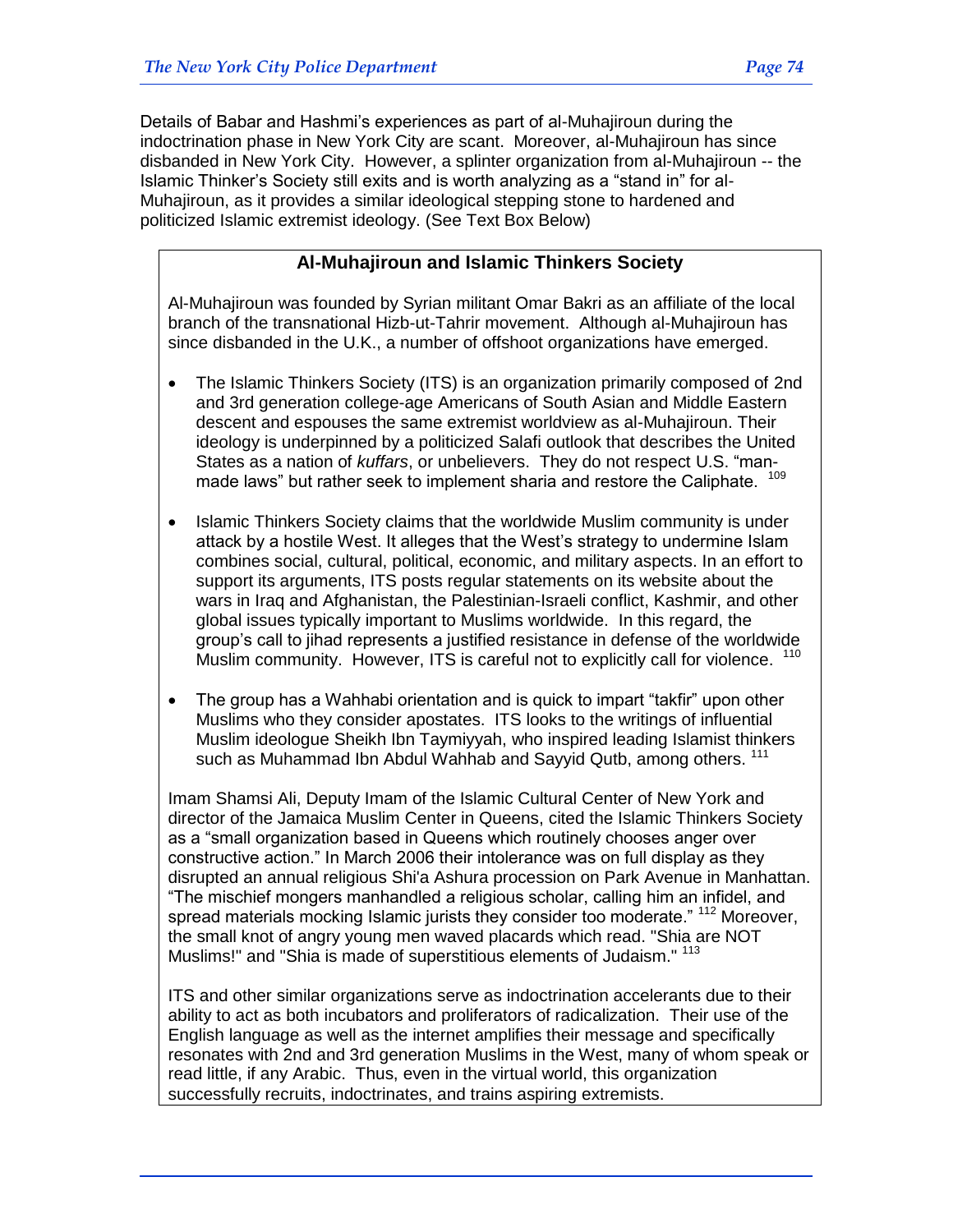#### **STAGE 4: JIHADIZATION**

- *Accepting Jihad/Decision to Commit Jihad.* By the spring of 2004, less than two years from the time that both began to become radicalized, Siraj and Elshafay progressed to the jihadization phase—having now decided to put thought to action.
	- $\circ$  As a group, the Herald Square plotters agreed to conduct an actual attack against the people of New York City. They discussed various targets including bridges and police stations. <sup>114</sup>

For Babar of the al-Muhajiroun Two, the attacks of September 11 were the final straw that solidified his commitment to jihad. Hashmi soon followed suit.

- o According to Babar, although his mother had worked in the World Trade Center, the attack had made him more committed toward the cause of jihad. He had wanted to fight a jihad in Chechnya and the Palestinian territory but had not been able to make the right contacts. After September 11, he knew that Afghanistan would be his only opportunity to participate in jihad. He left New York the next week. <sup>115</sup>
	- Babar initially traveled to the U.K. and to Pakistan, with the intention of going to Afghanistan.<sup>116</sup>
	- Hashmi moved to Britain from Queens in 2003, and allegedly allowed his London flat to be used to store supplies and money that Babar was shipping out to Abdul al-Hadi al-Iraqi, then head of al-Qaeda's operations in Afghanistan. <sup>117</sup>
- *Attack Planning*. Siraj and Elshafay discussed a variety of targets including NYPD precincts on Staten Island and the Verazzano Bridge before settling on the subway station at Herald Square. <sup>118</sup>
	- o The plotters conducted reconnaissance on the subway station and even tested law enforcement response to their attack plans by placing knapsacks filled with clothes on the platform and timing how long it would take the authorities to respond.
- *Training/Preparation.* Babar spent considerable time in Pakistan, initially residing in al-Muhajiroun's office in Lahore before buying an apartment there in 2002.
	- $\circ$  Over the next two years, the flat became a temporary home to a conveyor belt of radicalized British Muslims, many of whom, like Babar, had been born in Pakistan and wanted to fight.<sup>119</sup>
	- $\circ$  Babar continued his jihadist support activities by seeking ways to smuggle money and military supplies to a senior member of al-Qaeda in Pakistan, and assisting in two separate attempts to assassinate General Pervez Musharraf in 2002.  $120$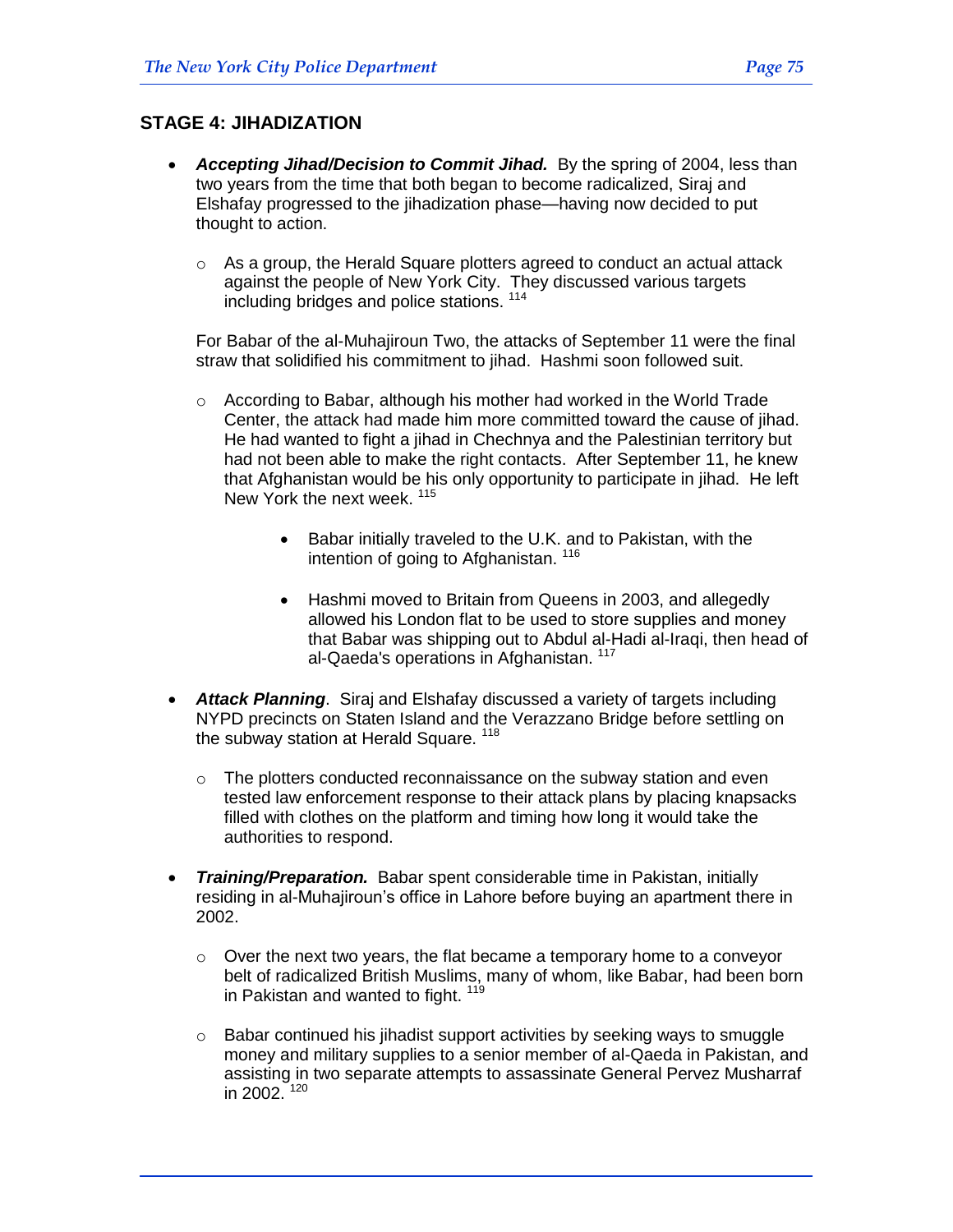In January and February 2004, Babar personally delivered nightvision goggles, sleeping bags, waterproof socks, waterproof ponchos and money to a high-ranking al-Qaeda official in South Waziristan. <sup>121</sup>

*The Result.* The radicalization of both the Herald Square plotters and the al-Muhajiroun Two did not result in an actual attack and direct loss of life; however, these radicalized New Yorkers indirectly supported at least one attack (London: July 7, 2005), and continued facilitating the radicalization trend among young Western Muslims.

- *Herald Square Plot.* On August 27, 2004, Siraj and Elshafay were arrested and charged with conspiring to detonate a bomb in the Herald Square Subway station.
	- o Although the defendants never had possession or control of a bomb, according to the court records, Mr. Siraj already had a computer disk containing instructions for making different explosive devices, had showed it to the police informant and had asked him to make copies of the CD. This file was called the "Cookbook". <sup>122</sup>
- Al-Muhajiroun Two. Babar was arrested in New York City in April 2004, after his return from Pakistan.<sup>123</sup> Almost two years later, in June 2006, British authorities arrested Syed Hashmi, the Brooklyn College graduate, in London's Heathrow Airport for his suspected role in aiding an al-Qaeda plot to attack targets in London and delivering military equipment and funds to radical Islamists in Pakistan and Afghanistan.
	- o At the end of April 2007, following the successful conviction of five individuals in the U.K. responsible for the Fertilizer (CREVICE) Plot, Queens-raised Babar was exposed as a key al-Qaeda support operative, facilitating the transit and training of both the CREVICE Plot conspirators as well as one of the July 7, 2005 bombers to a training camp in Malakand, Pakistan in July  $2003.$ <sup> $124$ </sup>
		- At this camp, Omar Khyam (CREVICE) and Mohammed Siddique Khan (London 7/7) learned how to handle weapons and explosives.<sup>125</sup>
		- Babar confessed to having supplied people who attended the training camp with aluminum powder and attempted to buy ammonium nitrate for them "with the knowledge that it was going to be used for a plot somewhere in the U.K." 126
	- $\circ$  When British security officials apprehended Hashmi in 2006, he had been preparing to board a plane for Pakistan carrying a large amount of cash and supplies.<sup>127</sup>
		- The supplies had included ponchos, torches and boots, useful for recruits fighting US troops in remote parts of Afghanistan.<sup>128</sup>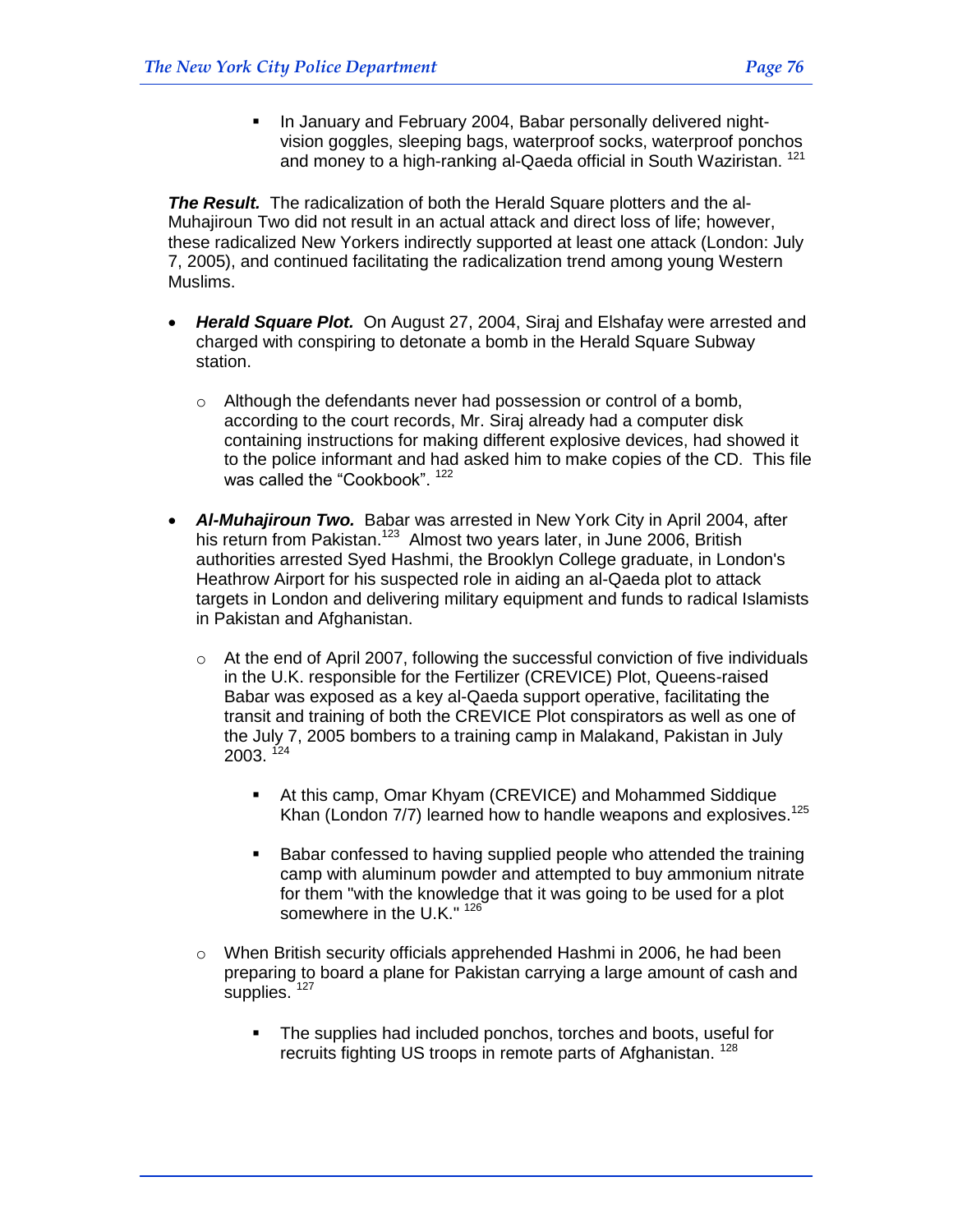| I                                          |
|--------------------------------------------|
|                                            |
|                                            |
|                                            |
|                                            |
|                                            |
|                                            |
| $\frac{1}{2}$                              |
| I                                          |
|                                            |
| i                                          |
|                                            |
| ֧֧֧֢ׅ֧֧֚֚֚֚֚֚֚֚֚֚֚֚֚֚֚֚֚֚֚֚֚֚֚֚֚֚֚֬֡֡֝֓֝֓֓ |
|                                            |
|                                            |
| י יממי המודינות המור <i>ח</i> ו            |
|                                            |
|                                            |
| ノートー                                       |
|                                            |
|                                            |
| - 1010 CIA                                 |
|                                            |
|                                            |
| ĺ                                          |
| יווירה מימ מי                              |
|                                            |
|                                            |
|                                            |
|                                            |

*UNiUnite*

*UnitedStates*

|                                                                                                                                           | Pre-Radicalization                                                                                                                                                                                                        | Self-Identification                                                                                                                                                                                                                        | ndoctrination                                                                                                                                                                                                                     | Jihadization                                                                                                             |
|-------------------------------------------------------------------------------------------------------------------------------------------|---------------------------------------------------------------------------------------------------------------------------------------------------------------------------------------------------------------------------|--------------------------------------------------------------------------------------------------------------------------------------------------------------------------------------------------------------------------------------------|-----------------------------------------------------------------------------------------------------------------------------------------------------------------------------------------------------------------------------------|--------------------------------------------------------------------------------------------------------------------------|
|                                                                                                                                           |                                                                                                                                                                                                                           |                                                                                                                                                                                                                                            |                                                                                                                                                                                                                                   |                                                                                                                          |
| Shafal Mosed<br>Faysal Galab<br>Sahim Alwan<br>Mukhtar Al-Bakri<br>LACKAWANA                                                              | Worked at collection agency<br>Counselor at job training facility<br>High school soccer star; gambler<br>American-born of Yemeni descent                                                                                  | Attends Derwish sessions at apartment<br>Attends Derwish sessions at apartment<br>Seeks more knowledge of Islam<br>Attends Derwish sessions at apartment                                                                                   | Decides<br>Decides<br>Decides<br>Intereste<br>to participate in trip to Afghan<br>to participate in trip to Afghan<br>d in trip as religious quest<br>to participate in trip to Afghan                                            | 2001; Some seek to<br>Afghanistan spring<br>Cluster travels to<br>leave AQ camps                                         |
| Jaber Elbaneh<br>Yahya Goba<br>Kamal Derwish<br>Yaseinn Tahher                                                                            | 37 year-old taxi driver<br>Bronx-born; moved to Yemen<br>Buffalo-born; moved -Yemen/Saudi<br>High school soccer co-captain                                                                                                | Attends Derwish sessions at apartment<br>Moves in with Derwish 1998-99<br>Returns to Lackawana via Yemen 1998<br>Attends Derwish sessions at apartment                                                                                     | Decides<br>Becomes #2 in group<br>Discusses religious pilgrimage 2000<br>Decides<br>to participate in trip to Afghan<br>to participate in trip to Afghan                                                                          | Yemen<br>summer 2001;<br>early-return to U.S.<br>Elbaneh arrested in                                                     |
| Masoud Khan<br>Ali al-Tamimi<br>Hammad Raheem<br>Seifullah Chapman<br>Yong Ki Kwon<br>Randall Royer<br><b>VIRGINIA</b><br><b>NORTHERN</b> | Former U.S. Marine; college grad<br>Served U.S. Army; fought Gulf War<br>South Korean born; converted 1997<br>St. Louis born; American U. drop-out<br>DC- born; PhD biology at GMU<br>U.S.-porn; raised in Pakistan/Saudi | Works as kitchen designer in Maryland<br>Converts after marrying 2nd wife<br>Travels to Pakistan following conversion<br>Bosnia vet; spokesman for CAIR 1994<br>Frequent lecturer at Dar al-Aqram<br>Converts; earns engineering degree-VA | Military tactics paintball training 3/00<br>Attends private meetings 2002<br>Serves with LeT in Pakistan 9/01<br>Trains with firearm in PA –mid 2000<br>Private discussions on jihad 2000<br>Travels to LeT camp in Pakistan 2000 | Some train in U.S<br>camps 9/20/01;<br>Pakistan to LeT<br>Members travel to<br>Cluster decides to<br>join jihad 9/15/01; |
| Jeffery Battle<br>Maher Awash<br>Patrice Ford<br>Habis al-Saoud<br><b>PORTLAND</b><br>Ahmed Bilal                                         | Jordanian veteran of Afghan jihad<br>Majored in Chinese -Portland State<br>Cosmetics rep; washed out of military<br>Former Intel software engineer<br>Ran small landscaping business<br>C                                 | Model intern Portland City Hall 1998-9<br>Meets Hawash via Salafi mosque 2001<br>Amir of cluster at Salafi mosque 2001<br>Regular at Masjid as-Saber (Salafi)<br>Father dies 2000; devout after haj 2001                                   | Preaches martyrdom benefits 2000-1<br>Organizes martial arts, military training<br>Cluster adopts name-Squad of Death<br>Visited by al-Saoub for private talks<br>Participates in shooting practice 9/01                          | for Pakistan via<br>China 10/01<br>Entire cluster leaves<br>Al-Saoub suggests<br>joining Taliban 9/01                    |
| Syed Hashmi<br>NEW YORK<br>Muhammad Babar                                                                                                 | Queens raised -St. Johns U drop-out<br>Brooklyn College political science                                                                                                                                                 | Recruited into Al Muhajiroun<br>Graduates; Al Muhajiroun recruiter 2003                                                                                                                                                                    | <b>Traveled</b><br>Links with UK extremists; London plot<br>Pakistan to provide aid to AQ                                                                                                                                         | Arrested 2004<br>Arrested 2006                                                                                           |
| Herald Square<br>James Elshafay<br>Shahawar Siraj<br>NEW YORK                                                                             | Egyptian-Irish from Staten Island<br>Illegal Pakistani immigrant                                                                                                                                                          | Works at Islamic bookstore -Brooklyn<br>Begins to gravitate to Siraj 2003-04                                                                                                                                                               | More time spent with Siraj and informant<br>Begins to discuss taking action 2003                                                                                                                                                  | subway station;<br>Arrested August 04<br>Maps, Recon 34th                                                                |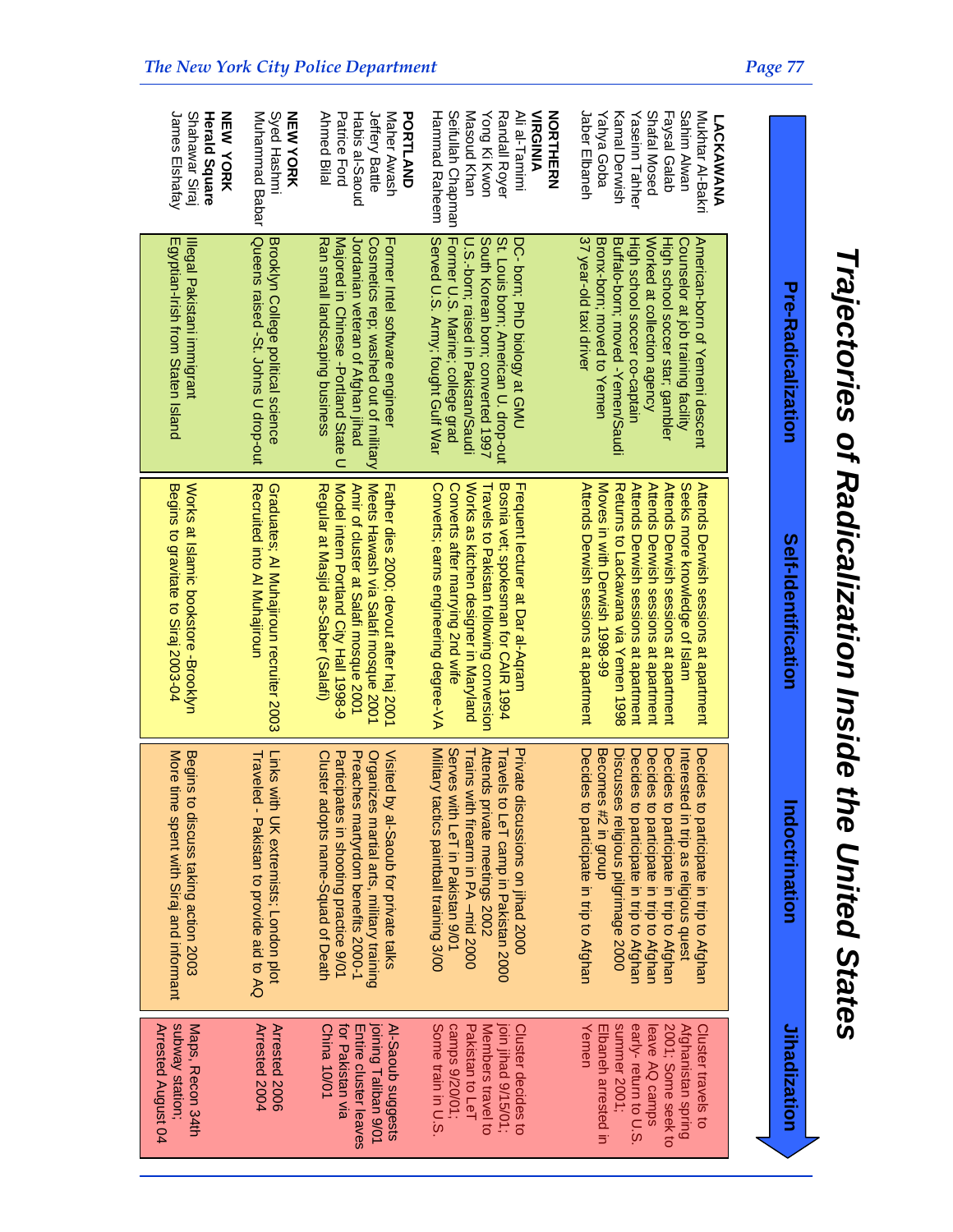#### **SEPTEMBER 11 REVISITED**

**HAMBURG (September 11, 2001 Attack).** On the morning of [September 11,](http://en.wikipedia.org/wiki/September_11) 2001, [nineteen terrorists](http://en.wikipedia.org/wiki/Organizers_of_the_September_11%2C_2001_attacks) [hijacked](http://en.wikipedia.org/wiki/Aircraft_hijacking) four commercial passenger [jet airliners.](http://en.wikipedia.org/wiki/Jet_airliner) Each team of hijackers included a trained [pilot.](http://en.wikipedia.org/wiki/Aviator) The hijackers intentionally crashed two of the airliners into the [World Trade Center](http://en.wikipedia.org/wiki/World_Trade_Center) in [New York City,](http://en.wikipedia.org/wiki/New_York_City) resulting in the collapse of both buildings, the death of nearly 3,000 people and irreparable damage to nearby buildings as well as to the families of those who were killed and injured. The hijackers crashed a third plane into [the Pentagon](http://en.wikipedia.org/wiki/The_Pentagon) near [Washington, D.C.](http://en.wikipedia.org/wiki/Washington%2C_D.C.) Passengers and members of the [flight crew](http://en.wikipedia.org/wiki/Aircrew_member) of a fourth aircraft attempted to retake control of their plane from the hijackers; that plane crashed into a field near the town of [Shanksville](http://en.wikipedia.org/wiki/Shanksville%2C_Pennsylvania) in rural [Somerset County,](http://en.wikipedia.org/wiki/Somerset_County%2C_Pennsylvania)  [Pennsylvania.](http://en.wikipedia.org/wiki/Somerset_County%2C_Pennsylvania)

The 9/11 hijackers were comprised of two different groups of young Middle Eastern males. One group, the leaders/pilots, had spent considerable time in the West, specifically in Hamburg, Germany, while the others, primarily the Saudis, had spent their formative years in the Middle East. The radicalization of the leaders/pilots of the 9/11 hijackers occurred primarily in Hamburg, Germany and followed almost the same exact trajectory that young Westernized men in Madrid, Amsterdam, London, Sydney/Melbourne and Toronto would ultimately follow.

A review of some of the lives and experiences of the 9/11 hijackers shows glaring similarities to the lives and circumstances of those involved in previously discussed case studies.

#### **STAGE 1: PRE-RADICALIZATION**

- *The Environment.* In the 1990's, the Arab community in Hamburg was relatively small—small enough where people knew each other and each other's religious inclinations. The younger, more Salafi-minded Arab Muslims, usually between the ages of 16-30, did not have their own group or clique; rather they were distributed among the various informal groups—some religious, some not. <sup>129</sup>
- *The Candidates*. The members of the Hamburg cell were part of a larger and more dynamic group of like-minded individuals. Primarily these were students from the Middle East, not very religious, apolitical, and with unremarkable backgrounds. Most were fluent in English, Western-educated, and accustomed to the Western lifestyle. Few, if any, had ever held a firearm prior to receiving training in al-Qaeda camps.
	- $\circ$  Mohammed Atta began his transformation as an accomplished Egyptian student in architectural design, while studying in Germany in 1992. He was raised in a strict but relatively secular, middle-class family.
	- o Marwan al-Shehhi was a former UAE soldier who had qualified for a scholarship to study in Germany in 1998. He was a quiet man who always wore western clothes.
	- o Ziad Jarrah, a Lebanese, was raised in a wealthy family that lived a secular lifestyle. Jarrah, who was pursuing a technical degree, dated a Turkish dental student while studying in Germany. Jarrah was described as the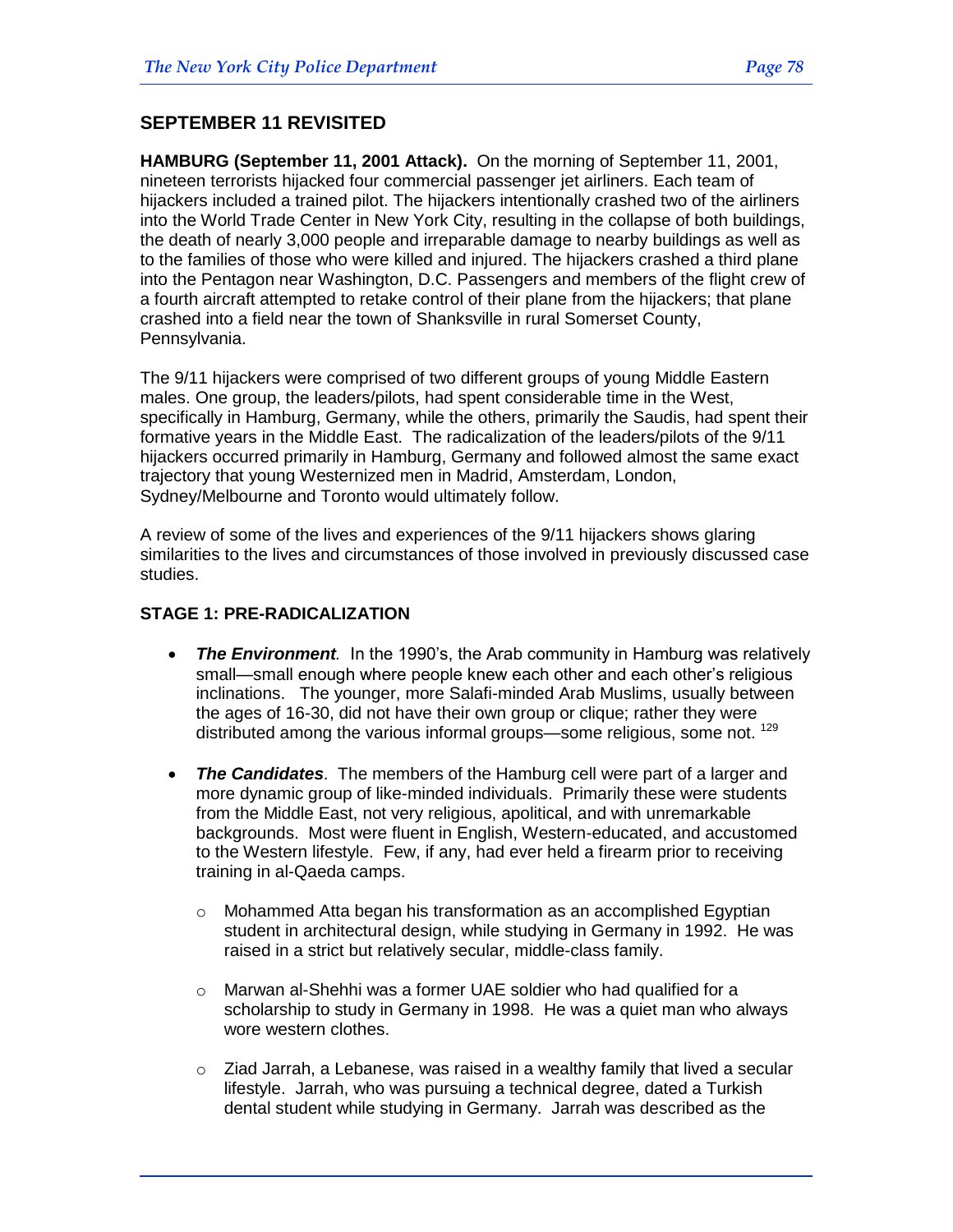"playboy" of the group. He frequented popular discos and drank beer with his classmates.

- o Ramzi bin al-Shibh was Yemeni and came from a moderately religious family and he was familiar with the Quran. From 1987-1995, he worked as a clerk for the International Bank of Yemen. He applied for asylum in Germany using false documentation and moved to Hamburg where he met Atta in 1995.  $130$
- o Zakariya Essabar was a Moroccan citizen who moved to Germany in 1997 and to Hamburg in 1998. He studied medical technology and met bin al-Shibh through the mosque.
- o Said Bahaji was born in Germany but raised in Morocco. He attended the Technical University of Hamburg-Harburg (TUHH) in 1996 in pursuit of a career as an electrical engineer. He had no formal Islamic education and was known to be a fan of video games and Formula One Racing.
- o Mounir Motassadeq, a Moroccan who came to Hamburg in 1995 to study electrical engineering at TUHH.<sup>131</sup>

### **STAGE 2: SELF-IDENTIFICATION**

- *Gravitating to Salafi Islam*. As one of the few gathering places for Middle Eastern Muslim students in Hamburg, the Al Quds Mosque in Hamburg became the ideological incubator for the Hamburg cell. In fact, many of the 9/11 terrorists met in the mosque and galvanized the relationship that ultimately formed the Hamburg cell.
	- $\circ$  Mohammed Atta arrived in Hamburg seeking to be a successful architectural designer. While he had numerous acquaintances, his introverted and dour personality closed him off from much of German culture and society. As his isolation from his friends and family in Egypt grew, a newly-found reliance on religion took hold. Atta began praying five times a day, strictly observing a halal diet, and avoiding normal student social events like clubs and sporting events.<sup>132</sup>
		- Following a trip to Egypt and his return from hajj in 1995, Atta became returned even more reserved, intolerant, and intense in his observance of sharia. He began to grow a beard and spent increasing amounts of time at the mosque. <sup>133</sup>
	- o Jarrah's religious transformation followed his 1996 trip to visit his family in Lebanon during holiday break.
		- It is unclear what occurred there, but Jarrah returned more devout, causing friction with his secular girlfriend in Germany. He began to chastise her for not being sufficiently devout. <sup>134</sup>
		- By 1998, Jarrah began spending time at the Al Quds mosque with bin al-Shibh and eventually Atta. <sup>135</sup>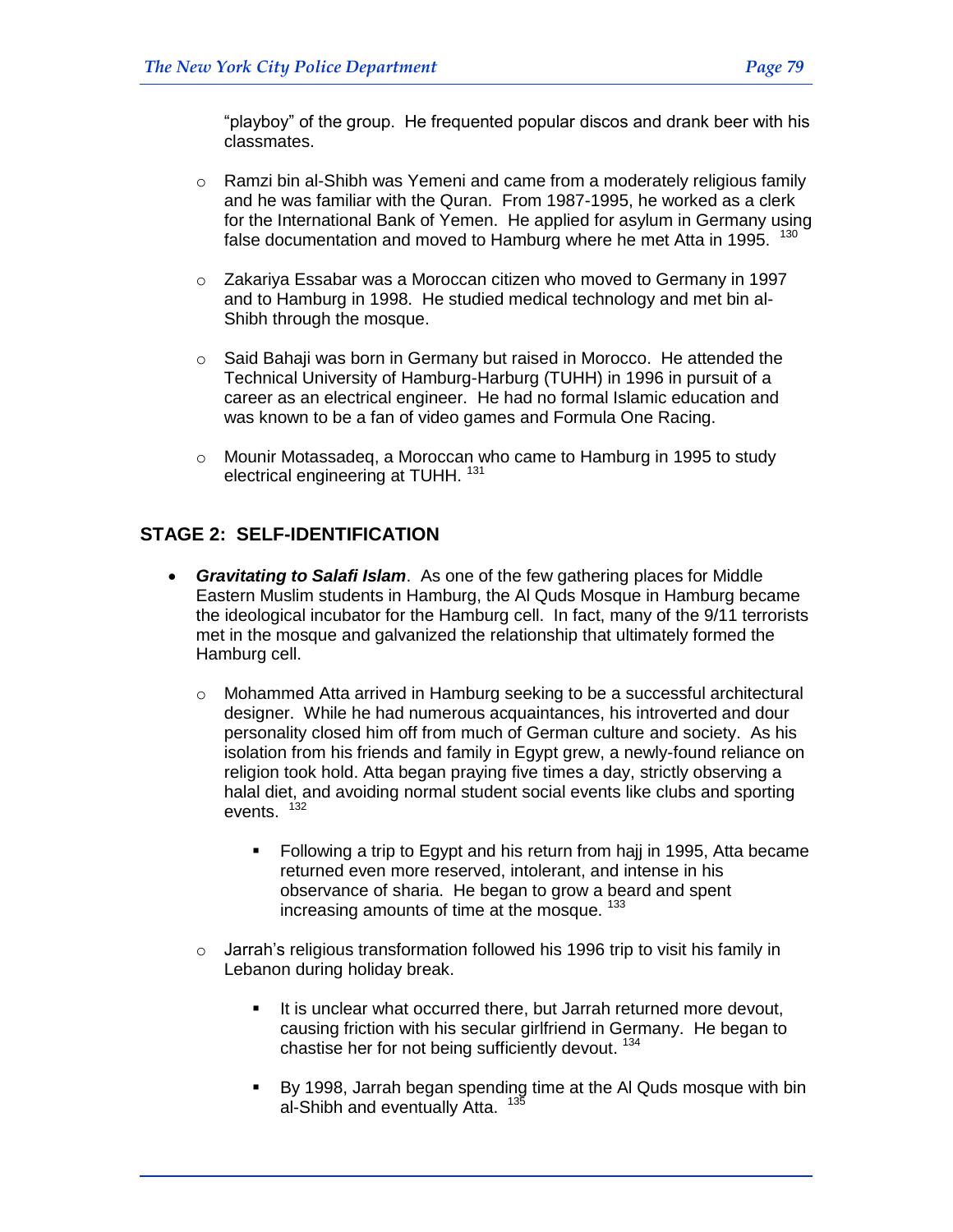- $\circ$  The death of Marwan al-Shehi's father may have been the catalyst for his transformation. Soon after his father passed, he became more pronounced in his faith and stopped wearing Western clothes. In early 1998, he transferred to school in Hamburg and soon joined Atta's religious study group.  $136$
- *The Salafi Mosque*. Al Quds Mosque served as the initial radicalization venue for the members of the Hamburg cell. Founded by Moroccans, but with an ethnically diverse congregation, the Al Quds mosque was known for its harsh jihadi-Salafi rhetoric. The mosque would regularly sponsor radical imams, who encouraged killing of unbelievers, martyrdom and jihad.
	- $\circ$  By 1996, Atta had developed a circle of acquaintances and was also led many of the student religious study groups.
	- o As members of these different study groups, Atta met both Mounir Motassadeq, the Moroccan electrical engineering student and Ramzi bin al-Shibh.
	- $\circ$  Over time, Atta and bin al-Shibh become religious mentors for the study groups—accelerating the proliferation of the Salafist message for other students, who were seeking identity through religion to include Zakariya Essabar, Said Bahaji and Mounir Motassadeq.
		- The Hamburg cell formed as these men spent countless hours thinking, talking, reading and debating this interpretation of Islam. <sup>137</sup>

#### **STAGE 3: INDOCTRINATION**

- *Withdrawing from the Mosque*. In 1998, as the Hamburg cell became further radicalized, the group moved their meetings from the mosque into both a bookstore near the mosque and Atta's residence—an apartment with which he shared with al-Shehi, bin al-Shibh and others.
	- $\circ$  A year later, Atta and some of his friends moved to another apartment, which they named "Bait al-Ansar" or The House of the Supporters of the Prophet. The group, along with some others, held weekly meetings at the residence with a focus on jihad 138
- *Politicization of Beliefs*. Mohammed Haydar Zammar, an auto mechanic and one of the members of the Hamburg jihadi-Salafi community, was instrumental in advancing the group's objective towards political activism. He was the Hamburg group's "spiritual sanctioner". As a jihadi veteran who had fought in Afghanistan and Bosnia, the 300-pound, Syrian-born Zammar used his bona fides as a mujahedeen to support the legitimacy of jihad and the necessity for it in response to the conflicts in Afghanistan, Bosnia, and Chechnya.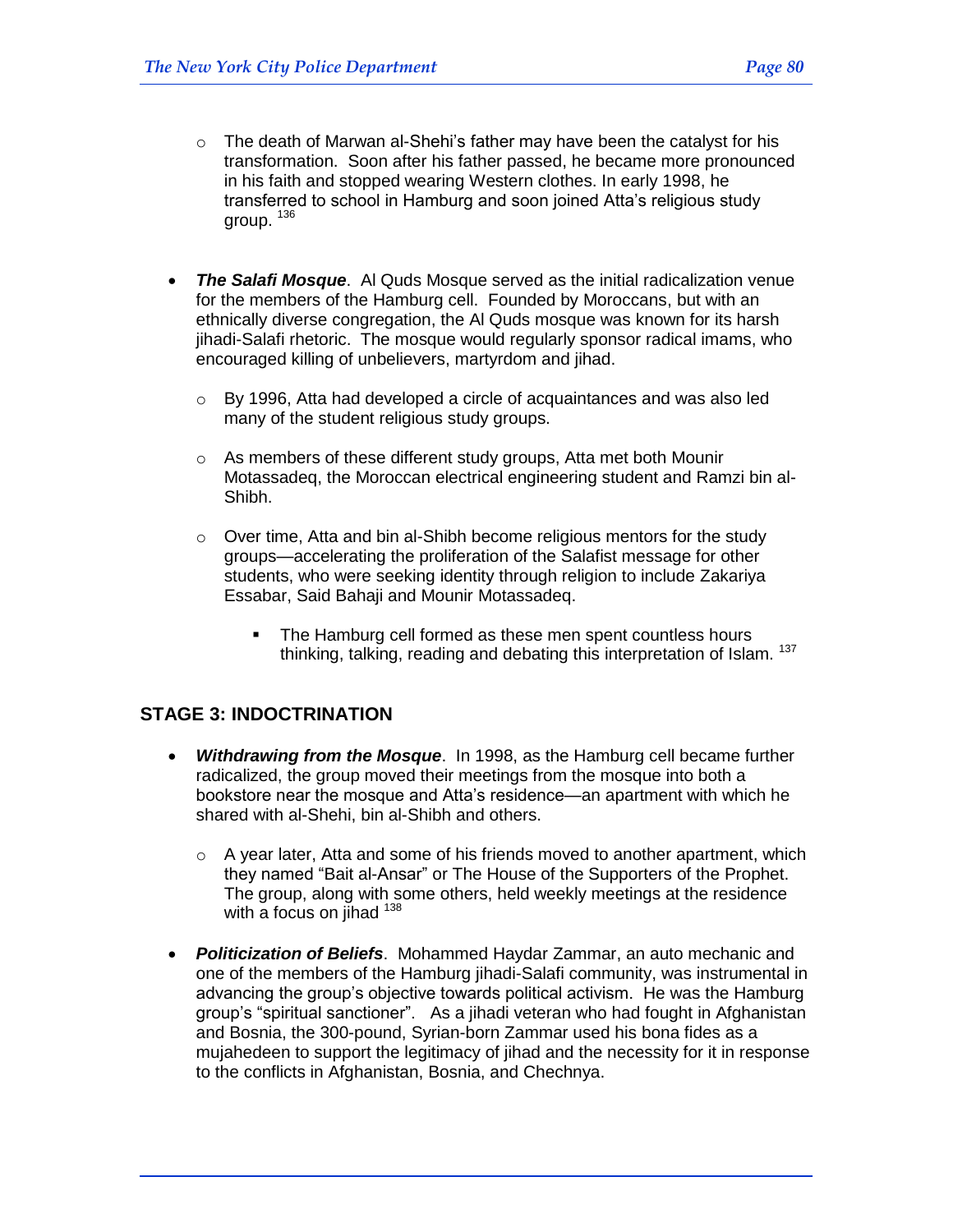Additionally, Atta was already studying other terrorist groups with political agendas.

 $\circ$  Atta had a home page on the university's server and with two clicks of the mouse, he was able to access the home page for Hamas, the Palestinian terrorist group.<sup>139</sup>

#### **STAGE 4: JIHADIZATION.**

Although the concept for the September 11 plot was already in the planning stages of al-Qaeda in 1996, it wasn't until 1999 that the critical piece to conducting the attack arrived on bin Ladin's doorstep: the first four members of the Hamburg cell--fluent in English, Western-educated, and accustomed to Western culture and lifestyle. Upon having accepted jihad as a means to an end while in Hamburg, Mohammed Atta, Ramzi bin al-Shibh, Marwan al-Shehi and Ziad Jarrah departed Germany for jihad in Afghanistan.

In years following September 11, 2001, both the Al-Muhajiroun Two and Mohammed Siddique Khan, the leader of the 7/7 London bombers, among others, would follow Atta and the Westernized 9/11 hijackers' footsteps, coming to Afghanistan/Pakistan with the intention to conduct jihad as mujahedeen in the region, but instead be re-directed to launch a terrorist attack in the West.

 *Accepting Jihad/Decision to Commit Jihad.* According to his former students, at a certain point, Mohammed Atta began to both believe and preach that the Quran provided the answer and necessity of jihad – to get rid of the Jews and Americans.<sup>140</sup> He used his religious study sessions to further push the group towards a similar acceptance of jihad.

By the end of 1999, the group's adoption and indoctrination into jihadi ideology became complete. Discussions shifted from debates on whether or not jihad was legitimate or not to where and how should they become jihadists. The group now wanted to fight; it just had to choose the war.

- $\circ$  Originally, the group had planned to go to Chechnya to fight the Russians. Russian atrocities against Muslims in Chechnya had motivated them to join the jihad. However, as a result of a chance meeting on a bus, they were discouraged them from going to Grozny and instead decided to go to Afghanistan for training.
	- Mohammed Zammar, the auto mechanic and former mujahedeen, played an important role in helping them realizing their goal of participating in jihad as he ran a "travel agency" for jihadists seeking to go to Afghanistan. 141
	- In November of 1999, Atta, al-Shibh, al-Shehi and Jarrah departed Germany for jihad training in Afghanistan. Following a route designed by Zammar, at least two flew via Turkish airways to Karachi, Pakistan via Istanbul, Turkey. From there it was on to Kandahar, Afghanistan. <sup>142</sup>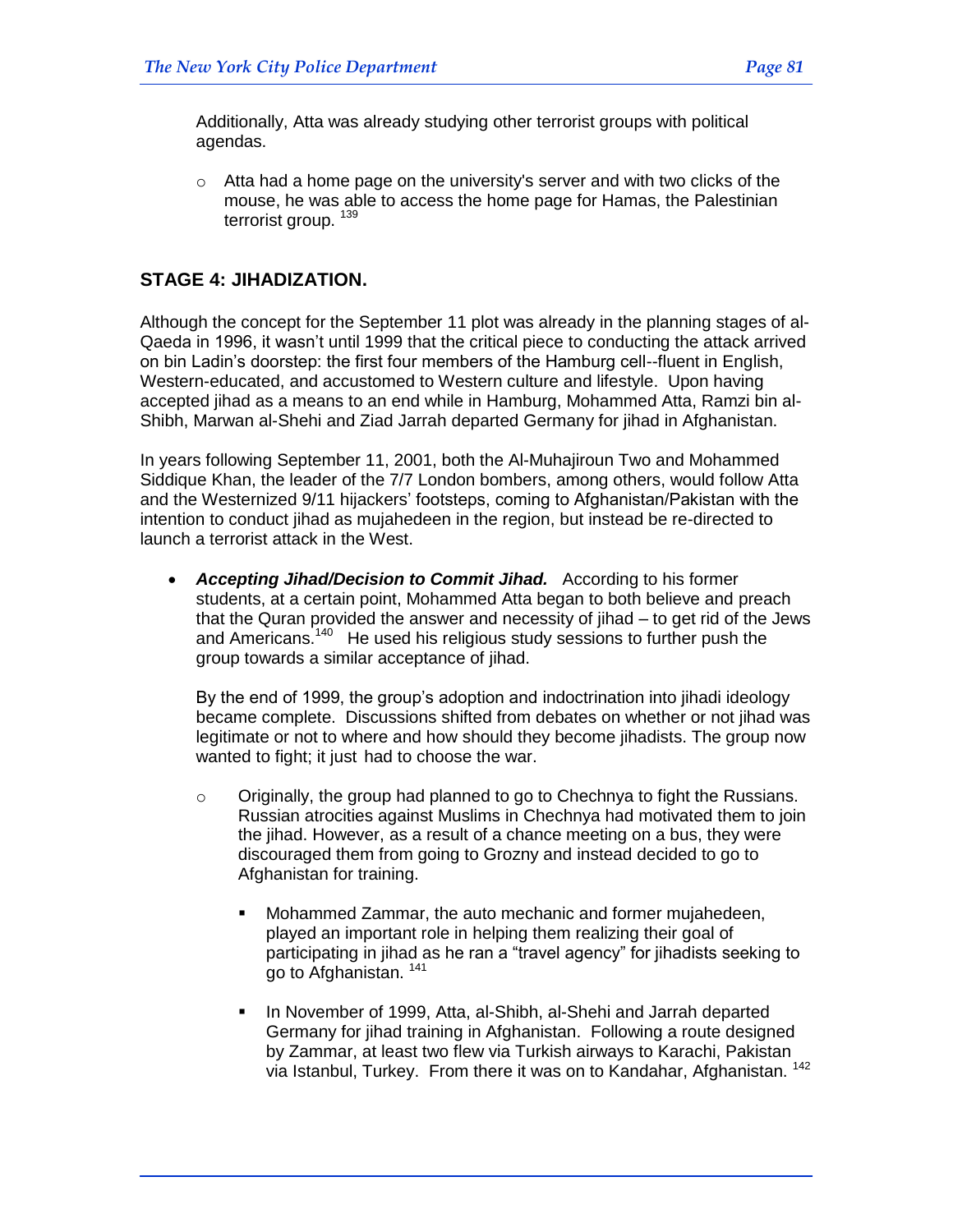- *Training/Preparation.* Once in Afghanistan, Atta and company were approached by Khalid Sheikh Mohammed and recruited for the September 11 plot. There they met other al-Qaeda-trained conspirators Hani Hanjour, Khalid al-Midhar and Nawaf al-Hazmi.
	- $\circ$  Upon Atta and his three fellow compatriots' return to Germany, in the spring of 2000, another four from the Hamburg cell--Abdelghani Mzoudi, Mounir Motassadeq, Zakariya Essabar, and Said Bahaji—left Germany to train in Afghanistan.<sup>143</sup>
- *Attack Planning*. Although the targets and mode of attack had already been determined by al-Qaeda, upon his arrival in the United States Mohammad Atta planned every phase of the September 11 operation, including designing the teams and assigning roles for all four groups of hijackers, arranging the flight training, reconnoitering the airplanes and the flights and lastly, choosing the date.
	- $\circ$  Atta was not a veteran mujahedeen, nor was he an experienced or accomplished terrorist. Yet, the September 11 plot's success was enabled by an intelligent and disciplined individual who became radicalized while in a Western country, and "joined" al Qaeda (not recruited from above) while seeking an opportunity to fight in Chechnya. He took on the role of "operational leader" for this plot.
- *The Result.* On the morning of September 11, 2001 the nineteen hijackers carried out their devastating attack on the United States.

Without a group of radicalized jihadists, who had been homegrown in the West to lead this plot, the chances of the 9/11 being a success would have been reduced considerably. The Hamburg group underwent a process of homegrown radicalization that matched almost exactly those of the Madrid, Amsterdam, London, Sydney/Melbourne and Toronto clusters. The primary difference between the 9/11 hijackers and the 7/7 bombers was that when the members of the Hamburg cluster came to Afghanistan in search of becoming mujahedeen, they were recruited for a plot againsta third country -- the U.S.-- and not redirected to conduct jihad against their place of residence in the West, as was Mohammed Siddique Khan -- against the U.K.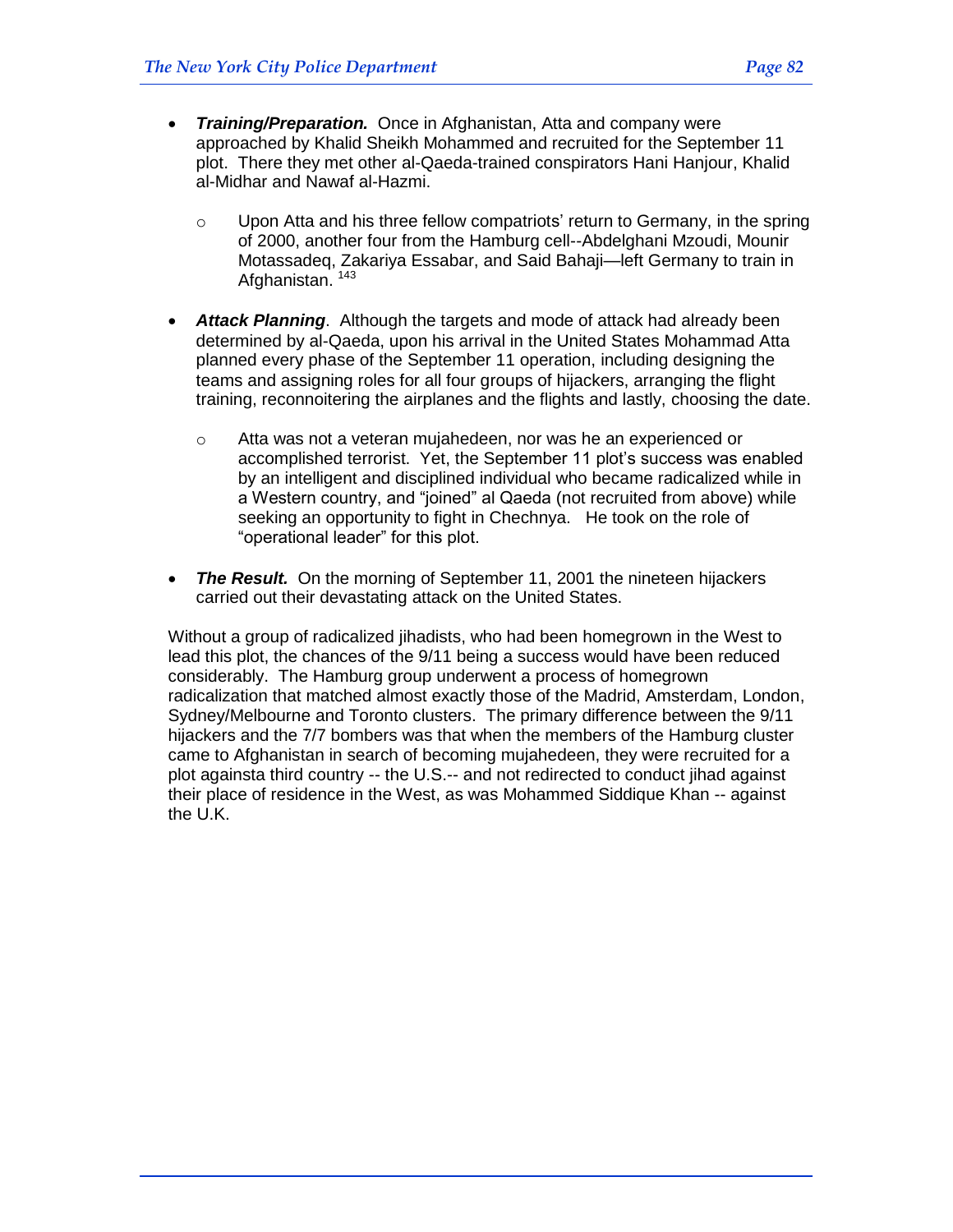

# **RADICALIZATION TIMELINE**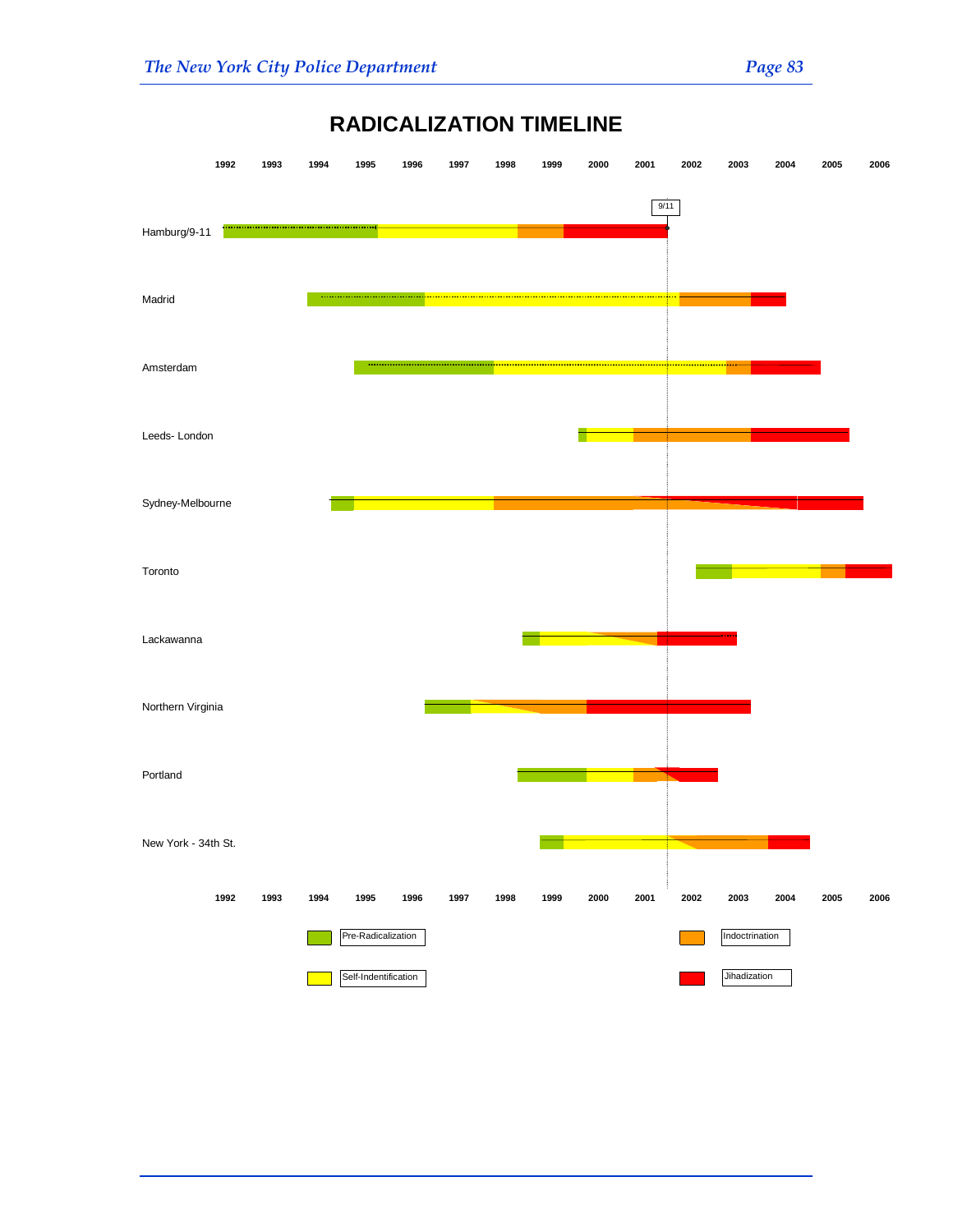## **FINDINGS AND IMPLICATIONS**

#### *FINDINGS*

- Al-Qaeda has provided the inspiration for homegrown radicalization and terrorism; direct command and control by al-Qaeda has been the exception, rather than the rule among the case studies reviewed in this study.
- The four stages of the radicalization process, each with its distinct set of indicators and signatures, are clearly evident in each of the nearly one dozen terrorist-related case studies reviewed in this report.
	- $\circ$  In spite of the differences in both circumstances and environment in each of the cases, there is a remarkable consistency in the behaviors and trajectory of each of the plots across all the stages.
	- o This consistency provides a tool for predictability.
- The trans-national phenomenon of radicalization in the West is largely a function of the people and the environment they live in. Much different from the Israeli-Palestinian equation, the transformation of a Western-based individual to a terrorist is not triggered by oppression, suffering, revenge, or desperation. Rather, it is a phenomenon that occurs because the individual is looking for an identity and a cause and unfortunately, often finds them in the extremist Islam.
- There is no useful profile to assist law enforcement or intelligence to predict who will follow this trajectory of radicalization. Rather, the individuals who take this course begin as "unremarkable" from various walks of life.
- Europe's failure to integrate the  $2^{nd}$  and  $3^{rd}$  generation of its immigrants into society, both economically and socially, has left many young Muslims torn between the secular West and their religious heritage. This inner conflict makes them especially vulnerable to extremism—the radical views, philosophy, and rhetoric that is highly advertised and becoming more and more fashionable among young Muslims in the West.
- Muslims in the U.S. are more resistant, but not immune to the radical message.
	- $\circ$  Despite the economic opportunities in the United States, the powerful gravitational pull of individuals' religious roots and identity sometimes supersedes the assimilating nature of American society which includes pursuit of a professional career, financial stability and material comforts.
- The jihadist ideology combines the extreme and minority interpretation [jihadi-Salafi] of Islam with an activist-like commitment or responsibility to solve global political grievances through violence. Ultimately, the jihadist envisions a world in which jihadi-Salafi Islam is dominant and is the basis of government.
	- $\circ$  This ideology is proliferating in Western democracies at a logarithmic rate. The Internet, certain Salafi-based NGO's, extremist sermons /study groups,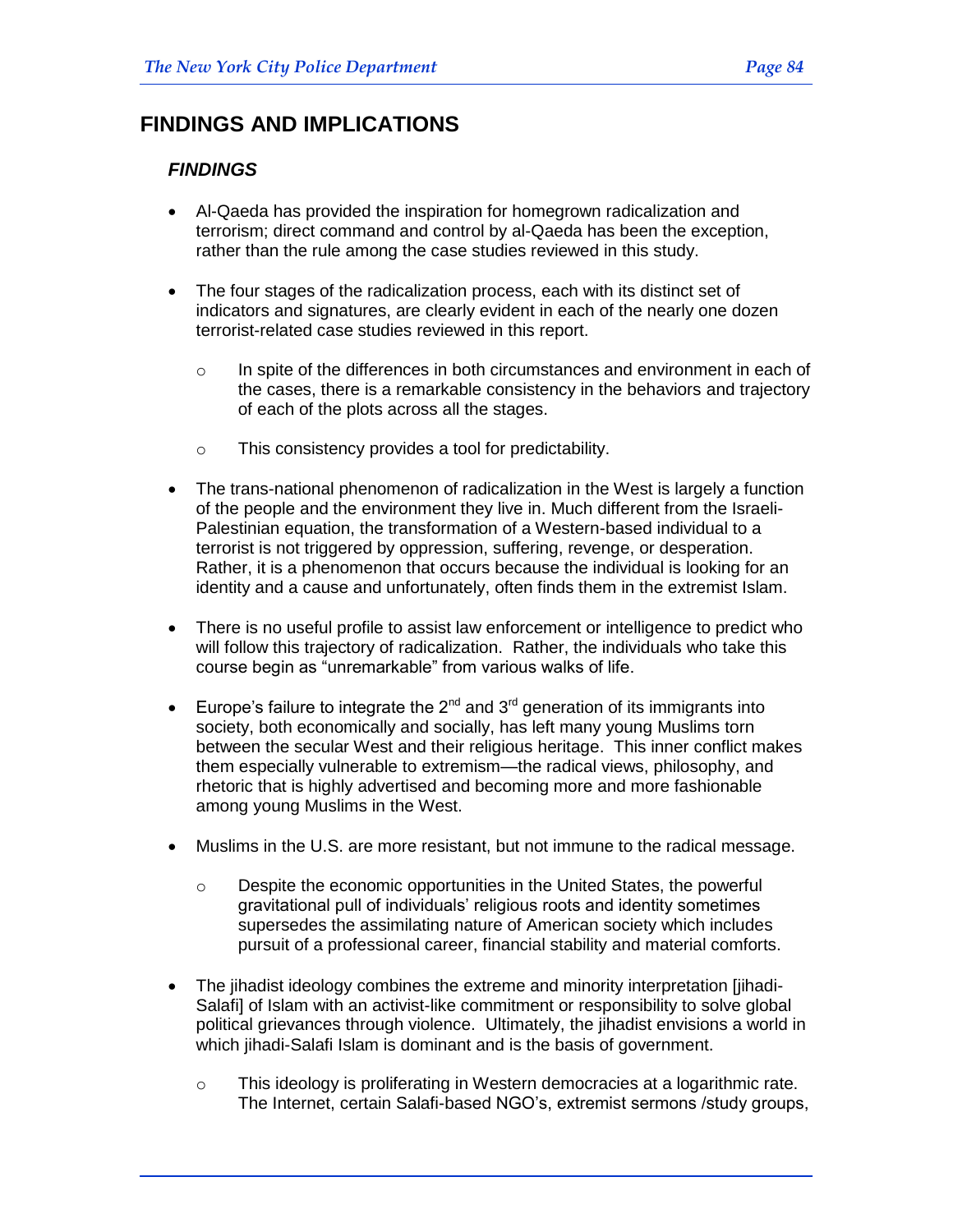Salafi literature, jihadi videotapes, extremist-sponsored trips to radical madrassas and militant training camps abroad have served as "extremist incubators" for young, susceptible Muslims -- especially ones living in diaspora communities in the West.

- The Internet is a driver and enabler for the process of radicalization
	- $\circ$  In the Self-Identification phase, the Internet provides the wandering mind of the conflicted young Muslim or potential convert with direct access to unfiltered radical and extremist ideology.
		- It also serves as an anonymous virtual meeting place—a place where virtual groups of like-minded and conflicted individuals can meet, form virtual relationships and discuss and share the Salafi-jihadist message they have encountered.
	- $\circ$  During the Indoctrination phase, when individuals adopt this virulent ideology, they begin interpreting the world from this newly-formed context. Cloaked with a veil of objectivity, the Internet allows the aspiring jihadist to view the world and global conflicts through this extremist lens, further reinforcing the objectives and political arguments of the jihadi-Salafi agenda.
	- $\circ$  In the Jihadization phase, when an individual commits to jihad, the Internet serves as an enabler—providing broad access to an array of information on targets, their vulnerabilities and the design of weapons.
- Individuals generally appear to begin the radicalization process on their own. Invariably, as they progress through the stages of radicalization they seek likeminded individuals. This leads to the creation of groups or clusters. These clusters appear almost essential to progressing to the Jihadization stage—the critical stage that leads to a terrorist act.
	- $\circ$  "Group think" is one of the most powerful catalysts for leading a group to actually committing a terrorist act. It acts as a force-multiplier for radical thought while creating a competitive environment amongst the group members for being the most radical.
- Although there are many groups or clusters of individuals that are on the path of radicalization, each group needs certain archetypes to evolve from just being a "bunch of guys" to an operational terrorist cell. All eleven case studies had:
	- $\circ$  A "spiritual sanctioner" who provides the justification for jihad—a justification that is especially essential for the suicide terrorist. In some cases the sanctioner was the nucleus around which the cluster formed.
	- $\circ$  An "operational leader" who is essential as the group decides to conduct a terrorist act--organizing, controlling and keeping the group focused and its motivation high.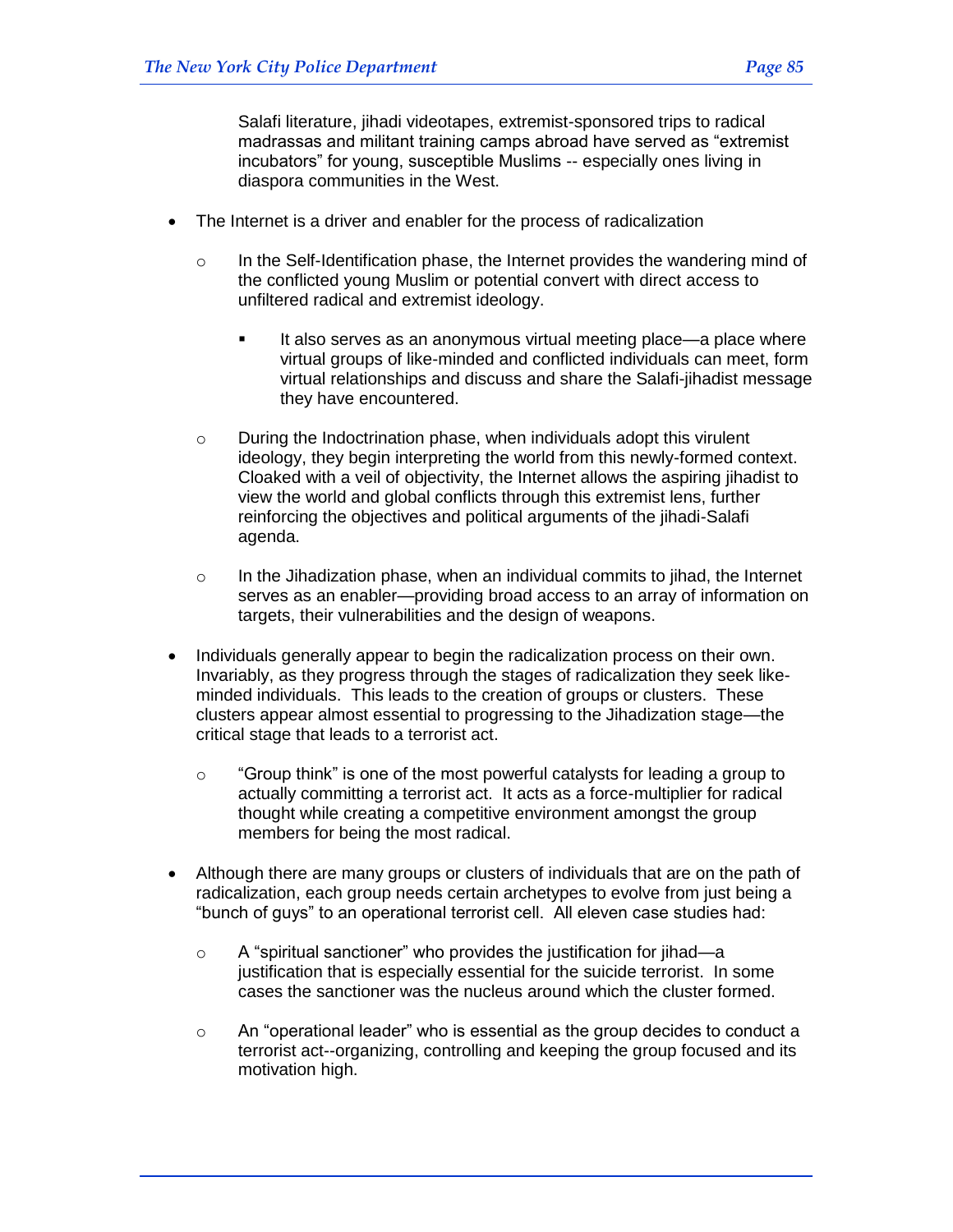- The full radicalization of a Western individual, or groups of individuals, does not always result in the committing of a terrorist act in the West. Many fullyradicalized individuals have first looked to conduct jihad by becoming mujahedeen and fighting in conflicts overseas.
	- $\circ$  The image of the heroic, holy warrior or "mujahedeen" has been widely marketed on the Internet as well as in jihadi tapes and videos. This image continues to resonate among young, especially Muslim, men 15-35 yearsold—men who are most vulnerable to visions of honor, bravery and sacrifice for what is perceived as a noble cause.
	- $\circ$  Among those individuals who travel abroad in search of jihad, some end up as mujahedeen and fight in foreign lands; some are re-directed to commit acts in the West, often in their country of origin, while others give up and return home because they can't endure the training or have a change of heart.
	- $\circ$  For those groups of homegrown radicalized individuals who do not seek jihad abroad, the dedication and commitment of their leader to jihad is often the main factor in determining whether the group will commit a terrorist act, or not.
- Although the 9/11 attack, with its overseas origins, is more of an exception in terms of how terrorist plots have been launched since the destruction of the Twin Towers, it has probably been the most important factor in proliferating the process of radicalization, especially in the West. More importantly, 9/11 established the current trend of committing an act in the name of global jihad as a natural culmination of full radicalization and the ultimate responsibility for the fully radicalized jihadist.
	- $\circ$  Prior to 9/11, the entire radicalization process moved at a much slower rate. There was no direct link to jihad, other than to become a mujahedeen. Aspiring jihadists would travel to Afghanistan without any idea that they could become actual terrorists. Now, there is no longer any illusion as to what the adoption of jihadi-Salafi ideology means.
	- o The radicalization process is accelerating in terms of how long it takes and the individuals are continuing to get younger. Moreover, with the higher risks associated with heading down this pathway, individuals will seek to conceal their actions earlier, making intelligence and law enforcement's job even more difficult.
- It is useful to think of the radicalization process in terms of a funnel. Entering the process does not mean one will progress through all four stages and become a terrorist. However, it also does not mean that if one does not become a terrorist, he or she is no longer a threat. Individuals who have been radicalized but are not jihadists may serve as mentors and agents of influence to those who might become the terrorists of tomorrow.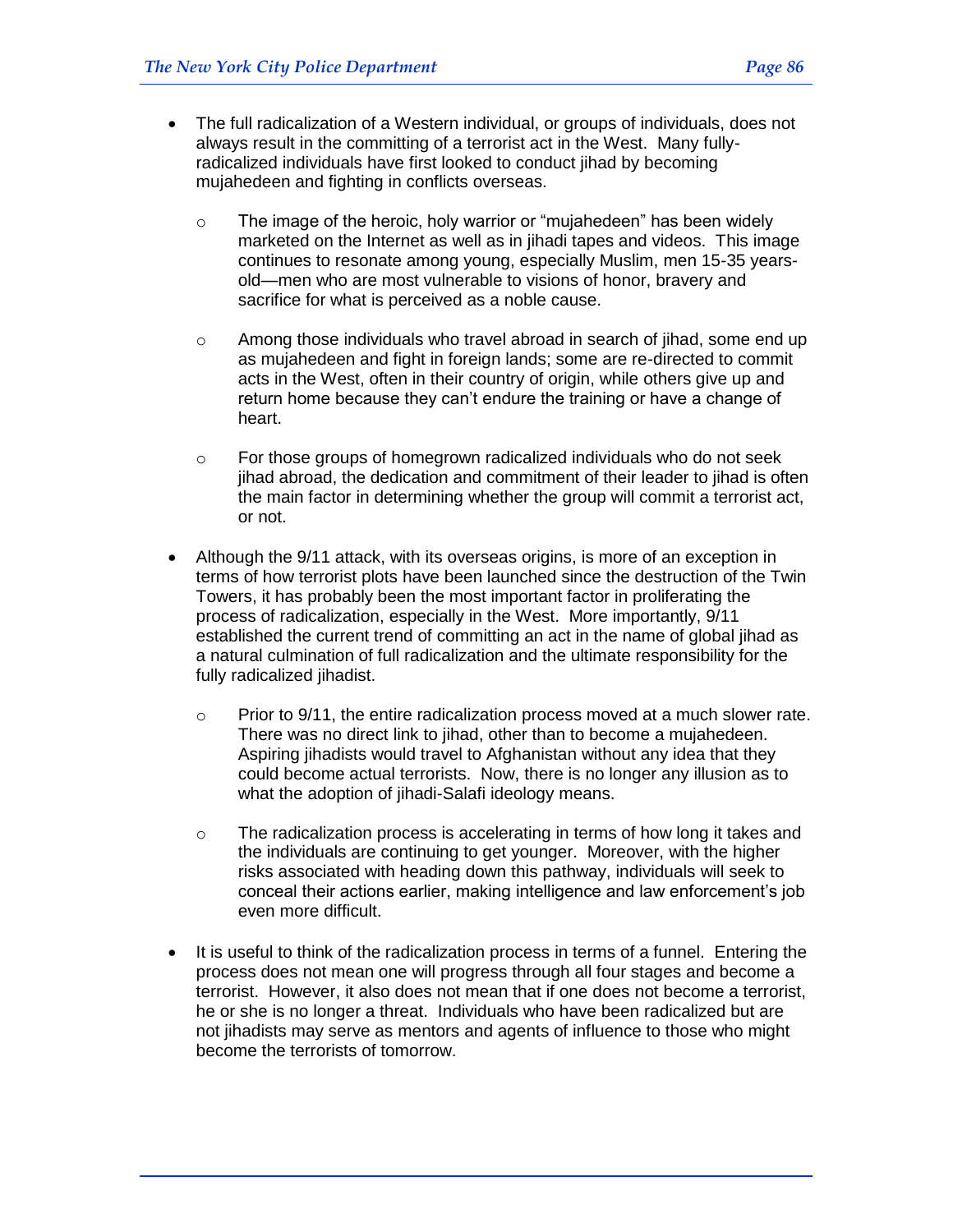The subtle and non-criminal nature of the behaviors involved in the process of radicalization makes it difficult to identify or even monitor from a law enforcement standpoint. Taken in isolation, individual behaviors can be seen as innocuous; however, when seen as part of the continuum of the radicalization process, their significance becomes more important. Considering the sequencing of these behaviors and the need to identify those entering this process at the earliest possible stage makes intelligence the critical tool in helping to thwart an attack or even prevent the planning of future plots.

#### *IMPLICATIONS*

The global jihadi-Salafi movement poses a significant challenge to law enforcement and intelligence since the radicalization phenomenon that drives it is spontaneous, indiscriminate, and its indicators are subtle. Identifying whether an individual is being radicalized is hard to detect, especially in the early stages.

- The individuals are not on the law enforcement radar. Most have never been arrested or involved in any kind of legal trouble. Other than some commonalities in age and religion, individuals undergoing radicalization appear as "ordinary" citizens, who look, act, talk, and walk like everyone around them. In fact, in the United Kingdom, it is precisely those "ordinary" middle class university students who are sought after by local extremists because they are "clean skins".
- In the early stages of their radicalization, these individuals rarely travel, are not participating in any kind of militant activity, yet they are slowly building the mindset, intention, and commitment to conduct jihad.

As evidenced by all eleven case studies these groups, or clusters of extremists:

- Act autonomously, can radicalize quickly, and often are made up of individuals, who on the surface, appear to be well-integrated into society.
- Are not "name brand" terrorists or part of any known terrorist group. For the most part, they have little or no links to known militant groups or actors. Rather they are like-minded individuals who spend time together in clusters organized, originally, by previously established social network links.
- Are not crime syndicates and therefore, applying organized crime strategies will fail.

The challenge to intelligence and law enforcement agencies in the West in general, and the United States in particular, is how to identify, pre-empt and thus prevent homegrown terrorist attacks given the non-criminal element of its indicators, the high growth rate of the process that underpins it and the increasing numbers of its citizens that are exposed to it.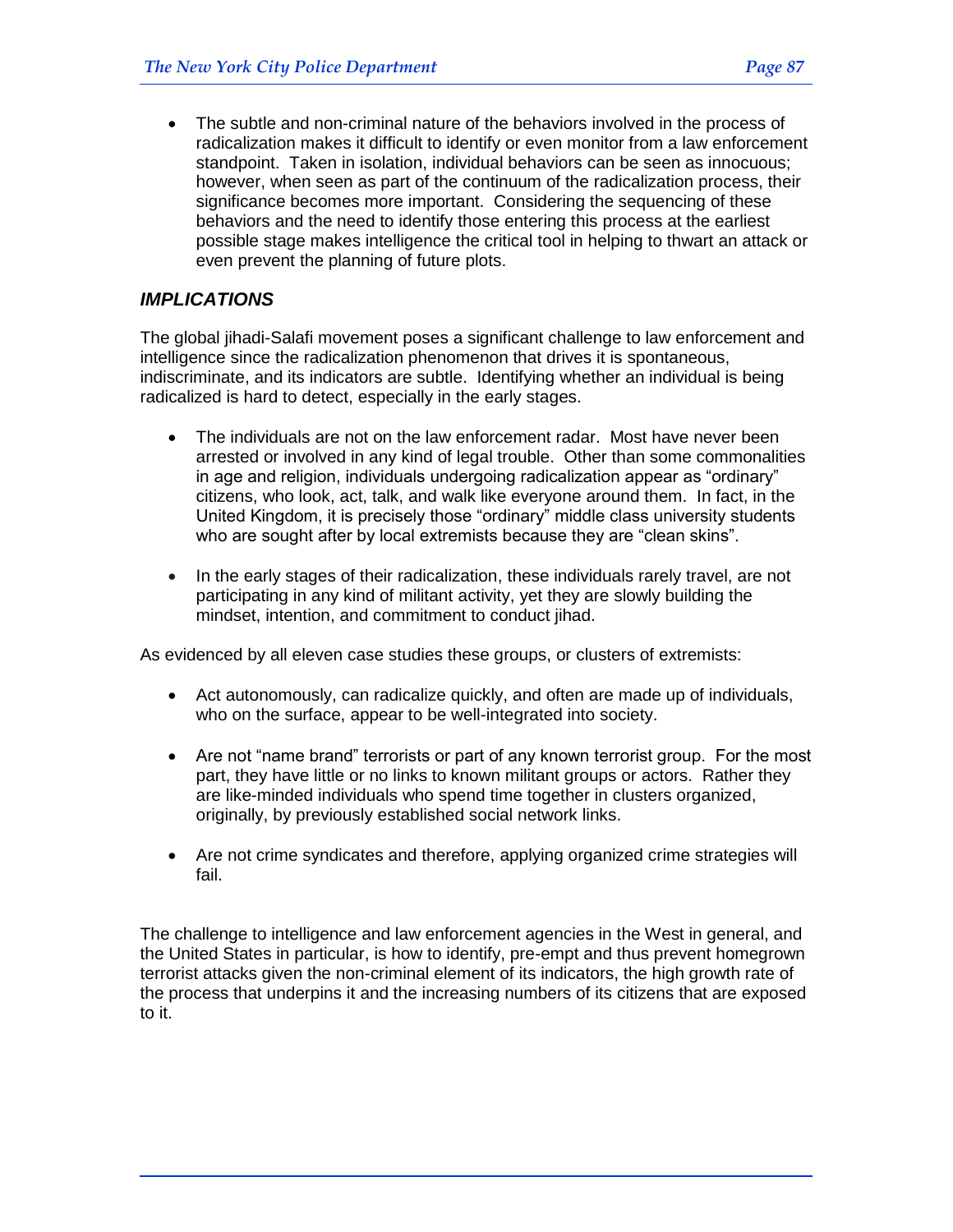## **GLOSSARY OF TERMS**

*Salafi – From the word ["Salaf"](http://en.wikipedia.org/wiki/Salaf) which is short for "Salaf as-Salih" meaning (righteous) predecessors or (pious) ancestors*

Salafi is a generic term, depicting a Sunni revivalist school of thought that takes the pious ancestors of the early period of early Islam as exemplary models. Consequently, Salafis seek to purge Islam of all outside influences, starting with the cultures and traditions of contemporary Muslim societies, and restore it to that of an imagined  $7<sup>th</sup>$ century utopia (the Caliphate). The Salafi interpretation of Islam seeks a "pure" society that applies the Quran literally and adheres to the social practices and Islamic law (sharia) that prevailed at the time of the prophet Muhammad in the  $7<sup>th</sup>$  century in Arabia.

*jihadi-Salafi –* A militant interpretation of the Salafi school of thought that identifies violent jihad as the means to establish and revive the Caliphate. Militant jihad is seen not as an option, but as a personal obligation. This obligation is elevated above other moral standards, which may be abrogated.

*Mujahedeen –* holy warriors who fight infidels as a religious duty

*Takfir –* the practice of declaring that an individual, or a group previously considered [Muslims,](http://en.wikipedia.org/wiki/Muslim) are in fact [kaffir\(](http://en.wikipedia.org/wiki/Kafir)s) (non-believers in [God\)](http://en.wikipedia.org/wiki/God), an act of accusing others of disbelief, used in the context of branding certain persons or whole communities as unbelievers to religiously justify jihad against them.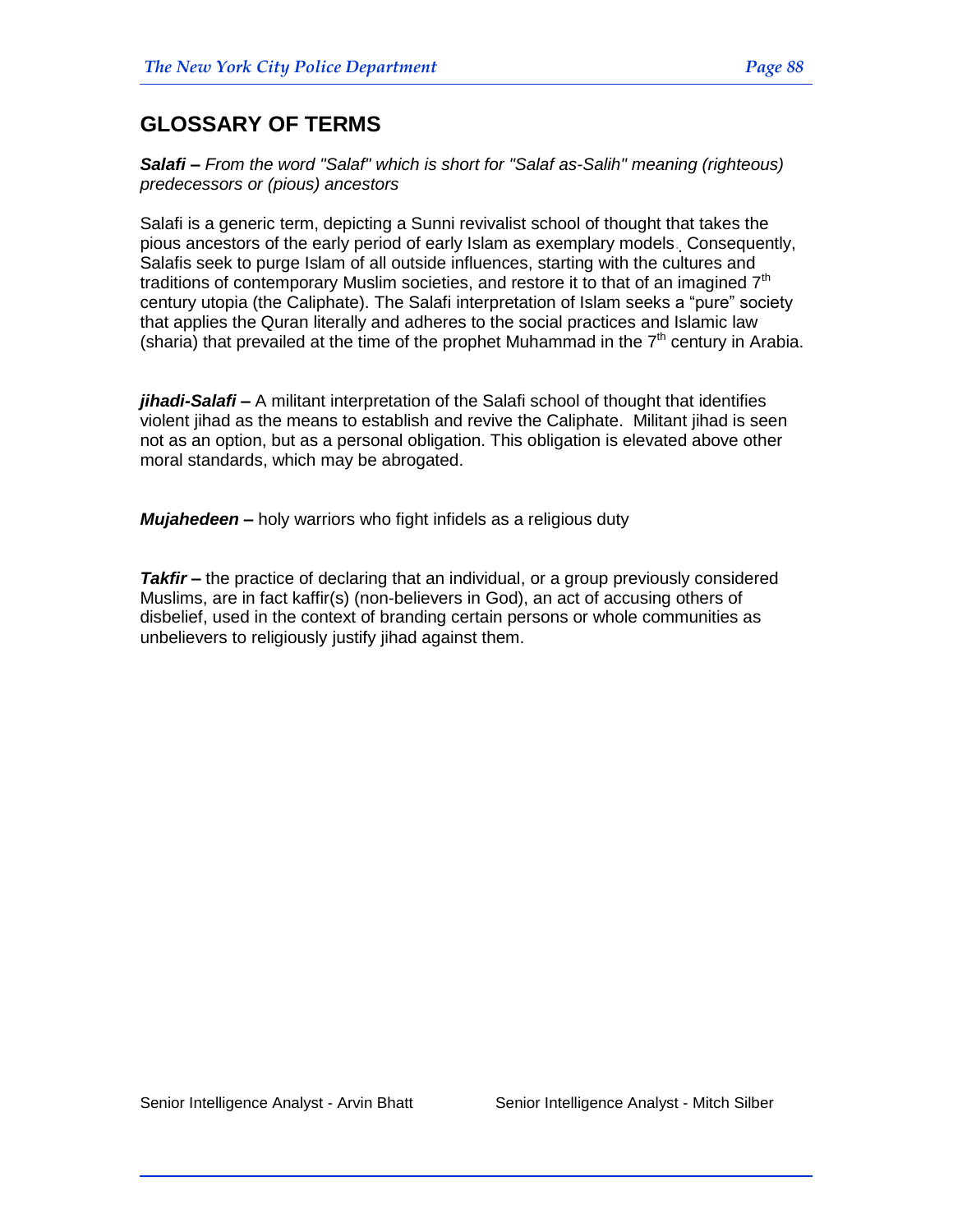$\overline{a}$ 1 The Militant Ideology Atlas, November 2006, Countering Terrorism Center, U.S. Military

Academy

- $2$  "Piecing Together Madrid Bombers' Past, BBC, April 14, 2006
- 3 Jose Maria Irujo, *El Agujero: Espana Invadida por la Yihad,* Madrid: Aguilar, 2005, p.77-79.
- 4 "Piecing Together Madrid Bombers' Past, BBC, April 14, 2006
- <sup>5</sup> "18 Now Charged in Madrid Blasts," CNN.com
- <sup>6</sup> Glenn Frankel, "From Civic Activist to Alleged Murderer" *Washington Post*, November 28, 2004
- $7$  lan Buruma "Murder in Amsterdam," Penguin Press New York 2006.
- $8$  Emerson Vermaat, "Nouredine El Fatmi A Terrorist and a Seducer of Teen-age Girls, " Militant Islam Monitor.org, January 15, 2006.
- <sup>9</sup> "Suicide Bombers' Ordinary Lives," BBC News
- $10$  "Report of the Official Account of the London Bombings in London on  $7<sup>th</sup>$  July 2005," The House of Commons, May 11, 2006
- $11$  Trevor Stanley, "Australian Anti-Terror Raids: A Serious Plot Thwarted," The Jamestown Foundation, Volume 3, Issue 23, December 2, 2005.
- <sup>12</sup> Stanley, "Australian Anti-Terror Raids: A Serious Plot Thwarted,"

 $13$  Ibid

- <sup>14</sup> Statistics Canada
- <sup>15</sup> Michelle Shepard and Isabel Teotino "Schoolkids to Terror Suspects" *Toronto Star* June 5, 2006
- <sup>16</sup> Tom Blackwell and Stewart Bell "Toronto Terror Suspect a Normal Kid Transformed" National  *Post* July 4, 2006
- <sup>17</sup> "Anti Terror Sweep: The Accused" National Post June 5, 2006
- <sup>18</sup> Quintan Wiktorowicz, *Radical Islam Rising*, Rowman, and Littlefield Publishers, Lanham, Maryland, 2005, p. 5
- <sup>19</sup> Wiktorowicz, *Radical Islam Rising*, p. 21, 86.
- <sup>20</sup> Eric Hoffer, *The True Believer*, Harper and Row, New York, 1951 p. 15
- <sup>21</sup> James Graff, "Terror's Tracks," Time Europe, 19 April 2004, accessed March 6, 2006
- <sup>22</sup> Jose Ma Irujo, *El Agujero: Espana Invadida por la Yihad*, Aguilar, Spain, 2005 p. 84 86.
- $23$  "FFI Explains al-Qaida Document," Norwegian Defence Research Establishment, March 19, 2004.
- <sup>24</sup> Petter Nesser, "The Slaying of the Dutch Filmmaker", FFI Norwegian Defense Research Establishment February 2, 2005
- <sup>25</sup> Glenn Frankel, ―From Civic Activist to Alleged Murderer‖ *Washington Post*, November 28, 2004
- <sup>26</sup> Andrew Higgins "A Brutal Killing Opens Dutch Eyes to Terror" *Wall Street Journal*, November 22, 2004
- <sup>27</sup> Russell Jenkins, "Killers May Have Been Recruited at Youth Centre," The Times, July 16, 2005
- $^{28}$  "Biography of a Bomber", BBCRadio4, November 17, 2005
- <sup>29</sup> "Profile: Mohammad Siddique Khan," BBC News, May 11, 2006
- <sup>30</sup> "Profile: Shezhad Tanweer," BBC News, July 6, 2006
- <sup>31</sup> "Profile: Hasib Mir Husain," BBC News, May 11, 2006
- $32$  "Profile: Germaine Lindsay," BBC News, July 6, 2006
- <sup>33</sup> Ibid
- $34$  "Undercover on Planet Beeston," The Times, July 2, 2006.
- <sup>35</sup> Stanley, "Australian Anti-Terror Raids: A Serious Plot Thwarted"
- $36$  Ibid
- <sup>37</sup> Doug Struck "School Ties Link Alleged Plotters" *Washington Post*, June 11, 2006
- <sup>38</sup> Tom Blackwell and Stewart Bell "Toronto Terror Suspect a Normal Kid Transformed," National  *Post*, July 4, 2006.
- <sup>39</sup> Wiktorowicz, Radical Islam Rising, p. 73
- <sup>40</sup> "Madrid Bombing Suspects," BBC News, March 10, 2005
- <sup>41</sup> "La Célula del 11-M Recopiló Información, Para la Matanza, en Internet Entre Febrero y Julio de 2003, *Belt Iberica*, March 8, 2005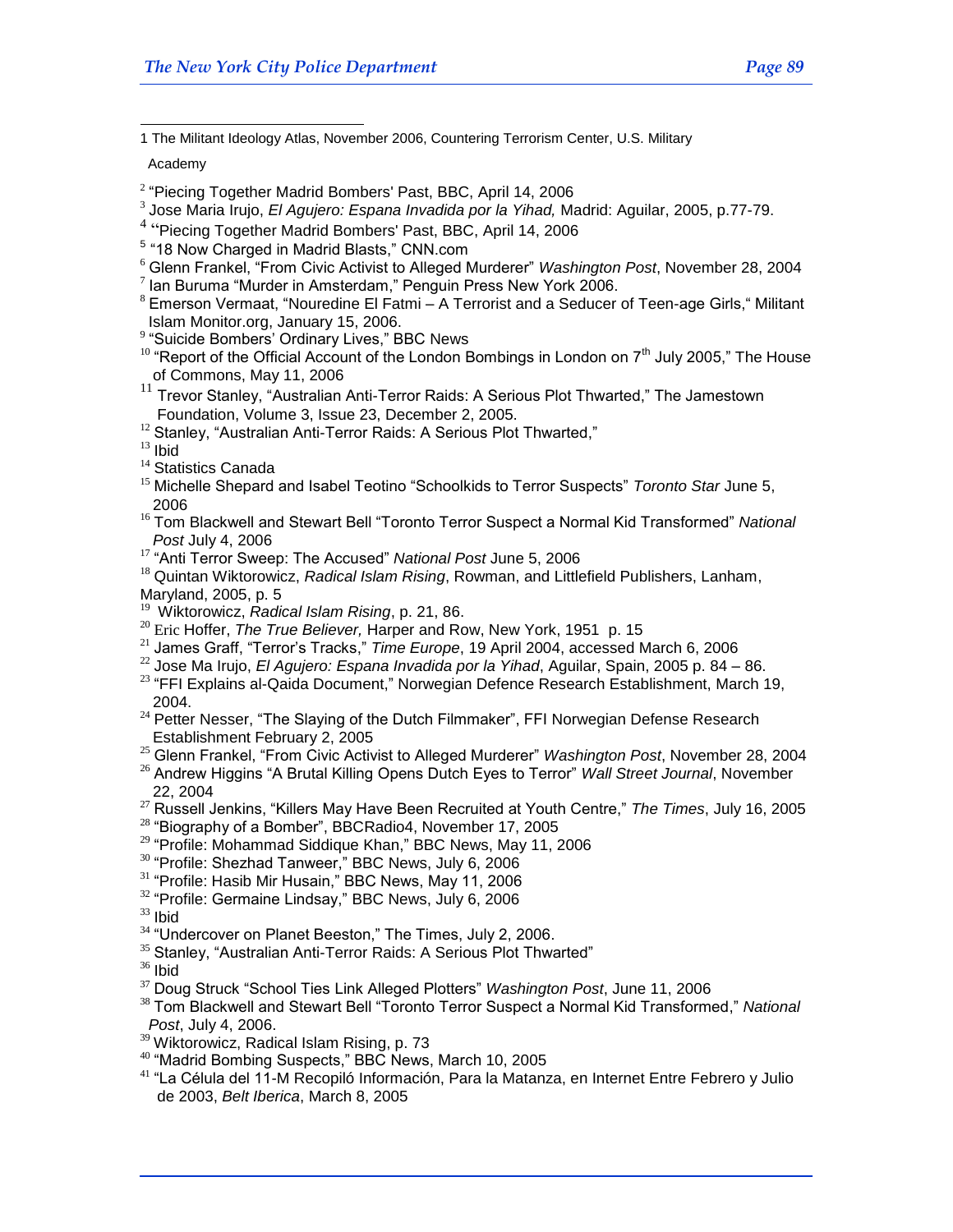<sup>42</sup> Irujo, *El Agujero*, 268 – 270.

<sup>44</sup> Glenn Frankel, "From Civic Activist to Alleged Murderer" Washington Post, November 28, 2004

<sup>48</sup> Ibid.

 $\overline{a}$ 

- <sup>49</sup> "Biography of a Bomber", BBCRadio4, November 17, 2005, http://www.bbc.co.uk
- <sup>50</sup> "Bomber Influenced by Preacher," BBC News, May 11, 2006
- $51$  Stanley, "Australian Anti-Terror Raids: A Serious Plot Thwarted"
- <sup>52</sup> <http://www.abc.net.au/worldtoday/content/2006/s1694910.htm>
- $53$  Doug Struck "School Ties Link Alleged Plotters" Washington Post, June 11, 2006
- <sup>54</sup> <http://forums.jolt.co.uk/archive/index.php/t-89886.html>
- <sup>55</sup> http://english.islamway.com/bindex.php?section=article&id=249
- <sup>56</sup> "FFI Explains al-Qaida Document," Norwegian Defence Research Establishment, March 19, 2004.

<sup>57</sup> Ibid

- <sup>58</sup> Daniel Benjamin and Steven Simon, *The Next Attack: The Failure of the War on Terror and a Strategy for Getting It Right,* New York: Henry Holt and Company, 2005, p. 11
- <sup>59</sup> "Madrid Bombing Probe Finds no al-Qaida Link," MSNBC.com
- <sup>60</sup> Petter Nesser "The Slaying of the Dutch Filmmaker," Norwegian Defense Research  *Establishment*, February 2, 2005
- <sup>61</sup> "Chatting with Terrorists, The Dutch Report, January 28, 2005 from http://dutchreport.blogspot.com/2005/01/chatting-with-terrorists.html
- $62$  Ibid
- <sup>63</sup> "Anatomy of a Bombing Plot," *Guardian Unlimited*, April 30, 2007
- <sup>64</sup> Doug Saunders, "Khawaja Believed Part of London Terror Cell", *Globe and Mail*, April 30, 2007
- <sup>65</sup> Sean O'Neil, Tim Reid, and Michael Evans, "7/7 Mastermind is Seized in Iraq," The Daily  *Express*, May 2, 2007
- <sup>66</sup> Christofer Dickey, "Outward Bound?" Newsweek, July 28, 2005
- $67$  "Report of the Official Account of the London Bombings in London on  $7<sup>th</sup>$  July 2005," Ordered by the House of Commons, May 11, 2006

 $68$  Ibid

 $69$  Stanley, "Australian Anti-Terror Raids: A Serious Plot Thwarted."

 $70$  Ibid

- 71 Jordan Baker, Ben Cubby and Aaron Timms, "Remote Sites Used for Jihad Training," The Age, November 15, 2005
- <sup>72</sup> Katie Lapthorne and Matthew Schulz, "Terror 13 Deny Charges," Herald Sun, December 18, 2006
- $73$  Paul Mulvey, "Terror Suspect Planned to Die in Jihad," News.com.au, March 6, 2007
- $74$  Stanley, "Australian Anti-Terror Raids: A Serious Plot Thwarted."

 $75$  Ibid

- <sup>76</sup> *The Toronto Star*, June 3, 2006
- <sup>77</sup> *The National Post*, June 6, 2006
- $78$  "Buffalo Terror Suspect Admits al Qaeda Training," [CNN.](http://en.wikipedia.org/wiki/CNN)com, [May 20,](http://en.wikipedia.org/wiki/May_20) [2003.](http://en.wikipedia.org/wiki/2003) and Frontline:  [Chasing the Sleeper Cell,](http://www.pbs.org/wgbh/pages/frontline/shows/sleeper/) *PBS*
- <sup>79</sup> [Frontline: Chasing the Sleeper Cell,](http://www.pbs.org/wgbh/pages/frontline/shows/sleeper/) *PBS* http://www.pbs.org
- 80 Noelle Crombie, "Portland 7 Figure Gets 7 Years for Taliban Aid," The Oregonian, Tuesday, February 10, 2004 and [The Making of a "Terrorist",](http://www.wweek.com/story.php?story=3246) *[Willamette Week](http://en.wikipedia.org/wiki/Willamette_Week)*, [June 6,](http://en.wikipedia.org/wiki/June_6) [2002](http://en.wikipedia.org/wiki/2002) and FBI Press Release, Portland Field Office, Google Cache, October 4, 2002.
- <sup>81</sup> Jerry Markon and Caryle Murphy, "Va. Islamic Leader Charged with Urging Jihad Training," The

<sup>&</sup>lt;sup>43</sup> El Pais website, October 21, 2005

 $45$  Toby Sterling "Changes Sway Holland Slaying suspect" Associated Press November 8 2004 <sup>46</sup> Petter Nesser "The Slaying of the Dutch Filmmaker" FFI, Norwegian Defense Research Establishment, February 2, 2005

 $47$  Amy Waldman, "Seething Unease Shaped British Bombers' Newfound Zeal," The New York Times, July 31, 2005.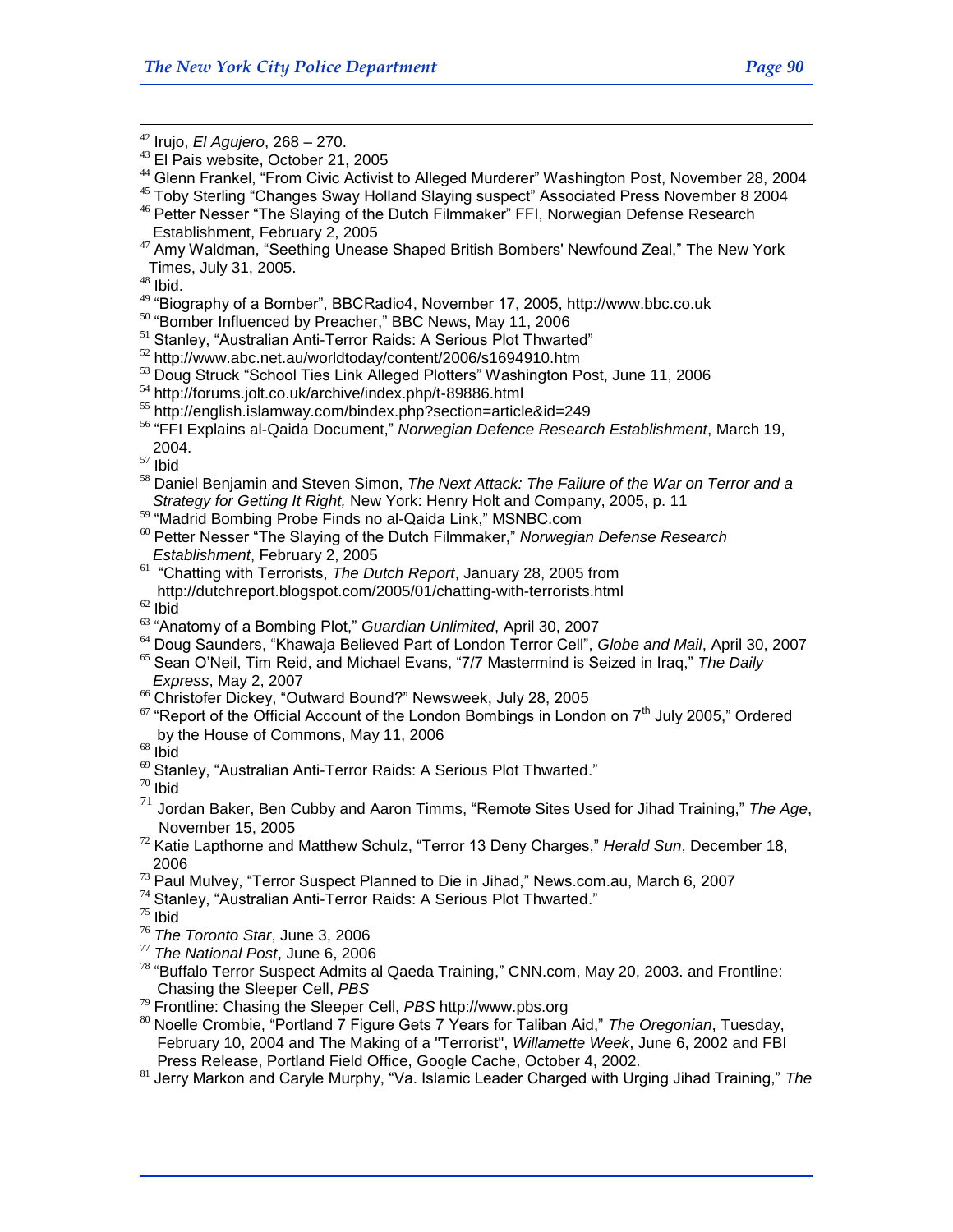*Washington Post*, September 24, 2004 and Jennifer Lin, Mark Fazlollah, Maria Panaritis and Jeff

- Shields, ―Tracing the Case of Virginia jihad,‖ *The Philadelphia Inquirer*, August 3, 2003.
- <sup>82</sup> [Frontline: Chasing the Sleeper Cell,](http://www.pbs.org/wgbh/pages/frontline/shows/sleeper/) *PBS* from pbs.org
- 83 Les Zaitz and Mark Larabee, Terror Case Draws Two Starkly Different Portraits of Hawash," *The Oregonian*, May 11, 2003.
- $\rm ^{84}$  Ibid

 $\overline{a}$ 

- <sup>85</sup> Matthew Barakat, "Jurors in Virginia Federal Court Convict Islamic Scholar of Exhorting Followers to Fight,‖ *The Washington Post,* April 26, 2005.
- 86 Jennifer Lin, Mark Fazlollah, Maria Panaritis and Jeff Shields, "Tracing the Case of Virginia Jihad,‖ *The Philadelphia Inquirer*, August 3, 2003.
- <sup>87</sup> [Frontline: Chasing the Sleeper Cell,](http://www.pbs.org/wgbh/pages/frontline/shows/sleeper/) *PBS* from [http://www.pbs.org.](http://www.pbs.org./)
- 88 "Buffalo Terror Suspect Admits al Qaeda Training", CNN.com, Tuesday, May 20, 2003

89 Noelle Crombie, "Portland 7 Figure Gets 7 Years for Taliban Aid," The Oregonian, Tuesday, February 10, 2004

<sup>90</sup> Debra Erdley, ―Witness Testifies Against Al-Timimi, *Pittsburg Tribune Review*, April 10, 2005*.*

<sup>91</sup> [Frontline: Chasing the Sleeper Cell,](http://www.pbs.org/wgbh/pages/frontline/shows/sleeper/) *PBS* from [http://www.pbs.org.](http://www.pbs.org/wgbh/pages/frontline/shows/sleeper/interviews/alwan.html)

 $92$  Ibid

- 93 United States District Court for the Eastern District of Virginia, Alexandria Division, United States v. Randall Todd Royer, et al…
- <sup>94</sup> Debra Erdley, "Witness Testifies Against Al-Timimi, *Pittsburg Tribune Review*, April 10, 2005. <sup>95</sup> United States District Court for the Eastern District of Virginia, Alexandria Division, United States v. Randall Todd Royer, et al…
- <sup>96</sup> U.S.A. vs. Shahawar Matin Siraj, Transcript of the Trial, May 9, 2006, pp. 2766-8. and O'Shaughnessy, "New York's Secret War on Terror," The New York Daily News, October 10, 2005.
- $97$  U.S.A. vs. Shahawar Matin Siraj, Transcript of the Trial, May 15, 2006, p. 2645.
- <sup>98</sup> Khaleel Mohammed, "Assessing English Translations of the Qur'an," Middle East Quarterly, Volume 12, Number 2, Spring 2005

<sup>99</sup> Imam Shamsi Ali, "Root Out the Radicals," The Daily News, September 5, 2006  $100$  www.youngmuslims.ca/biographies/display.asp?ID=7,

 http://www.masmn.org/documents/Biographies/20th\_Century/Syed\_Abul\_Aa\_Maududi\_01.htm and http://www.icnasc.org/books.shtml

- <sup>101</sup> Jamie Doward and Andrew Wander, "The Network", The Guardian Unlimited, May 6.
- <sup>102</sup> Alison Gendar, "Kelly Fears Terror Within", The New York Daily News, June 11, 2006.

<sup>103</sup> "Supergrass Tells of Terror Fight", BBC.com, March 24, 2007

- <sup>104</sup> U.S.A. vs. Shahawar Matin Siraj, Transcript of the Trial, May 15, 2006, p. 2657
- <sup>105</sup> U.S.A. vs. Shahawar Matin Siraj, Transcript of the Trial, May 9, 2006, pp. 1928-1931
- <sup>106</sup> U.S.A. vs. Shahawar Matin Siraj, Transcript of the Trial, May 9, 2006, p. 1950
- <sup>107</sup> U.S.A. vs. Shahawar Matin Siraj, Transcript of the Trial, May 17, 2006, p. 3270-72
- <sup>108</sup> U.S.A. vs. Shahawar Matin Sirai, Transcript of the Trial, May 9, 2006, pp. 1959-62 and pp 1973-74
- <sup>109</sup> See Wiktorowicz's discussion of al-Muhajiroun ideology in *Radical Islam Rising* and [www.Islamicthinkers.com](http://www.islamicthinkers.com/)
- 110 See the ITS website, "Gallery of Muslim Massacres." [http://www.islamicthinkers.com](http://www.islamicthinkers.com/)
- $111$  See the ITS website, "About Us." [http://www.islamicthinkers.com](http://www.islamicthinkers.com/)
- <sup>112</sup> Imam Shamsi Ali, "Root Out the Radicals," The Daily News, September 5, 2006
- <sup>113</sup> Carole Eisenberg, "We Never Thought It Could Happen in NY," Newsday, March 2006.
- <sup>114</sup> U.S.A. vs. Shahawar Matin Siraj, Transcript of the Trial, May 9, 2006, pp 1973-74
- <sup>115</sup> "Supergrass Tells of Terror Fight, BBC.com, March 24, 2006 from http://news.bbc.co.uk  $116$  Ibid
- <sup>117</sup> Doward and Wander, "The Network"
- <sup>118</sup> U.S.A. vs. Shahawar Matin Siraj, Transcript of the Trial, May 9, 2006, pp 1973-74
- <sup>119</sup> Doward and Wander, "The Network"